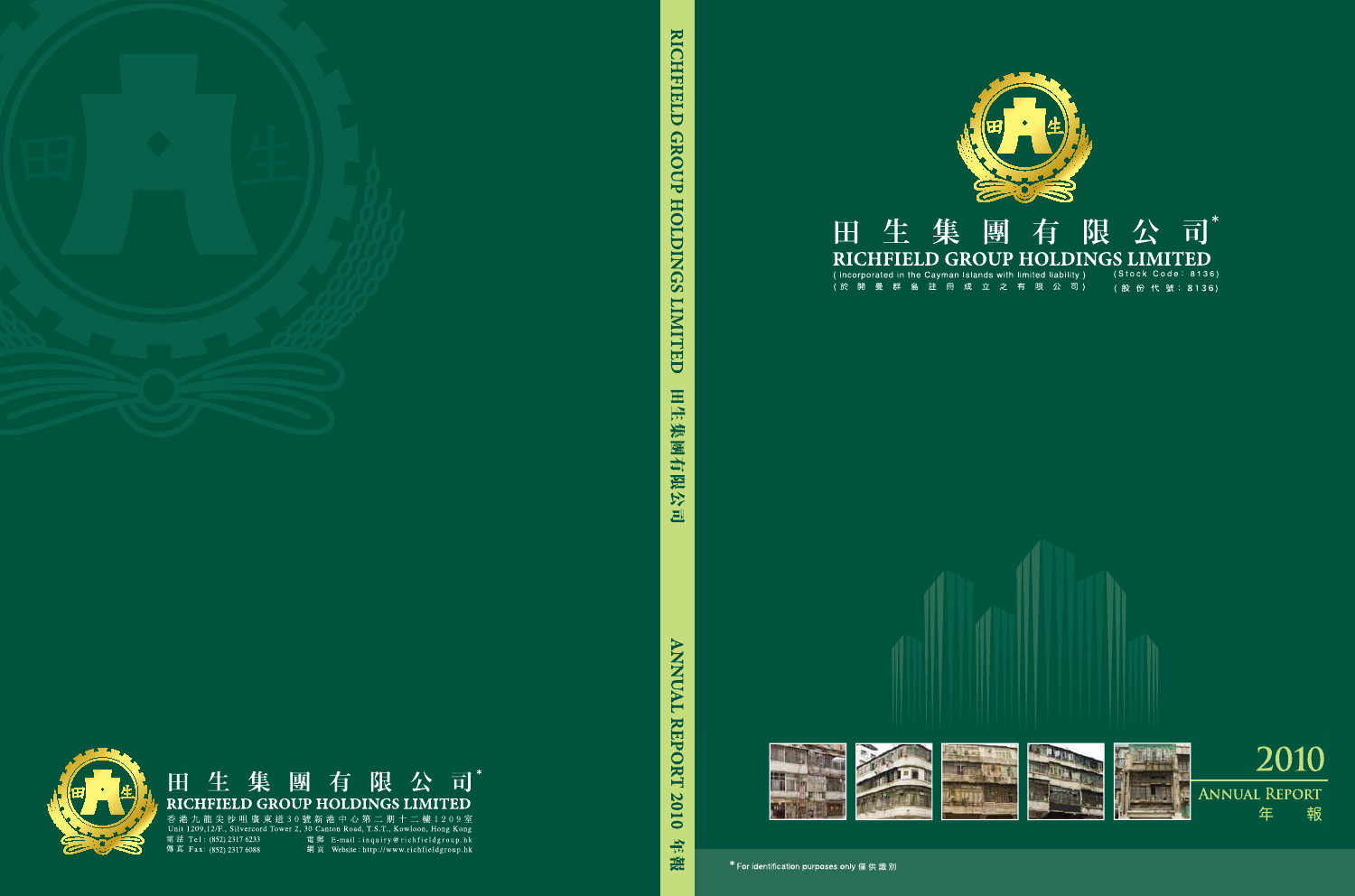### **CHARACTERISTICS OF THE GROWTH ENTERPRISE MARKET ("GEM") OF THE STOCK EXCHANGE OF HONG KONG LIMITED (THE "STOCK EXCHANGE")**

GEM has been positioned as a market designed to accommodate companies to which a higher investment risk may be attached than other companies listed on the Stock Exchange. Prospective investors should be aware of the potential risks of investing in such companies and should make the decision to invest only after due and careful consideration. The greater risk profile and other characteristics of GEM mean that it is a market more suited to professional and other sophisticated investors.

Given the emerging nature of companies listed on GEM, there is a risk that securities traded on GEM may be more susceptible to high market volatility than securities traded on the Main Board and no assurance is given that there will be a liquid market in the securities traded on GEM.

Hong Kong Exchanges and Clearing Limited and The Stock Exchange of Hong Kong Limited take no responsibility for the contents of this report, make no representation as to its accuracy or completeness and expressly disclaim any liability whatsoever for any loss howsoever arising from or in reliance upon the whole or any part of the contents of this report.

This report, for which the directors of Richfield Group Holdings Limited collectively and individually accept full responsibility, includes particulars given in compliance with the Rules Governing the Listing of Securities on the GEM of the Stock Exchange (the "GEM Listing Rules") for the purpose of giving information with regard to Richfield Group Holdings Limited. The directors of Richfield Group Holdings Limited, having made all reasonable enquiries, confirm that to the best of their knowledge and belief the information contained in this report is accurate and complete in all material respects and not misleading or deceptive, and there are no other matters the omission of which would make any statement herein or this report misleading.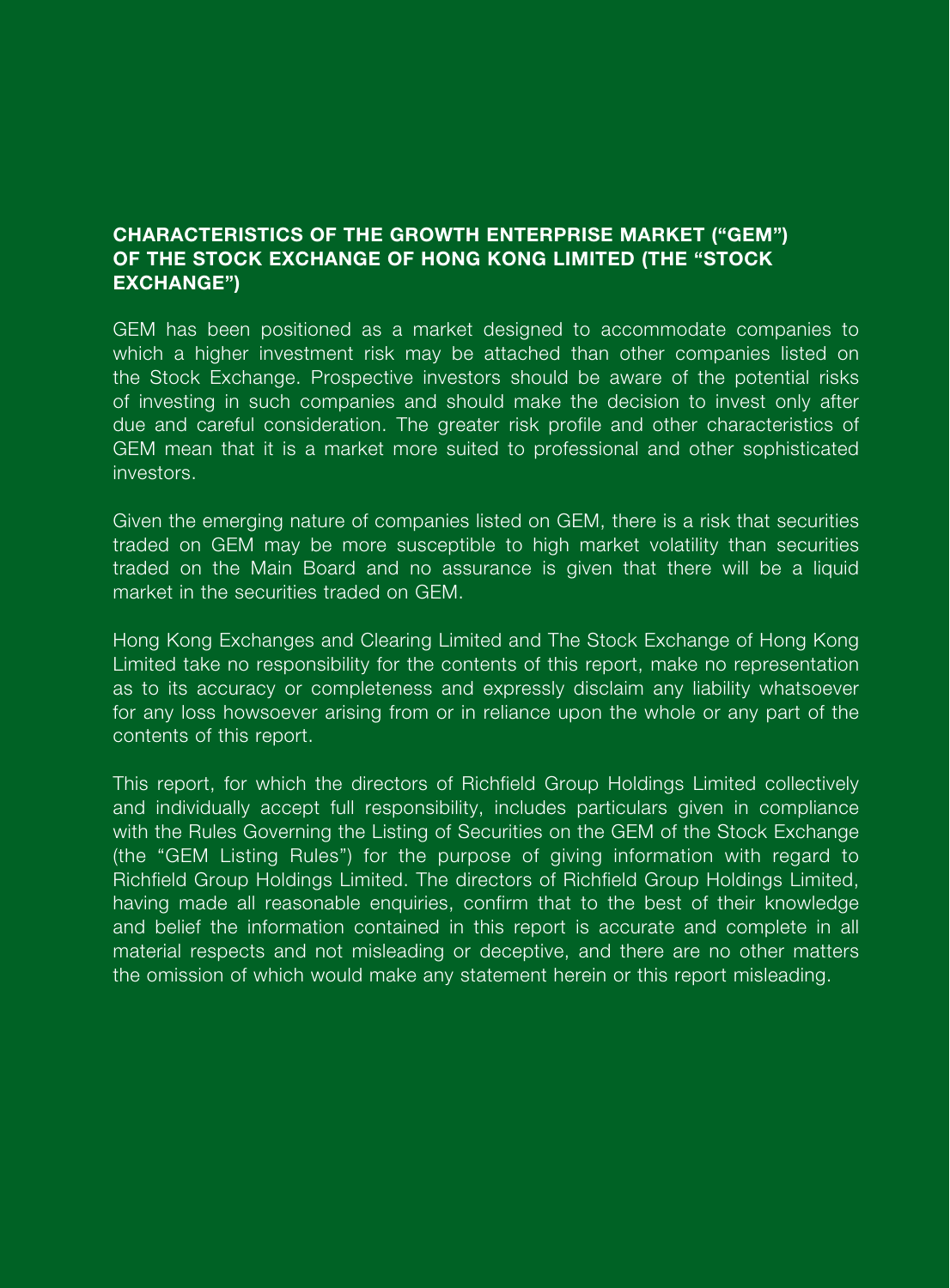# **CONTENTS**

| <b>Corporate Information</b>                          | $\overline{2}$ |
|-------------------------------------------------------|----------------|
| Letter from Chief Executive Officer                   | 3              |
| <b>Management Discussion and Analysis</b>             | 4              |
| <b>Directors and Senior Management</b>                | 9              |
| Corporate Governance Report                           | 12             |
| Directors' Report                                     | 16             |
| <b>Independent Auditors' Report</b>                   | 24             |
| <b>Audited Financial Statements:</b>                  |                |
| <b>Consolidated Income Statement</b>                  | 26             |
| <b>Consolidated Statement of Comprehensive Income</b> | 27             |
| <b>Consolidated Statement of Financial Position</b>   | 28             |
| <b>Statement of Financial Position</b>                | 29             |
| <b>Consolidated Statement of Cash Flows</b>           | 30             |
| <b>Consolidated Statement of Changes in Equity</b>    | 32             |
| Notes to the Financial Statements                     | 33             |

肩

慣

ľ

麻片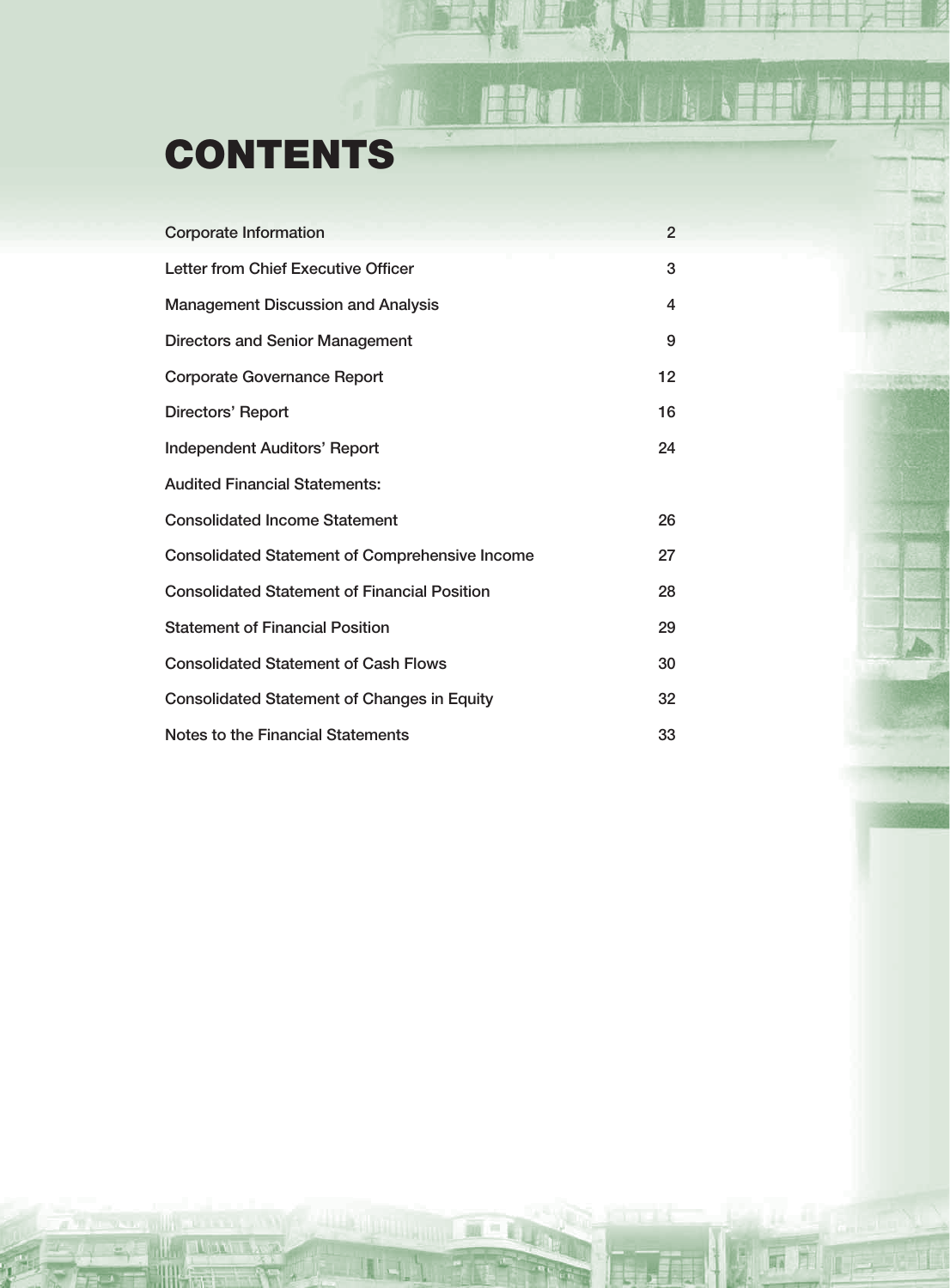# **CORPORATE INFORMATION**

#### **BOARD OF DIRECTORS**

**Executive Directors** Pong Wai San, Wilson Lee Wing Yin (appointed on 1 June 2010)

#### **Non-Executive Director** Li Chi Chung

#### **Independent Non-Executive Directors**

Koo Fook Sun, Louis Lai Hin Wing, Henry Lung Hung Cheuk

**COMPLIANCE OFFICER** Pong Wai San, Wilson

### **QUALIFIED ACCOUNTANT**

**COMPANY SECRETARY** Lee Wing Yin

#### **AUDIT COMMITTEE**

Koo Fook Sun, Louis Lai Hin Wing, Henry Lung Hung Cheuk

#### **REMUNERATION COMMITTEE**

Pong Wai San, Wilson Koo Fook Sun, Louis Lai Hin Wing, Henry Lung Hung Cheuk

#### **NOMINATION COMMITTEE**

Pong Wai San, Wilson Koo Fook Sun, Louis Lai Hin Wing, Henry Lung Hung Cheuk

#### **AUTHORISED REPRESENTATIVES**

Pong Wai San, Wilson Lee Wing Yin

#### **HEAD OFFICE AND PRINCIPAL PLACE OF BUSINESS**

Unit 1209, 12/F. Silvercord Tower 2 30 Canton Road Tsim Sha Tsui Hong Kong

Lee Wing Yin ACCA, CPA

**2 RICHFIELD GROUP HOLDINGS LIMITED** • Annual Report 2010

#### **COMPANY HOMEPAGE**

ir.sinodelta.com.hk/richfieldgp/

#### **REGISTERED OFFICE**

Cricket Square Hutchins Drive P.O. Box 2681 Grand Cayman KY1-1111 Cayman Islands

#### **PRINCIPAL SHARE REGISTRAR AND TRANSFER OFFICE**

HSBC Trustee (Cayman) Limited P.O. Box 484 HSBC House 68 West Bay Road Grand Cayman KY1-1106 Cayman Islands

#### **HONG KONG BRANCH SHARE REGISTRAR AND TRANSFER OFFICE**

Tricor Tengis Limited 26/F., Tesbury Centre 28 Queen's Road East Hong Kong

#### **AUDITORS**

Messrs. Grant Thornton Certified Public Accountants

#### **LEGAL ADVISOR**

As to Hong Kong Law Michael Li & Co.

As to Cayman Islands Law Conyers Dill & Pearman

#### **PRINCIPAL BANKER**

Hang Seng Bank Limited

#### **STOCK CODE** 8136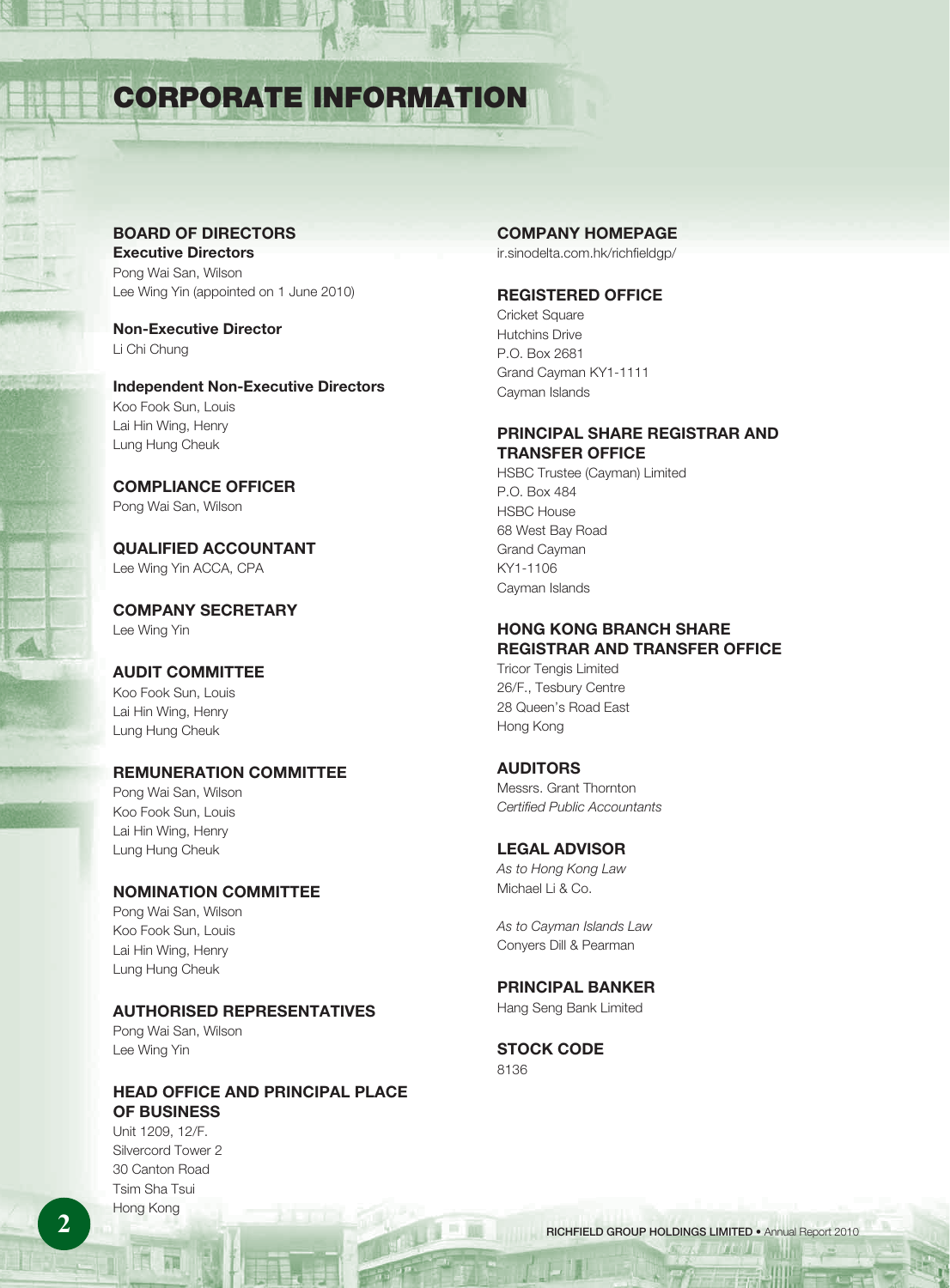### **LETTER FROM CHIEF EXECUTIVE OFFICER**

Dear Shareholders,

On behalf of Richfield Group Holdings Limited, I am pleased to provide our business development in the fiscal year of 2010.

The Hong Kong property market rebounded gradually since the first quarter of year 2009 due to the recovering economy, improvement of market sentiment and low interest rate environment. Prosperity of property market and the favourable change in legislation fostered the increasing need of urban renewal, which create favorable business environment to the Group.

With the prospering property market, the market demand to the residential projects remains strong and the property developers are more aggressive in increasing their land reserve to cater for future demand. In view of the limited supply of land in Hong Kong, property assembly for redevelopment purpose would be one of the major sources of land supply to the developers. The demand for the Group's high-quality property assembly projects, especially in urban district, has been increased significantly.

During the year, the Group focused on business of property assembly and brokerage and continued to expand that core business. To maintain its competitive advantage, the Group is keen to expand its market share and coverage in both Kowloon and Hong Kong Island. Profits from property assembly and brokerage were are satisfactory and the number of property assembly project in progress are also grow steadily for the year ended 30 June 2010.

Hong Kong community shows increasing concern on the problem of ageing and decaying buildings. The government lowered the compulsory auction sales threshold of old building from 90% to 80% since 1 April 2010 can shorten the acquisition time required for property assembly project and facilitate private sector participation in urban renewal.

For the growing potential of the property development market in Hong Kong, the Group has been actively seeking to diversify its business scope and considers that the engagement in property development will benefit the Company and the shareholders as a wholes in the long run. During the year, the Group has been engaged in two property development projects and those projects represent excellent opportunities for the Group to tap into the property development market and will enhance the shareholders' value.

On behalf of the Board, the Group would like to take this opportunity to express our gratitude to all members of the Board, staff and those who have supported us for their dedication and contribution to the Group. We will continue to put our best efforts to produce good business results and better return to our shareholders.

**Pong Wai San, Wilson** Chief Executive Officer

Hong Kong 21 September 2010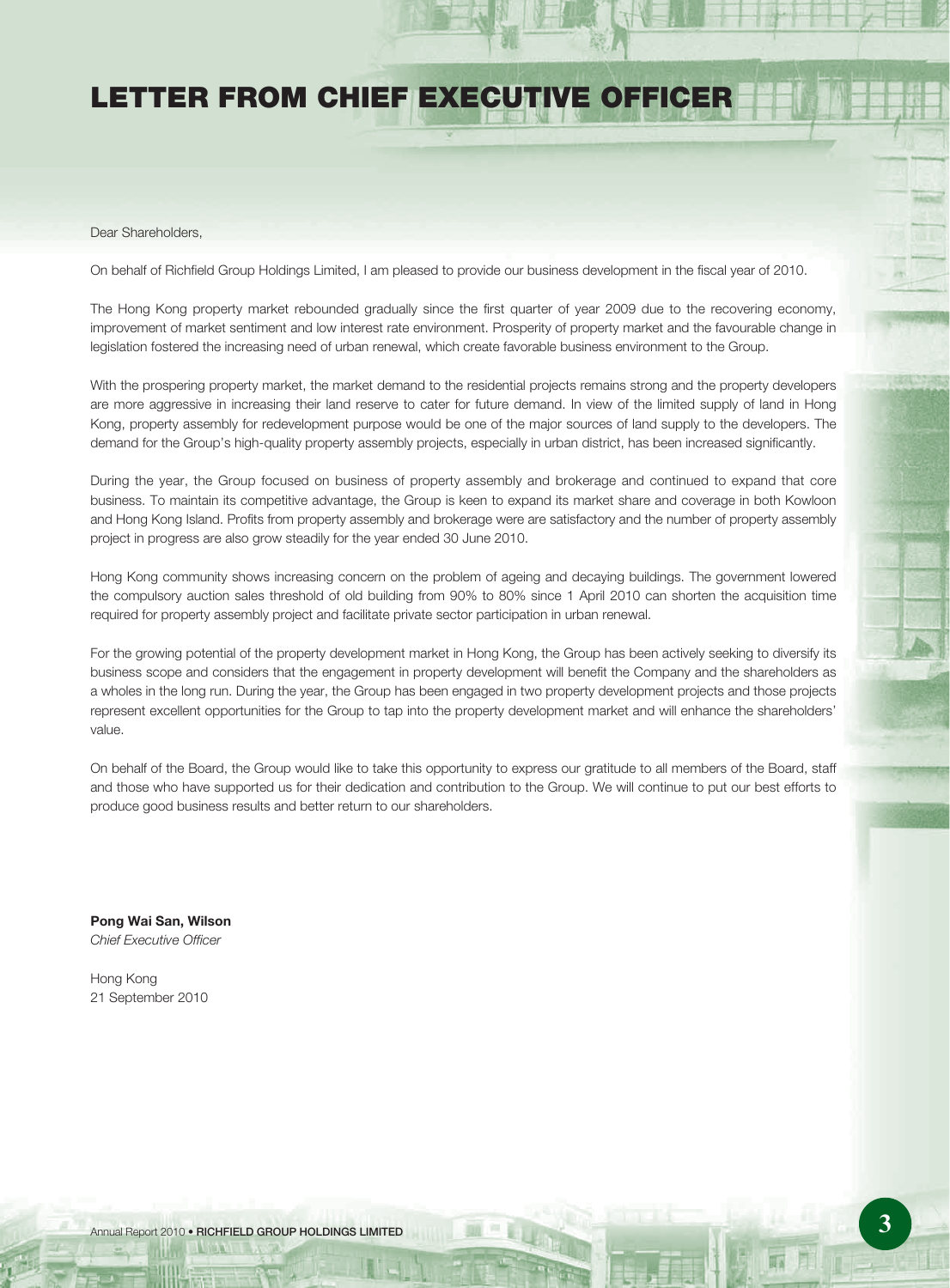#### **GENERAL**

Richfield Group Holdings Limited (the "Company") and its subsidiaries (collectively, the "Group") is principally engaged in provision of property brokerage services, carrying out schemes for property consolidation, assembly and redevelopment and property trading in Hong Kong. The Group has suspended the business of trading of recycled computers from 1 September 2009. The business of trading of bags and accessories was disposed of to an independent third party on 13 November 2009. During the year, the Group has diversified its business scope and commenced to engage in property development business in Hong Kong.

The Group is currently engaged in property assembly schemes for approximately 270 redevelopment projects in Hong Kong. Those engaged projects are all residential and commercial properties which are located in Hong Kong Island and Kowloon.

#### **FINANCIAL PERFORMANCE**

During the year, the Group recorded a turnover (for both continuing and discontinued operations) of approximately HK\$310,709,000, representing an increase of approximately 162% compared with the previous fiscal period of approximately HK\$118,399,000. The surge in turnover was mainly attributed to the increase in turnover of the property assembly and brokerage business. In respect of the business of property assembly and brokerage, it contributes approximately HK\$308,851,000 to the turnover of the Group for the year and this represents an increase of approximately 224% compared with the previous period of approximately HK\$95,222,000.

Profit before income tax (for both continuing and discontinued operations) of the Group for the year was approximately HK\$166,305,000, representing an increase of approximately 381% when compared with the previous period of approximately HK\$34,607,000. Due to the increase of turnover, profit attributable to owners of the Company for the year was increased to approximately HK\$140,437,000 compared with the profit attributable to owners of the Company of approximately HK\$23,627,000 last period.

#### **BUSINESS OVERVIEW**

#### **Property Assembly and Brokerage Business**

For the year ended 30 June 2010, having benefited from the overall improvement in both the global and Hong Kong economies, the consumer sentiment continued to grow and most of the developers are more aggressive in increasing their land reserve in urban area by acquisition of old buildings for redevelopment. In view of this, the Group continued to expand its core business of property assembly and brokerage business. In addition, the shift of business strategy since 2007 by diversifying its sourcing area from Mid-Levels property market to those where prevailing prices are less inflated, such as Western District, Ho Man Tin and Sham Shui Po, etc., enable the Group to further expand its market share and coverage in both Kowloon and Hong Kong Island.

As a result of the improvement in property market in Hong Kong, the performance of the Group recorded a reasonable growth for the year ended 30 June 2010 with a turnover from the property assembly and brokerage business of approximately HK\$308,851,000, which was increased by approximately 224% compared with that of approximately HK\$95,222,000 for the 15-month period ended 30 June 2009. The operating profit for the property assembly and brokerage business was approximately HK\$169,123,000 which was increased by approximately 320% compared with that of approximately HK\$40,222,000 for the previous period.

The improved result for the year was mainly attributable to the increase in number of property assembly project completed. The progress for most property assembly projects, such as Western Court in Western District, Central Mansion in Causeway Bay, and other major projects in Mid-Levels West, Sham Shui Po and Causeway Bay, etc., which have been delayed in previous period, was satisfactory during the year. For the year ended 30 June 2010, the Group has completed 20 major assembly projects, which are mainly located in densely populated location in Hong Kong Island and Kowloon side, including, Causeway Bay, Mid-Levels, Western District, Mongkok, Aberdeen, Tai Kok Tsui, Kowloon City and Shum Shui Po, etc. The total contract sum of the major completed projects and the total gross profit for the major completed projects recorded for the year are approximately HK\$5,540,000,000 and HK\$160,000,000, respectively.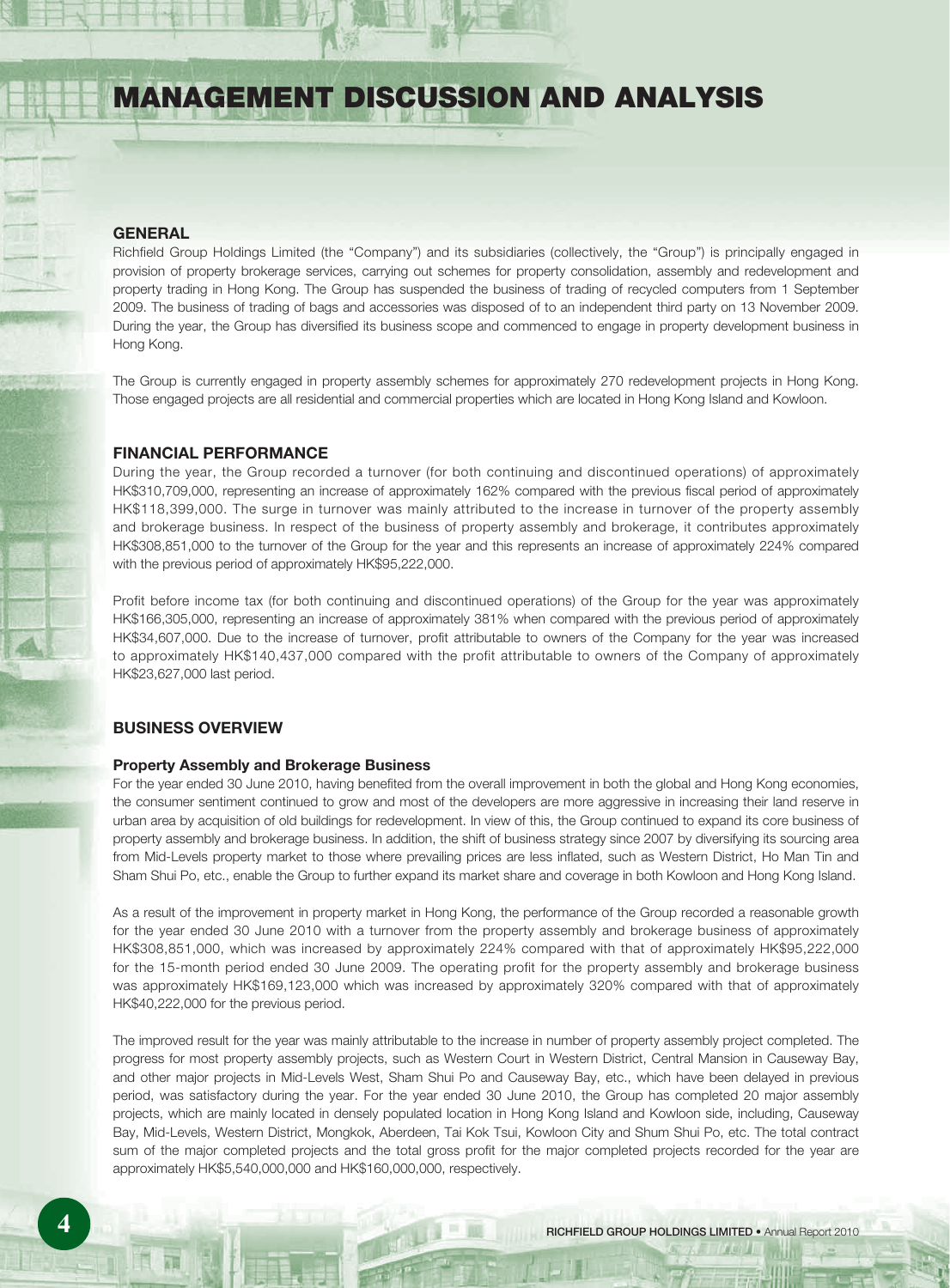As at 30 June 2010, the Group had approximately 270 property assembly projects in progress with total site areas of approximately 2,800,000 square feet. Among these projects in progress, there were approximately 100 projects located on Hong Kong Island, mainly in Mid-Levels, Sheung Wan, Causeway Bay, Western District, Shau Kei Wan, Quarry Bay, Aberdeen, etc. There were approximately 170 projects located in Kowloon side, mainly in Mongkok, Sham Shui Po, Tai Kok Tsui, Ho Man Tin, Kwun Tong, To Kwa Wan, Kowloon City, etc..

To commensurate with the increase in number of property assembly projects and the continuous improvement of the quality of our services, the Group has expanded its property assembly teams from approximately 90 to 140 staff during the year. The Group believes that a high quality real estate agency team is a key to the success of property assembly business. As a result, all agency staff recruited by the Group have good working experience in relevant industries. During the year, the Group also accompanied with some legal firms, professional bodies and government authorities to organize regular training programs to all agency staff in order to further enhance their service quality and to realize the service promises of the Group.

#### **Property Development Business**

With a view to complement and leverage on the property assembly business, the Group decided to broaden and diversify the revenue base and expand its existing business into the property development market. On 18 May 2010, the Group entered into a shareholder's agreement with a wholly owned subsidiary of Phoenix Asia Real Estate Investment, a customer of the Group, for establishing an associate for a property development project at Nos. 18-32 Junction Road, Kowloon, Hong Kong, which the Group has 30% equity interests. The project has a site area of approximately 10,200 square feet and a gross floor area of approximately 91,800 square feet and the Group is intended to develop it into a composite residential/commercial building.

In addition, the Group has also commenced the acquisition of another property assembly project at Nos. 142-154 Carpenter Road, Kowloon, Hong Kong in June 2010, which the Group decided to hold 100% equity interests of the project. The projects has a site area of approximately 9,100 square feet and a gross floor area of approximately 82,000 square feet and the Group is intended to develop it into a composite residential/commercial building. Up to the date of this report, the Group has already acquired more than 80% of the properties of the project. Details of the associate and the own development project have been disclosed in the Company's announcements dated 18 May 2010 and 23 August 2010, respectively. Upon completion, both projects will give considerable returns to the Group.

#### **Other Business**

The trading business of recycled computers contributed approximately HK\$1,858,000 to the Group's turnover, representing approximately 0.6% of the Group's turnover for the year. It recorded a segment loss of approximately HK\$1,471,000 for the year. Because of the unsatisfactory results, the Group has suspended the business of the trading of recycled computers from 1 September 2009 and would consider to terminate it if the loss persisted. There was no turnover for the business of trading of bag and accessories for the year ended 30 June 2010. The business of trading of bag and accessories was disposed of to an independent third party on 13 November 2009.

#### **PROSPECTS**

The Hong Kong property market rebounded gradually since the first quarter of year 2009 due to the recovering economy, improvement of market sentiment and low interest rate environment. Prosperity of property market and the favourable change in legislation fostered the increasing need of urban renewal, which create favorable business environment to the Group.

With the prospering property market, the market demand for residential projects remains strong and the property developers are more aggressive in increasing their land reserve to cater for future demand. In view of the limited supply of land in Hong Kong, property assembly for redevelopment purpose would be one of the major sources of land supply to the developers. The demand for the Group's high-quality property assembly projects, especially in urban district, will continue to increase steadily. The property assembly and brokerage business will continue to generate a stable income to the Group. The Group will from time to time review and manage the project mix of the property assembly projects in progress to maintain the profitability and a stable income stream for the Group.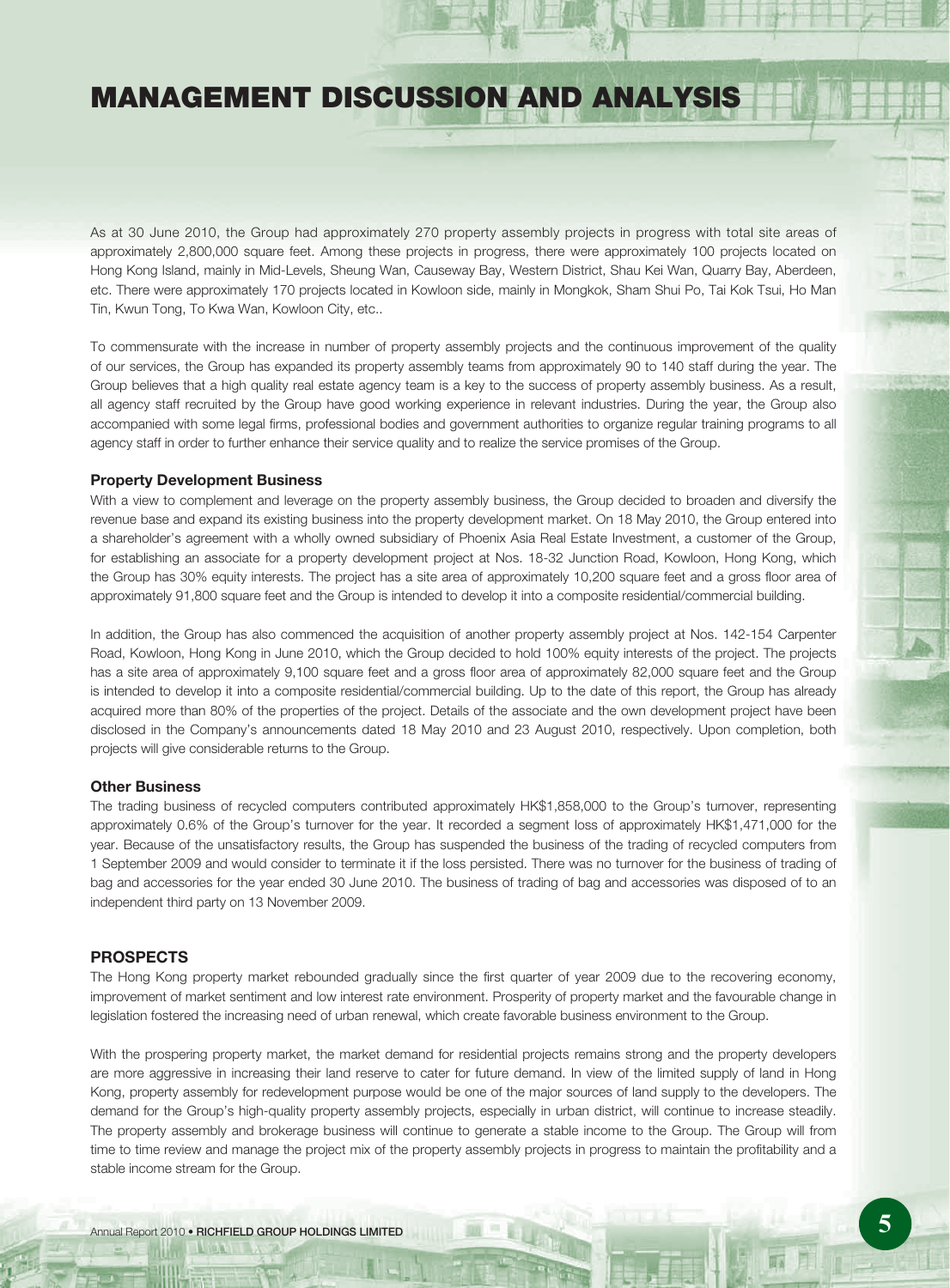At present, there are about 40,000 buildings which are 40 years' old or above in Hong Kong. Among which 8% or around 3,200 building are over 50 years' old. In the 60's, Hong Kong experienced rapid population and economic growth, which triggered a building boom and massive urban expansion. Due to premature construction technology and without constant maintenance, buildings rapidly deteriorate and decline into slums. Redevelopment and urban renewal is now becoming more pressing. The problem of ageing and decaying buildings is most serious in older urban areas, and these areas include Sham Shui Po, Kwun Tong, Mongkok, Western District, Shau Kei Wan and To Kwa Wan, etc. The collapse of To Kwa Wan tenement buildings in January 2010 has triggered the alarm for the safety of those tenement buildings in Hong Kong and the urgent needs for urban redevelopment. Different sectors of Hong Kong community also show recognition and support toward the urban redevelopment projects to revitalize the amenities in the old community. In view of this, the government policies are expected to be more favourable to the redevelopment.

The government lowered the compulsory auction sales threshold of old building from 90% to 80% since 1 April 2010, such that developer who owns 80% of the properties can apply for compulsory sale. The lower threshold will be confined to three criteria for old buildings: blocks older than 50 years; those with last unit represented more than 10% shares; and industrial blocks outside industrial zones that are more than 30 years. The new enactment can shorten the acquisition time required for the Group's projects and would greatly facilitate private sector participation in urban renewal, thus provide more opportunities to the Group in acquiring full ownership of target properties.

In light of the growing potential of the property development market in Hong Kong, the Group has been actively seeking to diversify its business scope and considers that the engagement in property development will broaden the revenue base of the Group and will benefit the Company and the shareholders as a wholes in the long run. During the year, the Group has engaged in two property development projects and those projects represent excellent opportunities for the Group to tap into the property development market and will enhance the shareholders' value. The experience and expertise of the Group obtained in both projects can also be applicable to our future property development projects and with the experience of the Group in the property market in Hong Kong, the Board is optimistic in the prospect of the property development business of the Group.

Notwithstanding the uncertainty on recovery of the global economy, the Group remains optimistic in property assembly and brokerage business and property development business in Hong Kong. The Group is dedicated to develop strategically in the property assembly and brokerage business and the property development business and actively seeking opportunities for premium property redevelopment projects so as to drive the growth of the Group. The Group has been committed to conducting property assembly since 2007, and it is also our pursuit to alleviate the problem of urban ageing in the old districts in Hong Kong, and thereby improve the environment and quality of life in those neighborhoods.

In respect of the trading businesses of bags and accessories and recycled computers, profit margin and turnover are expected to be tumbled in the forthcoming future due to keen competition and surge of operating costs. Since both businesses are not the core businesses of the Group, the Group has suspended these businesses from 1 September 2009 and has directed the resources to development of the business of property assembly and brokerage. The business of trading of bags and accessories was disposed of to an independent third party on 13 November 2009.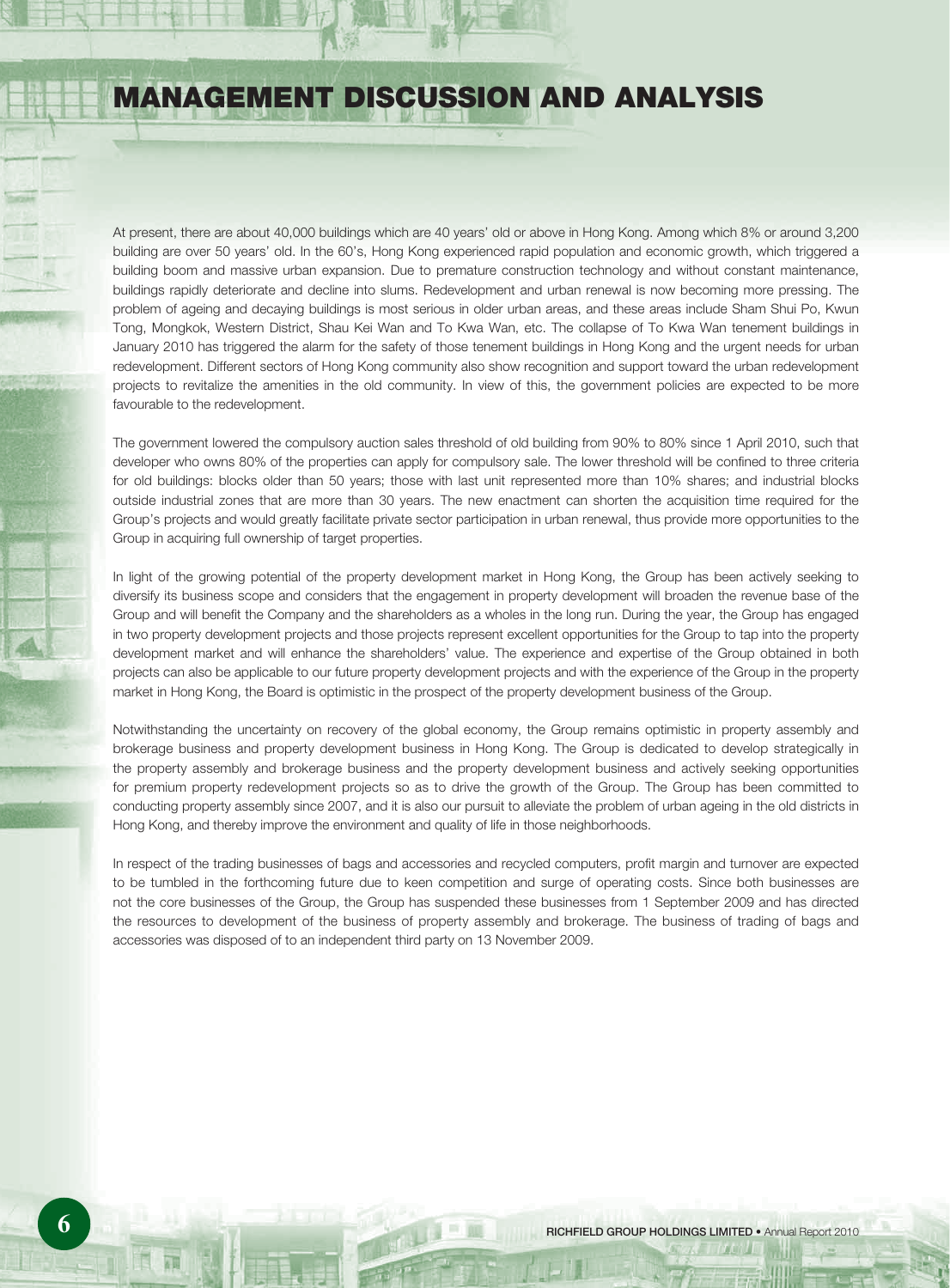#### **LIQUIDITY, FINANCIAL RESOURCES AND CAPITAL STRUCTURE**

As at 30 June 2010, the Group had net current assets of approximately HK\$380,220,000 (2009: approximately HK\$282,873,000) including bank and cash balances of approximately HK\$231,842,000 (2009: approximately HK\$247,131,000).

The gearing ratio was 0.07% as at 30 June 2010 (2009: Nil). The gearing ratio is derived by dividing the total of bank overdraft, loans and finance lease liabilities by total assets. The gearing ratio remained relatively stable in the financial year under review compared to 30 June 2009.

During the year, the Group financed its operations with its own working capital. As at 30 June 2010, total unsecured and secured banking borrowings of the Group amounted to approximately HK\$389,000 (2009: Nil), which are repayable on demand. Total other borrowings of the Group amounted to HK\$453,000 (2009: Nil), which are repayable within a period of not exceeding 5 years. There is no material change in capital structure of the Company during the year.

#### **SIGNIFICANT INVESTMENT HELD, MATERIAL ACQUISITIONS OR DISPOSALS OF SUBSIDIARIES AND AFFILIATED COMPANIES, AND FUTURE PLANS FOR MATERIAL INVESTMENTS OR CAPITAL ASSETS**

Save for those disclosed in this report, there were no significant investment held, material acquisitions or disposals of subsidiaries and affiliated companies during the year and there is no plan for material investments or capital assets as at the date of this report.

#### **CONTINGENT LIABILITIES**

As at 30 June 2010, the Group had given guarantees of HK\$144 million in respect of the banking facilities of the associate for the property development project at Nos. 18-32 Junction Road, Kowloon, Hong Kong (2009: Nil).

#### **LEASE AND CONTRACTED COMMITMENTS**

The Group leases certain of its office premises under non-cancellable operating lease arrangements with lease terms ranging from one to two years.

At 30 June 2010, the total future minimum lease payments under non-cancellable operating leases payable by the Group are as follows:

|                                                 | 2010<br><b>HK\$'000</b> | 2009<br>HK\$'000 |
|-------------------------------------------------|-------------------------|------------------|
| Within one year<br>In the second to fifth years | 1,560<br>906            | 1,190<br>273     |
|                                                 | 2,466                   | 1,463            |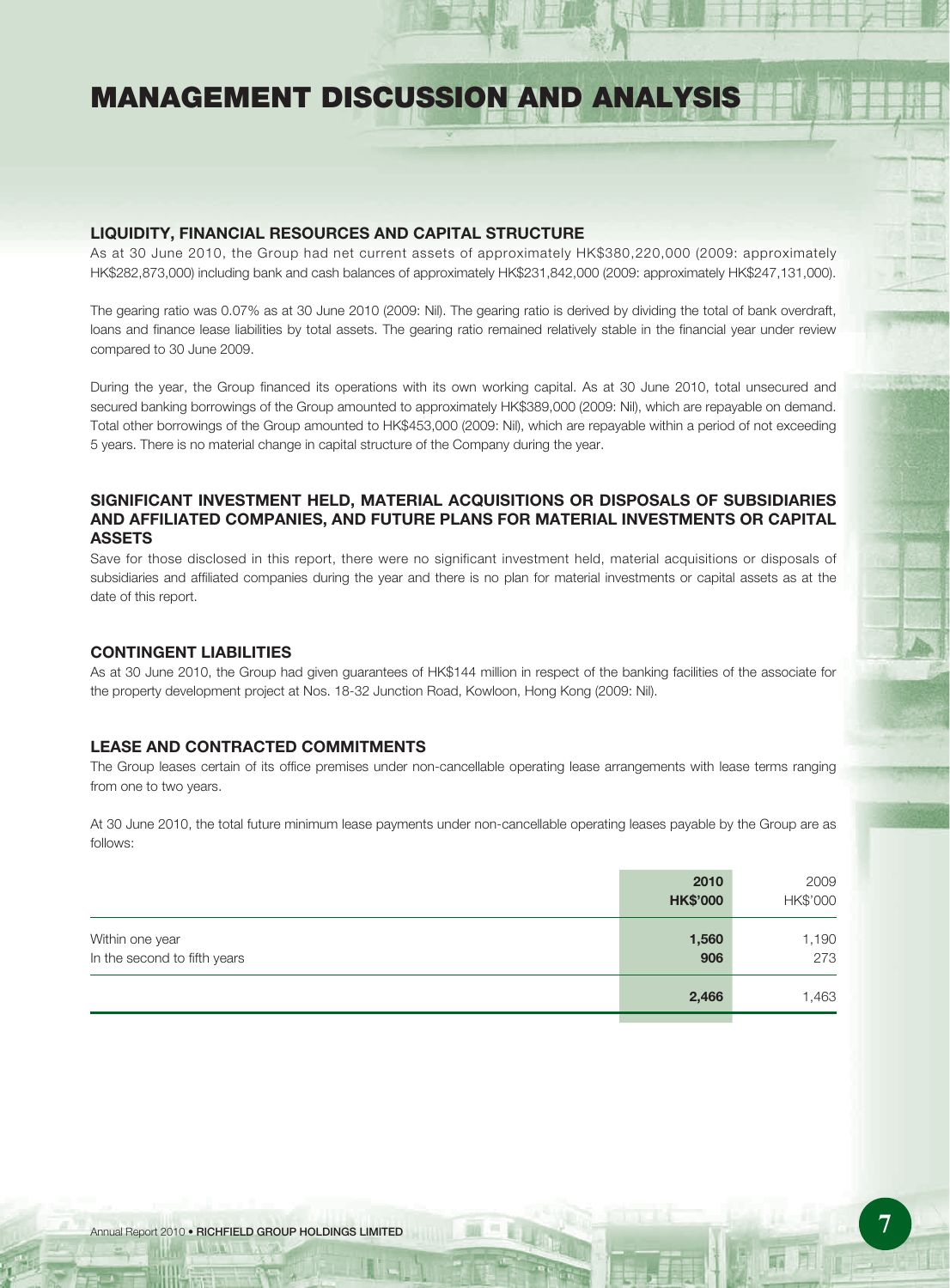#### **CAPITAL COMMITMENTS**

|                                                                                                         | Group                   |                  | Company                 |                  |
|---------------------------------------------------------------------------------------------------------|-------------------------|------------------|-------------------------|------------------|
|                                                                                                         | 2010<br><b>HK\$'000</b> | 2009<br>HK\$'000 | 2010<br><b>HK\$'000</b> | 2009<br>HK\$'000 |
| Contracted but not provided for:<br>Leasehold land and buildings<br>Available-for-sale financial assets | -<br>2,643              | 22,994<br>10,418 | 2,643                   | 10,418           |
|                                                                                                         | 2,643                   | 33,412           | 2,643                   | 10,418           |

#### **FOREIGN EXCHANGE EXPOSURE**

The Group's income and expenditure during the year were denominated in United States dollars ("US\$"), HK dollars ("HK\$") and Renminbi ("RMB"), and most of the assets and liabilities as at 30 June 2010 were denominated in HK\$. Accordingly, the Board is of the view that, to a certain extent, the Group is exposed to foreign currency exchange risk. For the US\$ foreign exchange exposure, the Board believes the exposure is small as the exchange rate of US\$ to HK\$ is comparatively stable. However, the Group is exposed to RMB foreign exchange exposure and fluctuation of exchange rates of RMB against HK\$ could affect the Group's results of operations. During the year, no hedging transaction or arrangement was made since the amount is small.

#### **TREASURY POLICIES**

The Group adopts a conservative approach towards its treasury policies. The Group strives to reduce exposure to credit risk by performing ongoing credit evaluations of the financial conditions of its customers. To manage liquidity risk, the Board closely monitors the Group's liquidity position to ensure that the liquidity structure of the Group's assets, liabilities and commitments can meet its funding requirements.

#### **SEGMENT INFORMATION**

The analysis of the principal activities and geographical locations of the operations of the Group are set out in note 5 to the financial statements.

#### **EMPLOYEES AND REMUNERATION POLICIES**

As at 30 June 2010, the Group had 192 (2009: 105) employees, including directors of the Company. Total staff costs (including directors' emoluments) were approximately HK\$98,903,000 for the year as compared to approximately HK\$24,774,000 in last period. Remuneration is determined with reference to market terms and the performance, qualification and experience of individual employee. Year-end bonus based on individual performance will be paid to employees as recognition of and reward for their contributions. Other benefits include contributions to statutory mandatory provident fund scheme to its employees in Hong Kong and share option scheme.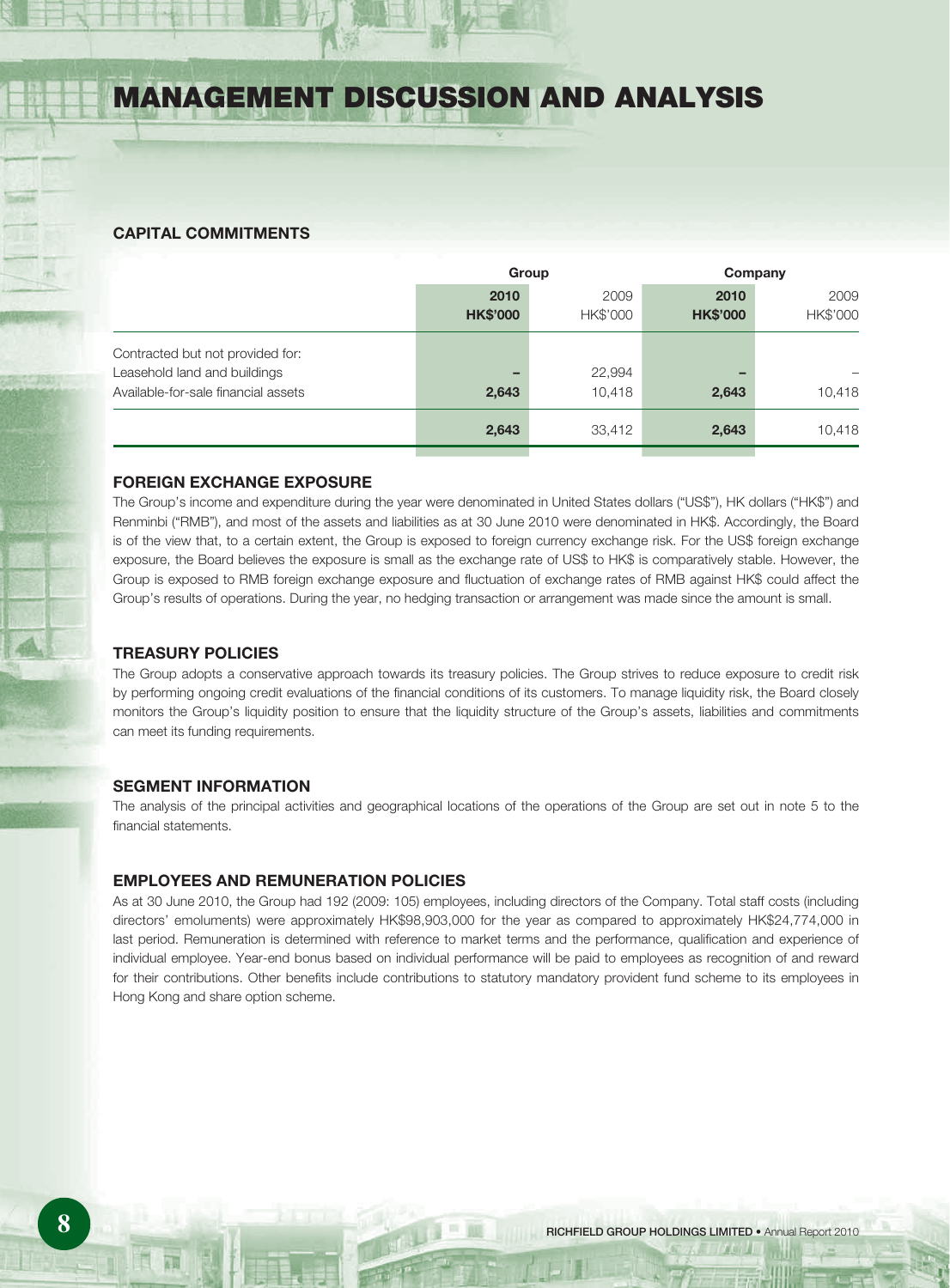### **DIRECTORS AND SENIOR MANAGEMENT**

#### **EXECUTIVE DIRECTORS**

**Mr. Pong Wai San, Wilson ("Mr. Pong")**, aged 41, has been appointed as the executive Director and the chief executive officer of the Company on 23 March 2007. He was also the Chairman of the Company for the period from 23 March 2007 to 5 February 2008. Mr. Pong is responsible for the overall strategic planning, marketing and management function of the Group. He holds a bachelor degree in Applied Science from the University of British Columbia. He held various positions in a number of charity organisations in Hong Kong and had held various senior management positions with various local and international securities houses and a multinational company. Mr. Pong was an executive director of UURG Corporation Limited (formerly known as "Global Solution Engineering Limited") ("UURG"), a company listed on the GEM of the Stock Exchange, during the period from 19 September 2007 to 30 August 2008. Mr. Pong is the sole director and sole shareholder of Virtue Partner Group Limited, which is the substantial and controlling shareholder of the Company. Mr. Pong is also the chairman of the remuneration committee and a member of the nomination committee of the Company.

**Mr. Lee Wing Yin ("Mr. Lee"),** aged 40, has been appointed as an executive Director and company secretary of the Company on 1 June 2010 and 23 March 2007, respectively. He is responsible for provision of advice for overall management, strategic development and supervision of the Group. Mr. Lee is an associate member of the Hong Kong Institute of Certified Public Accountants and a fellow member of The Association of Chartered Certified Accountants. He has over nine years of working experience in auditing and business advisory services and had worked for international accounting firms for six years. He held senior financial management positions with various local companies before joining the Company. Mr. Lee was appointed as the executive director of iOne Holdings Limited, a company listed on the Main Board of the Stock Exchange, with effect from 18 September 2009. He is also a director of various subsidiaries and the associates of the Company. On 17 December 2004, the Stock Exchange publicly censured Mr. Lee, being director of a listing applicant, for his endorsement of the sponsor's submission and views while having at all material times full knowledge of the material information, thereby causing the listing applicant to breach its undertaking to the Stock Exchange in a listing application, and consequently Mr. Lee was in breach of his director's undertakings to the Stock Exchange.

#### **NON-EXECUTIVE DIRECTOR**

Mr. Li Chi Chung ("Mr. Li"), aged 42, has been appointed as a non-executive Director on 23 March 2007. Mr Li is currently a solicitor practising in Hong Kong. He obtained a bachelor degree in laws from The University of Sheffield in England in 1990. Mr Li was admitted as a solicitor of the High Court of Hong Kong in 1993 and his practice has been focused on commercial related matters. Mr. Li is an independent non-executive director of Eagle Nice (International) Holdings Limited and Kenford Group Holdings Limited respectively, both of which are companies listed on the Main Board of the Stock Exchange. He is also an independent non-executive director of PINE Technology Holdings Limited which is a company listed on the GEM of the Stock Exchange. He is the company secretary of Sunshine Capital Investments Group Limited (Stock Code: 0721) and Sino Gas Group Limited (Stock Code: 0260), all of which are companies listed on the Main Board of the Stock Exchange, and China Nonferrous Metals Company Limited (Stock Code: 8306) which is a company listed on GEM of the Stock Exchange. From 15 October 2007 to 13 February 2009, Mr. Li was an independent non-executive director of Anhui Tianda Oil Pipe Company Limited (Stock Code: 0839), a company listed on the Main Board of the Stock Exchange; and from 11 March 2008 to 9 March 2010, Mr. Li was the company secretary of China Mandarin Holdings Limited (Stock Code: 0009), a company listed on the Main Board of the Stock Exchange.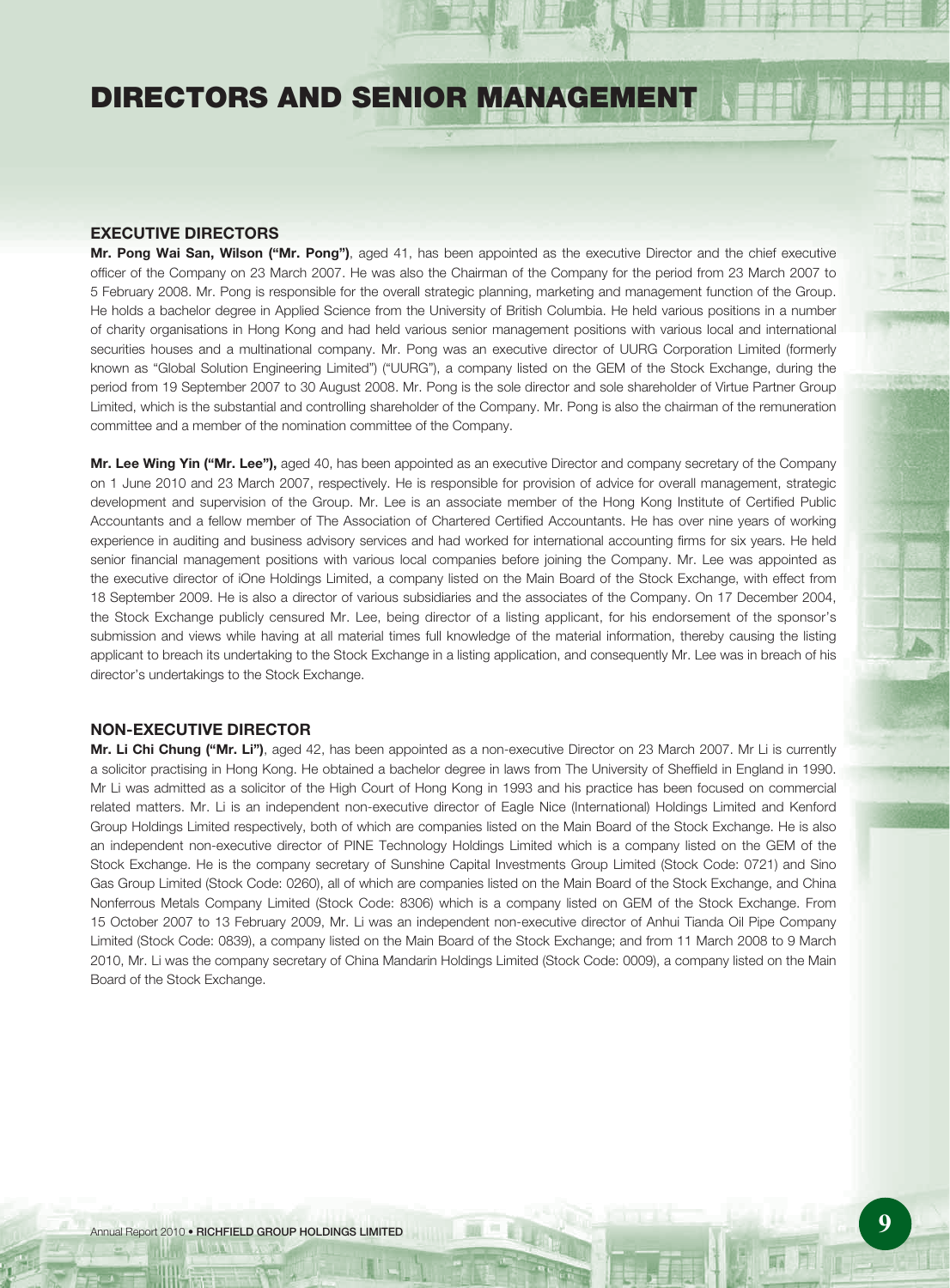# **DIRECTORS AND SENIOR MANAGEMENT**

#### **INDEPENDENT NON-EXECUTIVE DIRECTORS**

**Mr. Koo Fook Sun, Louis ("Mr. Koo")**, aged 54, has been appointed as an independent non-executive Director on 23 March 2007. Mr. Koo is the founder and the managing director of Hercules Capital Limited, a corporate finance advisory firm. Mr. Koo has many years of experience in investment banking and professional accounting. He was a managing director and head of the corporate finance department of a major international bank, and a director and chief executive officer of SilverNet Group Limited (now renamed Enerchina Holdings Limited), a company listed on the Main Board of the Stock Exchange. He currently also serves as an independent non-executive director of another five companies listed on the Main Board of the Stock Exchange, namely Good Friend International Holdings Inc., Li Ning Company Limited, Weichai Power Co., Ltd., Xingda International Holdings Limited and Midland Holdings Limited. He was an independent non-executive director of Midland IC&I Ltd during the period from 24 June 2005 to 24 June 2008. Mr. Koo has resigned as vice chairman and chief financial officer of 2020 ChinaCap Acquirco, Inc., a company then listed on The New York Stock Exchange Amex (now called NYSE Euronext), on 19 October 2009 and also resigned as independent non-executive director of China Communications Construction Company Limited on 29 December 2009. Mr. Koo graduated with a bachelor's degree in business administration from the University of California at Berkeley and is a member of the Hong Kong Institute of Certified Public Accountants (the "HKICPA"). Mr. Koo is also the chairman of the audit committee and a member of the remuneration committee and nomination committee of the Company.

**Mr. Lai Hin Wing, Henry ("Mr. Lai")**, aged 53, has been appointed as an independent non-executive Director on 23 March 2007. He is a partner of Messrs. P. C. Woo & Co., a firm of solicitors and notaries in Hong Kong, and has been practising in the legal field for more than twenty-eight years. Graduated from the University of Hong Kong with a bachelor of law degree, Mr. Lai was admitted as a solicitor in Hong Kong, England and Wales and the State of Victoria, Australia. Mr. Lai is a Notary Public and a China Appointed Attesting Officer in Hong Kong. He was a non-executive director of Allied Properties (H.K.) Limited, a company listed on Main Board of the Stock Exchange, during the period from 28 September 2004 to 18 June 2010. He was also an independent non-executive director of UURG Corporation Limited (formerly known as "Global Solution Engineering Limited"), which is listed on the GEM of the Stock Exchange, during the period from 19 September 2007 to 30 August 2008. Mr. Lai was an independent non-executive director of Canton Property Investment Limited, a company admitted to the AIM of the London Stock Exchange but resigned on 9 September 2008. Mr. Lai is also the chairman of the nomination committee and members of the audit committee and remuneration committee of the Company.

**Mr. Lung Hung Cheuk ("Mr. Lung")**, aged 63, has been appointed as an independent non-executive Director on 23 March 2007. He is a retired chief superintendent of the Hong Kong Police Force (the "Hong Kong Police") of Hong Kong. He joined the Hong Kong Police in 1966 as a Probationary Inspector at the age of 19. He was promoted to the rank of chief inspector in 1980, superintendent in 1986, senior superintendent in 1993 and chief superintendent in 1997. He had served in various police posts, namely Special Branch, Police Tactical Unit, Police Public Relations Bureau and in a number of police divisions at management level. Prior to his retirement in April 2002, he was the commander of Sham Shui Po Police District. Mr. Lung was also the secretary and then the chairman of the Superintendents' Association ("SPA") of the Hong Kong Police from 1993 to 2001. The membership of the SPA comprises the top management of the Hong Kong Police from superintendents up to and including the commissioner of Hong Kong Police. He was awarded the Police Meritorious Service Medal by the Chief Executive of Hong Kong in 2000. Mr. Lung has appointed as independent non-executive director of iOne Holdings Limited, a company listed on the Main Board of the Stock Exchange on 18 September 2009. Mr. Lung was also an independent non-executive director of UURG Corporation Limited (formerly known as Global Solution Engineering Limited), a company listed on the GEM, during the period from 19 September 2007 to 12 January 2010. Mr. Lung is also the members of the nomination committee, the audit committee and remuneration committee of the Company.

#### **SENIOR MANAGEMENT**

**Mr. Au Wing Wah ("Mr. Au")**, aged 53, is the founder and director of Richfield Realty Limited ("Richfield Realty"), a wholly owned subsidiary of the Company. He is responsible for the strategic planning and management of property assembly and brokerage business. Mr. Au has over 19 years experience of property brokerage services, carrying out schemes for property consolidation, assembly and redevelopments and property trading in Hong Kong and he is familiar with the price and market demand of sites and buildings in different urban districts in Hong Kong.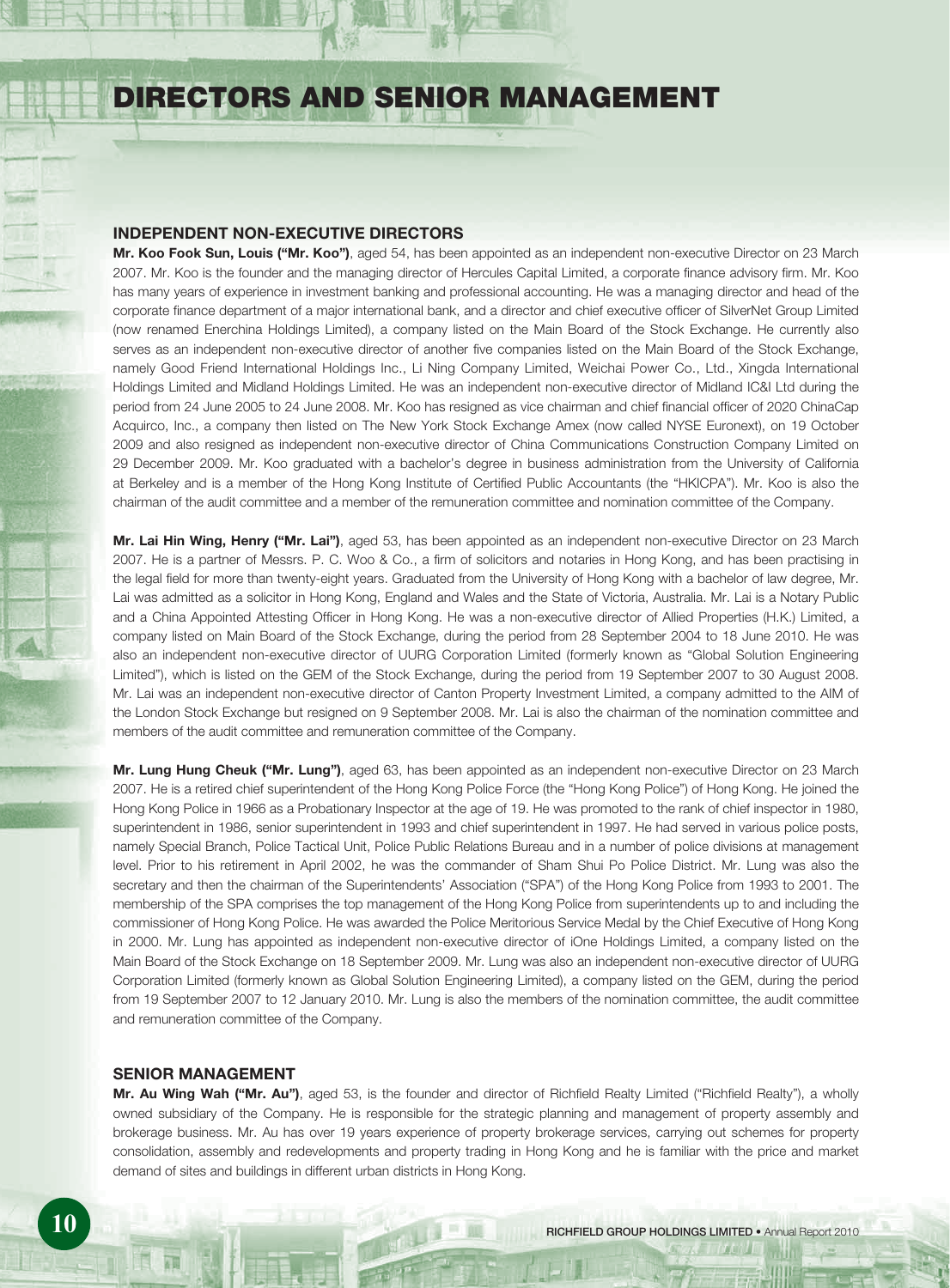## **DIRECTORS AND SENIOR MANAGEMENT**

**Mr. Chan Chi Ling, Elwyn ("Mr. Chan")**, aged 56, is the project director of Richfield Realty. He is Fellow of Institute of Highway Engineers and corporate member of professional institutes in various disciplines, namely: the Institution of Civil Engineers, the Chartered Institute of Arbitrator, the Society of Operations Engineers, the Chartered Institute of Building, the Chartered Management Institute, the American Association of Cost Engineers, the Hong Kong Institution of Engineers, he is also a Registered Professional Manager of Hong Kong Management Association. Mr. Chan has more that 30 years' professional experience in building development, construction, and property asset management in Hong Kong, PRC, Macau and Australia when rendering his service with various listed companies in Hong Kong. Mr. Chan has led the planning and development of Property & Construction Project of various scales, and also has experience in managing property assets for more than 8 years. He joined the Group in November 2008.

**Mr. Ngan Man Ho, Murphy**, aged 33, is the chief architect with a master degree and bachelor degree of the University of Hong Kong. He is currently an authorized person under Building Authority of Hong Kong, a registered architect of Hong Kong and a member of Hong Kong Institute of Architect. With 8 years of extensive experience in architectural design and project management. He has participated in various projects in Hong Kong and the PRC. His range of design works includes commercial office tower, hotel, civic and cultural buildings, comprehensive residential development, entertainment complex and industrial development. He joined the Group in January 2010.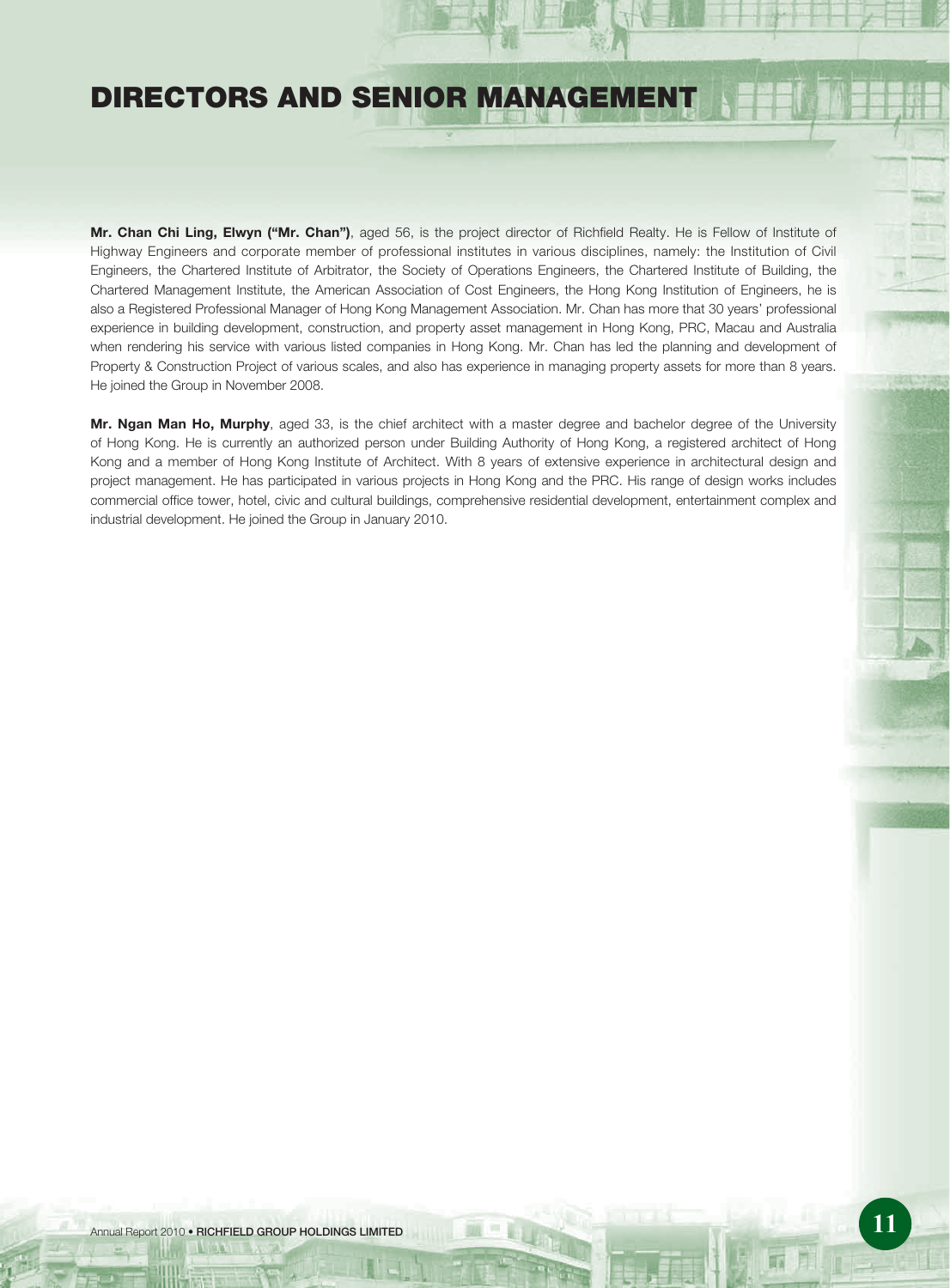#### **CORPORATE GOVERNANCE PRACTICES**

The Company has adopted the code provisions set out in the Code on Corporate Governance Practices (the "Code") as set out in Appendix 15 of the GEM Listing Rules. The Company has complied with the code provisions set out in the Code throughout the year ended 30 June 2010, except for the deviation that (i) Mr. Li Chi Chung, the non-executive director of the Company, was appointed without specific term of service since no appointment letter has been entered between Mr. Li and the Company but his appointment is subject to retirement by rotation and offers himself for re-election in accordance with the articles of association of the Company; and (ii) the post of Chairman has been vacant since the resignation of Mr. Pong on 5 February 2008. If candidate with suitable skill and experience is identified within or outside the Group, the Company will make necessary arrangement for the new appointment at appropriate time.

#### **DIRECTORS' SECURITIES TRANSACTIONS**

The Company has adopted a code of conduct regarding directors' securities transactions on terms no less exacting than the required standard of dealings as set out in Rules 5.48 to 5.67 of the GEM Listing Rules. The Company had made specific enquiry of all Directors, the Directors have complied with such code of conduct and the required standard of dealings regarding securities transactions throughout the year.

#### **BOARD OF DIRECTORS AND BOARD MEETING**

The members of the Board for the year were:

#### **Executive Directors**

Pong Wai San, Wilson Lee Wing Yin (appointed on 1 June 2010)

#### **Non-executive Director**

Li Chi Chung

#### **Independent Non-executive Directors**

Koo Fook Sun, Louis Lai Hin Wing, Henry Lung Hung Cheuk

The Board is responsible for the Group's corporate policy formulation, business strategies planning, business development, risk management, major acquisitions, disposals and capital transactions, and other significant operational and financial matters. Major corporate matters that are specifically delegated by the Board to the management include the preparation of annual and interim accounts for Board approval before public reporting, execution of business strategies and initiatives adopted by the Board, implementation of adequate systems of internal controls and risk management procedures, and compliance with relevant statutory requirements and rules and regulations.

Each of the Directors' biographical information is set out on pages 9 to 10 of this report. All executive Directors have given sufficient time and attention to the affairs of the Group and each of them has sufficient experience to hold the position so as to carry out his duties effectively and efficiently. There is no relationship among the members of the Board.

The Company appointed three independent non-executive Directors who have appropriate and sufficient experience and qualification to carry out their duties so as to protect the interests of shareholders of the Company. All of them have been appointed for a term of one year commencing from the date of their appointment.

Mr. Pong, the executive Director and chief executive officer, and Mr. Li, the non-executive Director, have not signed any service contract or letter of appointment with the Company.

Mr. Lee, the executive Director, has entered into a service agreement with the Company and was appointed as the executive Director for an initial term of 36 months commencing from 1 June 2010, or terminated by not less than three months' notice in writing served by either party at any time thereafter. Mr. Lee is entitled to director's emolument of HK\$47,000 per month plus discretionary bonus to be decided by the Board at its sole discretion, which is determined by reference to the prevailing market conditions and his roles experience, and responsibilities in the Company.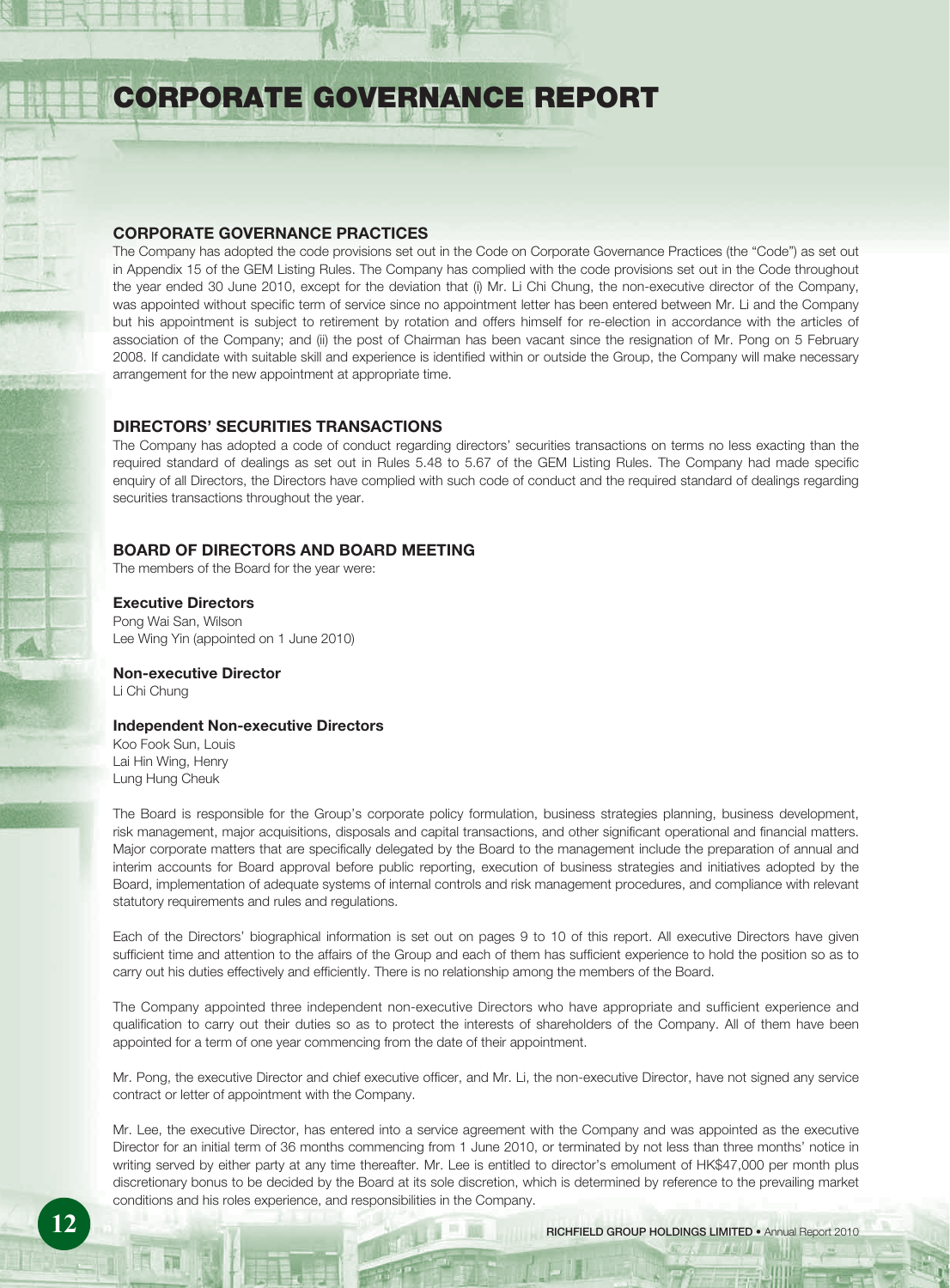Each of the independent non-executive Directors has signed a letter of appointment with the Company for a term of one year commencing from 23 March 2010 and expiring on 22 March 2011.

In accordance with article 87(1) of the articles of association of the Company, all Directors (including executive Directors, nonexecutive Director and independent non-executive Directors) are subject to retirement by rotation at least once every three years. Mr. Pong and Mr. Li shall retire from office as Directors by rotation at the conclusion of the AGM, and being eligible, offer themselves for re-election at the forthcoming annual general meeting.

In addition, Mr. Lee Wing Yin who was appointed on 1 June 2010 shall hold office only until the next following AGM of the Company and shall then be eligible for re-election at AGM pursuant to the article 86(3) of the Articles of Association, and being eligible, will offer himself for re-election.

Pursuant to the requirements of the GEM Listing Rule 5.09, the Company has received written confirmations from independent non-executive Director of his independence to the Company. Based on such confirmations of independence, the Company considers all of the independent non-executive Directors to be independent.

The Board meets 4 times during the year to review the financial and operating performance of the Group.

Details of the attendance of the meetings of the Board are as follows:

|                                            | <b>Attendance</b> |
|--------------------------------------------|-------------------|
| <b>Executive Directors</b>                 |                   |
| Pong Wai San, Wilson                       | 3/4               |
| Lee Wing Yin (appointed on 1 June 2010)    | O/O               |
| <b>Non-executive Director</b>              |                   |
| Li Chi Chung                               | 4/4               |
| <b>Independent Non-executive Directors</b> |                   |
| Koo Fook Sun, Louis                        | 4/4               |
| Lai Hin Wing, Henry                        | 4/4               |
| Lung Hung Cheuk                            | 3/4               |

Apart from the above regular Board meetings of the year, the Board will meet on other occasions when a Board-level decision on a particular matter is required.

#### **REMUNERATION COMMITTEE**

The remuneration committee of the Company (the "Remuneration Committee") was established with written terms of reference in compliance with the code provisions. The Remuneration Committee consists of four members, of which majority are independent non-executive Directors, namely Mr. Pong, Mr. Koo, Mr. Lai and Mr. Lung. The chairman of the committee is Mr. Pong.

The roles and functions of the Remuneration Committee include the determination of the specific remuneration packages of all executive Directors, including benefits in kind, pension rights and compensation payments, including any compensation payable for loss or termination of their office or appointment, and make recommendations to the Board of the remuneration of nonexecutive Directors.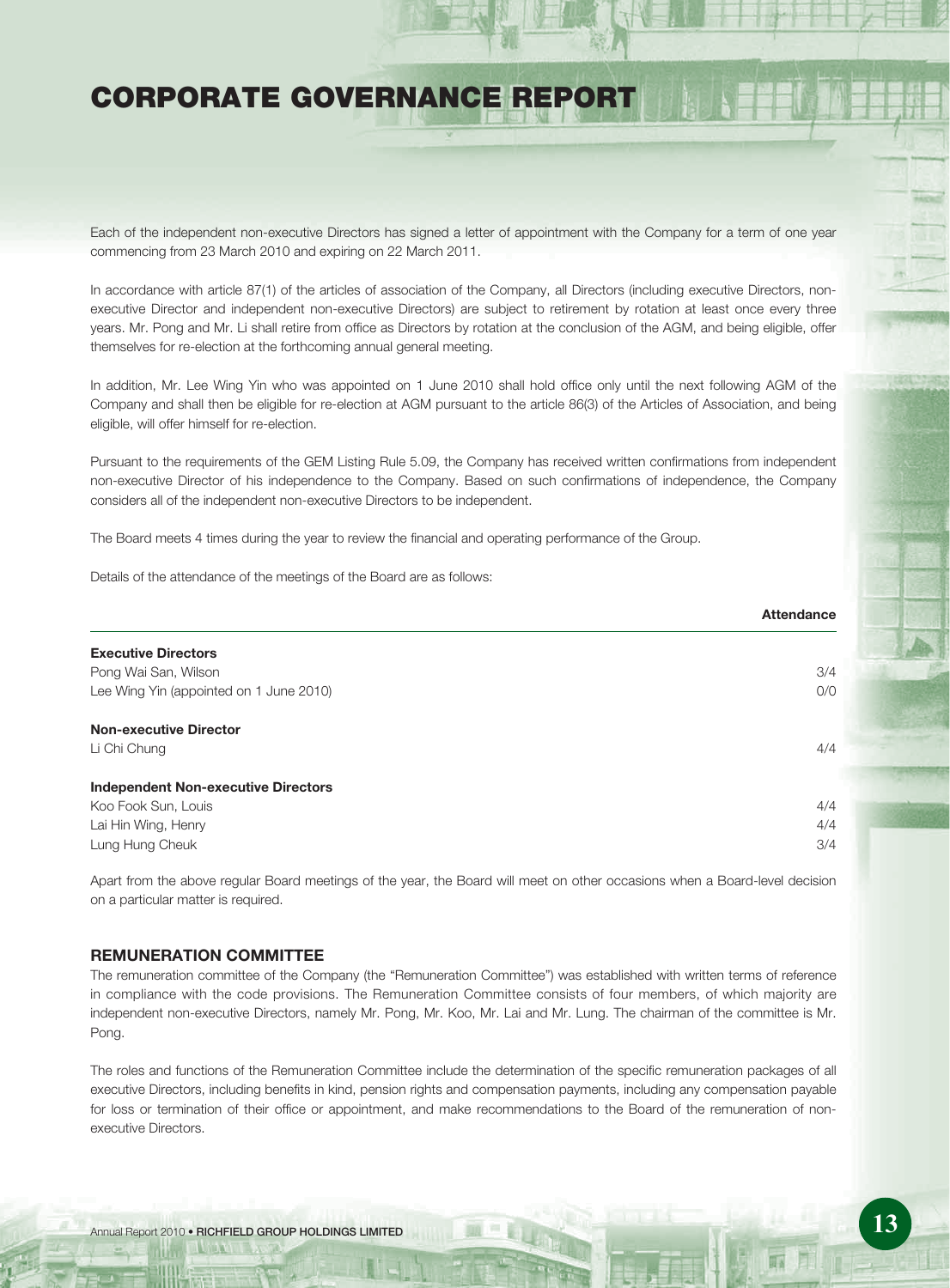The Remuneration Committee held 3 meetings during the year to review the remuneration packages of all the Directors and senior management of the Company. Details of the attendance of the meeting of the Remuneration Committee are as follows:

| <b>Members</b>       | <b>Attendance</b> |
|----------------------|-------------------|
| Pong Wai San, Wilson | 3/3               |
| Koo Fook Sun, Louis  | 3/3               |
| Lai Hin Wing, Henry  | 3/3               |
| Lung Hung Cheuk      | 2/3               |

#### **NOMINATION COMMITTEE**

The nomination committee of the Company (the "Nomination Committee") was established on 12 November 2007 with written terms of reference in compliance with the code provisions. As at the date of this report, it consists of four members, of which majority are independent non-executive Directors, namely Mr. Pong, Mr. Koo, Mr. Lai and Mr. Lung, and all were appointed on 12 November 2007. The chairman of the Nomination Committee is Mr. Lai.

The roles and functions of the Nomination Committee include nomination of the potential candidates for directorship, reviewing the nomination of the Directors and making recommendations to the Board for ensuring that all nominations are fair and transparent.

The Nomination Committee held 2 meetings during the year to review the structure, size and composition of the Board, assess the independence of independent non-executive Directors, and make recommendations to the Board relating to the renewal services of independent non-executive Directors. Details of the attendance of the meeting of the Nomination Committee are as follows:

| <b>Members</b>       | <b>Attendance</b> |
|----------------------|-------------------|
| Pong Wai San, Wilson | 2/2               |
| Koo Fook Sun, Louis  | 2/2               |
| Lai Hin Wing, Henry  | 2/2               |
| Lung Hung Cheuk      | 1/2               |

#### **AUDITORS' REMUNERATION**

The Company has appointed Messrs. Grant Thornton as the auditors of the Company (the "Auditors"). The Board is authorised in the annual general meeting to determine the remuneration of the Auditors. During the year, the Auditors performed the work of statutory audit for the year and also involved in non-audit assignment of the Group. The remuneration of the Auditors for the year is approximately HK\$448,000.

#### **AUDIT COMMITTEE**

The Company established an audit committee (the "Audit Committee") with written terms of reference in compliance with Rules 5.28 and 5.33 of the GEM Listing Rules. The primary duties of the Audit Committee are to review and supervise the financial reporting process and internal controls system of the Group and provide advice and comments on the Company's draft annual reports and accounts, half year reports and quarterly reports to Directors. The Audit Committee comprises three members, Mr. Koo, Mr. Lai and Mr. Lung, all of them are independent non-executive Directors. The chairman of the Audit Committee is Mr. Koo.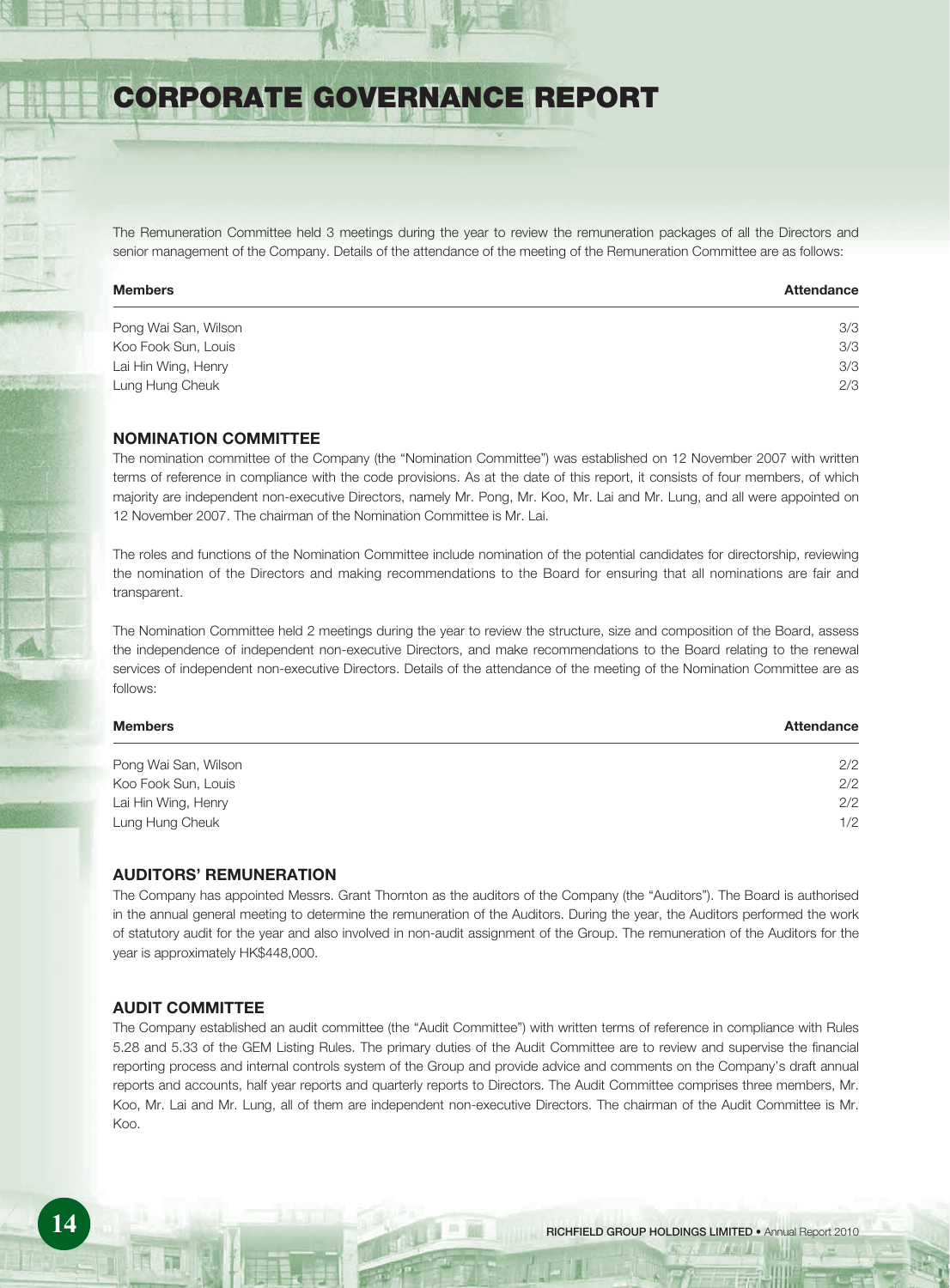The Audit Committee held 4 meetings during the year to review the audited financial statements for the year ended 30 June 2010 and the unaudited financial statements for the three months ended 30 September 2009, six months ended 31 December 2009 and nine months ended 31 March 2010 respectively with the recommendations to the Board for approval; and to review the accounting principles and policies adopted by the Group and its financial reporting functions and internal control system. Details of the attendance of the meetings of the Audit Committee are as follows:

| <b>Members</b>      | Attendance |
|---------------------|------------|
| Koo Fook Sun, Louis | 4/4        |
| Lai Hin Wing, Henry | 4/4        |
| Lung Hung Cheuk     | 3/4        |

The Group's unaudited quarterly, interim results and audited annual results for the year have been reviewed by the Audit Committee, which was of the opinion that the preparation of such results complied with the applicable accounting standards and requirements and that adequate disclosures have been made.

#### **RESPECTIVE RESPONSIBILITIES OF DIRECTORS AND AUDITORS**

The Directors acknowledge their responsibility for the preparation of the financial statements of the Group. In preparing the financial statements, the generally accepted accounting standards in Hong Kong have been adopted, appropriate accounting policies have been used and applied consistently, and reasonable and prudent judgements and estimates have been made.

The Board is not aware of any material uncertainties relating to events or conditions which may cast significant doubt over the Group's ability to continue as a going concern. Accordingly, the Board has continued to adopt the going concern basis in preparing the financial statements.

The Auditors' responsibilities are set out in the Independent Auditors' Report.

#### **INTERNAL CONTROL**

The Board had conducted a review of the effectiveness of the Group's internal control system. The internal control system is designed to meet the Group's particular needs and the risks to which it is exposed, and by their nature can only provide reasonable, but not absolute assurance against misstatement or loss.

Procedures have been set up for safeguarding assets against unauthorised use or disposition, controlling over capital expenditure, maintaining proper accounting records and ensuring the reliability of financial information used for business and publication. Qualified management throughout the Group maintains and monitors the internal control system on an ongoing basis.

The Board considered that the internal control system of the Group is effective and the Audit Committee have found no material deficiencies on the internal control system.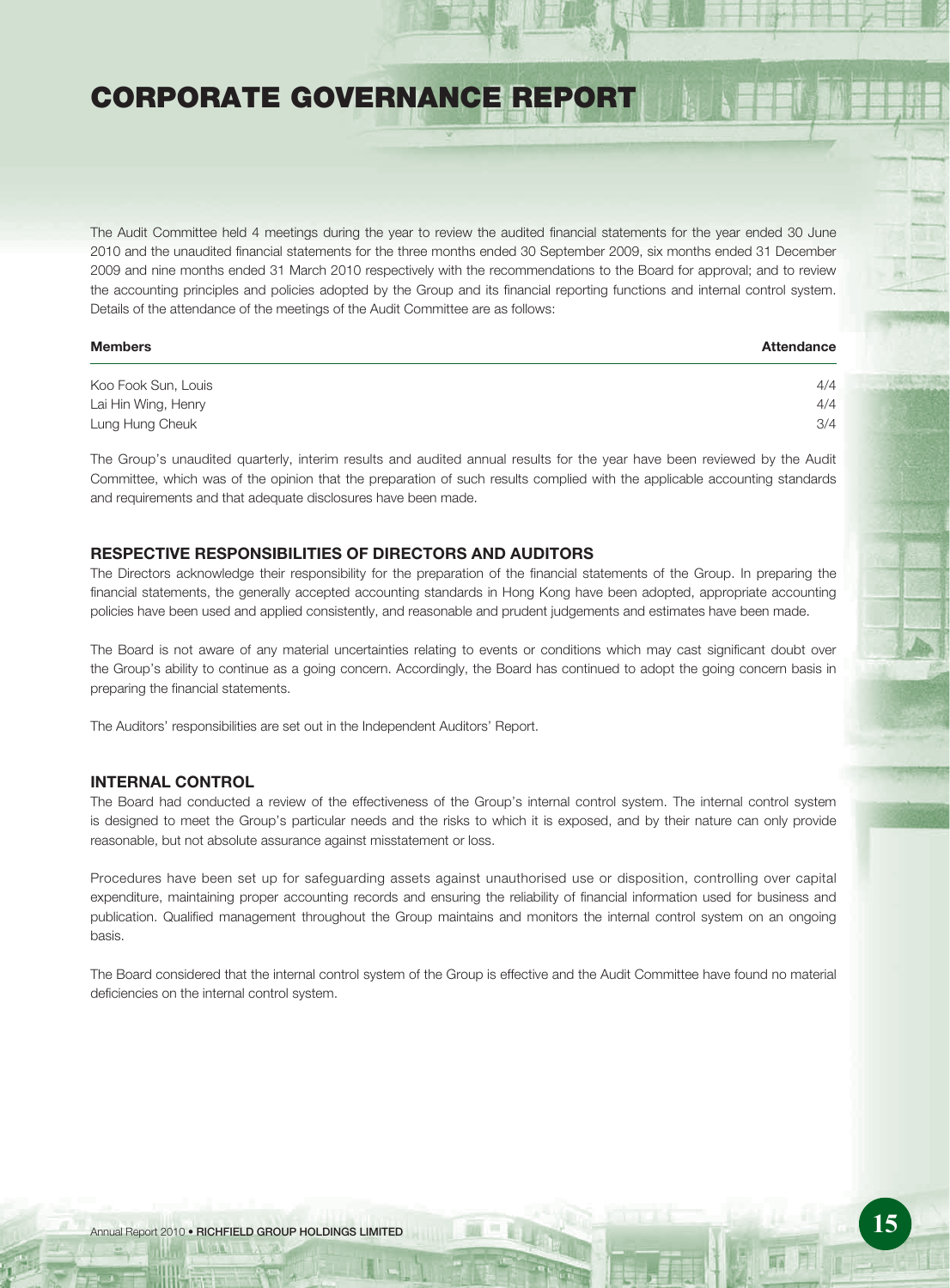

The Directors present their annual report and the audited financial statements of the Group for the year ended 30 June 2010.

#### **PRINCIPAL ACTIVITIES**

The principal activity of the Company is investment holding. Details of the principal activities of the subsidiaries of the Company are set out in note 18 to the financial statements.

#### **RESULTS AND APPROPRIATIONS**

The results of the Group for the year and the state of affairs of the Group and the Company at that date are set out in the financial statements on pages 26 to 80 of this report.

#### **DIVIDENDS**

The Board does not recommend the payment of a final dividend for year ended 30 June 2010 (Period from 1 April 2008 to 30 June 2009: HK0.366 cent per share).

#### **CLOSURE OF REGISTER OF MEMBERS**

The registers of the Company will be closed from Thursday, 28 October 2010 to Friday, 29 October 2010, both days inclusive, during which period no transfer of shares will be registered. In order to attend the forthcoming annual general meeting, all transfer of shares, accompanied by the relevant share certificates and transfer forms, must be lodged with the Company's branch share registrars in Hong Kong, Tricor Tengis Limited at 26th Floor, Tesbury Centre, 28 Queen's Road East, Wanchai, Hong Kong for registration not later than 4:30 p.m. on Wednesday, 27 October 2010.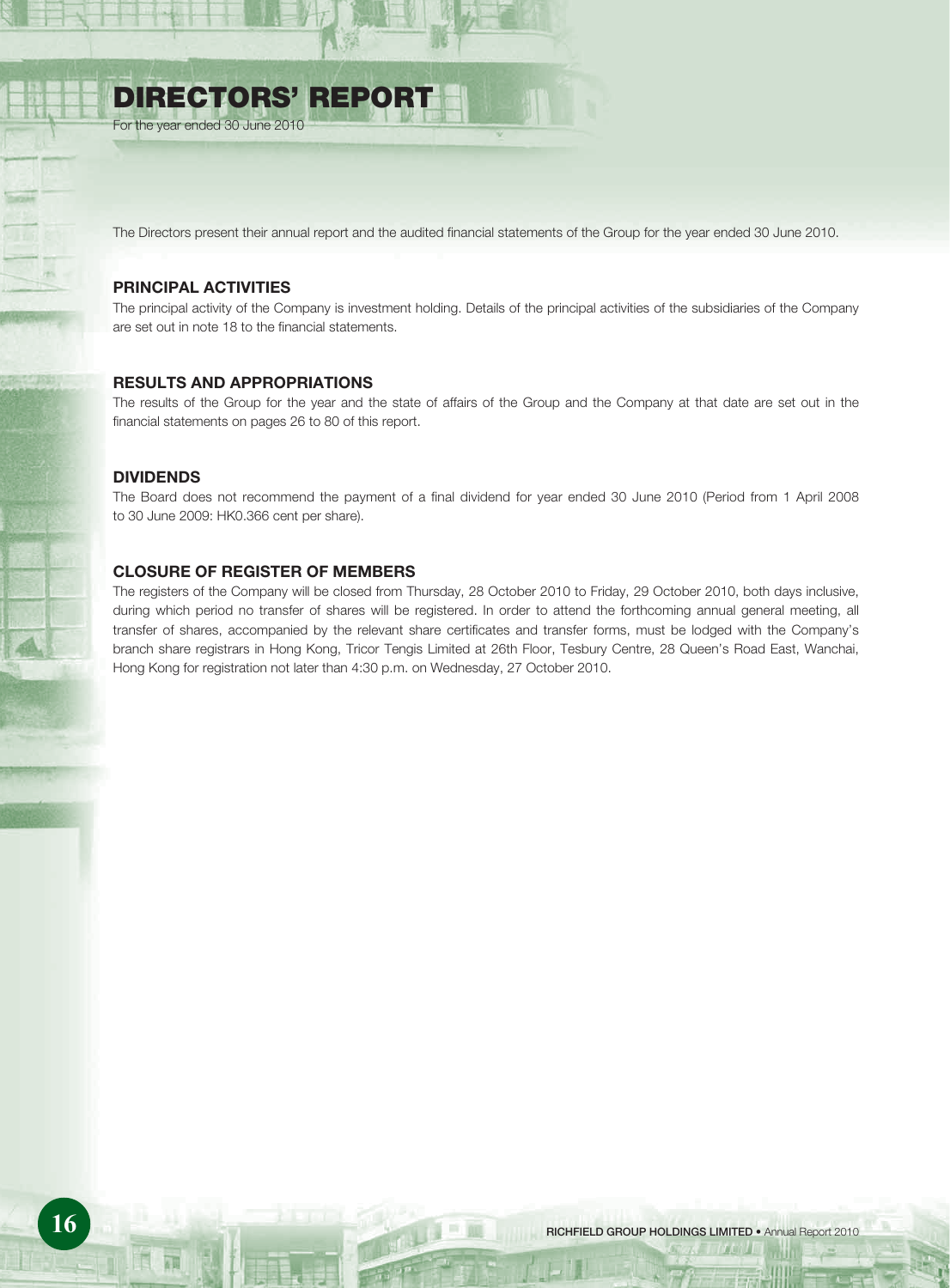For the year ended 30 June 2010

#### **SUMMARY FINANCIAL INFORMATION**

The following is a summary of the consolidated results and of the consolidated assets and liabilities of the Group for the three years ended 31 March 2008, the period from 1 April 2008 to 30 June 2009 and the year ended 30 June 2010:

#### **Consolidated results**

|                                                                                                         | <b>Year Ended</b>                  | Period from<br>1 April 2008 to |                    |                                         |                  |
|---------------------------------------------------------------------------------------------------------|------------------------------------|--------------------------------|--------------------|-----------------------------------------|------------------|
|                                                                                                         | 30 June<br>2010<br><b>HK\$'000</b> | 30 June<br>2009<br>HK\$'000    | 2008<br>HK\$'000   | Year Ended 31 March<br>2007<br>HK\$'000 | 2006<br>HK\$'000 |
| Revenue                                                                                                 | 310,709                            | 118,399                        | 143,155            | 89,939                                  | 70,913           |
| Profit/(loss) before income tax from<br>continuing and<br>discontinued operations<br>Income tax expense | 166,305<br>(25, 868)               | 34,607<br>(10,980)             | 34,153<br>(6, 496) | (11, 195)<br>(458)                      | (5,300)<br>(100) |
| Profit/(loss) after income tax                                                                          | 140,437                            | 23,627                         | 27,657             | (11, 653)                               | (5,400)          |
| Attributable to:<br>Owners of the Company<br>Minority interests                                         | 140,437                            | 23,627                         | 27,657             | (11, 653)                               | (5,359)<br>(41)  |
|                                                                                                         | 140,437                            | 23,627                         | 27,657             | (11, 653)                               | (5,400)          |

#### **Consolidated assets and liabilities**

|                                                         | As at 30 June<br>2010<br><b>HK\$'000</b> | As at 30 June<br>2009<br>HK\$'000 | 2008<br>HK\$'000     | As at 31 March<br>2007<br>HK\$'000 | 2006<br>HK\$'000          |
|---------------------------------------------------------|------------------------------------------|-----------------------------------|----------------------|------------------------------------|---------------------------|
| Total assets<br>Total liabilities<br>Minority interests | 1,133,831<br>(135, 455)                  | 803,451<br>(15, 574)              | 809,691<br>(27, 888) | 46,965<br>(12, 241)                | 14,851<br>(6,503)<br>(80) |
| Net assets                                              | 998,376                                  | 787,877                           | 781,803              | 34.724                             | 8,268                     |

#### **PROPERTY, PLANT AND EQUIPMENT**

Details of the movements in the property, plant and equipment of the Group during the year are set out in note 16 to the financial statements.

#### **SHARE CAPITAL AND SHARE OPTIONS**

Details of the movements in the Company's share capital and share options during the year, are set out in notes 31 and 35 to the financial statements respectively.

#### **RESERVES**

Details of the movements in the reserves of the Group and the Company during the year are set out in the statement of changes in equity of the Group on page 32 of this report and in note 32 to the financial statements respectively.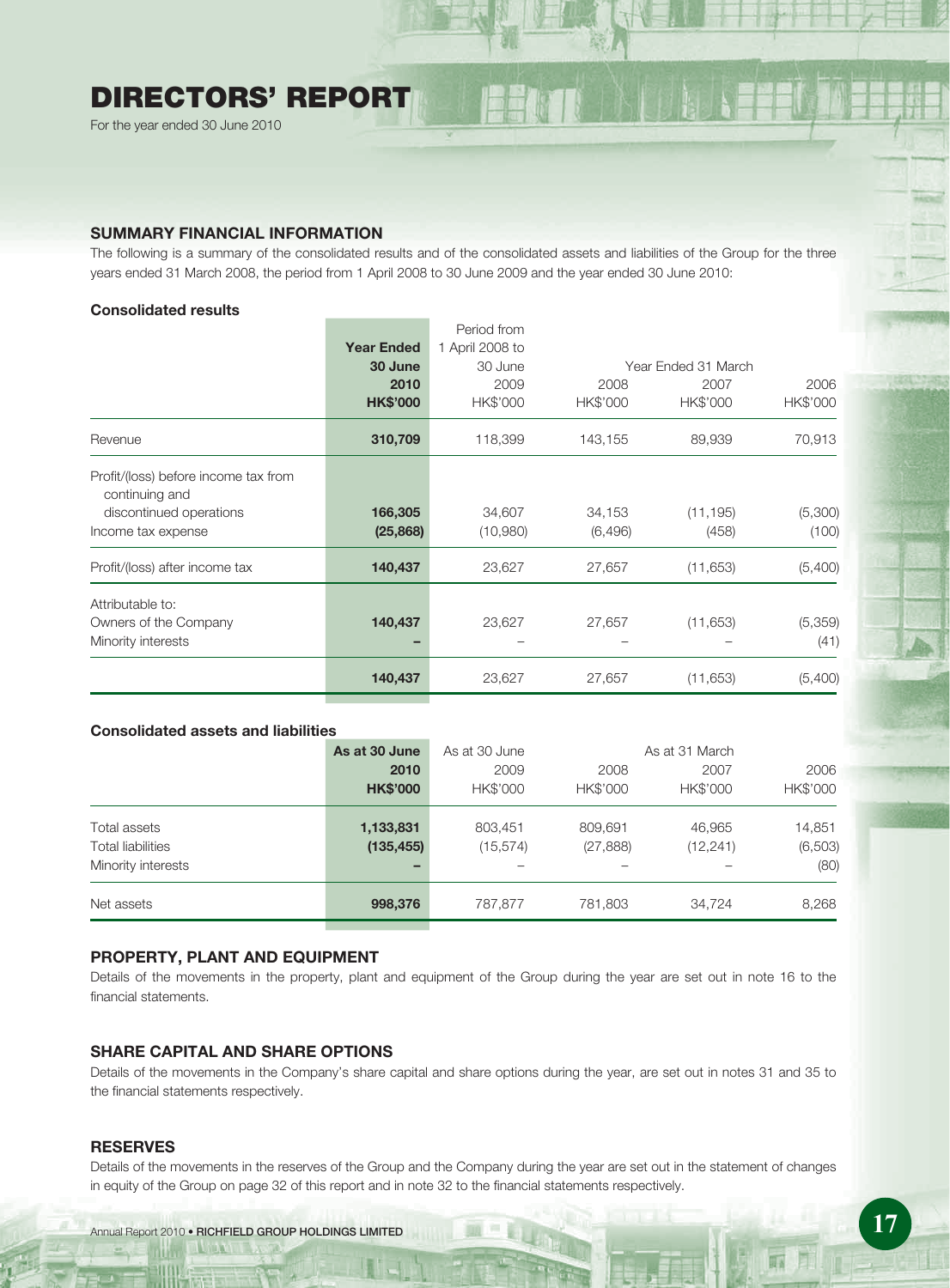For the year ended 30 June 2010

#### **MAJOR CUSTOMERS AND SUPPLIERS**

During the year, turnover made to the five largest customers of the Group accounted for approximately 65% (Period from 1 April 2008 to 30 June 2009: 75%) of the Group's total turnover for the year. Turnover made to the Group's largest customers accounted for approximately 46% (Period from 1 April 2008 to 30 June 2009: 35%) of the Group's total turnover for the year.

Purchases from the five largest suppliers of the Group accounted for approximately 49% (2009: 51%) of the Group's total purchases for the year. Purchases from the Group's largest suppliers accounted for approximately 15% (2009: 22%) of the Group's total purchases for the year.

At no time during the year, the Directors, their associates or any shareholders of the Company (which to the best knowledge of the Directors own more than 5% of the Company's issued share capital) had any interest in these major customers or suppliers.

#### **DIRECTORS**

The Directors for the year and up to the date of this report were as follows:

#### **Executive Directors**

Pong Wai San, Wilson Lee Wing Yin (appointed on 1 June 2010)

**Non-executive Director** Li Chi Chung

#### **Independent Non-executive Directors**

Koo Fook Sun, Louis Lai Hin Wing, Henry Lung Hung Cheuk

In accordance with article 87(1) of the articles of association of the Company. Mr. Pong and Mr. Li shall retire from office as Directors by rotation at the conclusion of the AGM, and being eligible, offer themselves for re-election at the forthcoming annual general meeting.

In addition, Mr. Lee who was appointed on 1 June 2010 shall hold office only until the next following annual general meeting of the Company and shall then be eligible for re-election at annual general meeting pursuant to the article 86(3) of the Articles of Association, and being eligible, will offer himself for re-election.

#### **BIOGRAPHICAL DETAILS OF DIRECTORS AND SENIOR MANAGEMENT**

Biographical details of the Directors and the senior management of the Group are set out on pages 9 to 11 of this report.

#### **DIRECTORS' INTERESTS IN CONTRACTS**

No contract of significant to which the Company or any of its subsidiaries was a party and in which a Director had a material interest, whether directly or indirectly, subsisted at the end of the year or at any time during the year.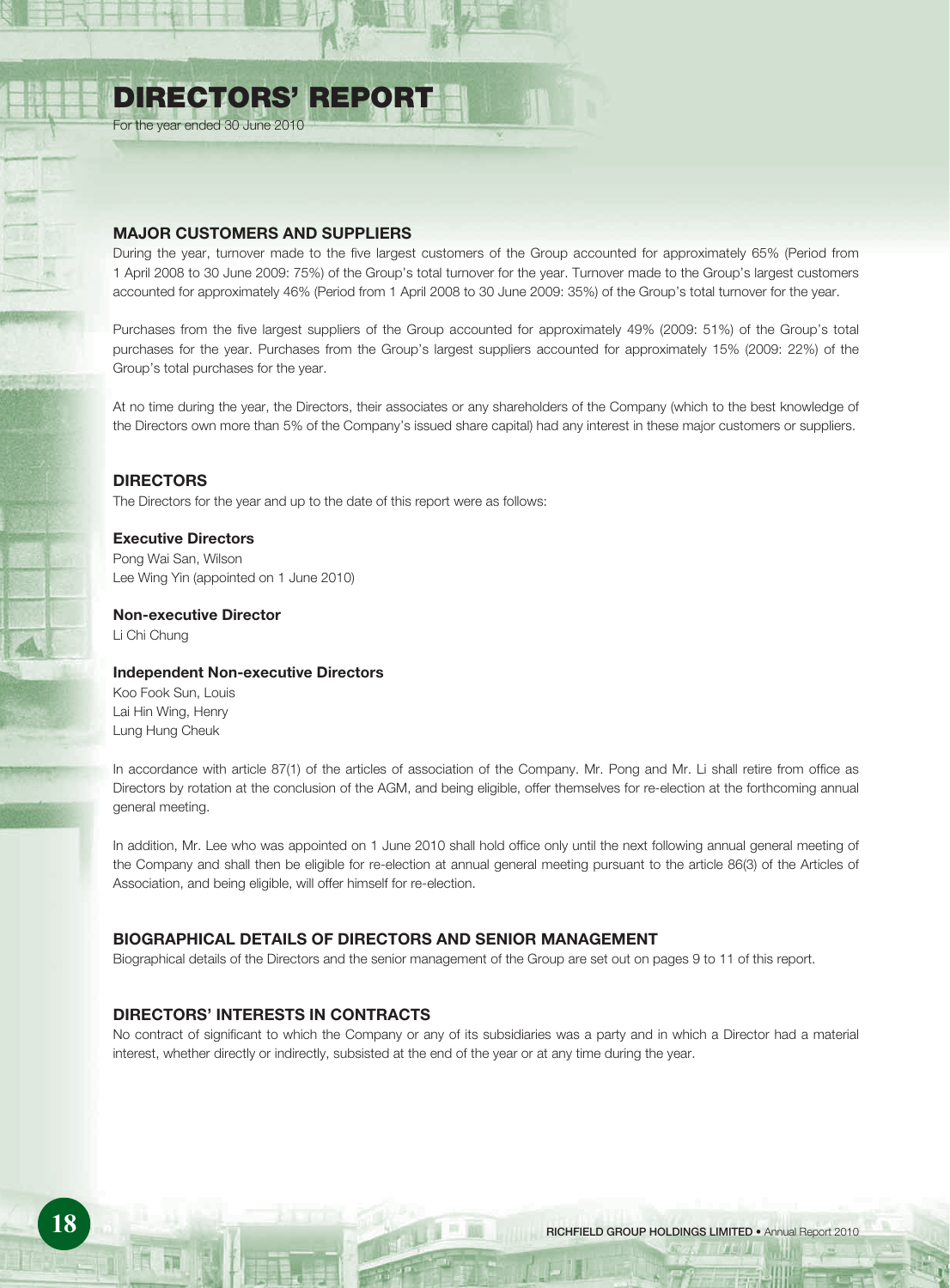For the year ended 30 June 2010

#### **DIRECTORS' SERVICE CONTRACTS**

Mr. Pong, the executive Director and chief executive officer, and Mr. Li, the non-executive Director, have not signed any service contract or letter of appointment with the Company.

Mr. Lee, the executive Director, has entered into a service agreement with the Company for an initial term of 36 months commencing from 1 June 2010, or terminated by not less than three months' notice in writing served by either party at any time thereafter. Mr. Lee is entitled to director's emolument of HK\$47,000 per month plus discretionary bonus to be decided by the Board at its sole discretion, which is determined by reference to the prevailing market conditions and his roles experience, and responsibilities in the Company. Mr. Lee will be subject to normal retirement and re-election by the shareholders of the Company pursuant to the Articles of Association of the Company.

Mr. Koo, Mr. Lai and Mr. Lung, all independent non-executive Directors of the Company, have each re-entered into a letter of appointment with the Company for a term of one year commencing from 23 March 2010 and expiring on 22 March 2011. Their appointments are subject to retirement by rotation and/or re-election in accordance with the article of association of the Company.

Apart from the forgoing, no Director proposed for re-election at the forthcoming annual general meeting has a service contract with the Company which is not determinable by the Company within one year without payment of compensation, other than statutory compensation.

#### **DIRECTORS' AND CHIEF EXECUTIVES' INTERESTS AND SHORT POSITION IN THE SHARES, UNDERLYING SHARES AND DEBENTURES OF THE COMPANY OR ANY ASSOCIATED CORPORATION**

As at 30 June 2010, the interests and short positions of the Directors and chief executives of the Company in the shares, underlying shares and debentures of the Company or any of its associated corporations (within the meaning of Part XV of the Securities and Futures Ordinance (Cap. 571, Laws of Hong Kong) ("SFO")) which were required to be notified to the Company and the Stock Exchange pursuant to Divisions 7 and 8 of Part XV of the SFO (including interests or short positions which they were taken or deemed to have under such provisions of the SFO) or as recorded in the register required to be kept by the Company under Section 352 of the SFO or otherwise notified to the Company and the Stock Exchange pursuant to the required standards of dealings by directors as referred to in Rules 5.46 to 5.67 of the GEM Listing Rules, were as follows:

|                 |                      | <b>Number of Shares</b> |               |                               |  |
|-----------------|----------------------|-------------------------|---------------|-------------------------------|--|
| <b>Director</b> | Personal<br>interest | Corporate<br>interest   | Total         | percentage of<br>shareholding |  |
| Mr. Pong        | 352,176,000          | 936,794,000<br>(Note)   | 1,288,970,000 | 44.01%                        |  |

Note: These shares are beneficially owned by Virtue Partner Group Limited, a company wholly owned by Mr. Pong, and therefore Mr. Pong deemed to be interested in the shares owned by Virtue Partner Group Limited, under SFO.

All the interests disclosed above represent long position in the shares of the Company.

Save as disclosed above, as at 30 June 2010, none of the Directors and chief executives of the Company had any other interests or short positions in any shares, underlying shares or debentures of the Company or any of its associated corporation (within the meaning of Part XV of the SFO) which were required to be notified to the Company and the Stock Exchange pursuant to Divisions 7 and 8 of Part XV of the SFO (including interests or short positions which they were taken or deemed to have under such provisions of the SFO), or which were required to be recorded in the register kept by the Company under Section 352 of the SFO or otherwise notified to the Company and the Stock Exchange pursuant to Rules 5.46 to 5.67 of the GEM Listing Rules.

Annual Report 2010 • **RICHFIELD GROUP HOLDINGS LIMITED 19**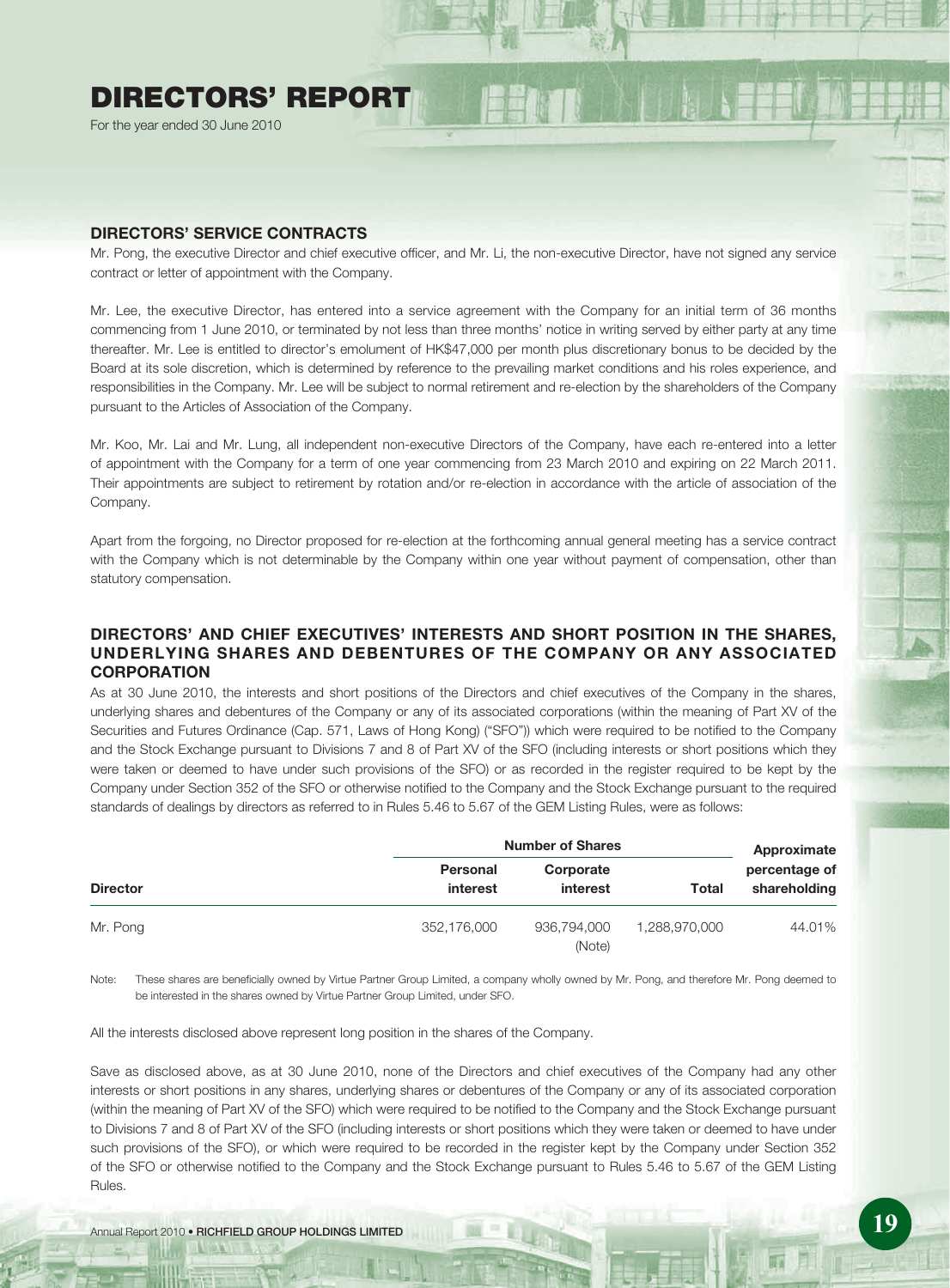For the year ended 30 June 2010

#### **SUBSTANTIAL SHAREHOLDERS' INTERESTS IN SHARES**

As at 30 June 2010, other than the interests of certain directors and chief executive of the Company as disclosed under the section headed "Directors' and chief executives' interests and short positions in the shares, underlying shares and debentures of the company or any associated corporation" above, the interests or short positions of person in the shares, underlying shares and debentures of the Company which would fall to be disclosed to the Company under the provisions of Divisions 2 and 3 of Part XV of the SFO or, who is, directly or indirectly, interested in 5% or more of the nominal value of any class of share capital carrying rights to vote in all circumstances at general meetings of any other members of the Group, or any other substantial shareholders whose interests or short positions were recorded in the register required to be kept by the Company under Section 336 of the SFO were as follows:

| Name of shareholder                       | Capacity in<br>which shares<br>are held | Number of<br>issued shares | Percentage of<br>the issued<br>share capital |
|-------------------------------------------|-----------------------------------------|----------------------------|----------------------------------------------|
| Ms. Tung Ching Yee, Helena (Note 1)       | Family interest                         | 1,288,970,000              | 44.01%                                       |
| Virtue Partner Group Limited (Note 2)     | Beneficial owner                        | 936,794,000                | 31.99%                                       |
| Richfield (Holdings) Limited (Note 3)     | Beneficial owner                        | 760,000,000                | 25.95%                                       |
| Mr. Au (Note 3)                           | Interest in controlled<br>corporation   | 760,000,000                | 25.95%                                       |
| Vastwood Limited (Note 3)                 | Beneficial owner                        | 760,000,000                | 25.95%                                       |
| Richfield Group Holdings Limited (Note 3) | Interest in controlled<br>corporation   | 760,000,000                | 25.95%                                       |
| Ms. Kong Pik Fan (Note 4)                 | Family interest                         | 760,000,000                | 25.95%                                       |

Notes:

- 1. Ms. Tung Ching Yee, Helena is the wife of Mr. Pong and accordingly deemed to be interested in the shares beneficially owned by Mr. Pong in his own capacity and through his controlled corporation, Virtue Partner Group Limited, under SFO.
- 2. These shares are beneficially owned by Virtue Partner Group Limited, a company wholly owned by Mr. Pong.
- 3. These shares are beneficially owned by Richfield (Holdings) Limited, a company wholly owned by Mr. Au, and therefore Mr. Au deemed to be interested in the shares owned by Richfield (Holdings) Limited, under SFO. On 12 June 2008, Richfield (Holdings) Limited as a chargor has executed a share charge in favour of Vastwood Limited, a wholly-owned subsidiary of the Company, as a chargee in respect of the fixed charge over these 760,000,000 shares. Therefore, the Company deemed to be interested in the shares owned by Vastwood Limited under SFO.
- 4. Ms. Kong Pik Fan is the wife of Mr. Au and accordingly deemed to be interested in the shares beneficially owned by Mr. Au in his own capacity and through his controlled corporation, Richfield (Holdings) Limited, under SFO.

All the interests disclosed above represent long position in shares of the Company.

Save as disclosed above, as at 30 June 2010, the Directors were not aware of any other person (other than the Directors and chief executive of the Company) who had an interest or short position in the shares or underlying shares of the Company which would fall to be disclosed to the Company under the provisions of Divisions 2 and 3 of Part XV of the SFO or, who is, directly or indirectly, interested in 5% or more of the nominal value of any class of share capital carrying rights to vote in all circumstances at general meetings of any other members of the Group, or any other substantial shareholders whose interests or short positions were recorded in the register required to be kept by the Company under Section 336 of the SFO.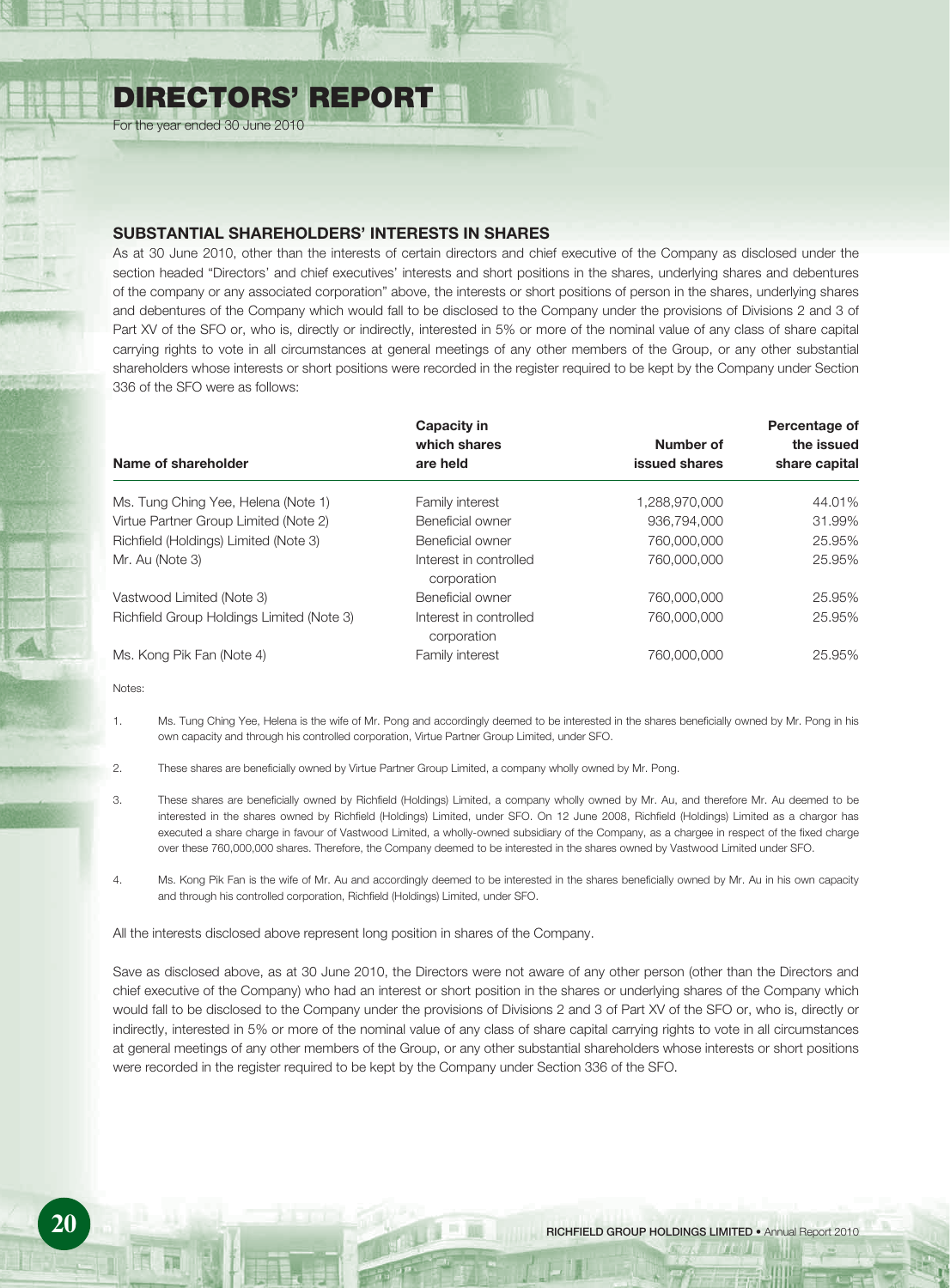For the year ended 30 June 2010

#### **SHARE OPTION SCHEME**

The Company's share option scheme was adopted on 2 May 2002 for the purpose of granting options to selected persons as incentives or rewards for their contribution to the Group. Under which the Board may, at its discretion, grant options to the eligible participants of the scheme, including any directors, employees, consultants, advisers, suppliers or customers of the Group entitling them to subscribe for shares representing up to a maximum of 10% of the shares in the Company in issue at the date of grant.

On 9 July 2010, the Company granted 8,400,000 share options (the "Options") to Mr. Pong, the executive Director and substantial shareholder of the Company, and Mr. Au, the director of subsidiaries and the substantial shareholder of the Company (the "Grantees") under the Company's share option scheme adopted by the Company on 2 May 2002 (the "Scheme"). The Options shall entitle the Grantees to subscribe for a total of 16,800,000 new shares of HK\$0.01 each (the "Shares") in the capital of the Company at the exercise price of HK\$0.59 per share and was valid for the period from 9 July 2010 to 8 July 2015. Apart from as disclosed above, no share option was granted, exercised or lapsed under the scheme.

#### **DIRECTOR'S RIGHTS TO ACQUIRE SHARE OR DEBENTURES**

Apart from as disclosed under the heading "Directors' and chief executives' interests and short positions in the shares, underlying shares and debentures of the company or any associated corporation" above, at no time during the reporting period were rights to acquire benefits by means of the acquisition of shares in or debentures of the Company or of any other body corporate granted to any directors or their respective spouse or children under 18 years of age, or were any such rights exercised by them; or was the Company, its holding company or any of its subsidiaries a party to any arrangements to enable the Directors, their respective spouse or children under 18 years of age to acquire such rights in the Company or any other body corporate.

#### **PURCHASE, REDEMPTION OR SALE OF THE LISTED SECURITIES OF THE COMPANY**

Neither the Company, nor any of its subsidiaries has purchased, redeemed or sold any of the Company's listed shares during the year.

#### **INVESTMENT IN SUBSIDIARIES**

The principal activities of the Company's subsidiaries are set out in note 18 to the financial statements.

#### **MANAGEMENT CONTRACTS**

No contracts concerning the management and administration of the whole or any substantial part of the business of the Company were entered into or existed during the year.

#### **PUBLIC FLOAT**

As far as the information publicly available to the Company is concerned and to the best knowledge of the Directors, at least 25% of the Company's issued share capital were held by members of the public as at the date of this report.

#### **DIRECTORS' INTERESTS IN COMPETING INTERESTS**

As at the date of this report, none of the Directors, the management shareholders of the Company and their respective associates (as defined in the GEM Listing Rules) had any interest in a business which causes or may cause a significant competition with the business of the Group and any other conflicts of interest which any such person has or may have with the Group.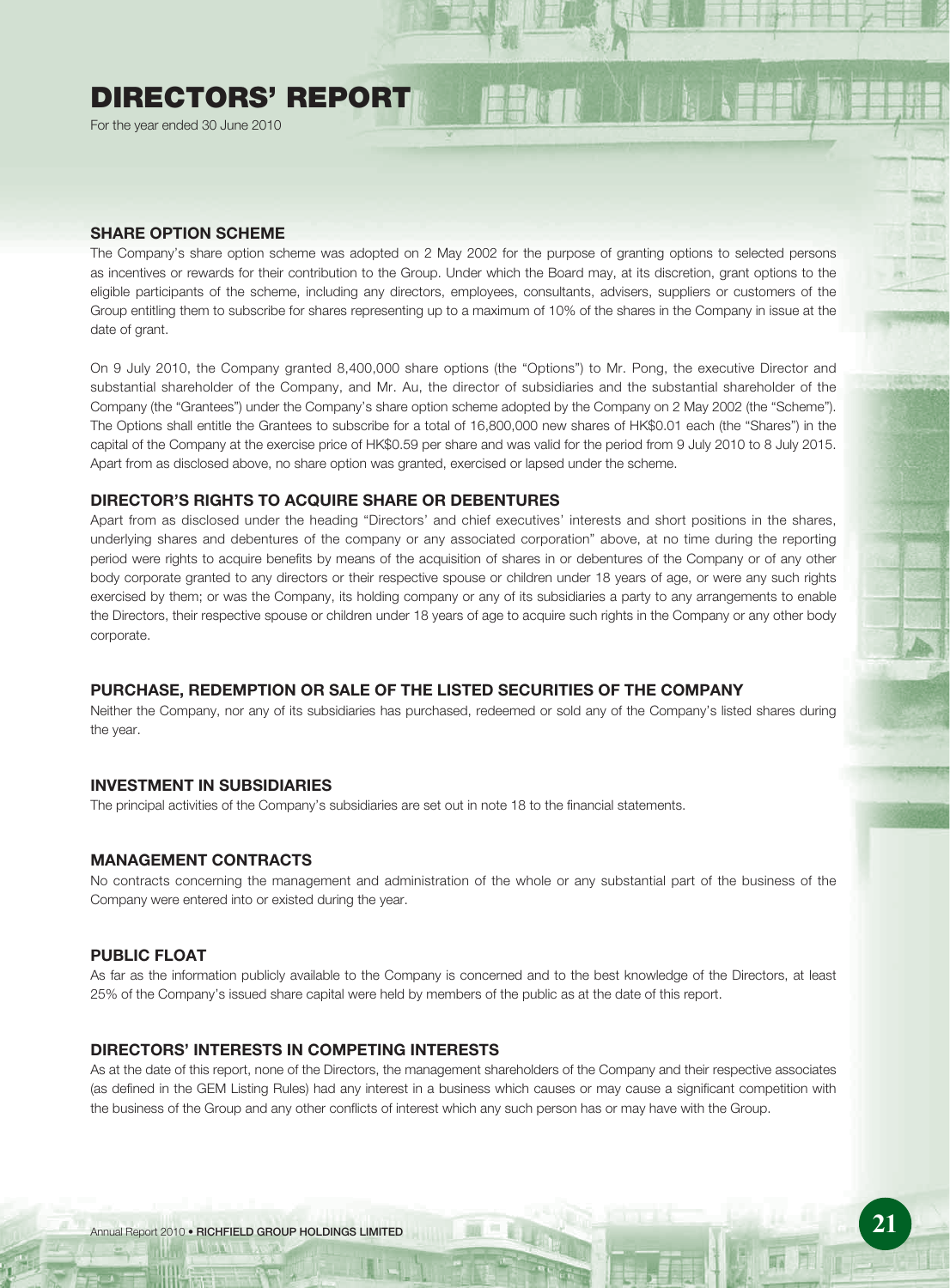### **DIRECTORS' REPORT** For the year ended 30 June 2010

#### **CONNECTED TRANSACTION**

There were no significant connected party transactions entered into by the Group for the year ended 30 June 2010.

Pursuant to the sales and purchase agreement dated 10 April 2007 (the "Acquisition Agreement") for the acquisition of Richfield Realty (the "Acquisition"), both Richfield (Holdings) Limited, as the vendor of the Acquisition, and Mr. Au, as the guarantor of the Acquisition, were guaranteed that the audited net profit before payment of the bonus payable to the management of Richfield Realty and after tax and any extraordinary or exceptional items of Richfield Realty for the year ended 28 May 2008 (the "Guaranteed Period") should not be less than HK\$150,000,000 (the "Guaranteed Profit").

However, according to the audited financial statements of Richfield Realty, the Guaranteed Profit was not met as a result of the unforeseeable economic environment. Having considered the prospects of the business of the property assembly and brokerage and the potential of Richfield Realty, an agreement (the "Settlement Agreement") as supplemented by a supplemental agreement dated 17 July 2008 (the "Supplemental Agreement") was entered into on 12 June 2008 which, among the other things, was proposed to extend the time for fulfillment of an agreed guaranteed profit of approximately HK\$345,949,000 ("New Guaranteed Profit").

As a result of the change of year end date of the Company as announced on 18 July 2008, the parties to the Settlement Agreement has entered into the Supplemental Agreement on 17 July 2008, pursuant to which the relevant period for the New Guaranteed Profit has been changed from 1 April 2008 to 31 March 2011 to the 36-month period from 1 July 2008 to 30 June 2011.

Both the Settlement Agreement and the Supplemental Agreement and the transactions respectively contemplated thereunder have been approved by the Independent Shareholders at the extraordinary general meetings of the Company held on 4 August 2008 and 25 August 2008 respectively.

After completion of the Acquisition, the Group has undergone internal group restructuring with the incorporation of a number of companies as wholly subsidiaries (together as the "New Companies"). The purpose of the internal group restructuring is to enhance the internal control and corporate governance of the members of the Group. In addition, the internal group restructuring will detach the profit centres and the cost centres of the original property related business functions carried out by Richfield Realty alone and would improve the management efficiency and accountability.

Consequently after such internal group restructuring, Richfield Realty is now mainly engaged in the provision of estate agency services and received agency income. All other services in connection with property consolidation, assembly and redevelopments are mainly carried out by the New Companies. Both the New Companies and Richfield Realty are wholly owned by Vastwood Limited, a wholly owned subsidiary of the Company, and are under the same management.

Since the New Guaranteed Profit under the Settlement Agreement concerns the profit of Richfield Realty only, a strict interpretation of the relevant provisions of the Settlement Agreement and the Supplemental Agreement will mean that the revenues and profit presently generated by the New Companies, but which were carved out from the original operations of Richfield Realty, would not be accounted for in the calculation of the New Guaranteed Profit.

In order to reflect the original intention of the parties, on 25 August 2010, a second supplemental agreement (the "Second Supplemental Agreement") to the Settlement Agreement was entered into, pursuant to which the New Guaranteed Profit will include the profits of Richfield Realty and the New Companies (the "Proposed Amendments").

The Company considers that the Proposed Amendments do not constitute a material change to the terms of the Settlement Agreement and is of the view that the Proposed Amendments are merely reflection of the original terms that have been approved by the Independent Shareholders and are necessitated by the implementation of the internal restructuring of the Group as mentioned herein.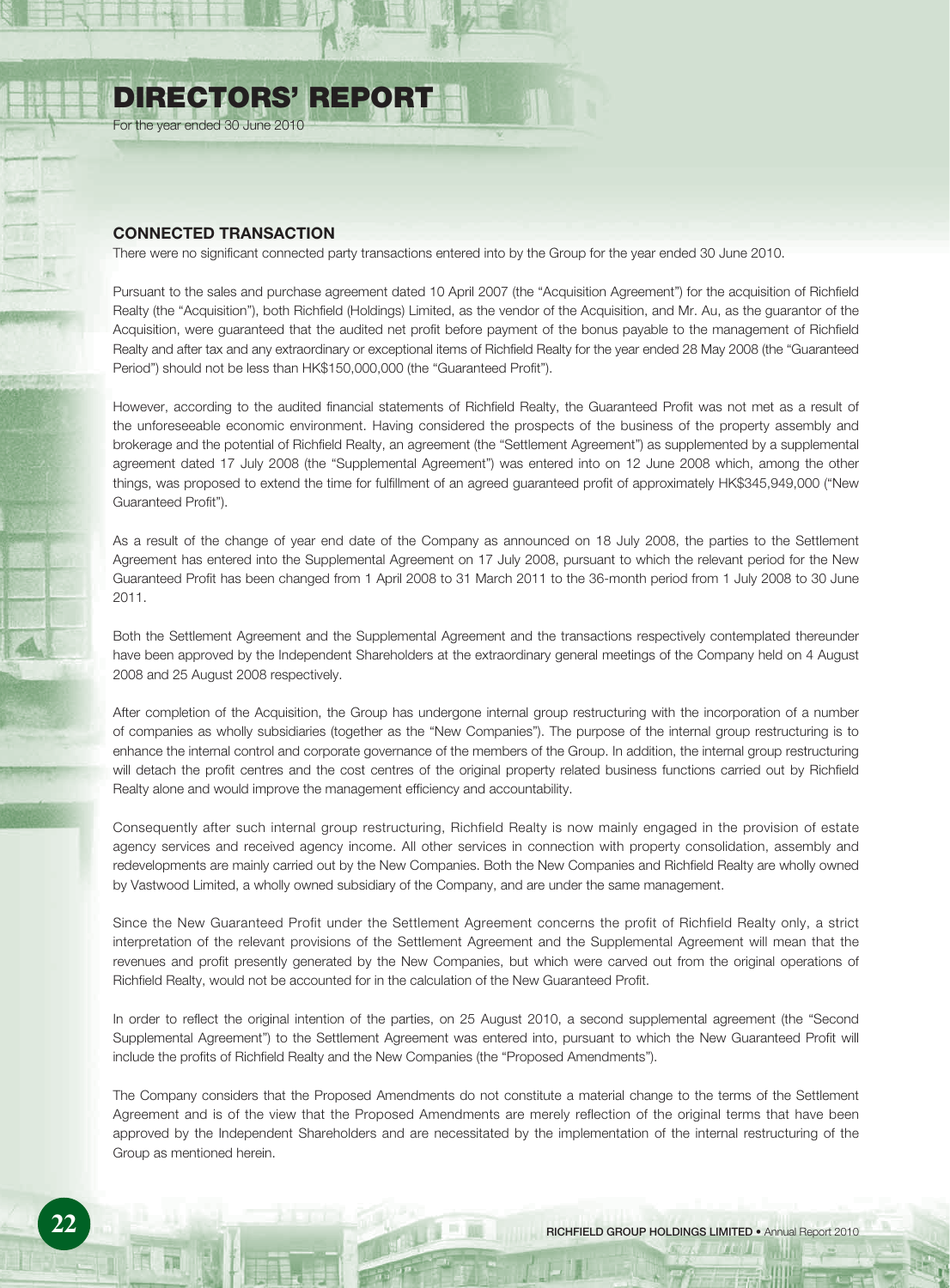For the year ended 30 June 2010

#### **PRE-EMPTIVE RIGHTS**

There are no provisions for pre-emptive rights under the Company's Articles of Association, or the laws of the Cayman Islands, which would oblige the Company to offer new shares on a pro rata basis to existing shareholders.

#### **AUDITORS**

The financial statements were audited by Grant Thornton. A resolution to re-appoint the retiring auditors, Grant Thornton, will be put at the forthcoming annual general meeting.

FOR AND ON BEHALF OF THE BOARD **Pong Wai San, Wilson** Executive Director

Hong Kong 21 September 2010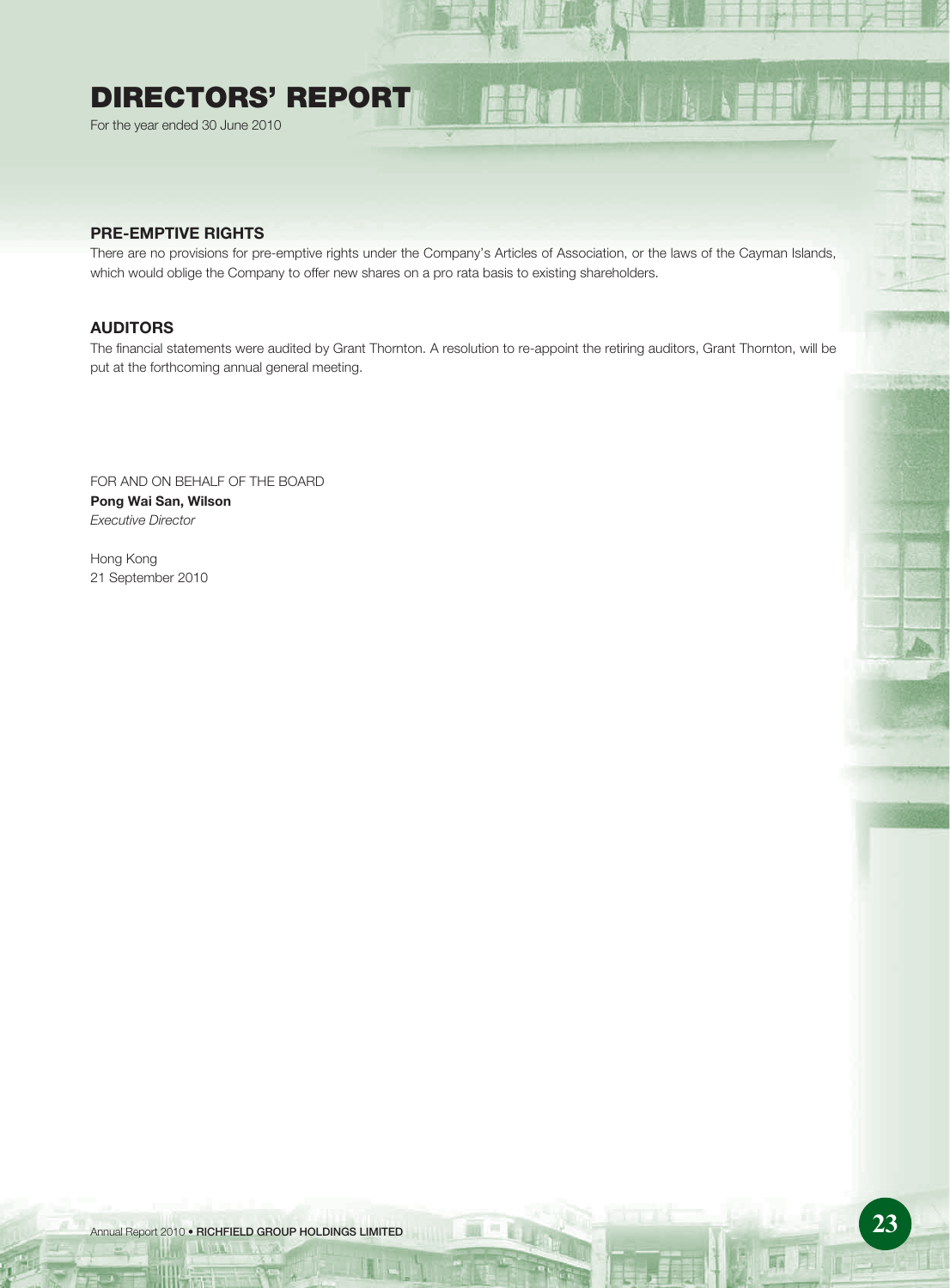# **INDEPENDENT AUDITORS' REPORT**



### **Grant Thornton** 均富

Member of Grant Thornton International Ltd

#### **To the members of Richfield Group Holdings Limited**

(incorporated in the Cayman Islands with limited liability)

We have audited the consolidated financial statements of Richfield Group Holdings Limited (the "Company") and its subsidiaries (collectively, the "Group") set out on pages 26 to 80, which comprise the consolidated and company statements of financial position as at 30 June 2010, and the consolidated income statement, the consolidated statement of comprehensive income, the consolidated statement of changes in equity and the consolidated statement of cash flows for the year ended 30 June 2010, and a summary of significant accounting policies and other explanatory notes.

#### **DIRECTORS' RESPONSIBILITY FOR THE FINANCIAL STATEMENTS**

The directors of the Company are responsible for the preparation and the true and fair presentation of these financial statements in accordance with Hong Kong Financial Reporting Standards issued by the Hong Kong Institute of Certified Public Accountants and the disclosure requirements of the Hong Kong Companies Ordinance. This responsibility includes designing, implementing and maintaining internal control relevant to the preparation and the true and fair presentation of financial statements that are free from material misstatement, whether due to fraud or error; selecting and applying appropriate accounting policies; and making accounting estimates that are reasonable in the circumstances.

#### **AUDITORS' RESPONSIBILITY**

Our responsibility is to express an opinion on these financial statements based on our audit and to report our opinion solely to you, as a body, and for no other purpose. We do not assume responsibility towards or accept liability to any other person for the contents of this report.

We conducted our audit in accordance with Hong Kong Standards on Auditing issued by the Hong Kong Institute of Certified Public Accountants. Those standards require that we comply with ethical requirements and plan and perform the audit to obtain reasonable assurance as to whether the financial statements are free from material misstatement.

An audit involves performing procedures to obtain audit evidence about the amounts and disclosures in the financial statements. The procedures selected depend on the auditors' judgement, including the assessment of the risks of material misstatement of the financial statements, whether due to fraud or error. In making those risk assessments, the auditors consider internal control relevant to the entity's preparation and true and fair presentation of the financial statements in order to design audit procedures that are appropriate in the circumstances, but not for the purpose of expressing an opinion on the effectiveness of the entity's internal control. An audit also includes evaluating the appropriateness of accounting policies used and the reasonableness of accounting estimates made by the directors, as well as evaluating the overall presentation of the financial statements.

We believe that the audit evidence we have obtained is sufficient and appropriate to provide a basis for our audit opinion.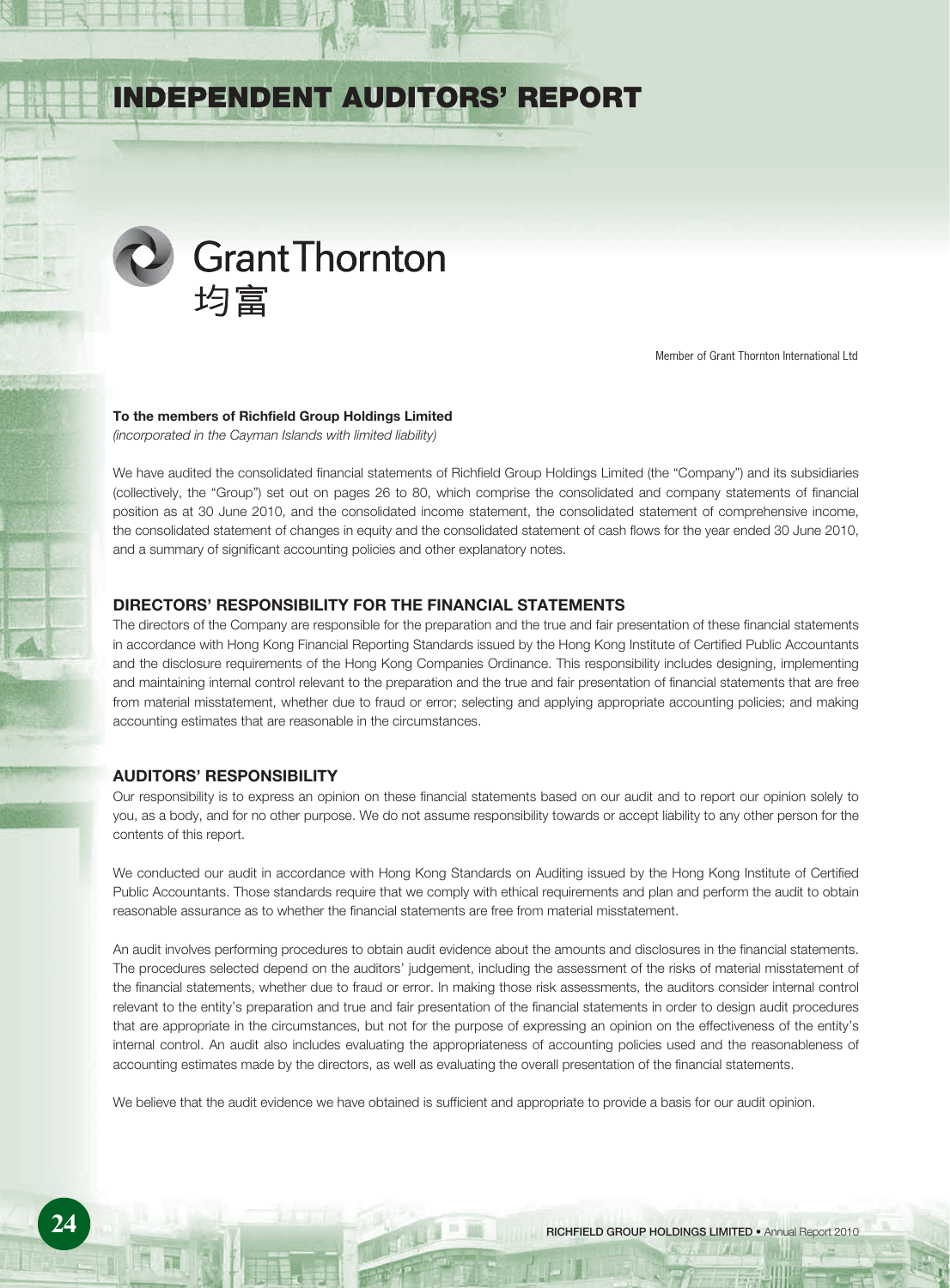## **INDEPENDENT AUDITORS' REPORT**

#### **OPINION**

In our opinion, the consolidated financial statements give a true and fair view of the state of affairs of the Company and of the Group as at 30 June 2010 and of the Group's profit and cash flows for the year ended 30 June 2010 in accordance with Hong Kong Financial Reporting Standards and have been properly prepared in accordance with the disclosure requirements of the Hong Kong Companies Ordinance.

**Grant Thornton** Certified Public Accountants 6th Floor, Nexxus Building 41 Connaught Road Central Hong Kong

21 September 2010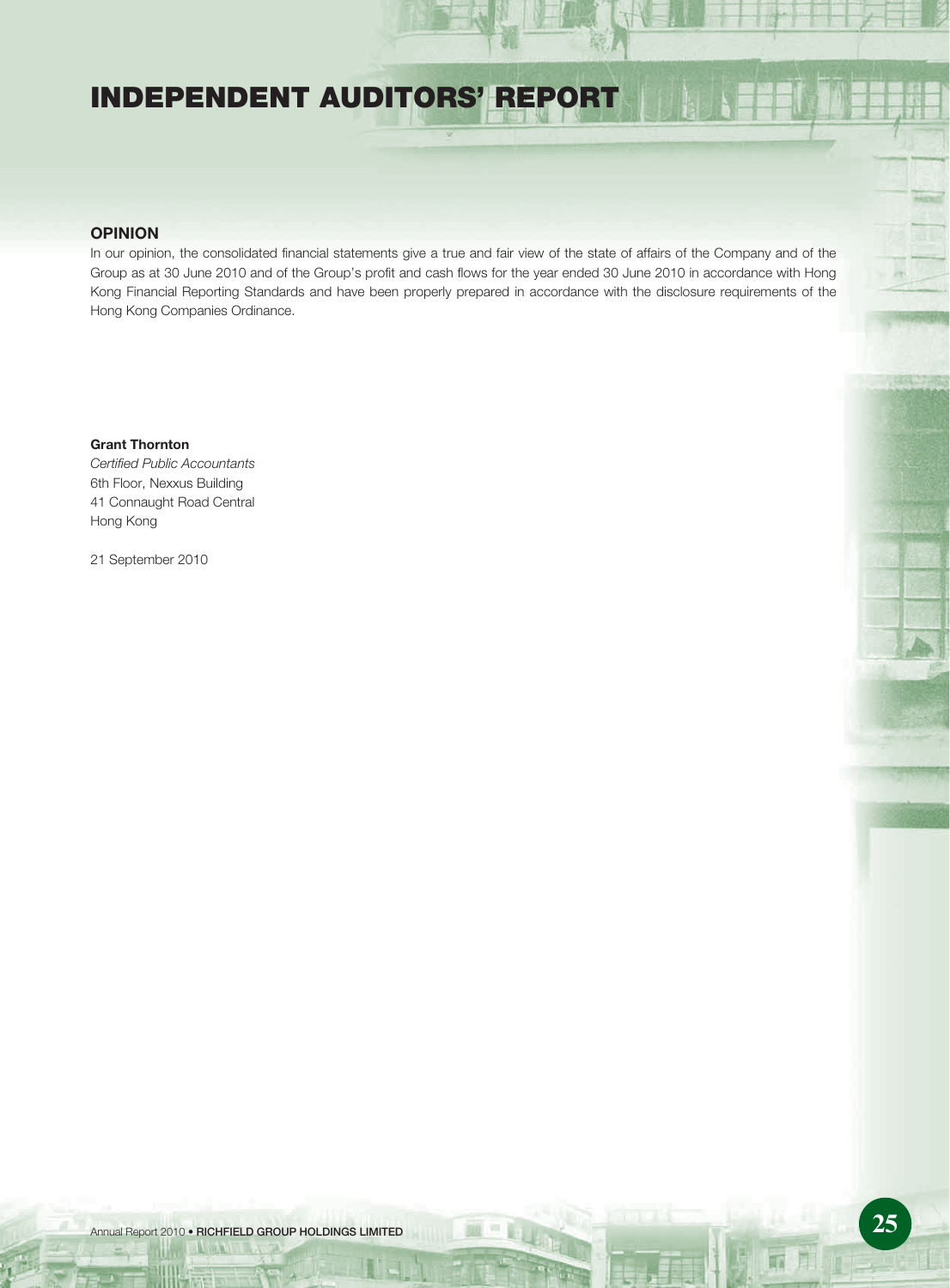### **CONSOLIDATED INCOME STATEMENT** For the year ended 30 June 2010

|                                                                                                                    | <b>Notes</b>              | <b>Year ended</b><br>30 June 2010<br><b>HK\$'000</b>         | Period from<br>1 April 2008 to<br>30 June 2009<br>HK\$'000<br>(Re-presented) |
|--------------------------------------------------------------------------------------------------------------------|---------------------------|--------------------------------------------------------------|------------------------------------------------------------------------------|
| <b>Continuing operations:</b><br>Revenue                                                                           | 6                         | 310,709                                                      | 115,443                                                                      |
| Cost of sales                                                                                                      |                           | (106, 727)                                                   | (61, 571)                                                                    |
| <b>Gross profit</b>                                                                                                |                           | 203,982                                                      | 53,872                                                                       |
| Other income<br>Selling and distribution expenses<br>Administrative expenses                                       | 6                         | 2,051<br>(5,092)<br>(35, 420)                                | 5,104<br>(3,529)<br>(20, 761)                                                |
| Operating profit<br>Finance costs<br>Share of profit of associates                                                 | $\overline{7}$<br>8<br>19 | 165,521<br>(5)<br>1                                          | 34,686                                                                       |
| Profit before income tax<br>Income tax expense                                                                     | $\Theta$                  | 165,517<br>(25, 868)                                         | 34,686<br>(10,980)                                                           |
| Profit for the year/period from continuing operations attributable<br>to the owners of the Company                 |                           | 139,649                                                      | 23,706                                                                       |
| <b>Discontinued operations:</b><br>Profit/(loss) for the year/period from discontinued operations                  | 12                        | 788                                                          | (79)                                                                         |
| Profit for the year/period attributable to the owners<br>of the Company                                            | 10                        | 140,437                                                      | 23,627                                                                       |
| Earnings/(loss) per share for profit/(loss) attributable<br>to the owners of the Company<br><b>Basic</b>           | 13                        |                                                              |                                                                              |
| - Continuing operations<br>- Discontinued operations<br>- Continuing and discontinued operations                   |                           | HK 4.77 cents<br><b>HK 0.03 cent</b><br><b>HK 4.80 cents</b> | <b>HK 0.82 cent</b><br>(HK 0.01 cent)<br>HK 0.81 cent                        |
| <b>Diluted</b><br>- Continuing operations<br>- Discontinued operations<br>- Continuing and discontinued operations |                           | N/A<br>N/A<br>N/A                                            | N/A<br>N/A<br>N/A                                                            |

7. THE LINK

الماراني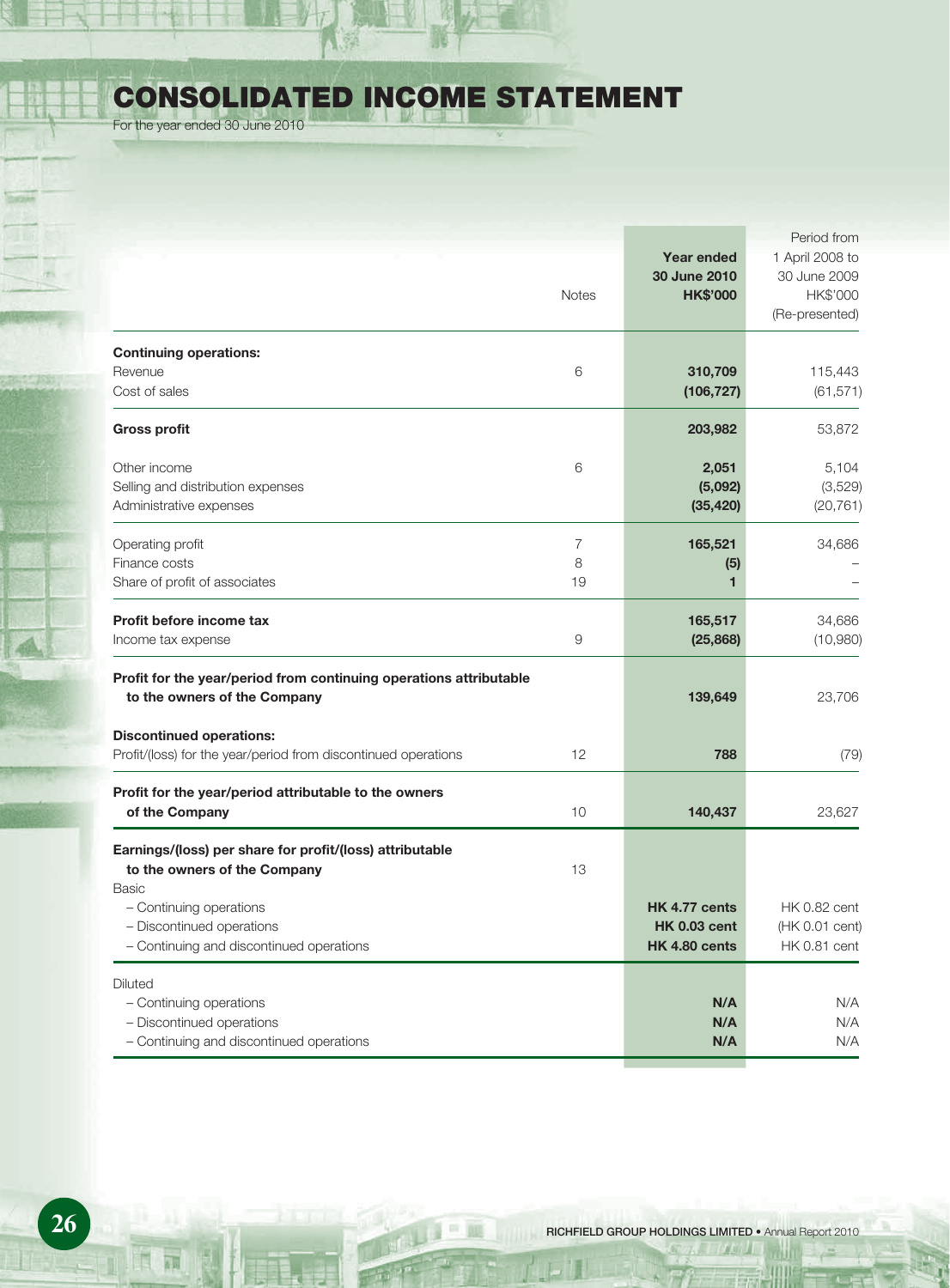# **CONSOLIDATED STATEMENT OF COMPREHENSIVE INCOME**

For the year ended 30 June 2010

| Total comprehensive income for the year/period attributable<br>to the owners of the Company | 221,217                                       | 27,071                                                                              |
|---------------------------------------------------------------------------------------------|-----------------------------------------------|-------------------------------------------------------------------------------------|
| Other comprehensive income for the year/period                                              | 80,780                                        | 3.444                                                                               |
| Other comprehensive income<br>Net fair value gain on available-for-sale financial assets    | 80,780                                        | 3.444                                                                               |
| Profit for the year/period                                                                  | 140,437                                       | 23,627                                                                              |
|                                                                                             | Year ended<br>30 June 2010<br><b>HK\$'000</b> | Period from<br>1 April 2008 to<br>30 June 2009<br><b>HK\$'000</b><br>(Re-presented) |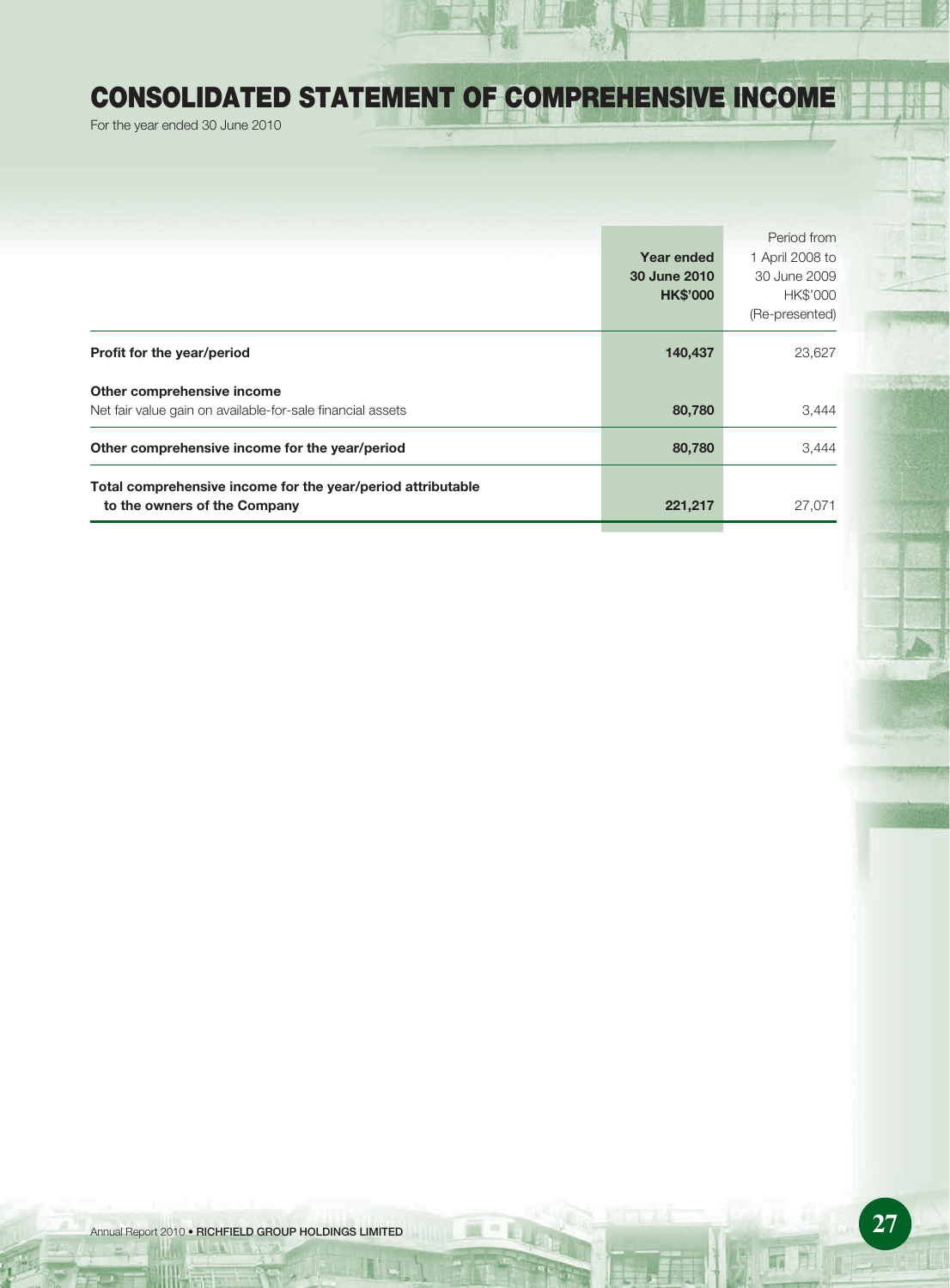### **CONSOLIDATED STATEMENT OF FINANCIAL POSITION** As at 30 June 2010

|                                                       | <b>Notes</b> | 2010<br><b>HK\$'000</b> | 2009<br>HK\$'000 |
|-------------------------------------------------------|--------------|-------------------------|------------------|
|                                                       |              |                         |                  |
| <b>ASSETS AND LIABILITIES</b>                         |              |                         |                  |
| <b>Non-current assets</b>                             | 16(a)        | 10,957                  |                  |
| Property, plant and equipment<br>Leasehold land       | 17           | 17,193                  | 1,457            |
| Interests in associates                               | 19           |                         |                  |
| Goodwill                                              | 20           | 474,000                 | 474,000          |
| Available-for-sale financial assets                   | 21           | 116,304                 | 28,612           |
| Rental and sundry deposits                            |              | 58                      | 205              |
| Long term trade receivables                           | 24           |                         | 730              |
|                                                       |              | 618,512                 | 505,004          |
|                                                       |              |                         |                  |
| <b>Current assets</b>                                 |              |                         |                  |
| Properties held for trading                           | 22           | 37,450                  | 40,973           |
| Properties under development<br>Trade receivables     | 23<br>24     | 14,334<br>102,445       | 4,466            |
| Prepayments, deposits and other receivables           |              | 18,438                  | 2,875            |
| Amount due from associate                             | 19           | 42,867                  |                  |
| Financial assets at fair value through profit or loss | 25           | 3,696                   | 3,002            |
| Cash and cash equivalents                             | 26           | 231,842                 | 247,131          |
| Restricted bank deposits                              | 27           | 64,247                  |                  |
|                                                       |              | 515,319                 | 298,447          |
|                                                       |              |                         |                  |
| <b>Current liabilities</b><br><b>Bank overdrafts</b>  | 28           | 389                     |                  |
| Trade payables                                        | 29           |                         | 1,994            |
| Accrued expenses and other payables                   |              | 97,346                  | 1,859            |
| Finance lease liabilities                             | 30           | 97                      |                  |
| Taxes payable                                         |              | 37,267                  | 11,721           |
|                                                       |              | 135,099                 | 15,574           |
|                                                       |              |                         |                  |
| <b>Net current assets</b>                             |              | 380,220                 | 282,873          |
| <b>Total assets less current liabilities</b>          |              | 998,732                 | 787,877          |
| <b>Non-current liabilities</b>                        |              |                         |                  |
| Finance lease liabilities                             | 30           | 356                     |                  |
| <b>Net assets</b>                                     |              | 998,376                 | 787,877          |
| <b>EQUITY</b>                                         |              |                         |                  |
| Equity attributable to the owners of the Company      |              |                         |                  |
| Share capital                                         | 31           | 29,285                  | 29,285           |
| Reserves                                              | 32           | 969,091                 | 758,592          |
| <b>Total equity</b>                                   |              | 998,376                 | 787,877          |

**Pong Wai San, Wilson Lee Wing Yin**<br>
Director Director

Director

**TIFICAL**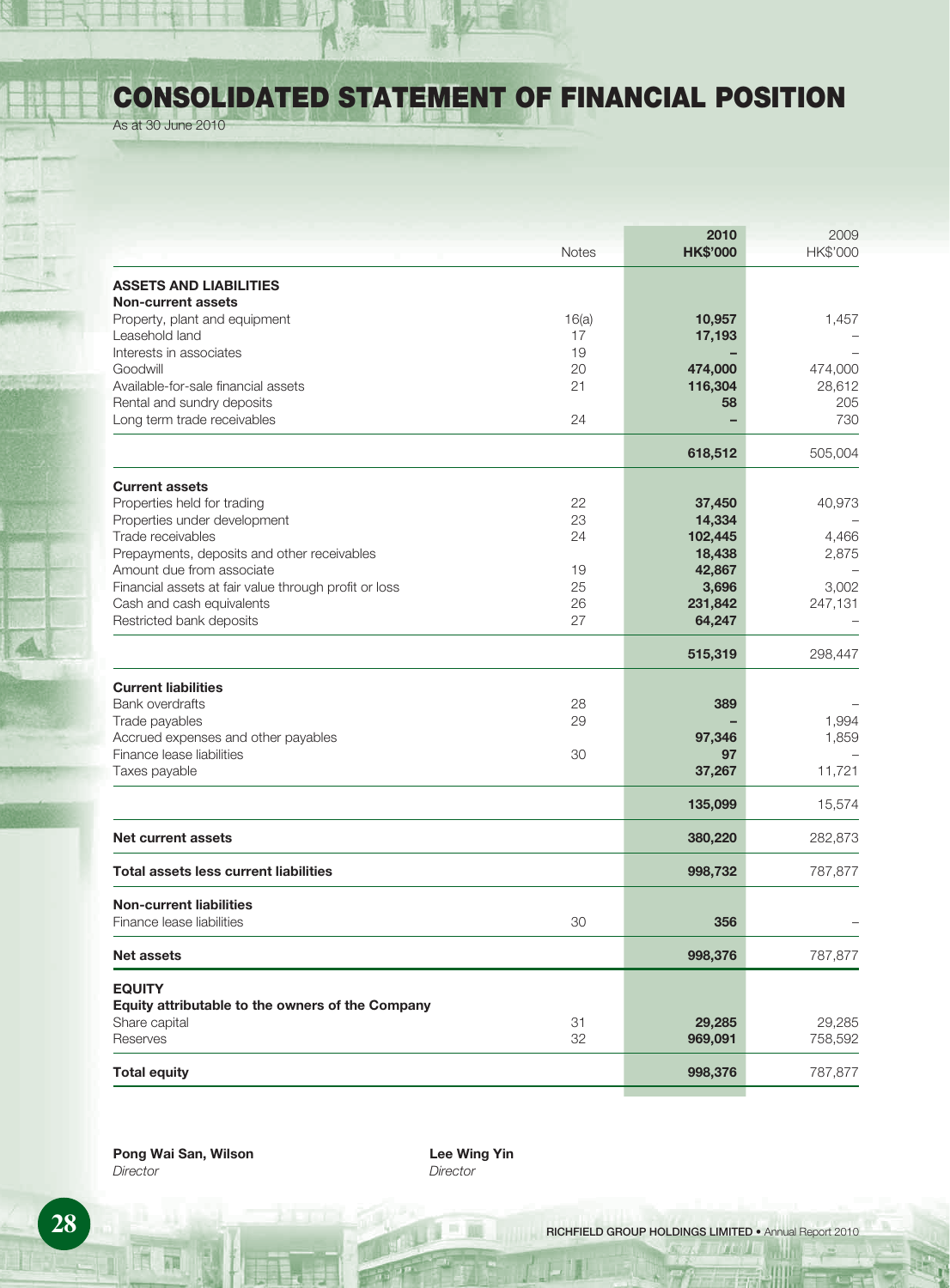# **STATEMENT OF FINANCIAL POSITION**

As at 30 June 2010

|                                                       |              | 2010            | 2009     |
|-------------------------------------------------------|--------------|-----------------|----------|
|                                                       | <b>Notes</b> | <b>HK\$'000</b> | HK\$'000 |
| <b>ASSETS AND LIABILITIES</b>                         |              |                 |          |
| <b>Non-current assets</b>                             |              |                 |          |
| Interests in subsidiaries                             | 18           |                 | 8        |
| Property, plant and equipment                         | 16(b)        | 662             |          |
| Available-for-sale financial assets                   | 21           | 116,304         | 28,612   |
|                                                       |              | 116,966         | 28,620   |
| <b>Current assets</b>                                 |              |                 |          |
| Prepayments, deposits and other receivables           |              | 352             | 599      |
| Amounts due from subsidiaries                         | 18           | 557,224         | 520,205  |
| Financial assets at fair value through profit or loss | 25           | 3,696           | 3,002    |
| Cash and cash equivalents                             | 26           | 179,348         | 194,165  |
|                                                       |              | 740,620         | 717,971  |
| <b>Current liabilities</b>                            |              |                 |          |
| Accrued expenses and other payables                   |              | 100             | 100      |
| Amounts due to subsidiaries                           | 18           | 21,806          | 25       |
|                                                       |              | 21,906          | 125      |
| <b>Net current assets</b>                             |              | 718,714         | 717,846  |
| <b>Net assets</b>                                     |              | 835,680         | 746,466  |
| <b>EQUITY</b>                                         |              |                 |          |
| Share capital                                         | 31           | 29,285          | 29,285   |
| Reserves                                              | 32           | 806,395         | 717,181  |
| <b>Total equity</b>                                   |              | 835,680         | 746,466  |

**Pong Wai San, Wilson Congress Cong Lee Wing Yin** Director Director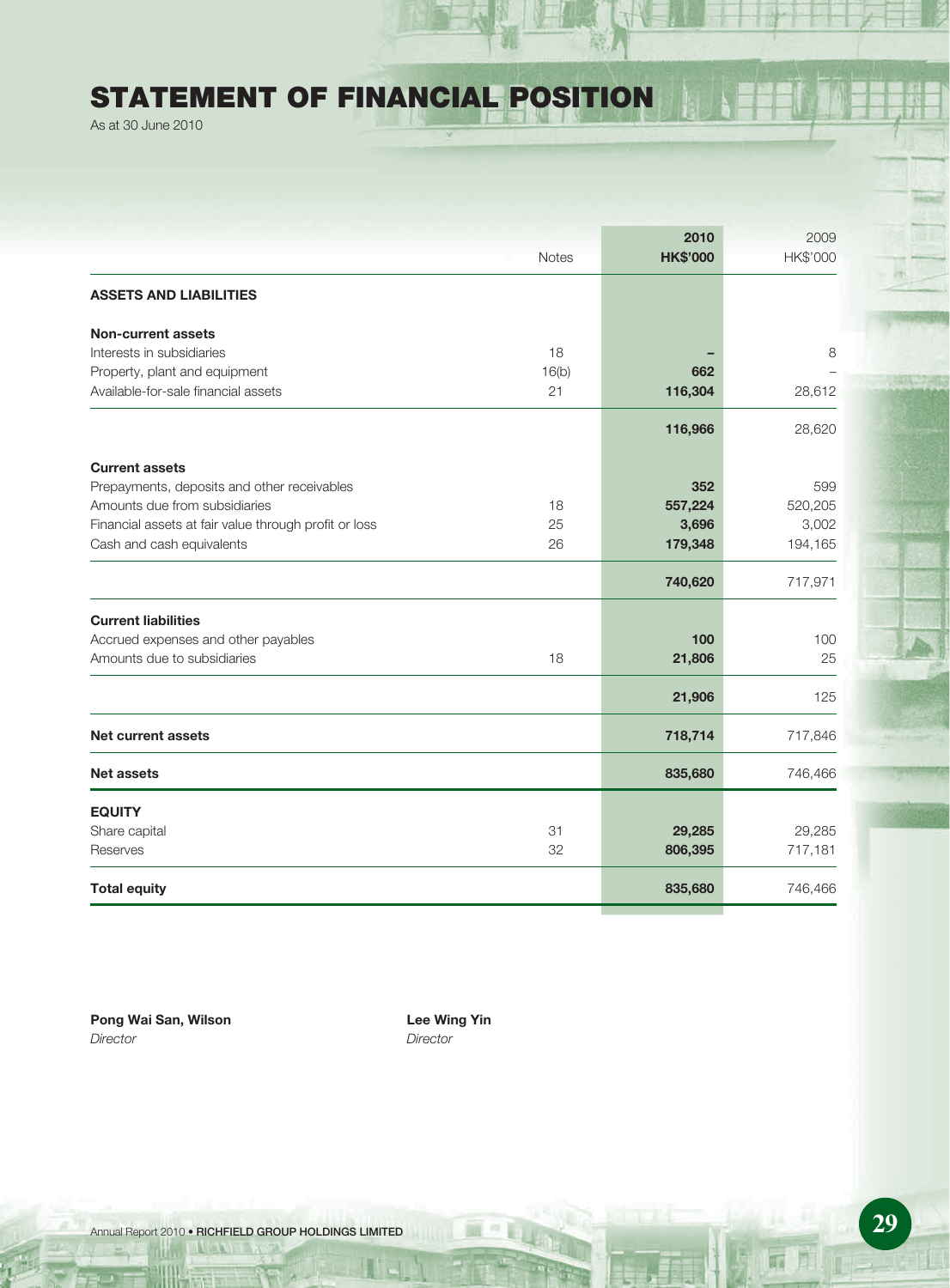# **CONSOLIDATED STATEMENT OF CASH FLOWS**

For the year ended 30 June 2010

|                                                                                       | <b>Notes</b> | <b>Year ended</b><br>30 June 2010<br><b>HK\$'000</b> | Period from<br>1 April 2008 to<br>30 June 2009<br>HK\$'000<br>(Re-presented) |
|---------------------------------------------------------------------------------------|--------------|------------------------------------------------------|------------------------------------------------------------------------------|
| Cash flows from operating activities of continuing and<br>discontinued operations     |              |                                                      |                                                                              |
| Profit/(Loss) before income tax                                                       |              |                                                      |                                                                              |
| Continuing operations                                                                 |              | 165,517                                              | 34,686                                                                       |
| Discontinued operations                                                               |              | 788                                                  | (79)                                                                         |
| Adjustments for:                                                                      |              |                                                      |                                                                              |
| Interest income                                                                       | 6            | (835)                                                | (4, 273)                                                                     |
| Gain on disposals of subsidiaries                                                     | 12           | (788)                                                |                                                                              |
| Amortisation                                                                          | 7            | 226                                                  |                                                                              |
| Depreciation                                                                          | 7            | 1,333                                                | 735                                                                          |
| Net fair value (gain)/loss on financial assets at fair value through profit           |              |                                                      |                                                                              |
| or loss                                                                               | 6, 7         | (251)                                                | 3,673                                                                        |
| Loss on disposals of property, plant and equipment                                    | 7            |                                                      | 25                                                                           |
| Interest expenses                                                                     | 8            | 5                                                    |                                                                              |
| Operating profit before working capital changes                                       |              | 165,995                                              | 34,767                                                                       |
| Decrease in properties held for trading                                               |              | 3,523                                                | 1,944                                                                        |
| Increase in properties under development                                              |              | (14, 334)                                            |                                                                              |
| (Increase)/Decrease in trade receivables                                              |              | (97, 249)                                            | 34,863                                                                       |
| (Increase)/Decrease in prepayments, deposits and other receivables                    |              | (15, 416)                                            | 818                                                                          |
| Increase in restricted bank deposits                                                  |              | (64, 247)                                            |                                                                              |
| Decrease in trade payables                                                            |              | (1,707)                                              | (14, 396)                                                                    |
| Increase/(Decrease) in accrued expenses and other payables                            |              | 95,663                                               | (710)                                                                        |
| Cash generated from operations                                                        |              | 72,228                                               | 57,286                                                                       |
| Interest received                                                                     |              | 835                                                  | 3,674                                                                        |
| Interest paid                                                                         |              | (5)                                                  |                                                                              |
| Hong Kong profits tax paid                                                            |              |                                                      | (8, 188)                                                                     |
| Net cash generated from operating activities                                          |              | 73,058                                               | 52,772                                                                       |
| Cash flows from investing activities of continuing and                                |              |                                                      |                                                                              |
| discontinued operations                                                               |              |                                                      |                                                                              |
| Purchases of property, plant and equipment                                            |              | (10, 340)                                            | (1,432)                                                                      |
| Purchase of leasehold land                                                            |              | (17, 419)                                            |                                                                              |
| Purchases of financial assets at fair value through profit or loss                    |              | (14, 895)                                            | (109, 962)                                                                   |
| Purchases of available-for-sale financial assets                                      |              | (6, 912)                                             | (25, 168)                                                                    |
| Net cash inflow arising from disposals of subsidiaries                                | 34           | З                                                    |                                                                              |
| Sales proceeds of disposals of financial assets at fair value through                 |              |                                                      |                                                                              |
| profit or loss                                                                        |              | 14,452                                               | 106,805                                                                      |
| Sales proceeds of disposals of property, plant and equipment<br>Advanced to associate |              | (42, 867)                                            | 6                                                                            |
|                                                                                       |              |                                                      |                                                                              |
| Net cash used in investing activities                                                 |              | (77, 978)                                            | (29, 751)                                                                    |

**TIMONIA** 

**Ridd** 

运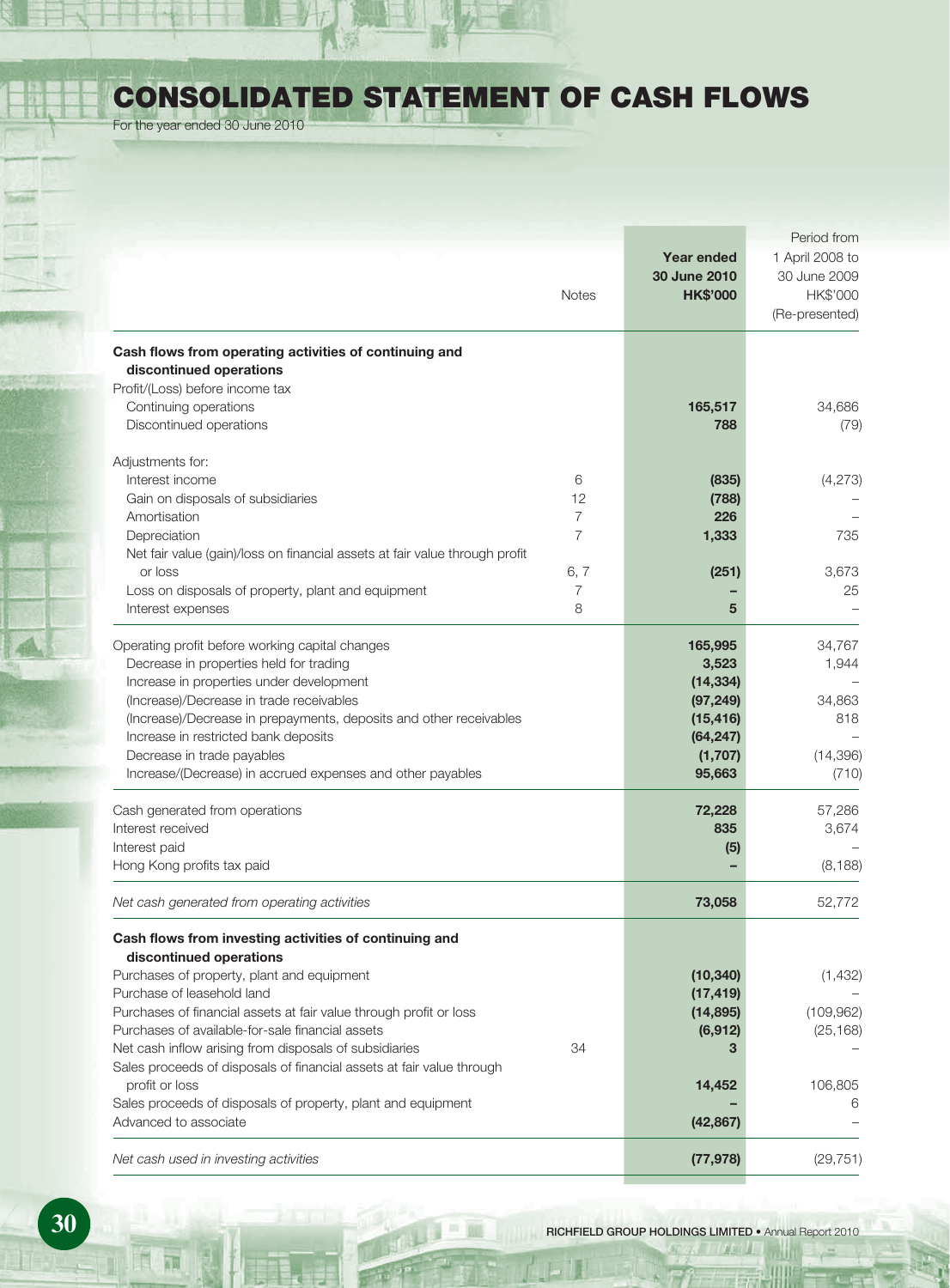# **CONSOLIDATED STATEMENT OF CASH FLOWS**

For the year ended 30 June 2010

|                                                                                   |                 | Period from     |
|-----------------------------------------------------------------------------------|-----------------|-----------------|
|                                                                                   | Year ended      | 1 April 2008 to |
|                                                                                   | 30 June 2010    | 30 June 2009    |
| <b>Notes</b>                                                                      | <b>HK\$'000</b> | HK\$'000        |
|                                                                                   |                 | (Re-presented)  |
| Cash flows from financing activities of continuing and<br>discontinued operations |                 |                 |
| Capital element of finance lease liabilities paid                                 | (40)            |                 |
| 11<br>Dividends paid                                                              | (10, 718)       | (20, 997)       |
| Net cash used in financing activities                                             | (10, 758)       | (20, 997)       |
| Net (decrease)/increase in cash and cash equivalents                              | (15, 678)       | 2,024           |
| Cash and cash equivalents at beginning of year/period                             | 247,131         | 245,107         |
| Cash and cash equivalents at end of year/period                                   | 231,453         | 247,131         |
| Analysis of balances of cash and cash equivalents                                 |                 |                 |
| Cash and bank balances<br>26                                                      | 101,037         | 64,540          |
| 26<br>Time deposits at banks                                                      | 130,805         | 182,591         |
| <b>Bank overdrafts</b><br>28                                                      | (389)           |                 |
|                                                                                   | 231,453         | 247,131         |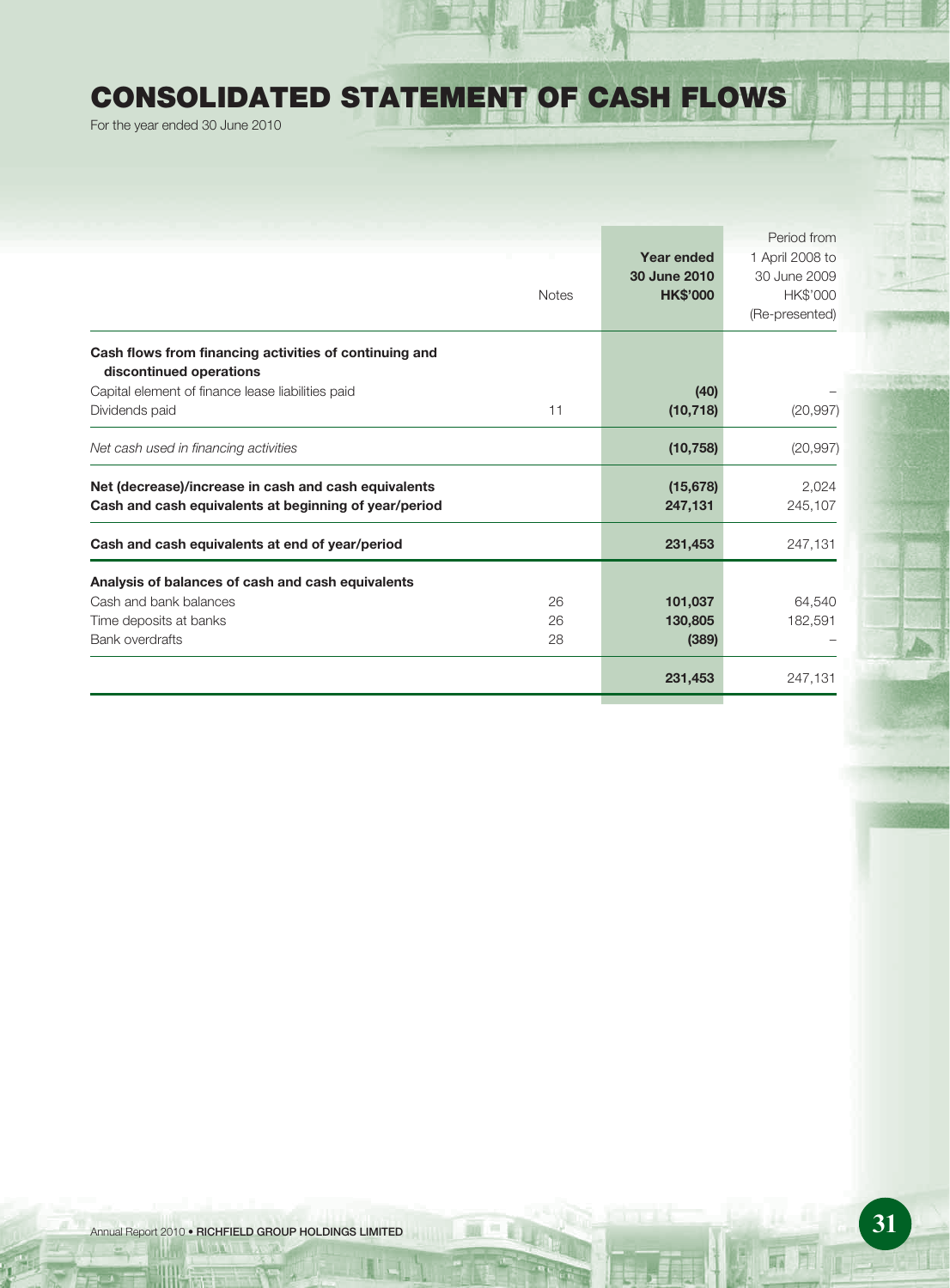# **CONSOLIDATED STATEMENT OF CHANGES IN EQUITY**

For the year ended 30 June 2010

|                                                                                         | Equity attributable to the owners of the Company |                                                       |                                                  |                                               |                          |
|-----------------------------------------------------------------------------------------|--------------------------------------------------|-------------------------------------------------------|--------------------------------------------------|-----------------------------------------------|--------------------------|
|                                                                                         | <b>Share</b><br>capital<br><b>HK\$'000</b>       | <b>Share</b><br>premium<br>account<br><b>HK\$'000</b> | <b>Revaluation</b><br>reserve<br><b>HK\$'000</b> | <b>Retained</b><br>profits<br><b>HK\$'000</b> | Total<br><b>HK\$'000</b> |
| At 1 April 2008                                                                         | 29,285                                           | 747,769                                               |                                                  | 4,749                                         | 781,803                  |
| Profit for the period                                                                   |                                                  |                                                       |                                                  | 23,627                                        | 23,627                   |
| Other comprehensive income<br>Fair value gain on available-for-sale financial<br>assets | $\overline{\phantom{0}}$                         |                                                       | 3,444                                            |                                               | 3,444                    |
| <b>Total comprehensive income</b><br>for the period                                     |                                                  |                                                       | 3,444                                            | 23,627                                        | 27,071                   |
| Dividends paid                                                                          |                                                  | (20, 997)                                             |                                                  |                                               | (20, 997)                |
| <b>Transactions with owners</b>                                                         |                                                  | (20, 997)                                             |                                                  |                                               | (20, 997)                |
| At 30 June 2009 and 1 July 2009                                                         | 29,285                                           | 726,772                                               | 3,444                                            | 28,376                                        | 787,877                  |
| Profit for the year                                                                     |                                                  |                                                       |                                                  | 140,437                                       | 140,437                  |
| Other comprehensive income<br>Fair value gain on available-for-sale financial<br>assets |                                                  |                                                       | 80,780                                           |                                               | 80,780                   |
| <b>Total comprehensive income</b><br>for the year                                       | -                                                |                                                       | 80,780                                           | 140,437                                       | 221,217                  |
| Dividends paid (note 11)                                                                |                                                  | (10, 718)                                             |                                                  |                                               | (10, 718)                |
| <b>Transactions with owners</b>                                                         |                                                  | (10, 718)                                             |                                                  |                                               | (10, 718)                |
| At 30 June 2010                                                                         | 29,285                                           | 716,054                                               | 84,224                                           | 168,813                                       | 998,376                  |

**Financial** 

**Mun**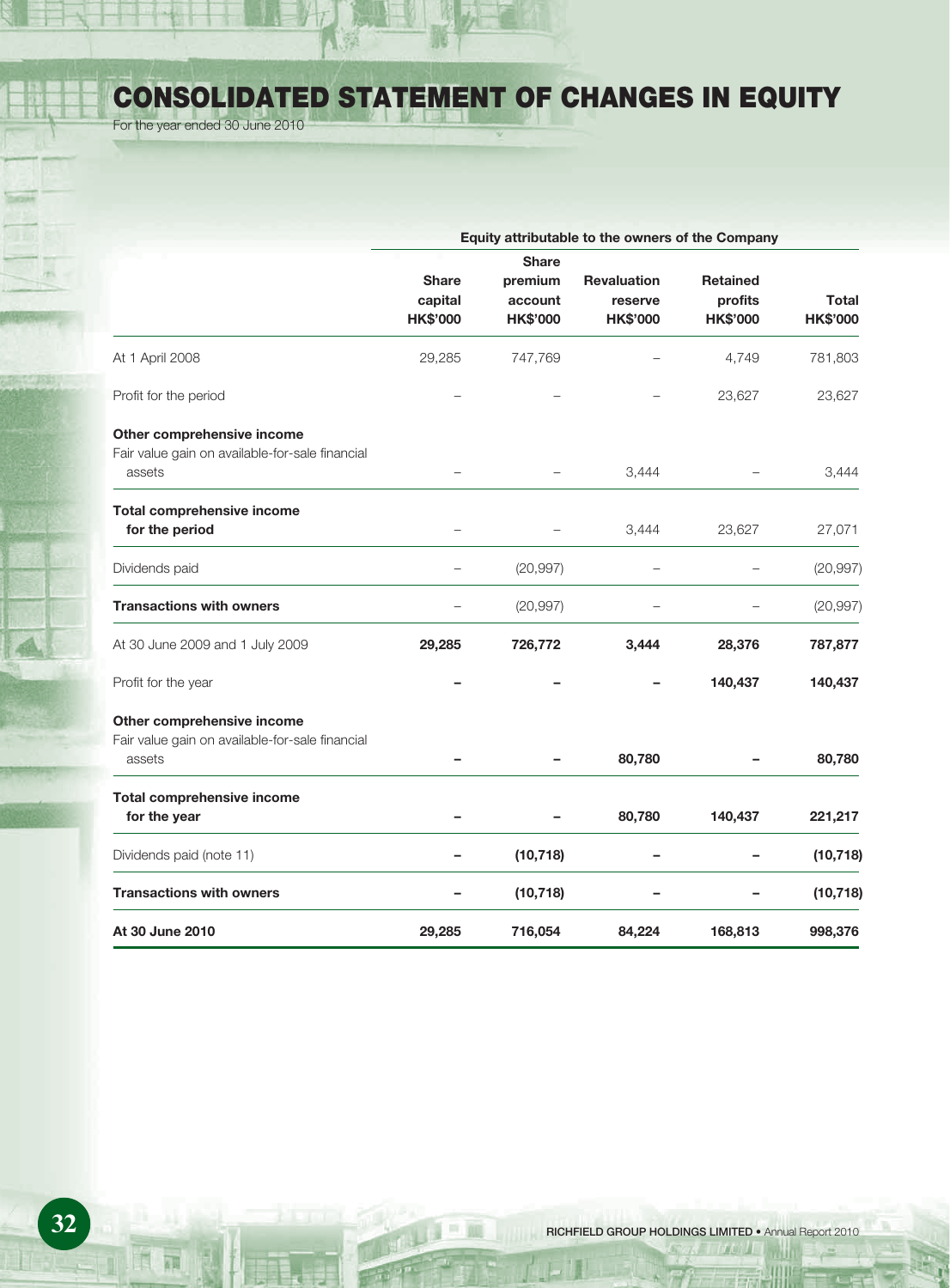**NOTES TO THE FINANCIAL STATEMENTS**

For the year ended 30 June 2010

#### **1. GENERAL INFORMATION**

Richfield Group Holdings Limited (the "Company") was incorporated in the Cayman Islands on 10 January 2002 as an exempted company with limited liability under the Companies Law (2001 Second Revision) of the Cayman Islands. The address of its registered office is Cricket Square, Hutchins Drive, P.O. Box 2681, Grand Cayman KY1-1111, Cayman Islands and its principal place of business is Unit 1209, 12th Floor, Silvercord Tower 2, 30 Canton Road, Tsim Sha Tsui, Hong Kong. The Company's shares are listed on The Growth Enterprise Market ("GEM") of The Stock Exchange of Hong Kong Limited (the "Stock Exchange").

The principal activity of the Company is investment holding. Details of its subsidiaries (together with the Company referred to as the "Group") are set out in note 18 to the financial statements. The Group is principally engaged in the provision of property brokerage services, provision of schemes for property consolidation, assembly and redevelopment and property trading in Hong Kong and the trading of recycled computers. During the year, the Group is also engaged in the property development.

On 13 November 2009, the business of trading of bags and accessories carried out by the subsidiaries, namely Multi Merchant Investments Limited ("Multi Merchant") and FX International Limited ("FX International") were disposed of to an independent third party as this business had suffered persistent losses and there will be no improvement in the near future. Details of the disposals of the subsidiaries are set out in notes 12 and 34 to the financial statements. This business segment is also presented as discontinued operations in accordance with HKFRS 5. Certain comparatives on the consolidated income statement, consolidated statement of comprehensive income, consolidated statement of cash flows and related notes have been re-presented as a result of the retrospective application of HKFRS 5.

Other than the disposals as described above, there were no significant changes in the Group's operations during the year.

Pursuant to a resolution passed by the board of directors on 17 July 2008, the Company's financial year end was changed from 31 March to 30 June each year. Accordingly, the financial statements for the comparative period cover the fifteen months ended 30 June 2009 whilst the current year's amounts shown on the consolidated income statement, consolidated statement of comprehensive income, consolidated statement of cash flows, consolidated statement of changes in equity and related notes cover the twelve-month period from 1 July 2009 to 30 June 2010. The comparative information may not be comparable with amounts shown for the current year.

The consolidated financial statements on pages 26 to 80 have been prepared in accordance with Hong Kong Financial Reporting Standards ("HKFRSs") which collective term includes all applicable individual Hong Kong Financial Reporting Standards ("HKFRS"), Hong Kong Accounting Standards ("HKAS") and Interpretations ("Int") issued by the Hong Kong Institute of Certified Public Accountants (the "HKICPA"). The consolidated financial statements also include the applicable disclosure requirements of the Hong Kong Companies Ordinance and the Rules Governing the Listing of Securities on the GEM of the Stock Exchange.

The consolidated financial statements are presented in Hong Kong Dollars ("HK\$"), which is also the functional currency of the Company and all values are rounded to the nearest thousand ("HK\$'000") unless otherwise stated.

The consolidated financial statements for the year ended 30 June 2010 were approved for issue by the board of directors on 21 September 2010.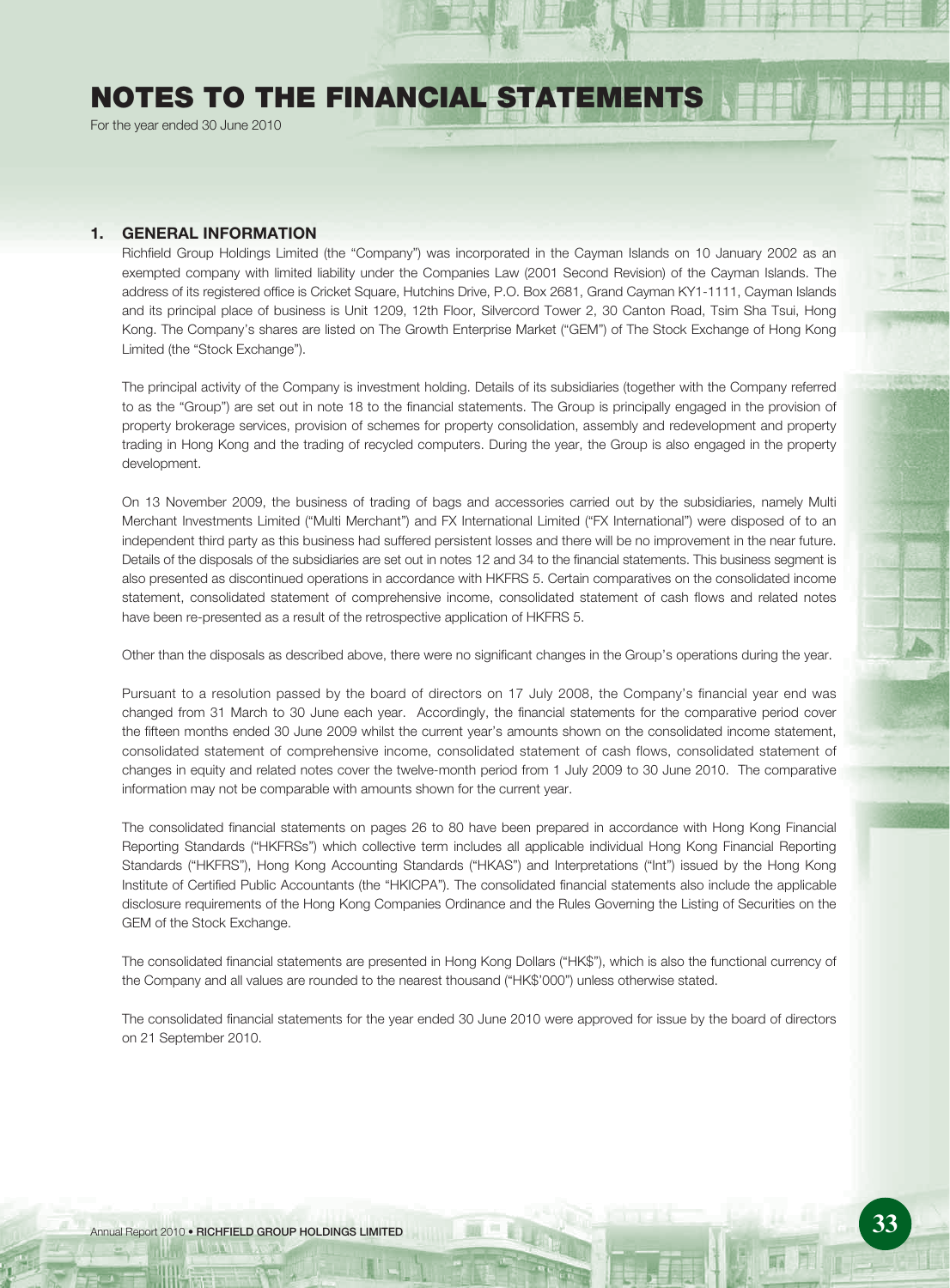# **NOTES TO THE FINANCIAL STATEMENTS**

For the year ended 30 June 2010

#### **2. ADOPTION OF NEW OR AMENDED HKFRSs**

In the current year, the Group has applied for the first time the following new standards, amendments and interpretations (the "New HKFRSs") issued by the HKICPA, which are relevant to and effective for the Group's financial statements for the annual period beginning on 1 July 2009:

| HKAS 1 (Revised 2007)                       | Presentation of Financial Statements                                             |  |
|---------------------------------------------|----------------------------------------------------------------------------------|--|
| HKAS 23 (Revised 2007)                      | <b>Borrowing Costs</b>                                                           |  |
| HKAS 27 (Amendments)                        | Cost of an Investment in a Subsidiary, Jointly Controlled Entity or an Associate |  |
| HKAS 27 (Revised)                           | <b>Consolidated and Separate Financial Statements</b>                            |  |
| <b>HKFRS 2 (Amendments)</b>                 | Share-based Payment – Vesting Conditions and Cancellations                       |  |
| HKFRS 3 (Revised)                           | <b>Business Combinations</b>                                                     |  |
| <b>HKFRS 7 (Amendments)</b>                 | Improving Disclosures about Financial Instruments                                |  |
| HKFRS 8                                     | <b>Operating Segments</b>                                                        |  |
| HK(IFRIC) – Int 15                          | Agreements for Construction of Real Estate                                       |  |
| Various - Annual Improvements to HKFRS 2008 |                                                                                  |  |
|                                             |                                                                                  |  |

Other than as noted below, the adoption of the New HKFRSs had no material impact on how the results and financial position for the current and prior periods have been prepared and presented.

#### **HKAS 1 (Revised 2007) Presentation of financial statements**

The adoption of HKAS 1 (Revised 2007) makes certain changes to the format and titles of the primary financial statements and to the presentation of some items within these statements. It also gives rise to additional disclosures.

The measurement and recognition of the Group's assets, liabilities, income and expenses is unchanged. However, some items that were recognised directly in equity are now recognised in other comprehensive income, for example fair value change on available-for-sale financial assets. HKAS 1 affects the presentation of owner changes in equity and introduces a 'Statement of comprehensive income'. Comparatives have been restated to conform with the revised standard. The Group has applied changes to its accounting polices on presentation of financial statements and segment reporting retrospectively. However, the changes to the comparatives have not affected the consolidated or the Company's statement of financial position at 1 April 2008 and accordingly these statements as at 1 April 2008 are not presented.

#### **HKAS 27 (Amendments) Cost of an investment in a subsidiary, jointly controlled entity or an associate**

The amendment requires the investor to recognise dividends from a subsidiary, jointly controlled entity or associate in profit or loss irrespective the distributions are out of the investee's pre-acquisition or post-acquisition reserves. In prior years, the Company recognised dividends out of pre-acquisition reserves as a recovery of its investment in the subsidiaries, jointly controlled entities or associates (i.e. a reduction of the cost of investment). Only dividends out of post-acquisition reserves were recognised as income in profit or loss.

Under the new accounting policy, if the dividend distribution is excessive, the investment would be tested for impairment according to the Company's accounting policy on impairment of non-financial assets.

The new accounting policy has been applied prospectively as required by these amendments to HKAS 27 and therefore no comparatives have been restated.

#### **HKFRS 3 Business combinations (Revised 2008)**

The adoption of HKFRS 3 requires the use of the purchase method (now renamed as the acquisition method) and introduces certain changes to the recognition and measurement of consideration transferred and the acquiree's identifiable assets and liabilities, and the measurement of non-controlling interests (previously known as minority interests) in the acquiree. The revised standard has been applied prospectively to business combination for which the acquisition date is on or after 1 July 2009. Business combinations for which the acquisition date is before 1 July 2009 have not been restated. This standard does not have any impact on the consolidated financial statements as the Group has not entered into any business combination during the year.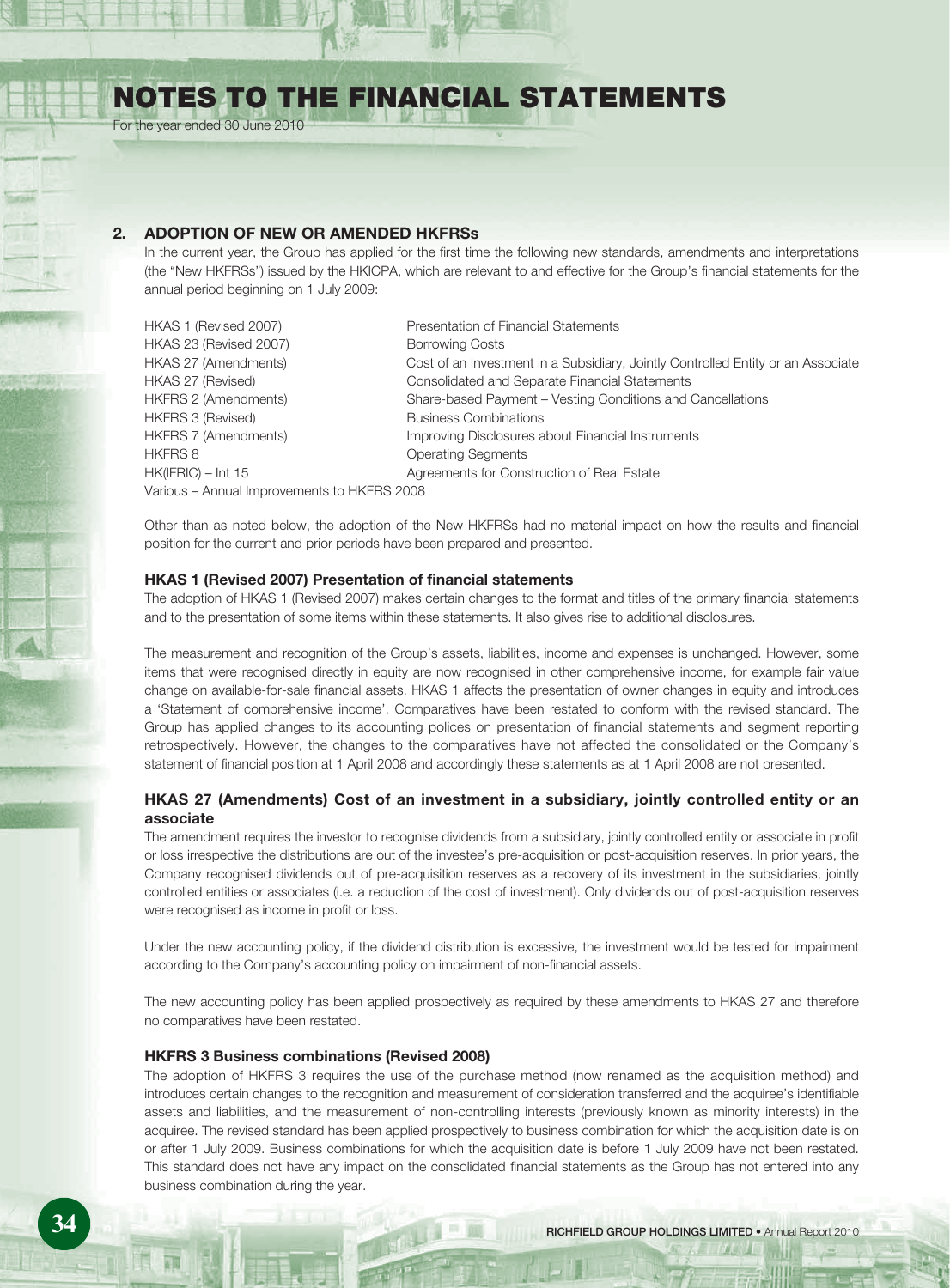For the year ended 30 June 2010

### **2. ADOPTION OF NEW OR AMENDED HKFRSs (cont'd)**

#### **HKAS 27 Consolidated and separate financial statements (Revised 2008)**

The adoption of HKFRS 3 required that the revised HKAS 27 is adopted at the same time. HKAS 27 introduced changes to the accounting requirements for transactions with non-controlling (formerly called "minority") interests and the loss of control of a subsidiary. Similar to HKFRS 3, the adoption of HKAS 27 is applied prospectively. The adoption of HKAS 27 did not have an impact on the consolidated financial statements.

#### **HKFRS 8 Operating segments**

The adoption of HKFRS 8 has not affected the identified and reportable operating segments for the Group. However, reported segment information is now based on internal management reporting information that is regularly reviewed by the chief operating decision maker. In the previous annual financial statements, segments were identified by reference to the dominant source and nature of the Group's risks and returns. Comparatives have been restated on a basis consistent with the new standard.

#### **HKFRS 7 (Amendments) Improving disclosures about financial instruments**

The amendments require additional disclosures for financial instruments which are measured at fair value in the statement of financial position. These fair value measurements are categorised into a three-level fair value hierarchy, which reflects the extent of observable market data used in making the measurements. In addition, the maturity analysis for derivative financial liabilities is disclosed separately and should show remaining contractual maturities for those derivatives where this information is essential for an understanding of the timing of the cash flows. The Group has taken advantage of the traditional provisions in the amendments and has not provided comparative information in respect of the new requirements.

At the date of authorisation of these financial statements, the following new and amended HKFRSs have been published but are not yet effective, and have not been adopted early by the Group.

The directors of the Company anticipate that all of the pronouncements will be adopted in the Group's accounting policy for the first period beginning after the effective date of the pronouncement. Information on new and amended HKFRSs that are expected to have impact on the Group's accounting policies is provided below. Certain other new and amended HKFRSs have been issued but are not expected to have a material impact of the Group's financial statements.

#### **HKFRS 9 Financial instruments**

The standard is effective for accounting periods beginning on or after 1 January 2013 and addresses the classification and measurement of financial assets. The new standard reduces the number of measurement categories of financial assets and all financial assets will be measured at either amortised cost or fair value based on the characteristics of the financial asset. Fair value gains and losses will be recognised in profit or loss except for those on certain equity investments which will be presented in other comprehensive income. The directors are currently assessing the possible impact of the new standard on the Group's results and financial position in the first year of application.

#### **Annual improvements 2009**

The HKICPA has issued Improvements to Hong Kong Financial Reporting Standards 2009. Most of the amendments become effective for annual periods beginning on or after 1 January 2010. The Group expects that the amendment to HKAS 17 Leases to be relevant to the Group's accounting policies. Prior to the amendment, HKAS 17 generally required a lease of land to be classified as an operating lease. The amendment requires a lease of land to be classified as an operating or finance lease in accordance with the general principles in HKAS 17. The Group will need to reassess the classification of its unexpired leases of land at 1 July 2010 on the basis of information existing at the inception of those leases in accordance with the transitional provisions for the amendment. The amendment will apply retrospectively except where the necessary information is not available. In that situation, the leases will be assessed on the date when the amendment is adopted. The directors are currently assessing the possible impact of the amendment on the Group's results and financial position in the first year of application.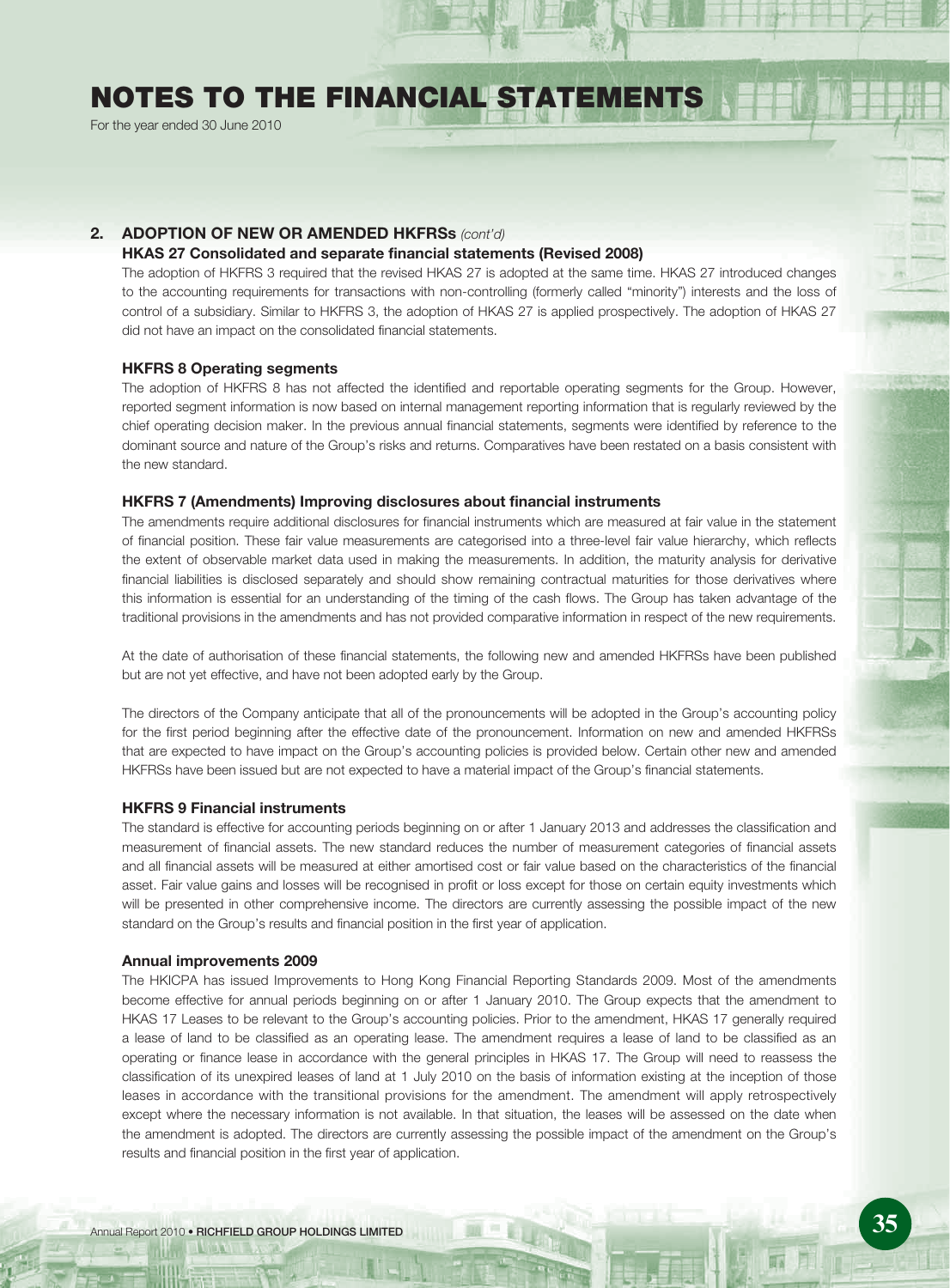For the year ended 30 June 2010

### **3. SUMMARY OF SIGNIFICANT ACCOUNTING POLICIES**

#### **3.1 Basis of preparation**

The significant accounting policies that have been used in the preparation of these financial statements are summarised below. These policies have been consistently applied to all the year/period presented, unless otherwise stated.

The financial statements have been prepared under historical cost convention, except for financial assets at fair value through profit or loss and available-for-sale financial assets which are stated at fair value. The measurement bases are fully described in the accounting policies below.

It should be noted that accounting estimates and assumptions are used in preparation of the financial statements. Although these estimates are based on management's best knowledge and judgement of current events and actions, actual results may ultimately differ from those estimates. The areas involving a higher degree of judgement or complexity, or areas where assumptions and estimates are significant to the financial statements, are disclosed in note 4 to the financial statements.

#### **3.2 Basis of consolidation**

The consolidated financial statements include the financial statements of the Company and its subsidiaries made up to 30 June each year.

Subsidiaries are consolidated from the date on which control is transferred to the Group. They are de-consolidated from the date that control ceases.

Intra-group transactions, balances and unrealised gains and losses on transactions between group companies are eliminated in preparing the consolidated financial statements. Where unrealised losses on intra-group asset sales are reversed on consolidation, the underlying asset is also tested for impairment from the Group's perspective. Amounts reported in the financial statements of subsidiaries have been adjusted where necessary to ensure consistency with the accounting policies adopted by the Group.

#### **3.3 Subsidiaries**

Subsidiaries are entities (including special purpose entities) over which the Group has the power to control the financial and operating policies so as to obtain benefits from their activities. The existence and effect of potential voting rights that are currently exercisable or convertible are considered when assessing whether the Group controls another entity.

In consolidated financial statements, acquisition of subsidiaries (other than those under common control) is accounted for by applying the purchase method. This involves the estimation of fair value of all identifiable assets and liabilities, including contingent liabilities of the subsidiary, at the acquisition date, regardless of whether or not they were recorded in the financial statements of the subsidiary prior to acquisition. On initial recognition, the assets and liabilities of the subsidiary are included in the consolidated statement of financial position at their fair values, which are also used as the bases for subsequent measurement in accordance with the Group's accounting policies.

In the Company's statement of financial position, subsidiaries are carried at cost less any impairment loss unless the subsidiary is held for sale or included in a disposal group. The results of the subsidiaries are accounted for by the Company on the basis of dividends received and receivable at the reporting date. All dividends whether received out of the investee's pre or post-acquisition profits are recognised in the Company's profit or loss.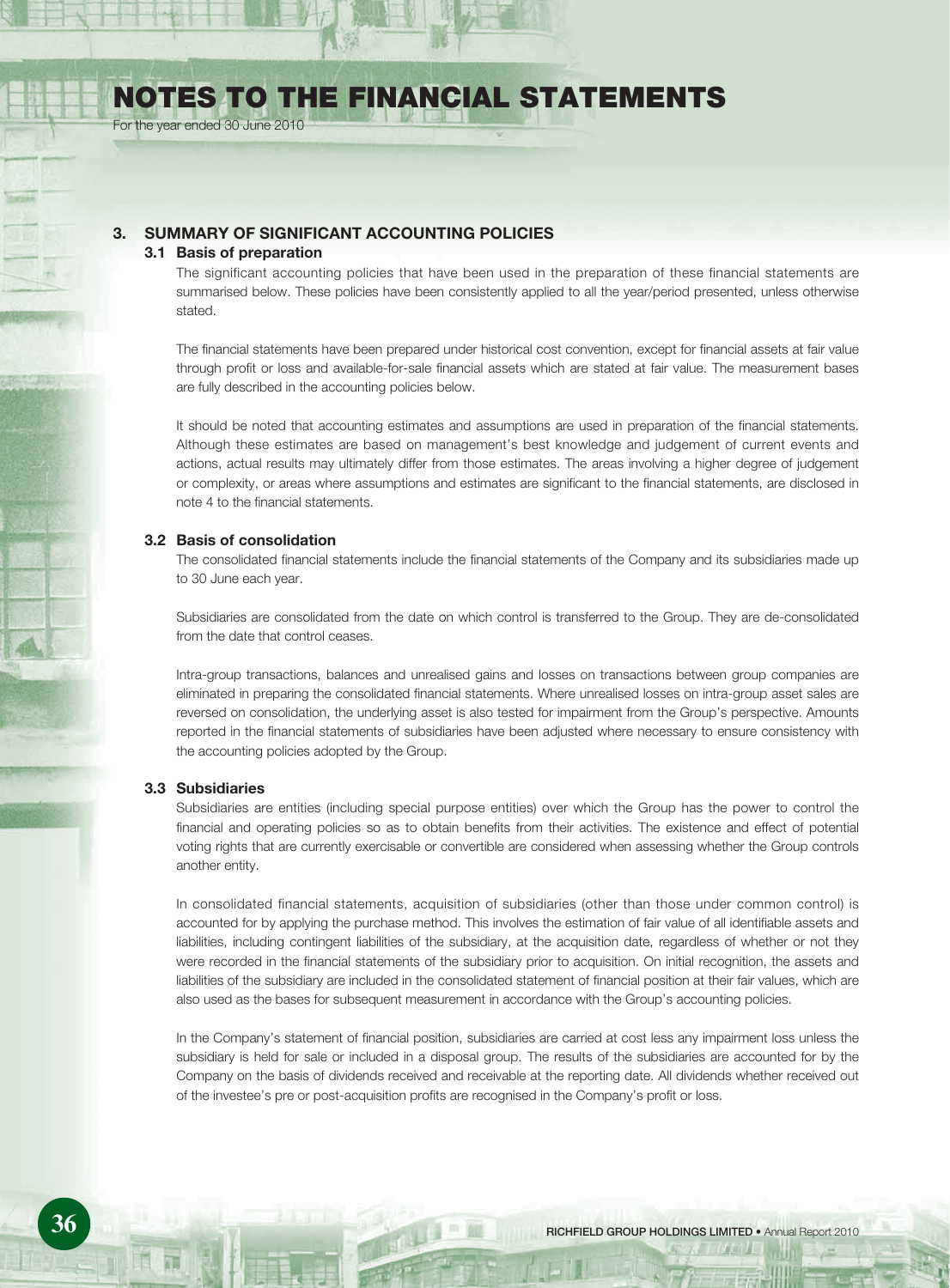For the year ended 30 June 2010

### **3. SUMMARY OF SIGNIFICANT ACCOUNTING POLICIES** (cont'd)

#### **3.4 Associates**

Associates are those entities over which the Group is able to exert significant influence, generally accompanying a shareholding of between 20% and 50% of voting rights but which are neither subsidiaries nor investment in a joint venture.

In consolidated financial statements, an investment in an associate is initially recognised at cost and subsequently accounted for using the equity method. Any excess of the cost of acquisition over the Group's share of the net fair value of the identifiable assets, liabilities and contingent liabilities of the associate recognised at the date of acquisition is recognised as goodwill. Goodwill is included within the carrying amount of the investment and is assessed for impairment as part of the investment. The cost of acquisition is measured at the aggregate of the fair values, at the date of exchange, of assets given, liabilities incurred or assumed and equity instruments issued by the Group, plus any costs directly attributable to the investment. Any excess of the Group's share of the net fair value of the identifiable assets, liabilities and contingent liabilities over the cost of acquisition, after reassessment, is recognised immediately in profit or loss in the determination of the Group's share of the associate's profit or loss in the period in which the investment is acquired.

Under the equity method, the Group's interest in the associate is carried at cost and adjusted for the post-acquisition changes in the Group's share of the associate's net assets less any identified impairment loss, unless it is classified as held for sale (or included in a disposal group that is classified as held for sale). The profit or loss for the period includes the Group's share of the post-acquisition, post-tax results of the associate for the year, including any impairment loss on the investment in associate recognised for the year.

Unrealised gains on transactions between the Group and its associates are eliminated to the extent of the Group's interest in the associates. Where unrealised losses on assets sales between the Group and its associates are reversed on equity accounting, the underlying asset is also tested for impairment from the Group's perspective. Where the associate uses accounting policies other than those of the Group for like transactions and events in similar circumstances, adjustments are made, where necessary, to conform the associate's accounting policies to those of the Group when the associate's financial statements are used by the Group in applying the equity method.

When the Group's share of losses in an associate equals or exceeds its interest in the associate, the Group does not recognise further losses, unless it has incurred legal or constructive obligations or made payments on behalf of the associate. For this purpose, the Group's interest in the associate is the carrying amount of the investment under the equity method together with the Group's long-term interests that in substance form part of the Group's net investment in the associate.

After the application of equity method, the Group determines whether it is necessary to recognise an additional impairment loss on the Group's investment in its associates. At each reporting date, the Group determines whether there is any objective evidence that the investment in associate is impaired. If such indications are identified, the Group calculates the amount of impairment as being the difference between the recoverable amount (higher of valuein-use and fair value less costs to sell) of the associate and its carrying amount. In determining the value-in-use of the investment, the Group estimates its share of the present value of the estimated future cash flows expected to be generated by the associate, including cash flows arising from the operations of the associate and the proceeds on ultimate disposal of the investment.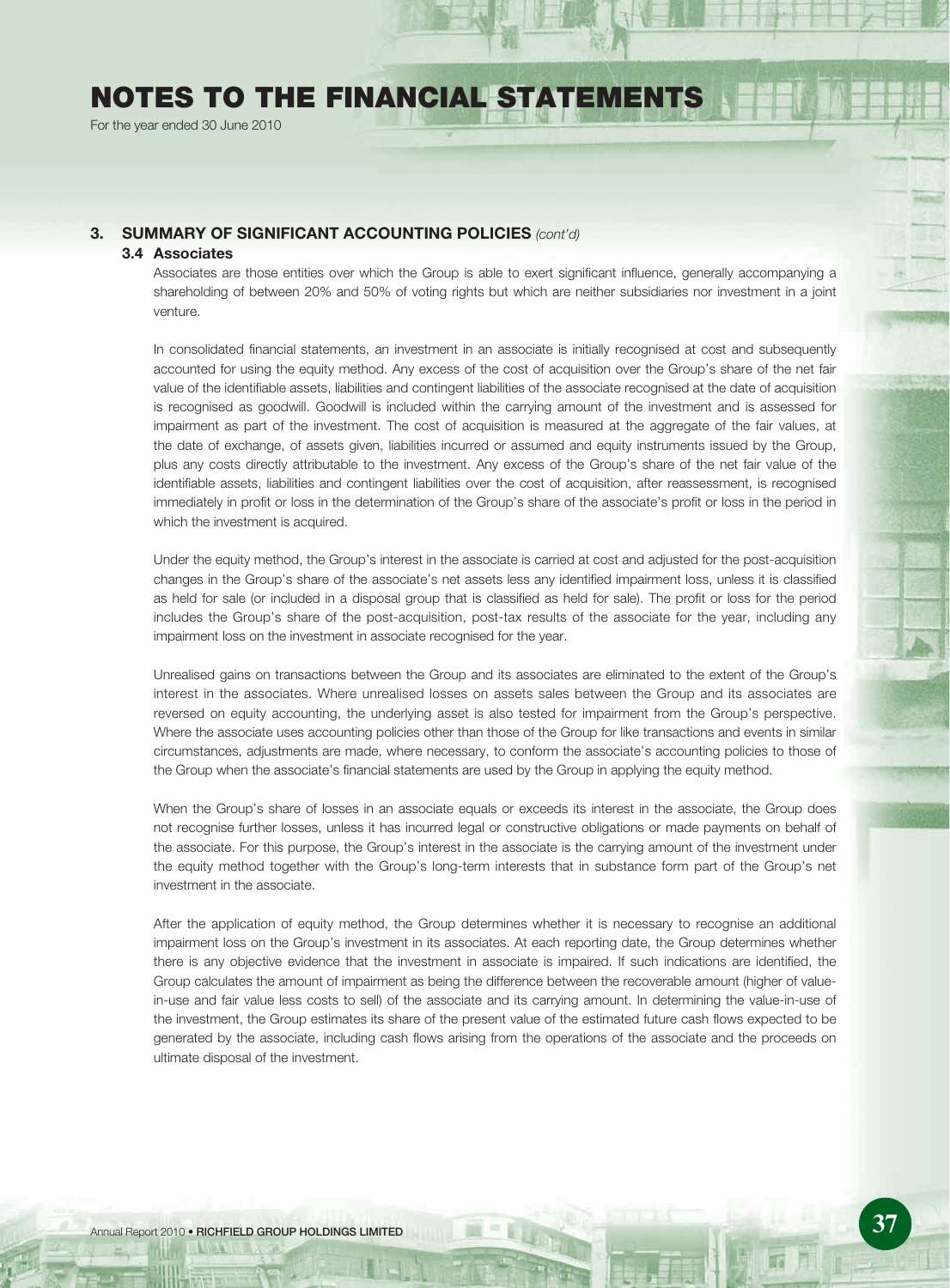For the year ended 30 June 2010

## **3. SUMMARY OF SIGNIFICANT ACCOUNTING POLICIES (cont'd)**

#### **3.5 Goodwill**

Set out below are the accounting policies on goodwill arising on acquisition of a subsidiary. Accounting for goodwill arising on acquisition of investment in an associate is set out in note 3.4.

Goodwill arising in a business combination is measured as the excess of the sum of the fair value of consideration transferred, the amount of any non-controlling interest in the acquiree and the fair value of the acquirer's previously held equity interest (if any) in the entity over net fair value of the acquisition-date identifiable assets acquired and the liabilities assumed.

Goodwill is stated at cost less impairment losses. Goodwill is allocated to cash-generating units ("CGUs") and is tested annually for impairment.

Any excess of the Group's interest in the net fair value of the acquiree's identifiable assets, liabilities and contingent liabilities over the cost of a business combination is recognised immediately in profit or loss.

On subsequent disposal of a subsidiary, the attributable amount of goodwill capitalised is included in the determination of the amount of gain or loss on disposal.

#### **3.6 Foreign currency translation**

In the individual financial statements of the consolidated entities, foreign currency transactions are translated into the functional currency of the individual entity using the exchange rates prevailing at the dates of the transactions. At the reporting date, monetary assets and liabilities denominated in foreign currencies are translated at the foreign exchange rates ruling at that date. Foreign exchange gains and losses resulting from the settlement of such transactions and from the reporting date retranslation of monetary assets and liabilities denominated in foreign currencies at the exchange rates prevailing at the reporting date are recognised in profit or loss.

Non-monetary items carried at fair value that are denominated in foreign currencies are retranslated at the rates prevailing on the date when the fair value was determined and are reported as part of the fair value gain or loss. Nonmonetary items that are measured in terms of historical cost in a foreign currency are not retranslated.

In the consolidated financial statements, all individual financial statements of foreign operations, originally presented in a currency different from the Group's presentation currency, have been converted into HK\$. Assets and liabilities have been translated into HK\$ at the closing rates at the reporting date. Income and expenses have been converted into HK\$ at the exchange rates ruling at the transaction dates or at the average rates over the reporting period provided that the exchange rates do not fluctuate significantly. Any differences arising from this procedure have been recognised in other comprehensive income and accumulated separately in the translation reserve in equity.

When a foreign operation is sold, such exchange differences are reclassified from equity to profit or loss as part of the gain or loss on sale.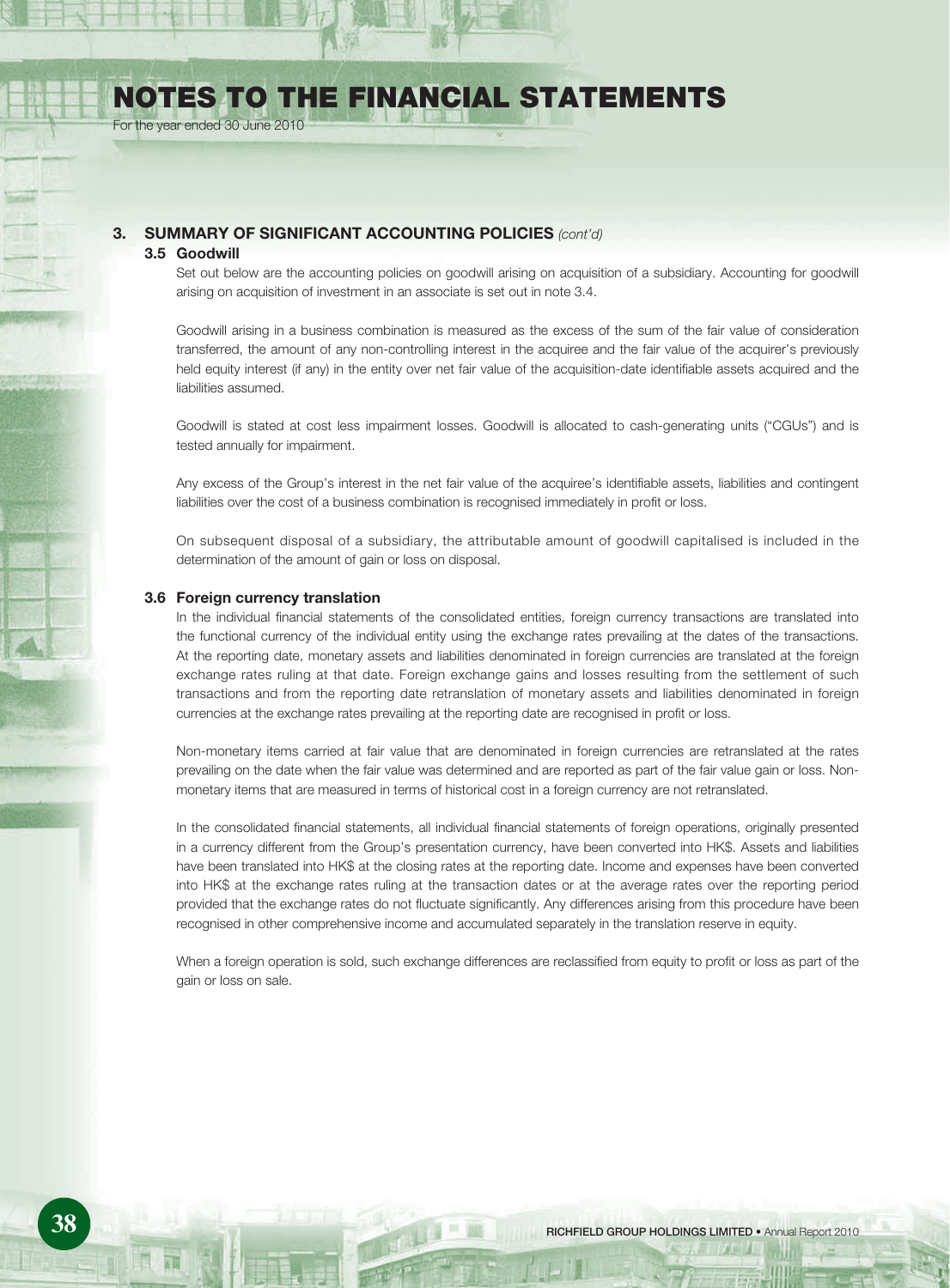For the year ended 30 June 2010

#### **3. SUMMARY OF SIGNIFICANT ACCOUNTING POLICIES** (cont'd)

#### **3.7 Related parties**

For the purposes of these financial statements, a party is considered to be related to the Group if:

- (i) the party has the ability, directly or indirectly through one or more intermediaries, to control the Group or exercise significant influence over the Group in making financial and operating policy decisions, or has joint control over the Group;
- (ii) the Group and the party are subject to common control;
- (iii) the party is an associate of the Group or a joint venture in which the Group is a venturer;
- (iv) the party is a member of key management personnel of the Group or a close family member of such an individual, or is an entity under the control, joint control or significant influence of such individuals;
- (v) the party is a close family member of a party referred to in (i) or is an entity under the control, joint control or significant influence of such individuals; or
- (vi) the party is a post-employment benefit plan which is for the benefit of employees of the Group or of any entity that is a related party of the Group.

Close family members of an individual are those family members who may be expected to influence, or be influenced by, that individual in their dealings with the entity.

#### **3.8 Property, plant and equipment**

All property, plant and equipment are stated at cost less accumulated depreciation and impairment losses, if any.

Depreciation is provided to write off the cost less their estimated residual values over their estimated useful lives, using straight-line method at the following rates per annum:

| Leasehold buildings               | 4% or over the lease terms, whichever is shorter  |
|-----------------------------------|---------------------------------------------------|
| Furniture, fixtures and equipment | 20% to 30%                                        |
| Leasehold improvements            | 20% or over the lease terms, whichever is shorter |

The assets' estimated residual values, if any, depreciation methods and estimated useful lives are reviewed, and adjusted if appropriate, at each reporting date.

The gain or loss arising on retirement or disposal is determined as the difference between the sales proceeds and the carrying amount of the asset and is recognised in profit or loss.

Subsequent costs are included in the asset's carrying amount or recognised as a separate asset, as appropriate, only when it is probable that future economic benefits associated with the item will flow to the Group and the cost of the item can be measured reliably. All other costs, such as repairs and maintenance are charged to profit or loss during the financial period in which they are incurred.

#### **3.9 Leasehold land**

Upfront payments made to acquire land held under an operating lease are stated at cost less accumulated amortisation and any impairment losses. The determination of an arrangement is or contains a lease and the lease is an operating lease is detailed in note 3.11. Amortisation is calculated on straight-line method over the terms of the lease/right of use except where an alternative basis is more representative of the time pattern of benefits to be derived by the Group from use of the land.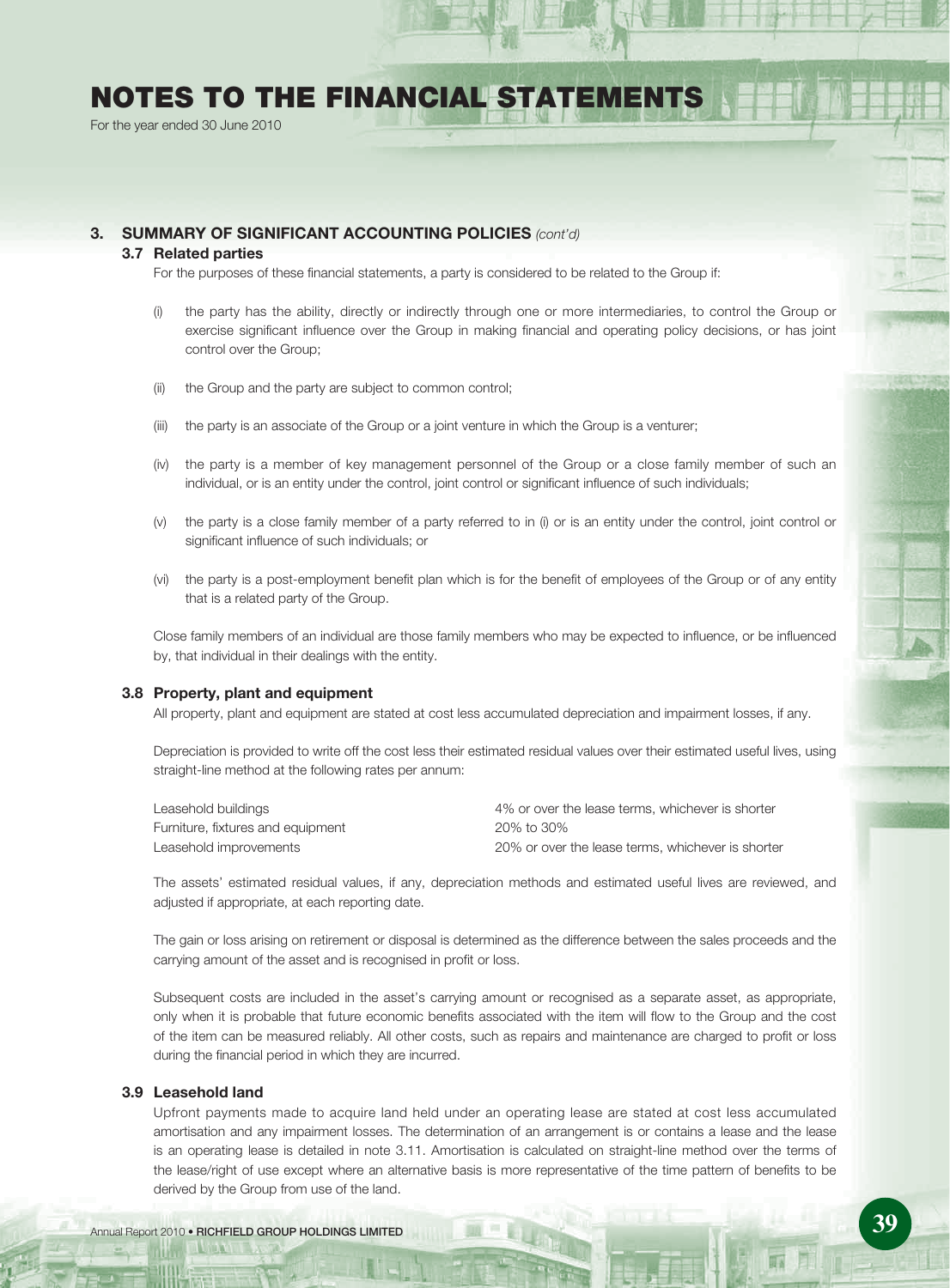For the year ended 30 June 2010

## **3. SUMMARY OF SIGNIFICANT ACCOUNTING POLICIES** (cont'd)

#### **3.10 Impairment of non-financial assets**

Goodwill, property, plant and equipment, leasehold land and interests in subsidiaries and associates are subject to impairment testing.

Goodwill arising from business combinations is tested for impairment at least annually, irrespective of whether there is any indication that it is impaired. All other assets are tested for impairment whenever there are indications that the asset's carrying amount may not be recoverable.

An impairment loss is recognised as an expense immediately for the amount by which the asset's carrying amount exceeds its recoverable amount. Recoverable amount is the higher of fair value, reflecting market conditions less costs to sell, and value-in-use. In assessing value-in-use, the estimated future cash flows are discounted to their present value using a pre-tax discount rate that reflects current market assessment of time value of money and the risk specific to the asset.

For the purposes of assessing impairment, where an asset does not generate cash inflows largely independent from those from other assets, the recoverable amount is determined for the smallest group of assets that generate cash inflows independently (i.e. a CGU). As a result, some assets are tested individually for impairment and some are tested at CGU level. Goodwill in particular is allocated to those CGUs that are expected to benefit from synergies of the related business combination and represent the lowest level within the Group at which the goodwill is monitored for internal management purpose.

Impairment losses recognised for CGUs, to which goodwill has been allocated, are credited initially to the carrying amount of goodwill. Any remaining impairment loss is charged pro rata to the other assets in the CGU, except that the carrying value of an asset will not be reduced below its individual fair value less cost to sell, or value-in-use, if determinable.

An impairment loss on goodwill arising from business combinations is not reversed in subsequent periods including impairment losses recognised in an interim period. In respect of other assets, an impairment loss is reversed if there has been a favourable change in the estimates used to determine the asset's recoverable amount and only to the extent that the asset's carrying amount does not exceed the carrying amount that would have been determined, net of depreciation or amortisation, if no impairment loss had been recognised.

#### **3.11 Operating leases**

An arrangement, comprising a transaction or a series of transactions, is or contains a lease if the Group determines that the arrangement conveys a right to use a specific asset or assets for an agreed period of time in return for a payment or a series of payments. Such a determination is made based on an evaluation of the substance of the arrangement and is regardless of whether the arrangement takes the legal form of a lease.

#### (i) Assets acquired under finance leases

Where the Group acquires the right to use of assets under finance leases, the amounts representing the fair value of the leased asset, or, if lower, the present value of the minimum lease payments of such assets, are included in property, plant and equipment and the corresponding liabilities, net of finance charges, are recorded as finance lease liabilities.

Subsequent accounting for assets held under finance lease agreements corresponds to those applied to comparable acquired assets. The corresponding finance lease liability is reduced by lease payments less finance charges.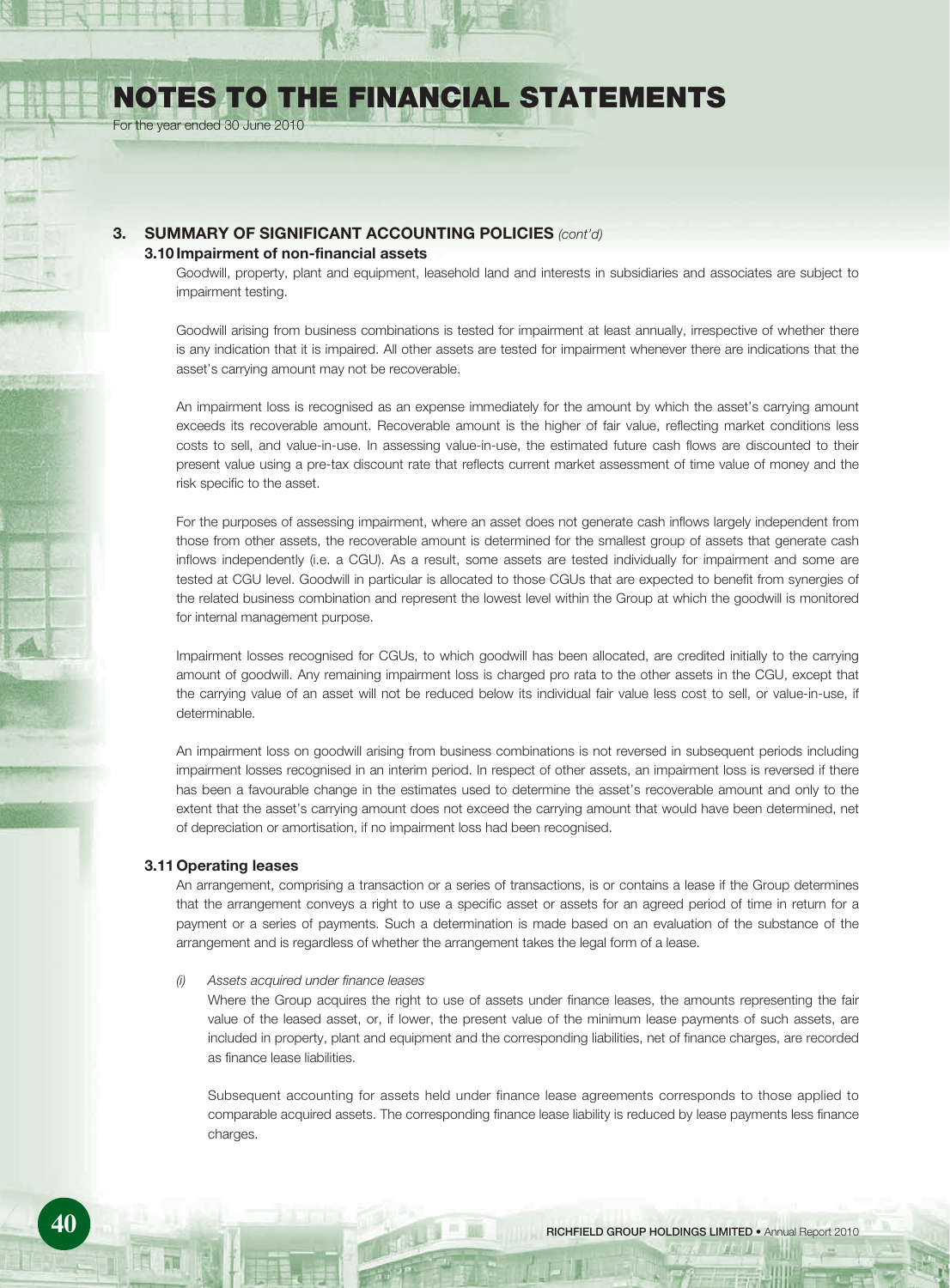For the year ended 30 June 2010

### **3. SUMMARY OF SIGNIFICANT ACCOUNTING POLICIES (cont'd)**

#### **3.11 Operating leases** (cont'd)

(i) Assets acquired under finance leases (cont'd)

Finance charges implicit in the lease payments are charged to profit or loss over the period of the leases so as to produce an approximately constant periodic rate of charge on the remaining balance of the obligations for each accounting period. Contingent rentals are charged to profit or loss in the accounting period in which they are incurred.

#### (ii) Operating lease charges as the lessee

Leases which do not transfer substantially all the risks and rewards of ownership to the Group are classified as operating leases. Where the Group has the right to use of assets held under operating leases, payments made under the leases are charged to profit or loss on straight-line method over the lease terms except where an alternative basis is more representative of the time pattern of benefits to be derived from the leased assets. Lease incentives received are recognised in profit or loss as an integral part of the aggregate net lease payments made. Contingent rental are charged to profit or loss in the accounting period in which they are incurred.

#### (iii) Assets leased out under operating leases as the lessor

Assets leased out under operating leases are measured and presented according to the nature of the assets. Initial direct costs incurred in negotiating and arranging an operating lease are added to the carrying amount of the leased asset and recognised as an expense over the lease term on the same basis as the rental income.

Rental income receivable from operating leases is recognised in profit or loss on straight-line method over the periods covered by the lease term, except where an alternative basis is more representative of the time pattern of benefits to be derived from the use of the leased asset. Lease incentives granted are recognised in profit or loss as an integral part of the aggregate net lease payments receivable. Contingent rentals are recognised as income in the accounting period in which they are earned.

#### **3.12 Financial assets**

The Group's financial assets are classified into the loans and receivables, financial assets at fair value through profit or loss and available-for-sale financial assets.

Management determines the classification of its financial assets at initial recognition depending on the purpose for which the financial assets were acquired and where allowed and appropriate, re-evaluates this designation at every reporting date.

All financial assets are recognised when, and only when, the Group becomes a party to the contractual provisions of the instrument. Regular way purchases of financial assets are recognised on trade date, that is, the date that the Group commits to purchase or sell the asset. When financial assets are recognised initially, they are measured at fair value, plus, in the case of investments not at fair value through profit or loss, directly attributable transaction costs.

Derecognition of financial assets occurs when the rights to receive cash flows from the investments expire or are transferred and substantially all of the risks and rewards of ownership have been transferred.

At each reporting date, financial assets are reviewed to assess whether there is objective evidence of impairment. If any such evidence exists, impairment loss is determined and recognised based on the classification of the financial asset.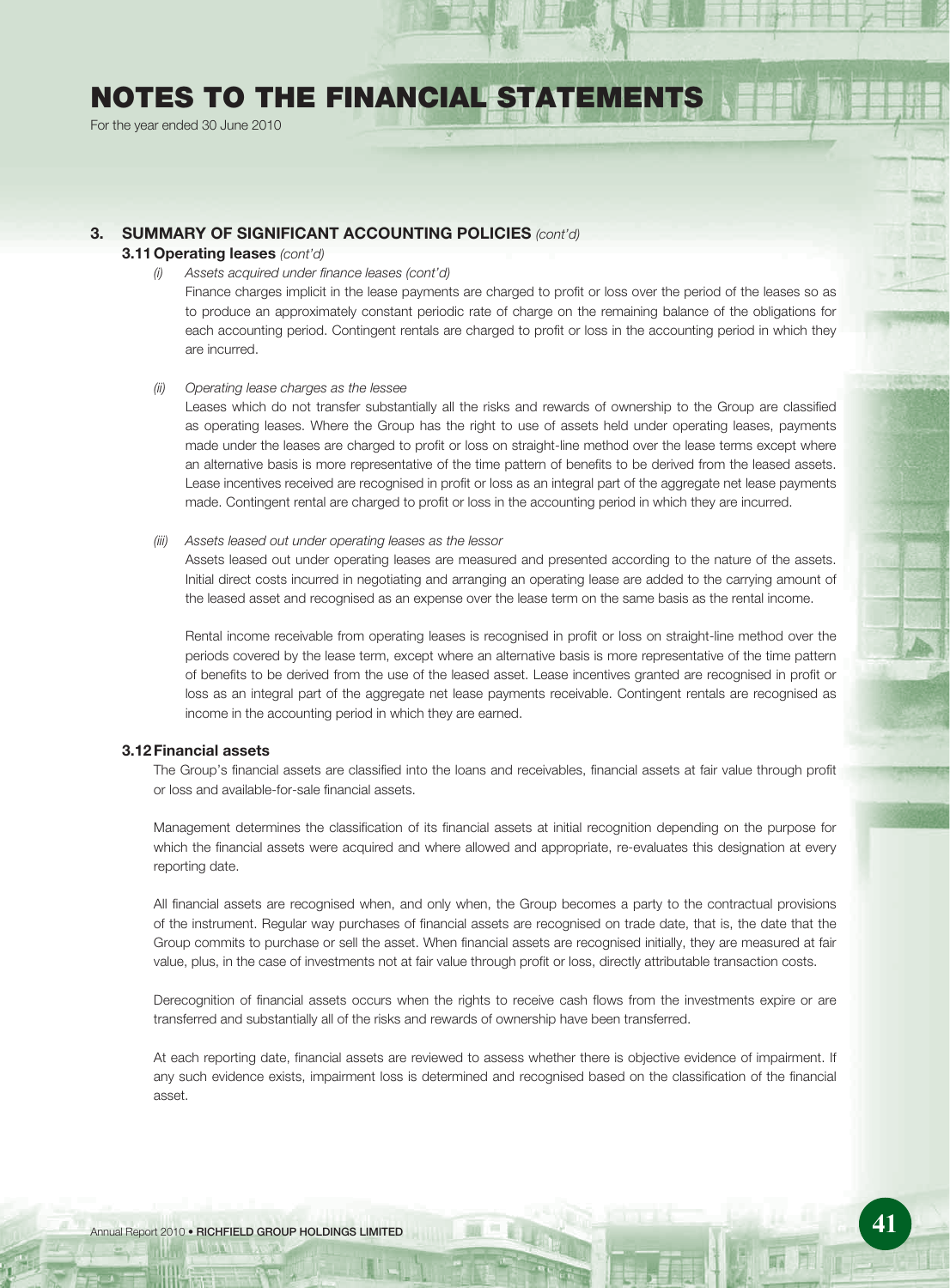For the year ended 30 June 2010

## **3. SUMMARY OF SIGNIFICANT ACCOUNTING POLICIES** (cont'd)

#### **3.12 Financial assets** (cont'd)

(i) Loans and receivables

Loans and receivables are non-derivative financial assets with fixed or determinable payments that are not quoted in an active market. These are subsequently measured at amortised cost using the effective interest method, less any impairment losses. Amortised cost is calculated taking into account any discount or premium on acquisition and includes fees that are an integral part of the effective interest rate and transaction cost.

#### (ii) Financial assets at fair value through profit or loss

Financial assets at fair value through profit or loss are mainly financial assets held for trading and they are acquired for the purpose of selling in the near term, or it is part of a portfolio of identified financial instruments that are managed together and for which there is evidence of a recent pattern of short-term profit-taking.

Financial assets may be designated at initial recognition as at fair value through profit or loss if the following criteria are met:

- the designation eliminates or significantly reduces the inconsistent treatment that would otherwise arise from measuring the assets or recognising gains or losses on them on a different basis; or
- the assets are part of a group of financial assets which are managed and their performance is evaluated on a fair value basis, in accordance with a documented risk management strategy and information about the group of financial assets is provided internally on that basis to the key management personnel; or
- the financial asset contains an embedded derivative that would need to be separately recorded.

Subsequent to initial recognition, financial assets included in this category are measured at fair value with changes in fair value recognised in profit or loss. Fair value is determined by reference to active market transactions or using a valuation technique where no active market exists. Fair value gain or loss does not include any dividend or interest earned on these financial assets. Dividend and interest income is recognised in accordance with the Group's policies in note 3.21.

#### (iii) Available-for-sale financial assets

Available-for-sale financial assets are subsequently measured at fair value. Gain or loss arising from a change in the fair value excluding any dividend and interest income is recognised in other comprehensive income and accumulated separately in the revaluation reserve in equity, except for impairment losses and foreign exchange gains and losses on monetary assets, until the financial asset is derecognised, at which time the cumulative gain or loss is reclassified from equity to profit or loss. Interest calculated using the effective interest method is recognised in profit or loss.

The fair value of available-for-sale monetary assets denominated in a foreign currency is determined in that foreign currency and translated at the spot rate at the reporting date. The change in fair value attributable to translation differences that result from a change in amortised cost of the asset is recognised in profit or loss, and other changes are recognised in other comprehensive income.

For available-for-sale investments in equity securities that do not have a quoted market price in an active market and whose fair value cannot be reliably measured and derivatives that are linked to and must be settled by delivery of such unquoted equity instruments, they are measured at cost less any identified impairment losses at each reporting date subsequent to initial recognition.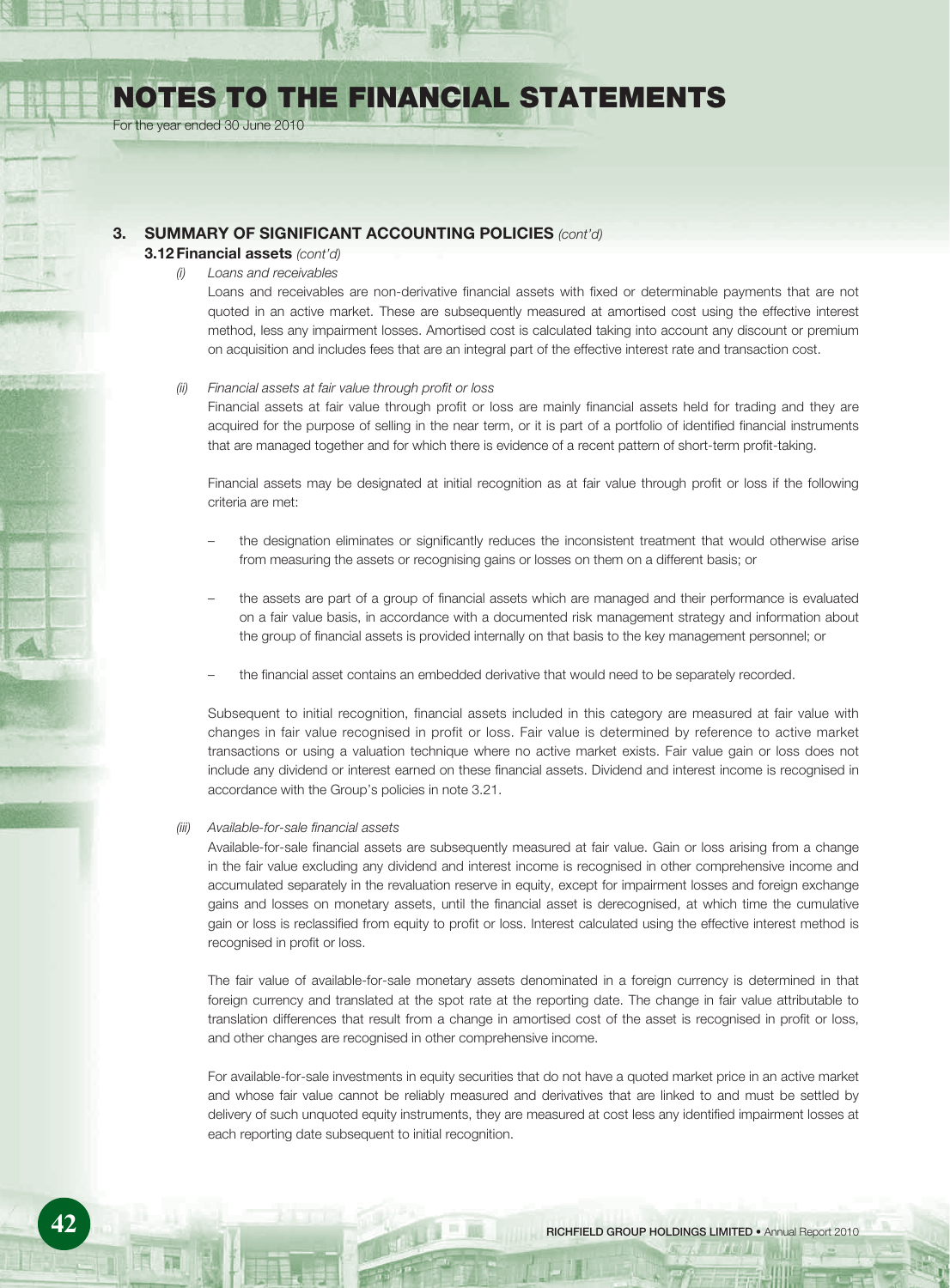For the year ended 30 June 2010

### **3. SUMMARY OF SIGNIFICANT ACCOUNTING POLICIES (cont'd)**

#### **3.12 Financial assets** (cont'd)

#### Impairment of financial assets

At each reporting date, financial assets other than at fair value through profit or loss are reviewed to determine whether there is any objective evidence of impairment.

Objective evidence of impairment of individual financial assets includes observable data that comes to the attention of the Group about one or more of the following loss events:

- significant financial difficulty of the debtor;
- a breach of contract, such as a default or delinquency in interest or principal payments;
- it becoming probable that the debtor will enter bankruptcy or other financial reorganisation;
- significant changes in the technological, market, economic or legal environment that have an adverse effect on the debtor; and
- a significant or prolonged decline in the fair value of an investment in an equity instrument below its cost.

Loss events in respect of a group of financial assets include observable data indicating that there is a measurable decrease in the estimated future cash flows from the group of financial assets. Such observable data includes but not limited to adverse changes in the payment status of debtors in the group and, national or local economic conditions that correlate with defaults on the assets in the group.

If any such evidence exists, the impairment loss is measured and recognised as follows:

#### (i) Financial assets carried at amortised cost

If there is objective evidence that an impairment loss on loans and receivables carried at amortised cost has been incurred, the amount of the loss is measured as the difference between the asset's carrying amount and the present value of estimated future cash flows (excluding future credit losses that have not been incurred) discounted at the financial asset's original effective interest rate (i.e. the effective interest rate computed at initial recognition). The amount of the loss is recognised in profit or loss of the period in which the impairment occurs.

If, in subsequent period, the amount of the impairment loss decreases and the decrease can be related objectively to an event occurring after the impairment was recognised, the previously recognised impairment loss is reversed to the extent that it does not result in a carrying amount of the financial asset exceeding what the amortised cost would have been had the impairment not been recognised at the date the impairment is reversed. The amount of the reversal is recognised in profit or loss of the period in which the reversal occurs.

Available-for-sale financial assets

When a decline in the fair value of an available-for-sale financial asset has been recognised in other comprehensive income and accumulated in equity and there is objective evidence that the asset is impaired, an amount is removed from equity and recognised in profit or loss as an impairment loss. That amount is measured as the difference between the asset's acquisition cost (net of any principal repayment and amortisation) and current fair value, less any impairment loss on that asset previously recognised in profit or loss.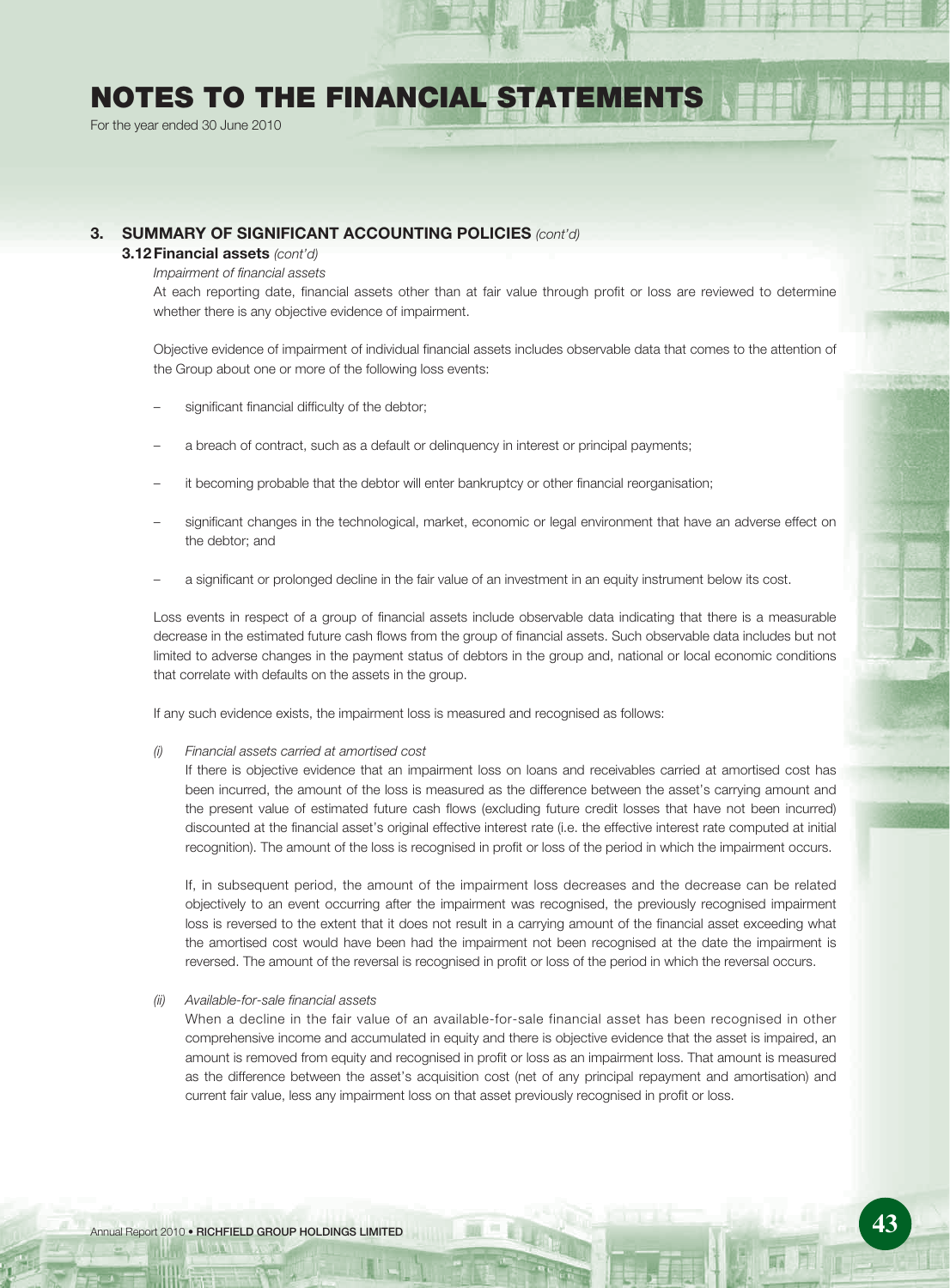For the year ended 30 June 2010

## **3. SUMMARY OF SIGNIFICANT ACCOUNTING POLICIES** (cont'd)

#### **3.12 Financial assets** (cont'd)

#### (ii) Available-for-sale financial assets (cont'd)

Reversals in respect of investment in equity instruments classified as available-for-sale and stated at fair value are not recognised in profit or loss. The subsequent increase in fair value is recognised directly in other comprehensive income. Impairment losses in respect of debt securities are reversed if the subsequent increase in fair value can be objectively related to an event occurring after the impairment loss was recognised. Reversal of impairment losses in such circumstances are recognised in profit or loss.

#### Financial assets carried at cost

The amount of impairment loss is measured as the difference between the carrying amount of the financial asset and the present value of estimated future cash flows discounted at the current market rate of return for a similar financial asset. Such impairment losses are not reversed in subsequent periods.

Financial assets other than financial assets at fair value through profit or loss and trade receivables that are stated at amortised cost, impairment losses are written off against the corresponding assets directly. Where the recovery of trade receivables is considered doubtful but not remote, the impairment losses for doubtful receivables are recorded using an allowance account. When the Group is satisfied that recovery of trade receivables is remote, the amount considered irrecoverable is written off against trade receivables directly and any amounts held in the allowance account in respect of that receivable are reversed. Subsequent recoveries of amounts previously charged to the allowance account are reversed against the allowance account. Other changes in the allowance account and subsequent recoveries of amounts previously written off directly are recognised in profit or loss.

Impairment losses recognised in an interim period in respect of available-for-sale equity securities and unquoted equity securities carried at cost are not reversed in a subsequent period. Consequently, if the fair value of an available-for-sale equity security increases in the remainder of an annual period, or in a subsequent period, the increase is recognised in other comprehensive income.

#### **3.13 Properties held for trading**

Properties held for trading are carried at the lower of cost and net realisable value. Cost comprises all costs of purchase. Net realisable value represents the estimated selling price less costs to be incurred in selling the property.

#### **3.14 Properties under development**

Properties under development are carried at the lower of cost and net realisable value. Cost comprises the acquisition cost of land and/or properties, development expenditure, other direct expenses and capitalised borrowing costs. Net realisable value represents the estimated selling price less estimated cost of completion and applicable selling expenses.

#### **3.15 Accounting for income taxes**

Income tax comprises current and deferred tax.

Current income tax assets and/or liabilities comprise those obligations to, or claims from, tax authorities relating to the current or prior reporting period, that are unpaid at the reporting date. They are calculated according to the tax rates and tax laws applicable to the fiscal periods to which they relate, based on the taxable profit for the period. All changes to current tax assets or liabilities are recognised as a component of tax expense in profit or loss.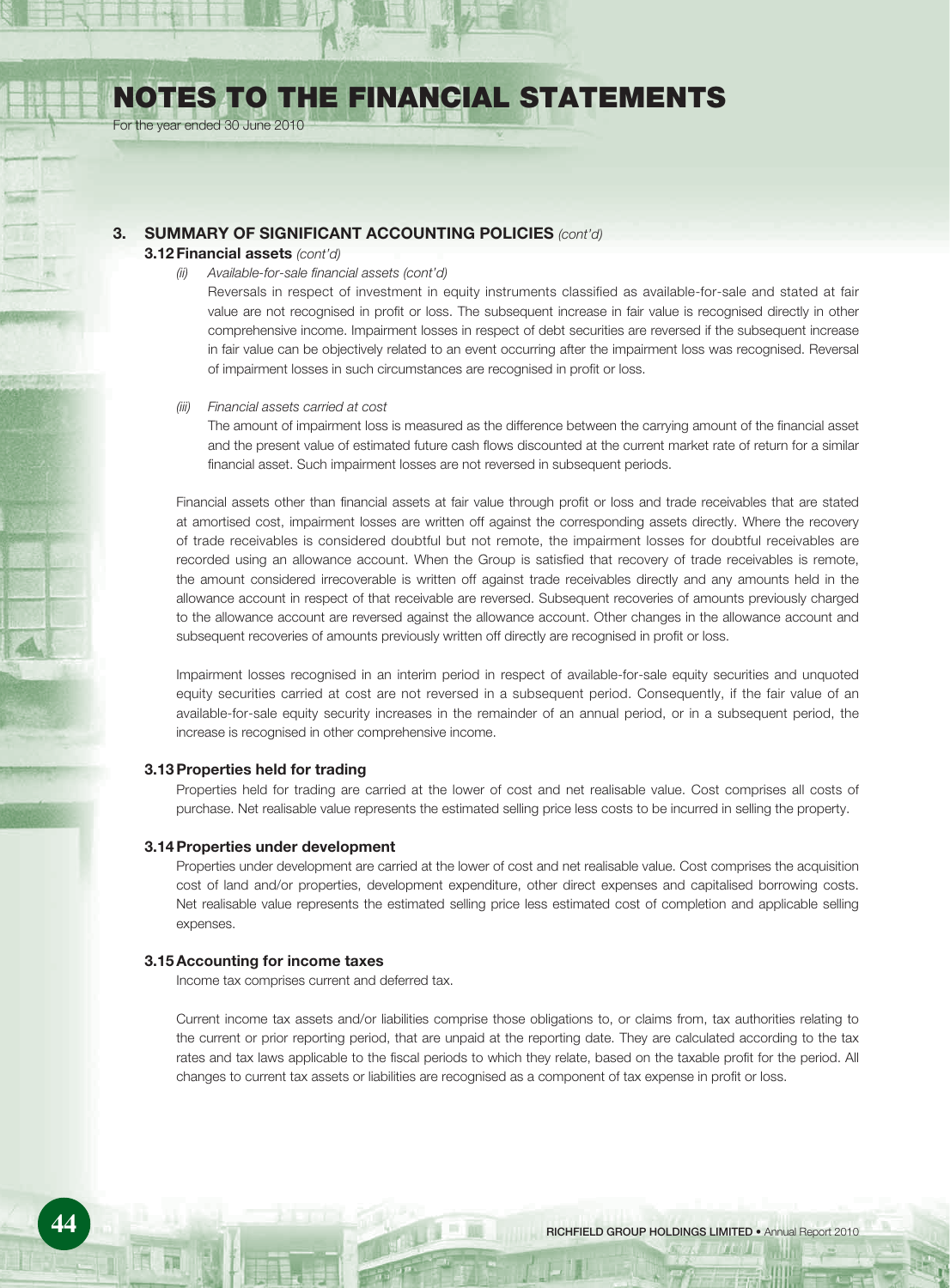For the year ended 30 June 2010

## **3. SUMMARY OF SIGNIFICANT ACCOUNTING POLICIES (cont'd)**

#### **3.15 Accounting for income taxes (cont'd)**

Deferred tax is calculated using the liability method on temporary differences at the reporting date between the carrying amounts of assets and liabilities in the financial statements and their respective tax bases. Deferred tax liabilities are generally recognised for all taxable temporary differences. Deferred tax assets are recognised for all deductible temporary differences, tax losses available to be carried forward as well as other unused tax credits, to the extent that it is probable that taxable profit, including existing taxable temporary differences, will be available against which the deductible temporary differences, unused tax losses and unused tax credits can be utilised.

Deferred tax assets and liabilities are not recognised if the temporary difference arises from goodwill or from initial recognition (other than in a business combination) of assets and liabilities in a transaction that affects neither taxable nor accounting profit or loss.

Deferred tax liabilities are recognised for taxable temporary differences arising on investments in subsidiaries, except where the Group is able to control the reversal of the temporary differences and it is probable that the temporary differences will not reverse in the foreseeable future.

Deferred tax is calculated, without discounting, at tax rates that are expected to apply in the period the liability is settled or the asset realised, provided they are enacted or substantively enacted at the reporting date.

Changes in deferred tax assets or liabilities are recognised in profit or loss, or in other comprehensive income or directly in equity if they relate to items that are charged or credited to other comprehensive income or directly in equity.

Current tax assets and current tax liabilities are presented in net if, and only if,

- (a) the Group has the legally enforceable right to set off the recognised amounts; and
- (b) the Group intends either to settle on a net basis, or to realise the asset and settle the liability simultaneously.

The Group presents deferred tax assets and deferred tax liabilities in net if, and only if,

- (a) the entity has a legally enforceable right to set off current tax assets against current tax liabilities; and
- (b) the deferred tax assets and the deferred tax liabilities relate to income taxes levied by the same taxation authority on either:
	- (i) the same taxable entity; or
	- (ii) different taxable entities which intend either to settle current tax liabilities and assets on a net basis, or to realise the assets and settle the liabilities simultaneously, in each future period in which significant amounts of deferred tax liabilities or assets are expected to be settled or recovered.

#### **3.16 Cash and cash equivalents**

Cash and cash equivalents include cash at bank and in hand, demand deposits with banks and short-term highly liquid investments with original maturities of three months or less that are readily convertible into known amounts of cash and which are subject to an insignificant risk of changes in value. Money received from developers of property assembly projects for the purpose of initial deposit payments to property owners are placed in designated bank accounts and the Group restricts the use of these bank accounts to initial deposit payments only. The balances in these bank accounts do not form part of the Group's cash management and therefore are excluded from the Group's cash and cash equivalents balances.

For the purpose of statement of cash flows presentation, cash and cash equivalents include bank overdrafts which are repayable on demand and form an integral part of the Group's cash management.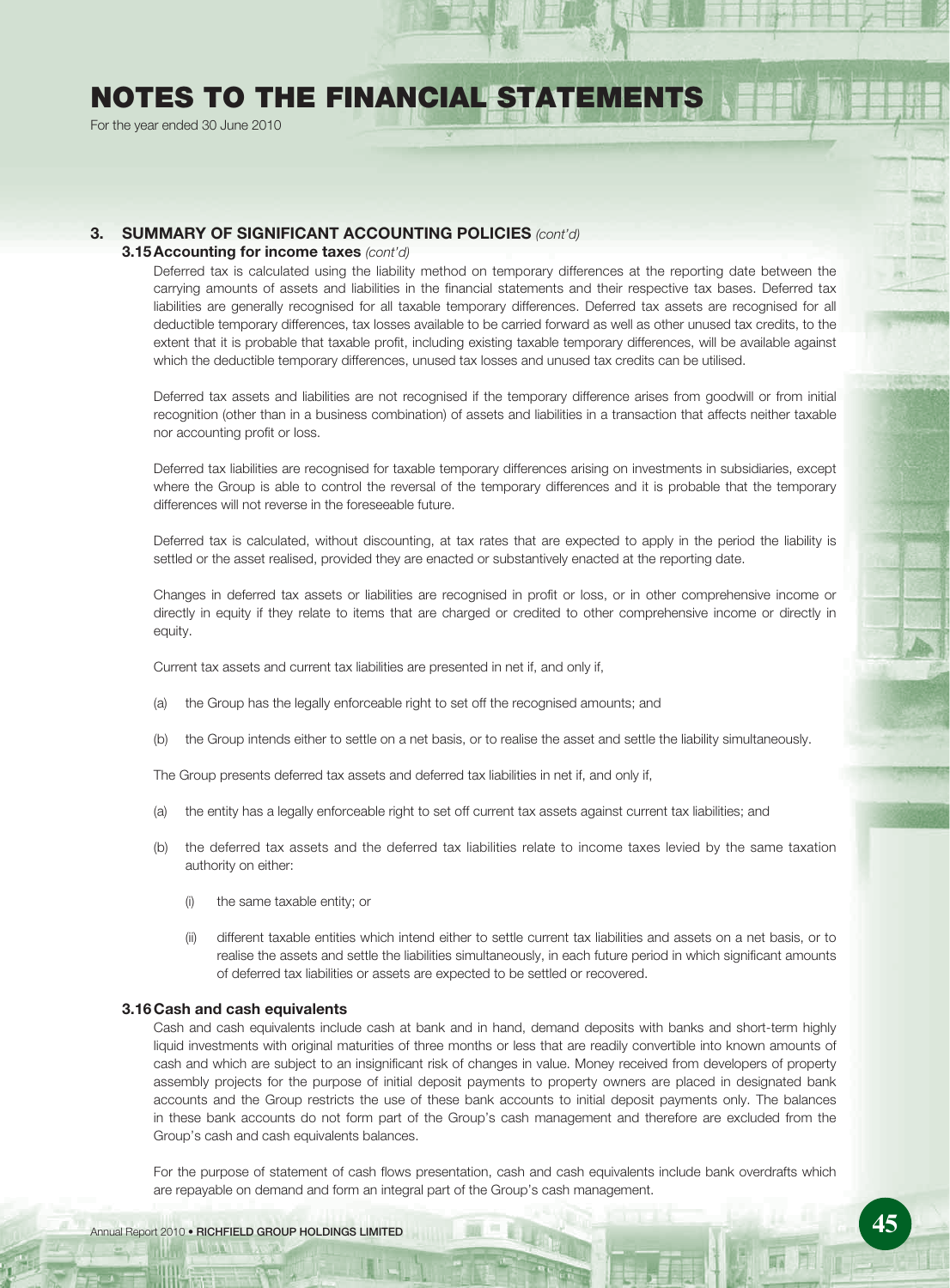For the year ended 30 June 2010

## **3. SUMMARY OF SIGNIFICANT ACCOUNTING POLICIES (cont'd)**

#### **3.17 Share capital**

Ordinary shares are classified as equity. Share capital is determined using the nominal value of shares that have been issued.

Any transaction costs associated with the issuing of shares are deducted from share premium to the extent they are incremental costs directly attributable to the equity transaction.

#### **3.18 Retirement benefit costs and short-term employee benefits**

(i) Defined contribution plan

The Group operates a defined contribution Mandatory Provident Fund retirement benefits scheme (the "MPF Scheme") under the Mandatory Provident Fund Schemes Ordinance, for all of its employees in Hong Kong. Contributions are made based on a percentage of the employees' basic salaries and are recognised in profit or loss as employees render services during the year. The assets of the MPF Scheme are held separately from those of the Group in an independently administered fund. The Group's employer contributions vest fully with the employees when contributed into the MPF Scheme, except for the Group's employer voluntary contributions, which are refunded to the Group when the employee leaves employment prior to the contributions vesting fully, in accordance with the rules of the MPF Scheme.

#### (ii) Short-term employee benefits

Employee entitlements to annual leave are recognised when they accrue to employees. A provision is made for the estimated liability for annual leave as a result of services rendered by employees up to the reporting date.

Non-accumulating compensated absences such as sick leave and maternity leave are not recognised until the time of leave.

#### **3.19 Financial liabilities**

The Group's financial liabilities include bank overdrafts, trade and other payables and finance lease liabilities.

Financial liabilities are recognised when the Group becomes a party to the contractual provisions of the instrument and are derecognised when the obligations under the liability are discharged, cancelled or expires. All interest related charges are recognised in accordance with the Group's accounting policy for borrowing costs.

Where an existing financial liability is replaced by another from the same lender on substantially different terms, or the terms of an existing liability are substantially modified, such an exchange or modification is treated as a derecognition of the original liability and the recognition of a new liability, and the difference in the respective carrying amount is recognised in profit or loss.

#### (i) Trade and other payables

These are recognised initially at fair value and subsequently measured at amortised cost, using the effective interest method.

**Finance lease liabilities** 

Finance lease liabilities are measured at initial value less the capital element of lease repayments (see note 3.11(i)).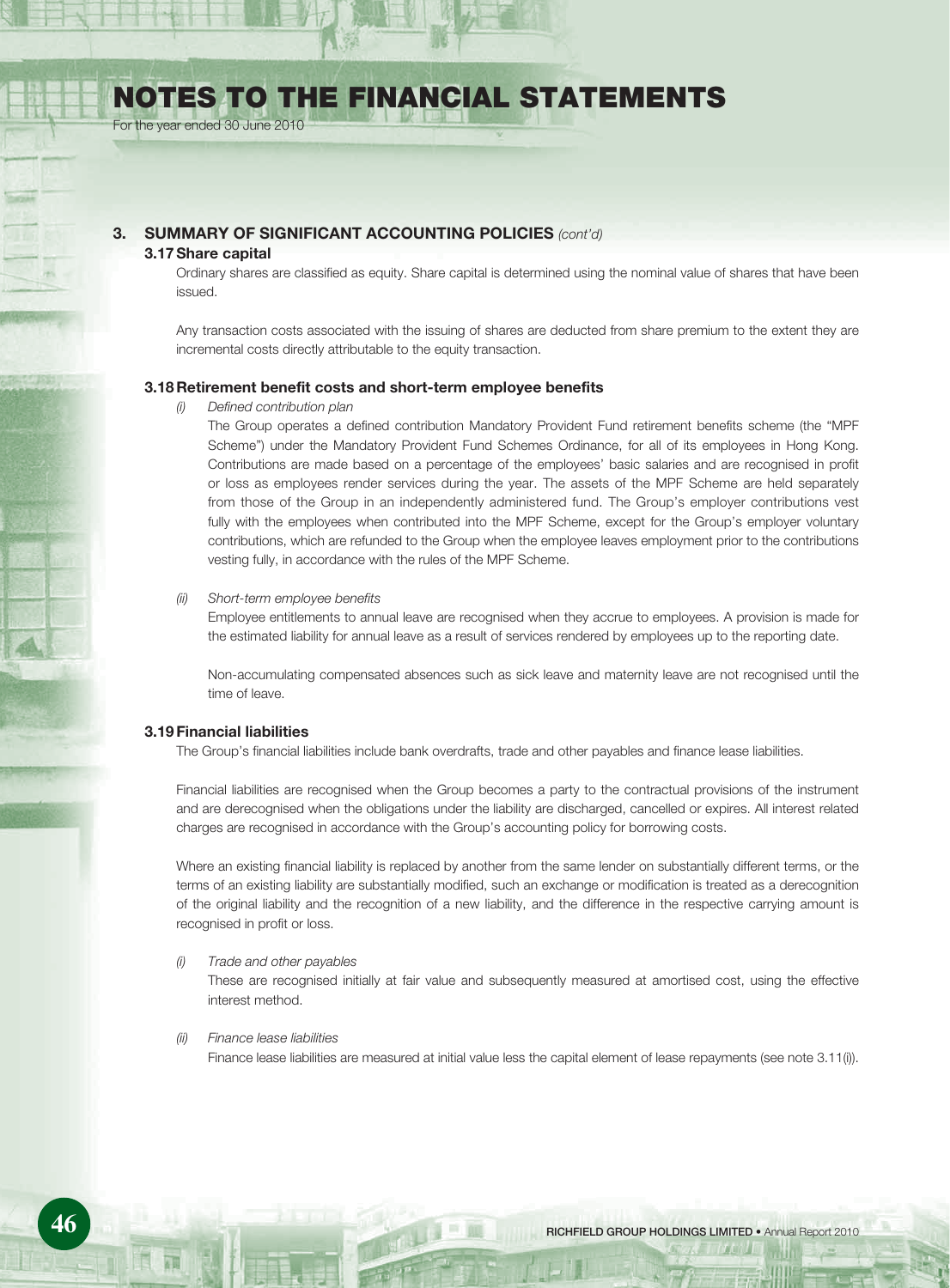For the year ended 30 June 2010

## **3. SUMMARY OF SIGNIFICANT ACCOUNTING POLICIES (cont'd)**

#### **3.20 Provisions and contingent liabilities**

Provisions are recognised when the Group has a present obligation (legal or constructive) as a result of a past event, and it is probable that an outflow of economic benefits will be required to settle the obligation and a reliable estimate of the amount of the obligation can be made. Where the time value of money is material, provisions are stated at the present value of the expenditures expected to settle the obligation.

All provisions are reviewed at each reporting date and adjusted to reflect the current best estimate.

Where it is not probable that an outflow of economic benefits will be required, or the amount cannot be estimated reliably, the obligation is disclosed as a contingent liability, unless the probability of outflow of economic benefits is remote. Possible obligations, whose existence will only be confirmed by the occurrence or non-occurrence of one or more future events not wholly within the control of the Group are also disclosed as contingent liabilities unless the probability of outflow of economic benefits is remote.

Contingent liabilities are recognised in the course of the allocation of purchase price to the assets and liabilities acquired in a business combination. They are initially measured at fair value at the date of acquisition and subsequently measured at the higher of the amount that would be recognised in a comparable provision as described above and the amount initially recognised less any accumulated amortisation, if appropriate.

#### **3.21 Revenue recognition**

Revenue comprises the fair value of the consideration received or receivable for the sale of goods, rendering of services and the use by others of the Group's assets yielding interest, net of rebates and discounts. Provided it is probable that the economic benefits will flow to the Group and the revenue and costs, if applicable, can be measured reliably, revenue is recognised as follows:

Commission income is recognised in the accounting period in which the services are rendered and the Group's entitlement to commission income becomes unconditional or irrevocable;

Trading of property is recognised upon the signing of the sale and purchase agreement;

Sales of goods are recognised upon transfer of the significant risks and rewards of ownership to the customer. This is usually taken as the time when the goods are delivered and the customer has accepted the goods;

Interest income is recognised on a time-proportion basis using the effective interest method;

Rental income receivable under operating leases is recognised in profit or loss in equal instalments over the accounting periods covered by the lease terms. Lease incentives granted are recognised in profit or loss as an integral part of the aggregate net lease payments receivables;

Renovation service income is recognised when the services are rendered;

Dividend income is recognised when the right to receive payment is established; and

Management fee income is recognised pro-rata over the duration of the underlying agreement.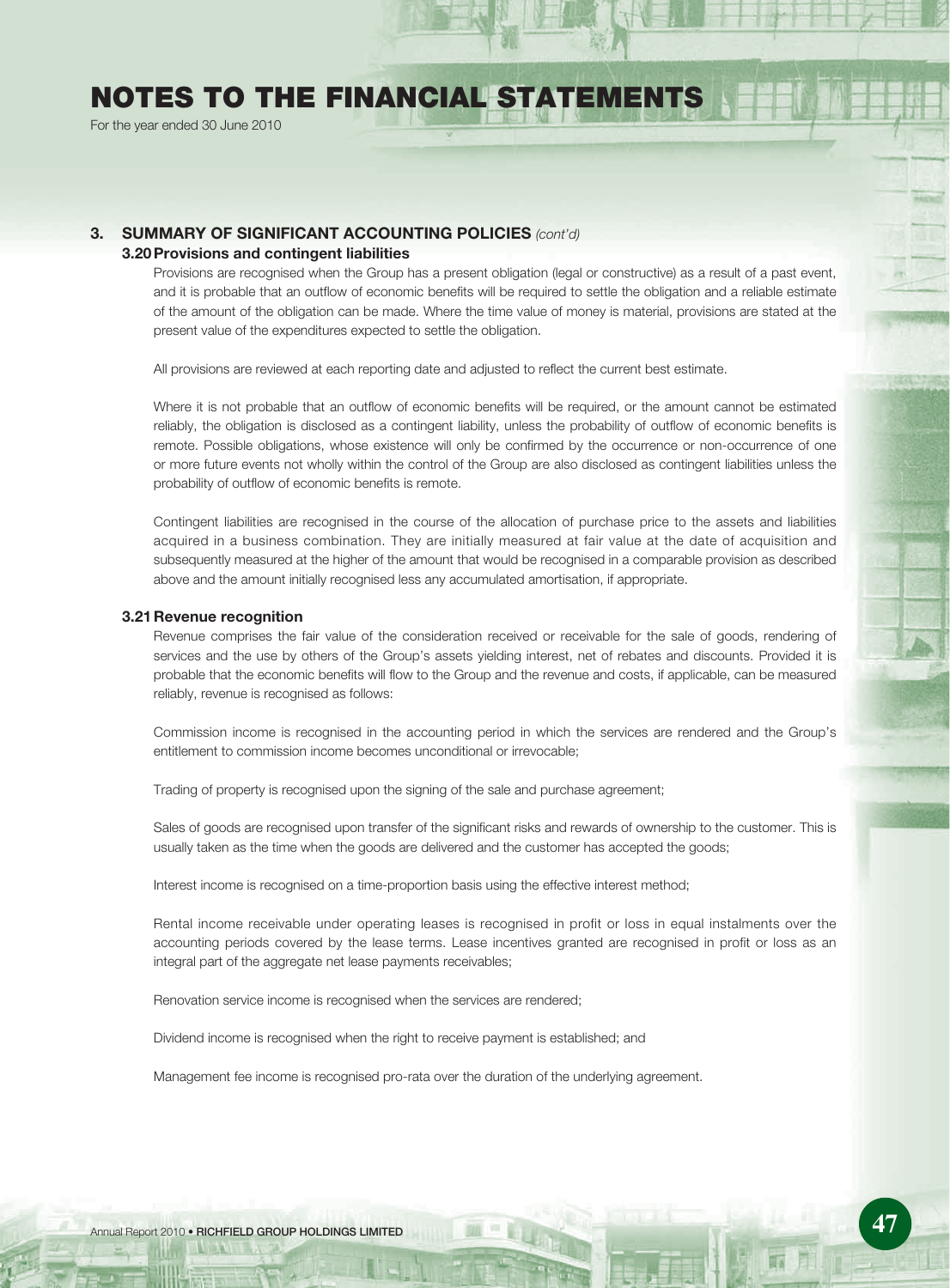For the year ended 30 June 2010

## **3. SUMMARY OF SIGNIFICANT ACCOUNTING POLICIES (cont'd)**

#### **3.22 Borrowing costs**

Borrowing costs incurred for the acquisition, construction or production of any qualifying assets are capitalised during the period of time that is required to complete and prepare the asset for its intended use. A qualifying asset is an asset which necessarily takes a substantial period of time to get ready for its intended use or sale. Other borrowing costs are expensed when incurred.

Borrowing costs are capitalised as part of the cost of a qualifying asset when expenditure for the asset is being incurred, borrowing costs are being incurred and activities that are necessary to prepare the asset for its intended use or sale are being undertaken. Capitalisation of borrowing costs ceases when substantially all the activities necessary to prepare the qualifying asset for its intended use or sale are complete.

#### **3.23 Segment reporting**

The Group identifies operating segments and prepares segment information based on the regular internal financial information reported to the executive directors for their decisions about resources allocation to the Group's business components and for their review of the performance of those components. The business components in the internal financial information reported to the executive directors are determined following the Group's major product and service lines.

The Group has identified the following reportable segments:

| Property Assembly and Brokerage Business: | Provision of property brokerage services; provision of schemes<br>for property consolidation, assembly and redevelopment; and<br>property trading in Hong Kong |
|-------------------------------------------|----------------------------------------------------------------------------------------------------------------------------------------------------------------|
| <b>Property Development Business:</b>     | Property development (New business during the year)                                                                                                            |
| <b>Recycled Computer Business:</b>        | Trading of recycled computers                                                                                                                                  |

Each of these operating segments is managed separately as each of the product and service line requires different resources as well as marketing approaches. All inter-segment transfers are priced with reference to prices charged to external parties for similar orders.

The measurement policies the Group used for reporting segment results under HKFRS 8 are the same as those used in its financial statements prepared under HKFRSs, except that share of profit of associates accounted for using the equity method, finance costs, income tax and corporate income and expenses which are not directly attributable to the business activities of any operating segment are not included in arriving at the operating results of the operating segment.

Segment assets include all assets but investments in financial assets and interests in associates. In addition, corporate assets which are not directly attributable to the business activities of any operating segment are not allocated to a segment, which primarily applies to the Group's headquarter.

Segment liabilities exclude corporate liabilities which are not directly attributable to the business activities of any operating segment and are not allocated to a segment.

No asymmetrical allocations have been applied to reportable segments.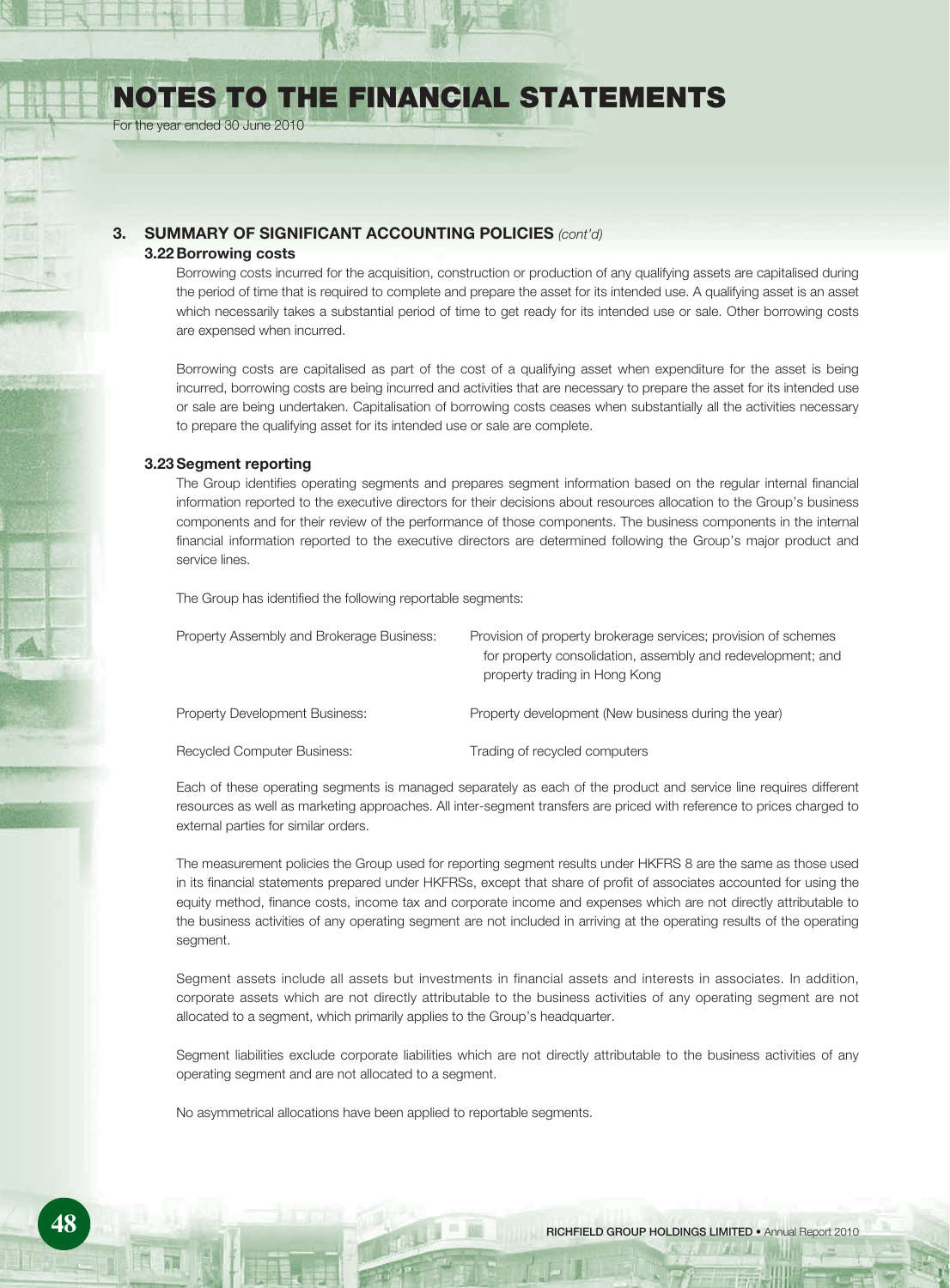For the year ended 30 June 2010

## **3. SUMMARY OF SIGNIFICANT ACCOUNTING POLICIES** (cont'd)

#### **3.24 Share-based payments**

The Group operates equity-settled share-based compensation plans for remuneration of its employees, directors, consultants, advisors, suppliers or customers of the Company and its subsidiaries.

All employee services received in exchange for the grant of any share-based compensation are measured at their fair values. These are indirectly determined by reference to the equity instruments awarded. Their value is appraised at the grant date and excludes the impact of any non-market vesting conditions.

All share-based compensation is recognised as an expense in profit or loss over the vesting period if vesting conditions apply, or recognised as an expense in full at the grant date when the equity instruments granted vest immediately unless the compensation qualifies for recognition as asset, with a corresponding increase in sharebased payment reserve in equity. If vesting conditions apply, the expense is recognised over the vesting period, based on the best available estimate of the number of equity instruments expected to vest. Non-market vesting conditions are included in assumptions about the number of equity instruments that are expected to vest. Estimates are subsequently revised, if there is any indication that the number of equity instruments expected to vest differs from previous estimates.

At the time when the share options are exercised, the amount previously recognised in share-based payment reserve will be transferred to share premium. After vesting date, when the vested share options are later forfeited or are still not exercised at the expiry date, the amount previously recognised in share-based payment reserve will be transferred to retained profits.

#### **3.25 Discontinued operations**

A discontinued operation is a clearly distinguishable component of the Group's business that has been disposed of or is classified as held for sale, which represents a separate major line of business or geographical area of operations of the Group.

#### **4. CRITICAL ACCOUNTING ESTIMATES AND JUDGEMENTS**

Estimates and judgements are continually evaluated and are based on historical experience and other factors, including expectations of future events that are believed to be reasonable under the circumstances.

The Group makes estimates and assumptions concerning the future. The resulting accounting estimates will, by definition, seldom equal the related actual results. The estimates and assumptions that have a significant risk of causing a material adjustment to the carrying amounts of assets and liabilities within the next financial year are discussed below:

#### **4.1 Estimated results of profit guarantee**

As described in note 20, the purchase consideration of the acquisition of the entire equity interests in Richfield Realty Limited ("Richfield Realty") was contingent on the profit of Richfield Realty and certain companies within the Group. Based on the profit forecast, management makes estimates on the profit guarantee. The actual profit of Richfield Realty and certain companies within the Group may be lower than estimated one at the reporting date, which would affect the purchase consideration and goodwill accordingly.

#### **4.2 Estimated impairment of goodwill**

The Group tests goodwill arising from business combinations annually whether goodwill has suffered any impairment in accordance with the accounting policy stated in note 3.10. The recoverable amounts of CGUs have been determined based on value-in-use calculations. These calculations require estimations of the value-in-use of the CGUs to which the goodwill is allocated. If the actual growth rate had been lower or the pre-tax discounted rate higher than management's estimates, the Group may make the impairment losses that arose on goodwill.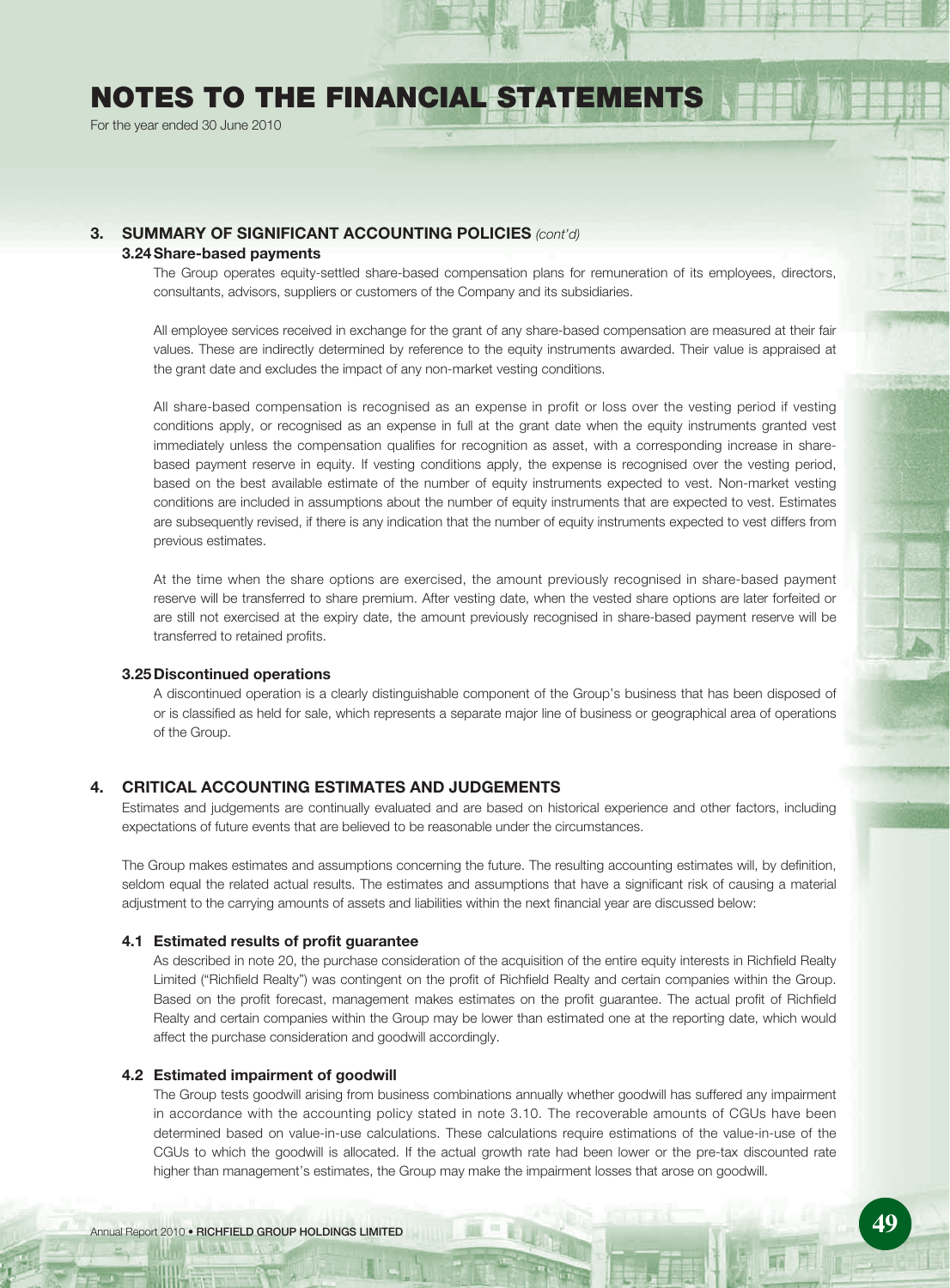For the year ended 30 June 2010

## **CRITICAL ACCOUNTING ESTIMATES AND JUDGEMENTS (cont'd)**

#### **4.3 Net realisable value of properties held for trading and properties under development**

Net realisable value of properties held for trading and properties under development is the estimated selling price in the ordinary course of business, less selling expenses and estimated cost of completion. These estimates are based on the current market conditions. Provision is made when events or changes in circumstances indicate that the carrying amounts may not be realised. Management reassesses these estimations at the reporting date to ensure properties held for trading and properties under development are accounted for at the lower of cost and net realisable value.

#### **4.4 Impairment of receivables**

The impairment loss on receivables of the Group is established when there is objective evidence that the Group will not be able to collect all amounts due according to the original terms of receivables. Significant financial difficulties of the debtor, probability that the debtor will enter bankruptcy or financial reorganisation, and default or delinquency in payments are considered indicators that the receivable is impaired.

#### **4.5 Taxation**

The Group is subject to income taxes in Hong Kong. There are certain transactions and calculations for which the ultimate tax determination is uncertain during the ordinary course of business. The Group recognises liabilities for anticipated tax based on estimates of whether additional taxes will be due. Where the final tax outcome of these matters is different from the amounts that were initially recorded, such differences will impact the income tax provisions in the period in which such final tax liabilities determination is made.

## **5. SEGMENT INFORMATION**

The executive directors have identified the Group's three product and service lines as operating segments as further described in note 3.23. These operating segments are monitored and strategic decisions are made on the basis of adjusted segment operating results.

There was no intersegment sale and transfer during the year (Period from 1 April 2008 to 30 June 2009: Nil).

|                                                                   |                                                     | <b>Property Assembly and</b><br><b>Brokerage Business</b>     |                                                     | <b>Property Development</b>                                   | <b>Recycled Computer</b><br><b>Business</b>         |                                                               | Total                                               |                                                               |
|-------------------------------------------------------------------|-----------------------------------------------------|---------------------------------------------------------------|-----------------------------------------------------|---------------------------------------------------------------|-----------------------------------------------------|---------------------------------------------------------------|-----------------------------------------------------|---------------------------------------------------------------|
|                                                                   | Year<br>ended<br>30 June<br>2010<br><b>HK\$'000</b> | Period from<br>1 April 2008<br>to 30 June<br>2009<br>HK\$'000 | Year<br>ended<br>30 June<br>2010<br><b>HK\$'000</b> | Period from<br>1 April 2008<br>to 30 June<br>2009<br>HK\$'000 | Year<br>ended<br>30 June<br>2010<br><b>HK\$'000</b> | Period from<br>1 April 2008<br>to 30 June<br>2009<br>HK\$'000 | Year<br>ended<br>30 June<br>2010<br><b>HK\$'000</b> | Period from<br>1 April 2008<br>to 30 June<br>2009<br>HK\$'000 |
| Reportable segment revenue:<br>From external customers            | 308,851                                             | 95,222                                                        |                                                     |                                                               | 1,858                                               | 20,221                                                        | 310,709                                             | 115,443                                                       |
| Reportable segment profit/(loss)                                  | 169,123                                             | 40,222                                                        |                                                     |                                                               | (1, 471)                                            | (3,631)                                                       | 167,652                                             | 36,591                                                        |
| Bank interest income                                              | 59                                                  | 211                                                           |                                                     |                                                               |                                                     | $\overline{2}$                                                | 59                                                  | 213                                                           |
| Amortisation                                                      | 226                                                 |                                                               |                                                     |                                                               |                                                     |                                                               | 226                                                 |                                                               |
| Depreciation                                                      | 1,157                                               | 708                                                           |                                                     |                                                               | 16                                                  | 27                                                            | 1,173                                               | 735                                                           |
| Reportable segment assets                                         | 776,235                                             | 575,303                                                       | 14,334                                              |                                                               | 32                                                  | 1,768                                                         | 790,601                                             | 577,071                                                       |
| Additions to non-current segment<br>assets during the year/period | 27,428                                              | 1,430                                                         |                                                     |                                                               | 3                                                   | 2                                                             | 27,431                                              | 1,432                                                         |
| Reportable segment liabilities                                    | 134,902                                             | 3,020                                                         |                                                     |                                                               |                                                     | 270                                                           | 134,902                                             | 3,290                                                         |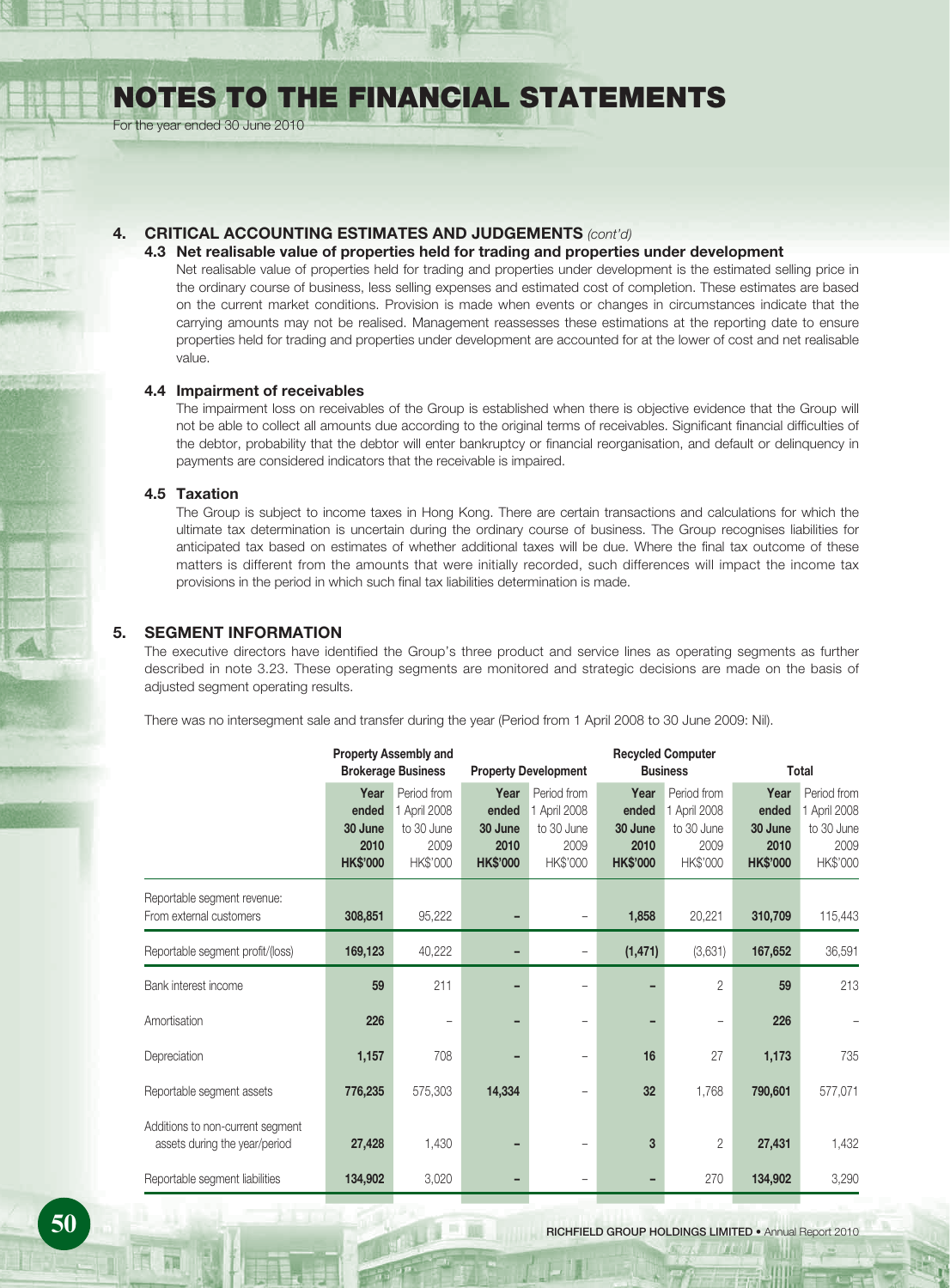For the year ended 30 June 2010

#### **5. SEGMENT INFORMATION** (cont'd)

The totals presented for the Group's operating segments reconcile to the Group's key financial figures as presented in the financial statements as follows:

|                                                                                                                                                                                                                                                                                      | Year ended<br>30 June 2010<br><b>HK\$'000</b>             | Period from<br>1 April 2008 to<br>30 June 2009<br>HK\$'000 |
|--------------------------------------------------------------------------------------------------------------------------------------------------------------------------------------------------------------------------------------------------------------------------------------|-----------------------------------------------------------|------------------------------------------------------------|
| Reportable segment revenues                                                                                                                                                                                                                                                          | 310,709                                                   | 115,443                                                    |
| Consolidated revenues                                                                                                                                                                                                                                                                | 310,709                                                   | 115,443                                                    |
| Reportable segment profit<br>Renovation service income<br>Net fair value gain/(loss) on financial assets at fair value through profit or loss<br>Dividend income<br>Finance costs<br>Share of profit of associates<br>Unallocated corporate income<br>Unallocated corporate expenses | 167,652<br>37<br>251<br>439<br>(5)<br>1<br>777<br>(3,635) | 36,591<br>(3,673)<br>465<br>4,273<br>(2,970)               |
| Profit before income tax from continuing operations                                                                                                                                                                                                                                  | 165,517                                                   | 34,686                                                     |
|                                                                                                                                                                                                                                                                                      | 2010<br><b>HK\$'000</b>                                   | 2009<br>HK\$'000                                           |
| Reportable segment assets<br>Amount due from associate<br>Available-for-sale financial assets<br>Financial assets at fair value through profit or loss<br>Corporate cash and bank balances and time deposits at banks<br>Other corporate assets                                      | 790,601<br>42,867<br>116,304<br>3,696<br>179,348<br>1,015 | 577,071<br>28,612<br>3,002<br>194,165<br>601               |
| Group assets                                                                                                                                                                                                                                                                         | 1,133,831                                                 | 803,451                                                    |
| Reportable segment liabilities<br>Other corporate liabilities                                                                                                                                                                                                                        | 134,902<br>553                                            | 3,290<br>12,284                                            |
| Group liabilities                                                                                                                                                                                                                                                                    | 135,455                                                   | 15,574                                                     |

All revenue from external customers and non-current assets are located in Hong Kong. The geographical location of customers is based on the location at which the services were provided and the goods were delivered. The geographical location of the non-current assets is based on the physical location of the assets.

During the year, there was no revenue from external customers attributable to the Cayman Islands (domicile) (Period from 1 April 2008 to 30 June 2009: Nil) and no non-current assets were located in the Cayman Islands (2009: Nil). The country of domicile is the country where the Company was incorporated.

During the year, HK\$141,246,000 or 46% of the Group's revenue depended on a single customer in the Property Assembly and Brokerage Business (Period from 1 April 2008 to 30 June 2009: HK\$41,500,000 or 35%).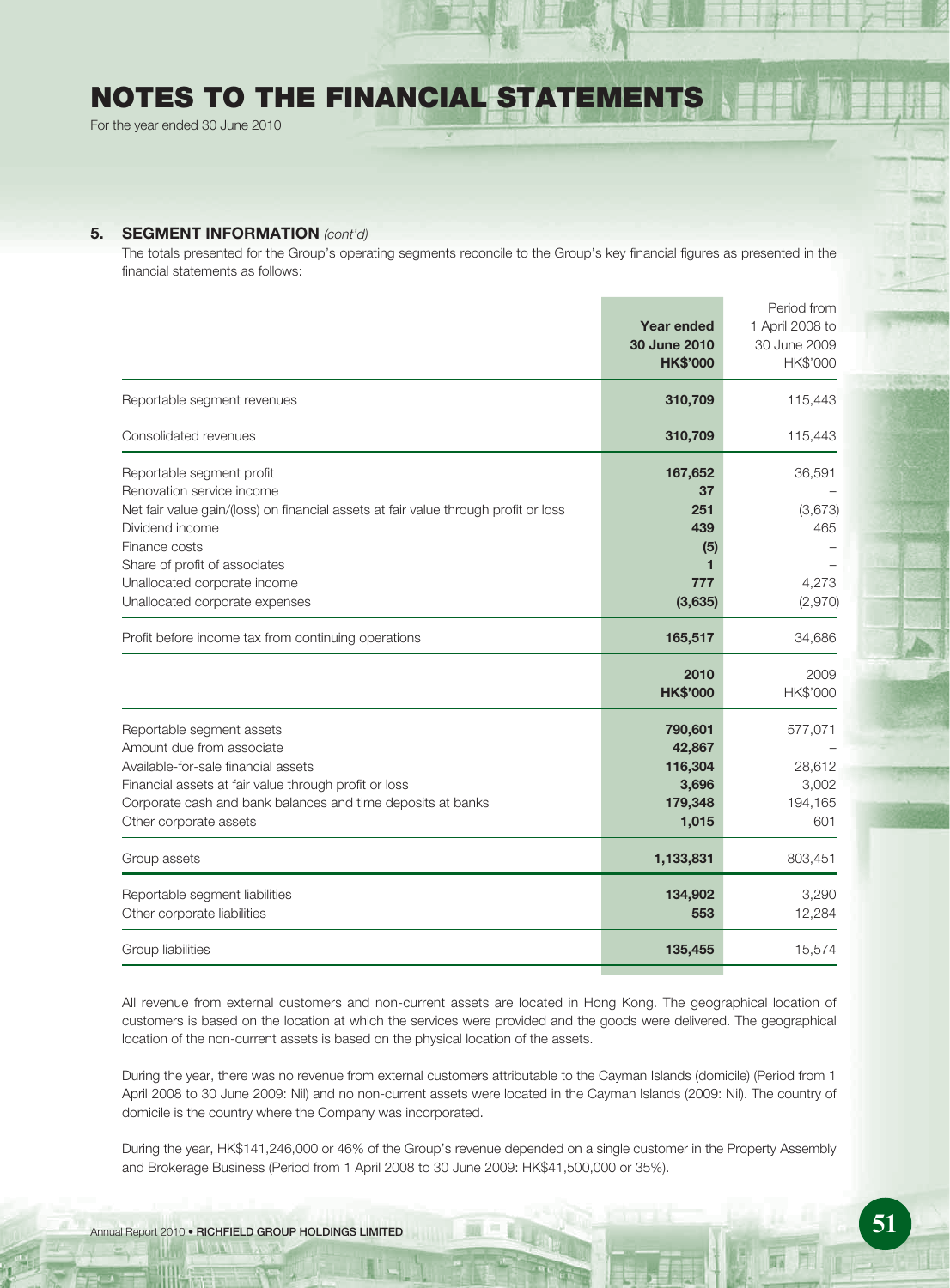For the year ended 30 June 2010

## **6. REVENUE AND OTHER INCOME**

The Group's principal activities are disclosed in note 1 to the financial statements. Turnover of the Group is the revenue from these activities on continuing and discontinued operations.

Revenue from the Group's principal activities and other income recognised during the year/period are as follows:

|                                                                              | Year ended<br>30 June 2010<br><b>HK\$'000</b> | Period from<br>1 April 2008 to<br>30 June 2009<br>HK\$'000<br>(Re-presented) |
|------------------------------------------------------------------------------|-----------------------------------------------|------------------------------------------------------------------------------|
| Revenue on continuing operations                                             |                                               |                                                                              |
| Commission income                                                            | 293,851                                       | 53,320                                                                       |
| Sales of properties                                                          | 15,000                                        | 41,902                                                                       |
| Sales of goods                                                               | 1,858                                         | 20,221                                                                       |
|                                                                              | 310,709                                       | 115,443                                                                      |
| Other income on continuing operations                                        |                                               |                                                                              |
| Interest income                                                              | 835                                           | 4,273                                                                        |
| Dividend income                                                              | 439                                           | 465                                                                          |
| Rental income                                                                | 191                                           |                                                                              |
| Renovation service income                                                    | 37                                            |                                                                              |
| Net fair value gain on financial assets at fair value through profit or loss | 251                                           |                                                                              |
| Exchange gain, net                                                           | $\mathbf{2}$                                  |                                                                              |
| Sundry income                                                                | 296                                           | 366                                                                          |
|                                                                              | 2,051                                         | 5,104                                                                        |
|                                                                              | 312,760                                       | 120,547                                                                      |

Turnover of the Group for the year is HK\$310,709,000 (Period from 1 April 2008 to 30 June 2009: HK\$118,399,000).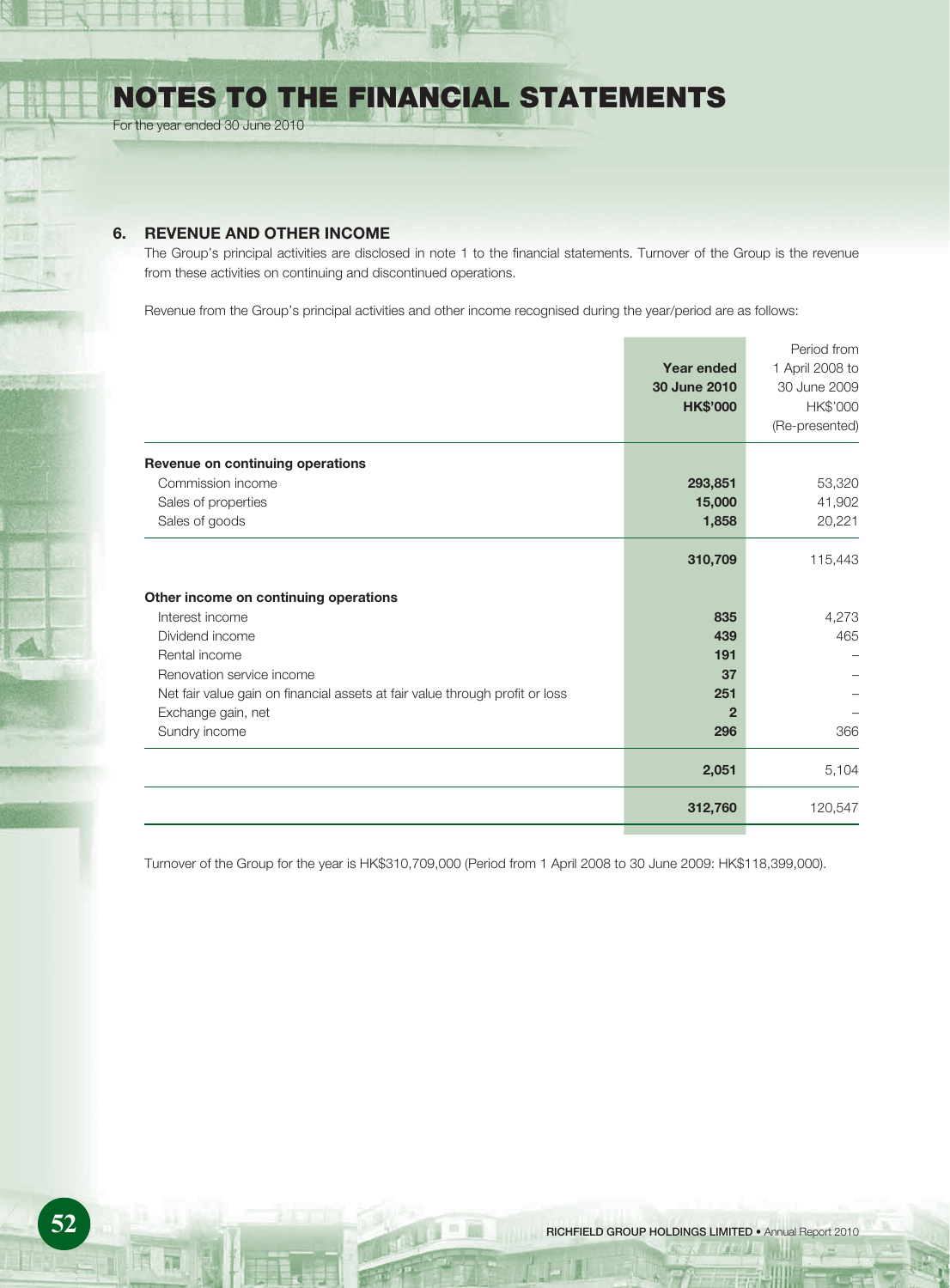For the year ended 30 June 2010

## **7. OPERATING PROFIT**

|                                                                              | Year ended<br>30 June 2010<br><b>HK\$'000</b> | Period from<br>1 April 2008 to<br>30 June 2009<br>HK\$'000<br>(Re-presented) |
|------------------------------------------------------------------------------|-----------------------------------------------|------------------------------------------------------------------------------|
| <b>Continuing operations</b>                                                 |                                               |                                                                              |
| Operating profit is arrived at after charging the following:                 |                                               |                                                                              |
| Auditors' remuneration                                                       | 448                                           | 456                                                                          |
| Amortisation                                                                 | 226                                           |                                                                              |
| Cost of inventories recognised as expense                                    | 15,799                                        | 35,308                                                                       |
| Depreciation                                                                 | 1,333                                         | 735                                                                          |
| Directors' remuneration (note 15.1)                                          | 198                                           | 150                                                                          |
| Exchange loss, net                                                           |                                               | 29                                                                           |
| Net fair value loss on financial assets at fair value through profit or loss |                                               | 3,673                                                                        |
| Loss on disposals of property, plant and equipment                           |                                               | 25                                                                           |
| Minimum lease payments under operating lease rentals for land and buildings  | 2,307                                         | 2,010                                                                        |

## **8. FINANCE COSTS**

The balance for the year ended 30 June 2010 represents the interest on the bank overdrafts. There were no interest expenses for the previous period.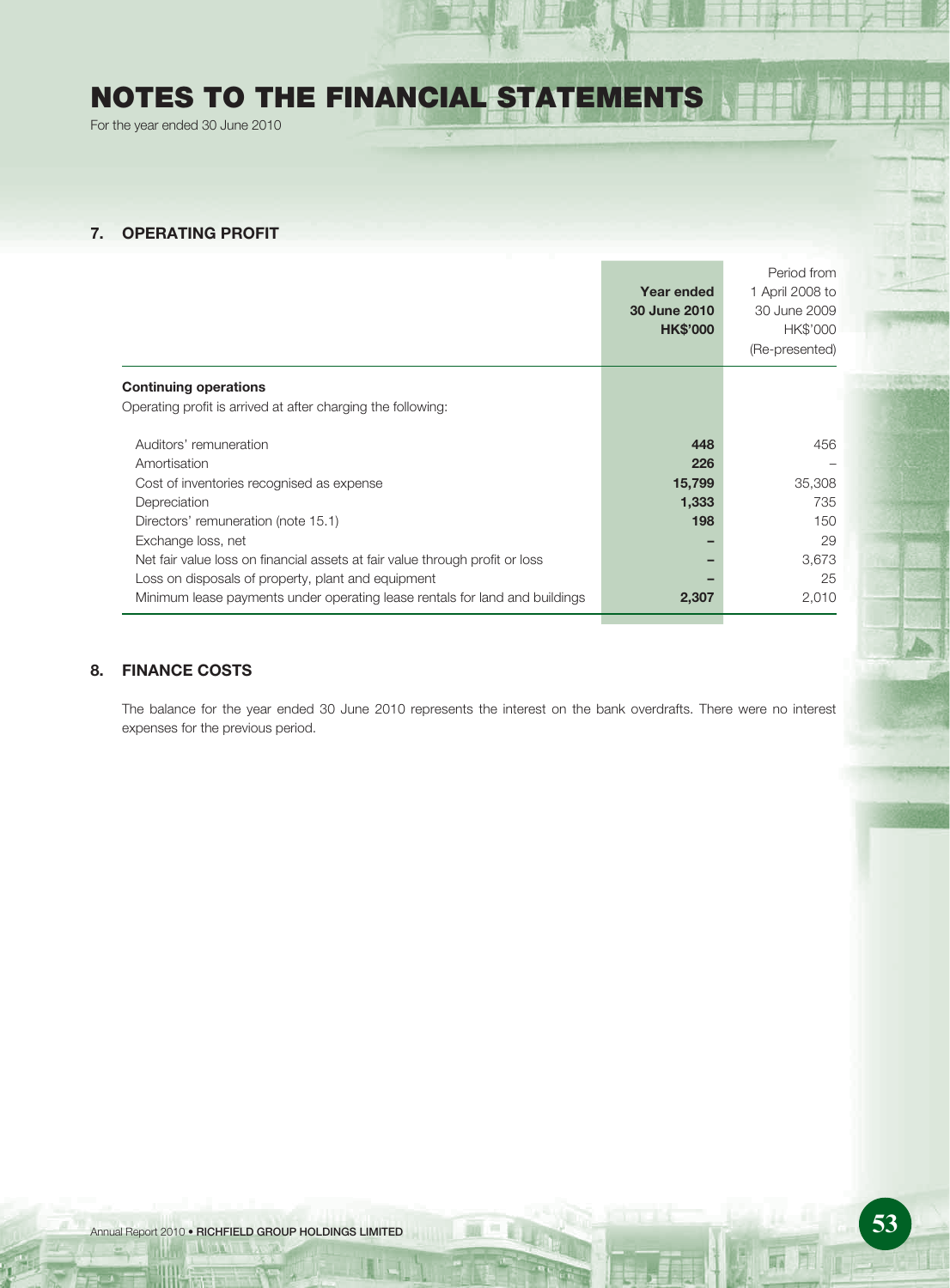## **9. INCOME TAX EXPENSE**

Hong Kong profits tax has been provided at the rate of 16.5% (Period from 1 April 2008 to 30 June 2009: 16.5%) on the estimated assessable profits arising in Hong Kong for the year.

(a) The amount of current income tax in the consolidated income statement represents:

|                                          |                 | Period from     |
|------------------------------------------|-----------------|-----------------|
|                                          | Year ended      | 1 April 2008 to |
|                                          | 30 June 2010    | 30 June 2009    |
|                                          | <b>HK\$'000</b> | HK\$'000        |
|                                          |                 | (Re-presented)  |
| Hong Kong                                |                 |                 |
| Current tax for the year/period          | 25,868          | 11,662          |
| Over-provision in respect of prior years |                 | (682)           |
| Total income tax expense                 | 25,868          | 10,980          |
|                                          |                 |                 |

Reconciliation between tax expense and accounting profit at applicable tax rates:

|                                                                           | Year ended<br>30 June 2010<br><b>HK\$'000</b> | Period from<br>1 April 2008 to<br>30 June 2009<br>HK\$'000<br>(Re-presented) |
|---------------------------------------------------------------------------|-----------------------------------------------|------------------------------------------------------------------------------|
| Profit before income tax                                                  | 165,517                                       | 34,686                                                                       |
| Tax calculated at 16.5% (Period from 1 April 2008 to 30 June 2009: 16.5%) | 27,310                                        | 10,162                                                                       |
| Tax effect of non-deductible expenses                                     | 638                                           | 242                                                                          |
| Tax effect of non-taxable revenue                                         | (67)                                          | (772)                                                                        |
| Tax effect of temporary difference not recognised                         | 37                                            | (74)                                                                         |
| Tax effect of unused tax losses not recognised                            | 310                                           | 2,102                                                                        |
| Tax effect of prior year's unrecognised tax losses utilised this year     | (2,360)                                       |                                                                              |
| Over-provision in prior years                                             |                                               | (682)                                                                        |
| <b>Others</b>                                                             |                                               | 2                                                                            |
| Income tax expense                                                        | 25,868                                        | 10,980                                                                       |

(b) Details of deferred taxation of the Group are set out in note 33.

#### **10. PROFIT ATTRIBUTABLE TO THE OWNERS OF THE COMPANY**

Of the consolidated profit attributable to the owners of the Company of HK\$140,437,000 (Period from 1 April 2008 to 30 June 2009: HK\$23,627,000), a profit of HK\$19,152,000 (Period from 1 April 2008 to 30 June 2009: HK\$16,014,000) has been dealt with in the financial statements of the Company.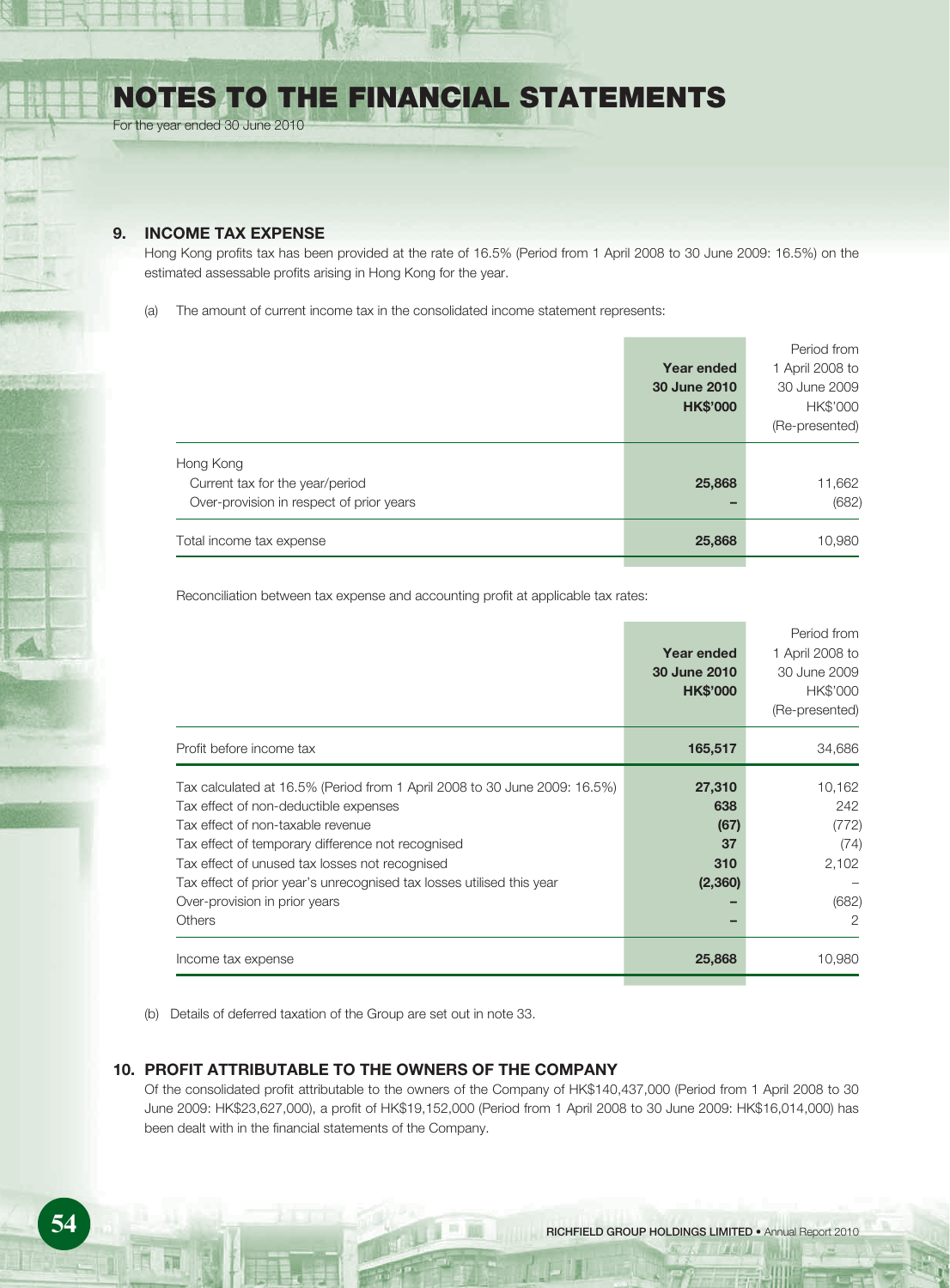For the year ended 30 June 2010

## **11. DIVIDENDS**

The directors of the Company do not recommend the payment of dividend for the year ended 30 June 2010.

A final dividend for the period from 1 April 2008 to 30 June 2009 of HK0.366 cent per share, amounting to HK\$10,718,000 was paid to the shareholders of the Company in November 2009. The final dividends proposed after the reporting date had not been recognised as a liability at the reporting date.

## **12. DISCONTINUED OPERATIONS**

As mentioned in note 1, the business of trading of bags and accessories which were carried by FX International were disposed of to an independent third party on 13 November 2009. This business segment is presented as discontinued operations in accordance with HKFRS 5.

An analysis of the results and cash flows of the discontinued operations included in the consolidated income statement and the statement of cash flows is as follows:

|                                                                | <b>Year ended</b><br>30 June 2010<br><b>HK\$'000</b> | Period from<br>1 April 2008 to<br>30 June 2009<br>HK\$'000<br>(Re-presented) |
|----------------------------------------------------------------|------------------------------------------------------|------------------------------------------------------------------------------|
| Revenue<br>Expenses                                            |                                                      | 2,956<br>(3,035)                                                             |
| Loss before income tax<br>Income tax expense                   |                                                      | (79)                                                                         |
| Gain on disposals of subsidiaries (note 34)                    | 788                                                  | (79)                                                                         |
| Profit/(Loss) for the year/period from discontinued operations | 788                                                  | (79)                                                                         |
| Operating cash flows                                           |                                                      | (76)                                                                         |
| Total cash flows                                               |                                                      | (76)                                                                         |

Profit from discontinued operations attributable to the owners of the Company is HK\$788,000 during the year (Period from 1 April 2008 to 30 June 2009: a loss of HK\$79,000).

For the period from 1 April 2008 to 30 June 2009, the cost of inventories recognised as expense of HK\$2,927,000 included in the expenses.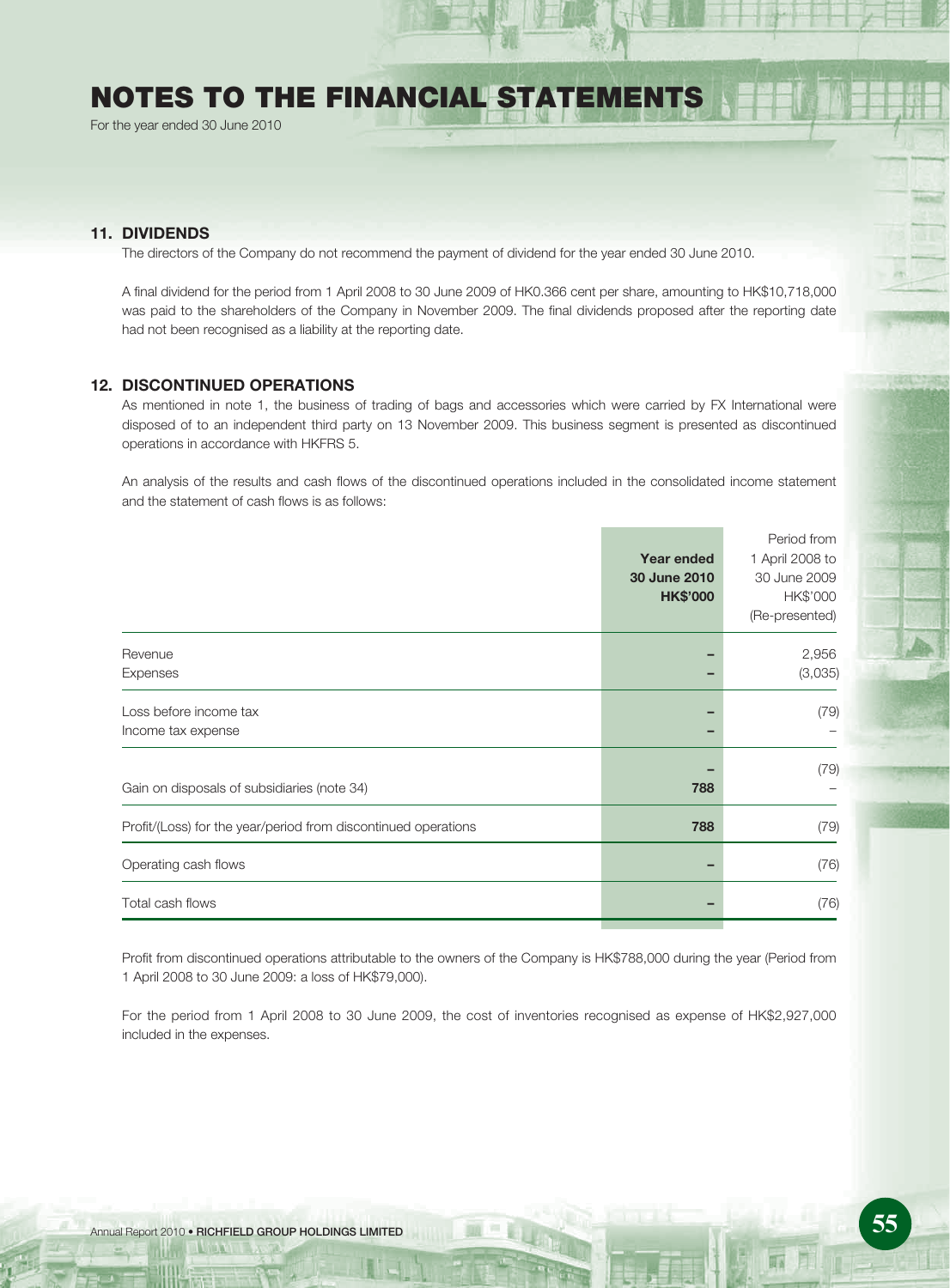For the year ended 30 June 2010

## **13. EARNINGS/(LOSS) PER SHARE**

The calculation of basic earnings/(loss) per share is based on the following:

|                                                                                                                                                            | Year ended<br>30 June 2010 | Period from<br>1 April 2008 to<br>30 June 2009<br>(Re-presented) |
|------------------------------------------------------------------------------------------------------------------------------------------------------------|----------------------------|------------------------------------------------------------------|
| Profit/(loss) for the year/period, attributable to the owners<br>of the Company (HK'000)<br>- from continuing operations<br>- from discontinued operations | 139,649<br>788             | 23,706<br>(79)                                                   |
|                                                                                                                                                            | 140,437                    | 23,627                                                           |
| Weighted average number of ordinary shares in issue ('000)                                                                                                 | 2,928,500                  | 2,928,500                                                        |
| Basic earnings/(loss) per share (HK cents)<br>- from continuing operations<br>- from discontinued operations                                               | 4.77<br>0.03<br>4.80       | 0.82<br>(0.01)<br>0.81                                           |

Diluted earnings per share for the year ended 30 June 2010 and for the period from 1 April 2008 to 30 June 2009 were not presented because there was no potential ordinary share in existence during the year/period.

## **14. EMPLOYEE BENEFIT EXPENSE (including directors' emoluments)**

|                   | Period from     |
|-------------------|-----------------|
| <b>Year ended</b> | 1 April 2008 to |
| 30 June 2010      | 30 June 2009    |
| <b>HK\$'000</b>   | HK\$'000        |
|                   | (Re-presented)  |
|                   |                 |
| 97,781            | 24,014          |
|                   |                 |
| 1,122             | 760             |
| 98,903            | 24,774          |
|                   |                 |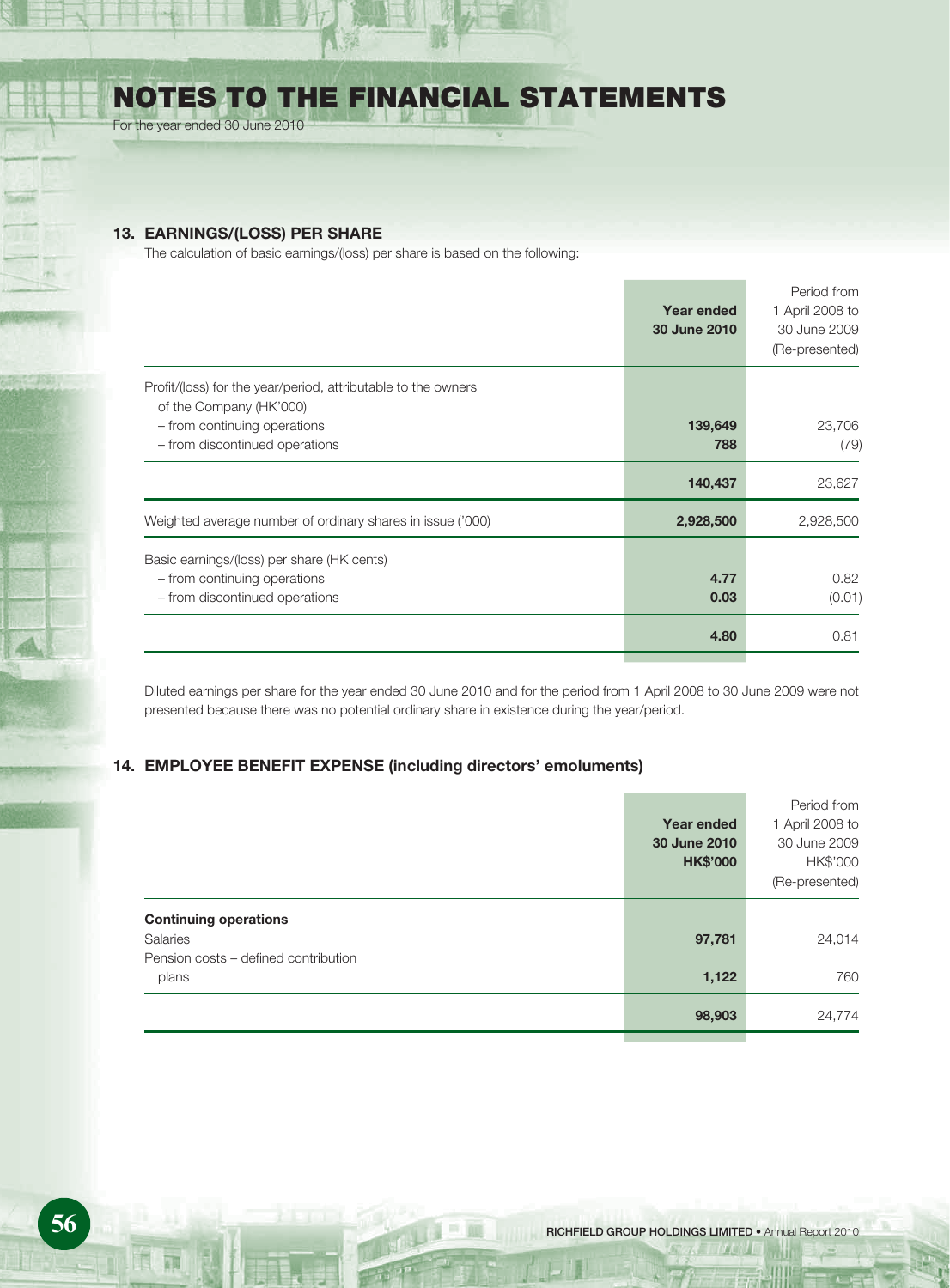For the year ended 30 June 2010

## **15. DIRECTORS' REMUNERATION AND SENIOR MANAGEMENT'S EMOLUMENTS 15.1 Directors' emoluments**

|                                     | Group           |                 |                          |                 |
|-------------------------------------|-----------------|-----------------|--------------------------|-----------------|
|                                     |                 | Salaries,       |                          |                 |
|                                     |                 |                 | allowances Contributions |                 |
|                                     |                 | and benefits    | to pension               |                 |
|                                     | <b>Fees</b>     | in kind         | scheme                   | Total           |
|                                     | <b>HK\$'000</b> | <b>HK\$'000</b> | <b>HK\$'000</b>          | <b>HK\$'000</b> |
| Year ended 30 June 2010             |                 |                 |                          |                 |
| <b>Executive directors</b>          |                 |                 |                          |                 |
| Mr. Pong Wai San Wilson             |                 |                 |                          |                 |
| Mr. Lee Wing Yin (note)             |                 | 47              | 1                        | 48              |
| Non-executive director              |                 |                 |                          |                 |
| Mr. Li Chi Chung                    |                 |                 |                          |                 |
| Independent non-executive directors |                 |                 |                          |                 |
| Mr. Koo Fook Sun Louis              | 50              |                 |                          | 50              |
| Mr. Lai Hin Wing Henry              | 50              |                 |                          | 50              |
| Mr. Lung Hung Cheuk                 | 50              |                 |                          | 50              |
|                                     | 150             | 47              | 1                        | 198             |

Note: Mr. Lee Wing Yin was appointed on 1 June 2010.

|                                          |                  | Group                                                          |                                                   |                   |
|------------------------------------------|------------------|----------------------------------------------------------------|---------------------------------------------------|-------------------|
|                                          | Fees<br>HK\$'000 | Salaries,<br>allowances<br>and benefits<br>in kind<br>HK\$'000 | Contributions<br>to pension<br>scheme<br>HK\$'000 | Total<br>HK\$'000 |
| Period from 1 April 2008 to 30 June 2009 |                  |                                                                |                                                   |                   |
| <b>Executive director</b>                |                  |                                                                |                                                   |                   |
| Mr. Pong Wai San Wilson                  |                  |                                                                |                                                   |                   |
| Non-executive director                   |                  |                                                                |                                                   |                   |
| Mr. Li Chi Chung                         |                  |                                                                |                                                   |                   |
| Independent non-executive directors      |                  |                                                                |                                                   |                   |
| Mr. Koo Fook Sun Louis                   | 50               |                                                                |                                                   | 50                |
| Mr. Lai Hin Wing Henry                   | 50               |                                                                |                                                   | 50                |
| Mr. Lung Hung Cheuk                      | 50               |                                                                |                                                   | 50                |
|                                          | 150              |                                                                |                                                   | 150               |

There was no arrangement under which a director waived or agreed to waive any remuneration during the year (Period from 1 April 2008 to 30 June 2009: Nil).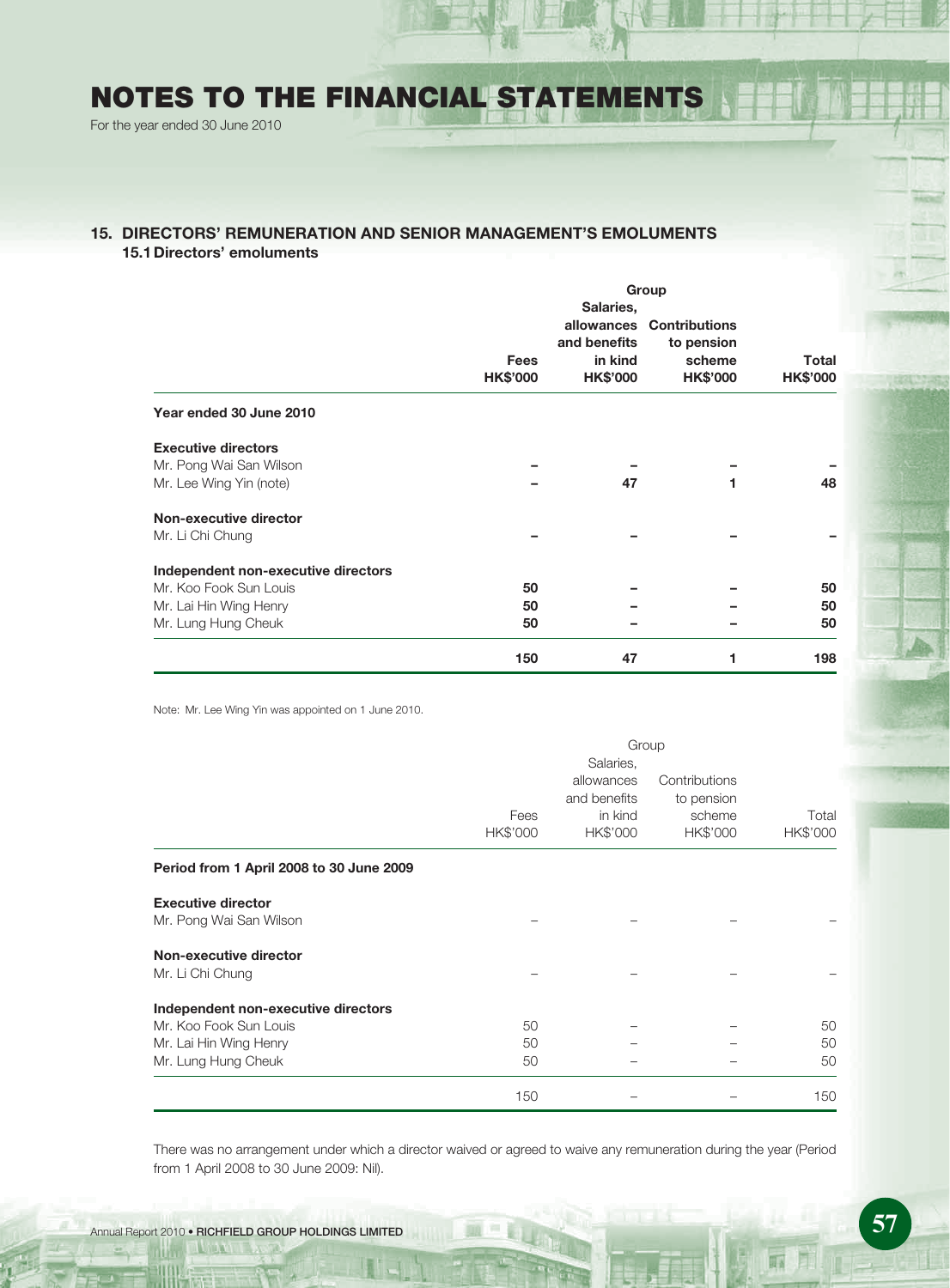For the year ended 30 June 2010

## **15. DIRECTORS' REMUNERATION AND SENIOR MANAGEMENT'S EMOLUMENTS** (cont'd) **15.2 Five highest paid individuals**

Of the five individuals whose emoluments were the highest in the Group for the year ended 30 June 2010, none (Period from 1 April 2008 to 30 June 2009: None) is director whose emoluments are reflected in the analysis presented above. The emoluments payable to the five (Period from 1 April 2008 to 30 June 2009: five) individuals during the year are as follows:

|                                                                                                                          | 26,121                                        | 6,755                                                      |
|--------------------------------------------------------------------------------------------------------------------------|-----------------------------------------------|------------------------------------------------------------|
| Basic salaries, housing benefits, other allowances, share option and<br>benefits in kind<br>Pension scheme contributions | 26,076<br>45                                  | 6,698<br>57                                                |
|                                                                                                                          | Year ended<br>30 June 2010<br><b>HK\$'000</b> | Period from<br>1 April 2008 to<br>30 June 2009<br>HK\$'000 |

Their emoluments fell within the following bands:

|                                  | <b>Number of individuals</b>      |                                                |
|----------------------------------|-----------------------------------|------------------------------------------------|
|                                  | <b>Year ended</b><br>30 June 2010 | Period from<br>1 April 2008 to<br>30 June 2009 |
| Emolument bands                  |                                   |                                                |
| Nil to HK\$1,000,000             |                                   | 3                                              |
| HK\$2,000,001 to HK\$2,500,000   |                                   |                                                |
| HK\$2,500,001 to HK\$3,000,000   |                                   |                                                |
| HK\$3,000,001 to HK\$3,500,000   |                                   |                                                |
| HK\$3,500,001 to HK\$4,000,000   | 2                                 |                                                |
| HK\$13,000,001 to HK\$13,500,000 |                                   |                                                |
|                                  |                                   |                                                |

During the year, no emoluments were paid by the Group to any of the directors of the Company or the highest paid employees as an inducement to join or upon joining the Group, or as compensation for loss of office (Period from 1 April 2008 to 30 June 2009: Nil).

There was no arrangement under which any of the five highest paid employees waived or agreed to waive any remuneration during the year (Period from 1 April 2008 to 30 June 2009: Nil).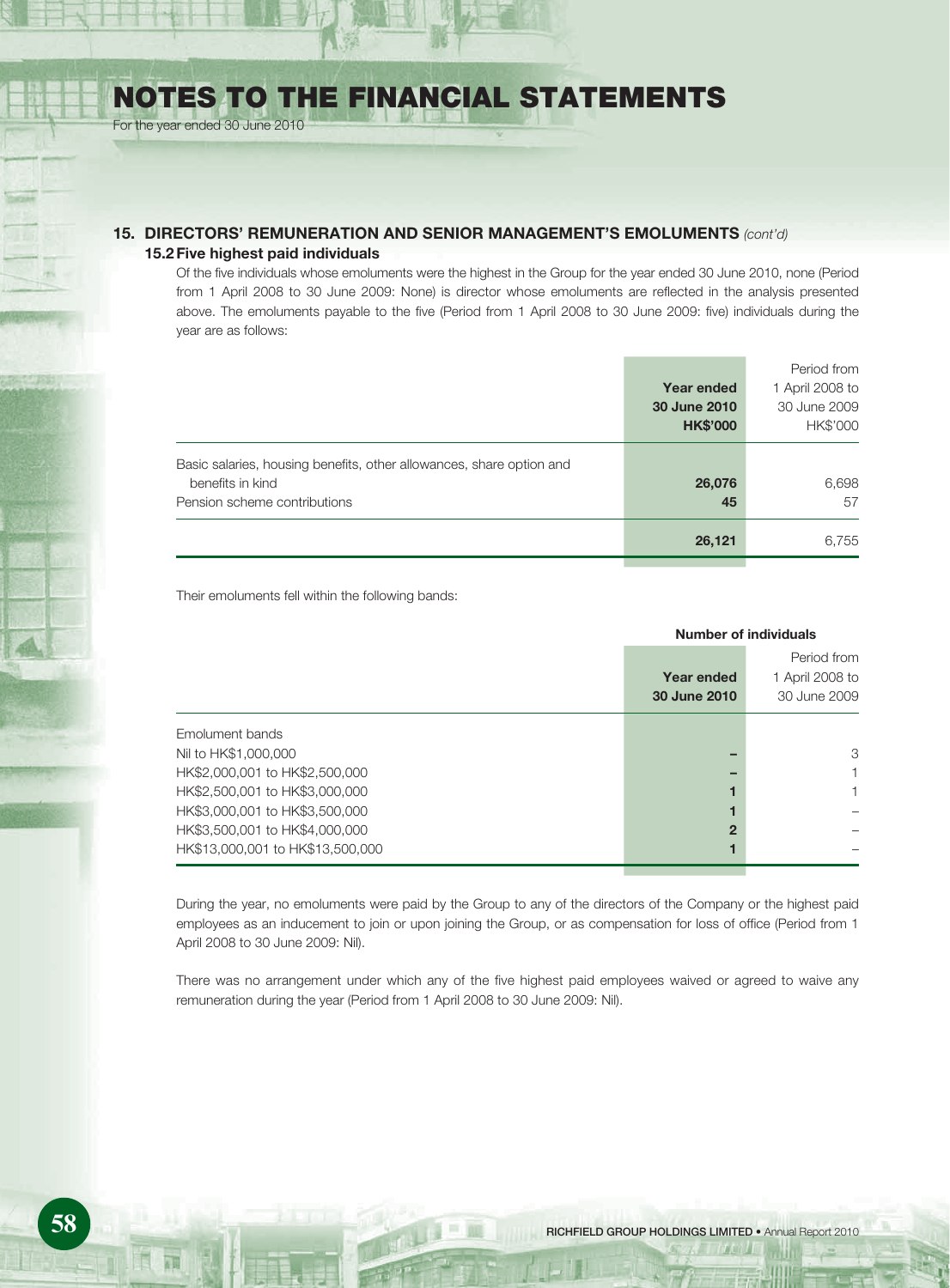For the year ended 30 June 2010

## **16. PROPERTY, PLANT AND EQUIPMENT**

## **(a) Group**

|                                          | Leasehold<br>buildings<br><b>HK\$'000</b> | Furniture,<br>fixtures and<br>equipment<br><b>HK\$'000</b> | Leasehold<br>improvements<br><b>HK\$'000</b> | <b>Total</b><br><b>HK\$'000</b> |
|------------------------------------------|-------------------------------------------|------------------------------------------------------------|----------------------------------------------|---------------------------------|
| At 1 April 2008                          |                                           |                                                            |                                              |                                 |
| Cost                                     |                                           | 786                                                        | 226                                          | 1,012                           |
| Accumulated depreciation                 |                                           | (183)                                                      | (38)                                         | (221)                           |
| Net carrying amount                      |                                           | 603                                                        | 188                                          | 791                             |
| Period from 1 April 2008 to 30 June 2009 |                                           |                                                            |                                              |                                 |
| Opening net book amount                  |                                           | 603                                                        | 188                                          | 791                             |
| <b>Additions</b>                         |                                           | 1,141                                                      | 291                                          | 1,432                           |
| Disposals                                |                                           | (31)                                                       |                                              | (31)                            |
| Depreciation                             |                                           | (529)                                                      | (206)                                        | (735)                           |
| Closing net book amount                  | $\overline{\phantom{0}}$                  | 1,184                                                      | 273                                          | 1,457                           |
| At 30 June 2009                          |                                           |                                                            |                                              |                                 |
| Cost                                     |                                           | 1,883                                                      | 518                                          | 2,401                           |
| Accumulated depreciation                 |                                           | (699)                                                      | (245)                                        | (944)                           |
| Net carrying amount                      |                                           | 1,184                                                      | 273                                          | 1,457                           |
| Year ended 30 June 2010                  |                                           |                                                            |                                              |                                 |
| Opening net book amount                  |                                           | 1,184                                                      | 273                                          | 1,457                           |
| Additions                                | 7,068                                     | 1,965                                                      | 1,800                                        | 10,833                          |
| Depreciation                             | (165)                                     | (858)                                                      | (310)                                        | (1, 333)                        |
| <b>Closing net book amount</b>           | 6,903                                     | 2,291                                                      | 1,763                                        | 10,957                          |
| At 30 June 2010                          |                                           |                                                            |                                              |                                 |
| Cost                                     | 7,068                                     | 3,848                                                      | 2,318                                        | 13,234                          |
| Accumulated depreciation                 | (165)                                     | (1, 557)                                                   | (555)                                        | (2, 277)                        |
| Net carrying amount                      | 6,903                                     | 2,291                                                      | 1,763                                        | 10,957                          |

Leasehold buildings are held on medium lease and located in Hong Kong.

Furniture, fixtures and equipment with net carrying amount of HK\$453,000 (2009: Nil) are held under finance leases (note 30).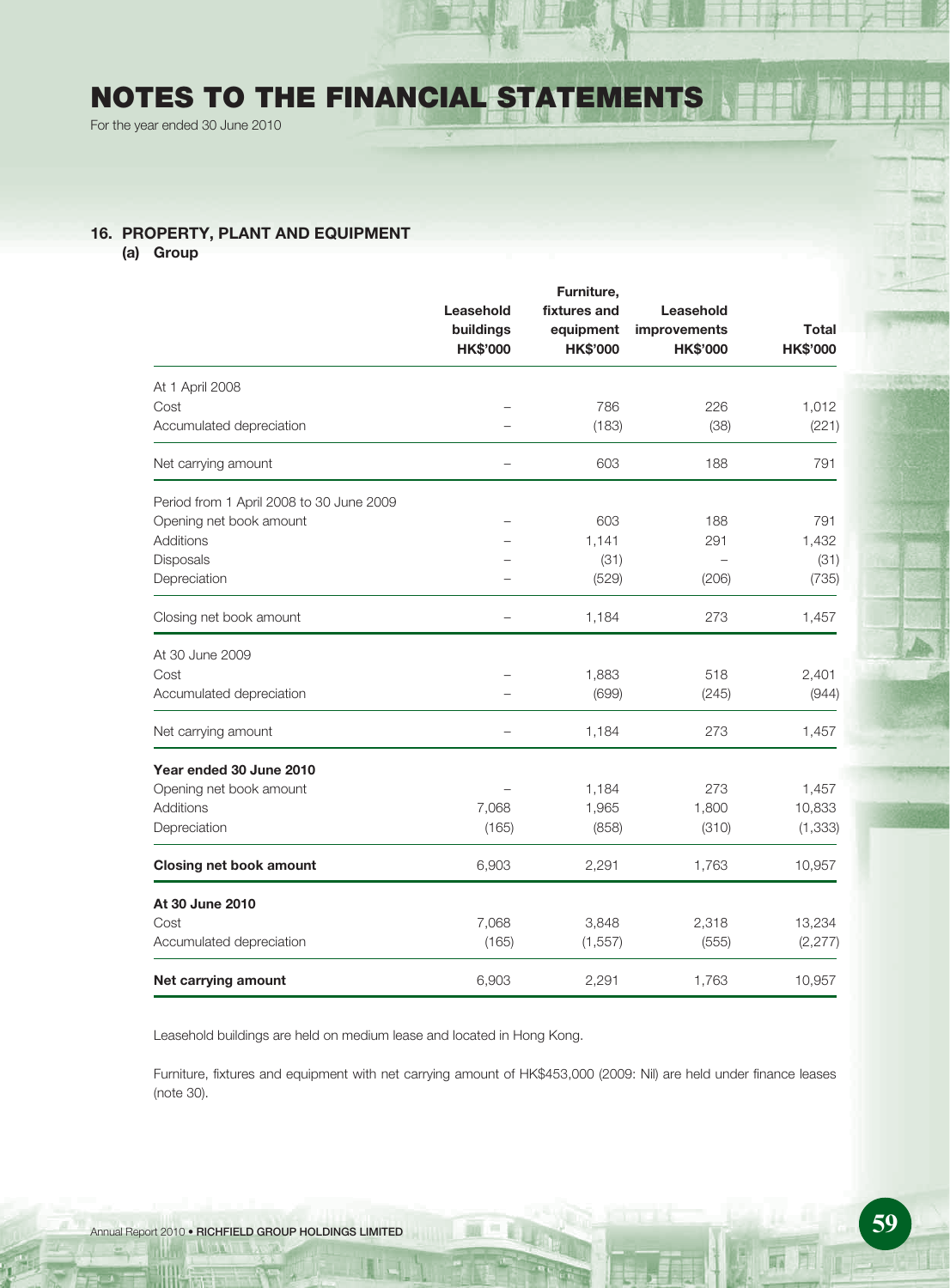For the year ended 30 June 2010

## **16. PROPERTY, PLANT AND EQUIPMENT** (cont'd)

**(b) Company**

|                                               | Furniture,<br>fixtures and<br>equipment<br><b>HK\$'000</b> | Leasehold<br>improvements<br><b>HK\$'000</b> | <b>Total</b><br><b>HK\$'000</b> |
|-----------------------------------------------|------------------------------------------------------------|----------------------------------------------|---------------------------------|
| At 1 April 2008, 30 June 2009 and 1 July 2009 |                                                            |                                              |                                 |
| Cost<br>Accumulated depreciation              |                                                            |                                              |                                 |
| Net carrying amount                           |                                                            |                                              |                                 |
| Year ended 30 June 2010                       |                                                            |                                              |                                 |
| Opening net book amount                       |                                                            |                                              |                                 |
| Additions                                     | 687                                                        | 135                                          | 822                             |
| Depreciation                                  | (134)                                                      | (26)                                         | (160)                           |
| <b>Closing net book amount</b>                | 553                                                        | 109                                          | 662                             |
| At 30 June 2010                               |                                                            |                                              |                                 |
| Cost                                          | 687                                                        | 135                                          | 822                             |
| Accumulated depreciation                      | (134)                                                      | (26)                                         | (160)                           |
| Net carrying amount                           | 553                                                        | 109                                          | 662                             |

## **17. LEASEHOLD LAND – GROUP**

|                                               | <b>HK\$'000</b> |
|-----------------------------------------------|-----------------|
| At 1 April 2008, 30 June 2009 and 1 July 2009 |                 |
| Cost                                          |                 |
| Accumulated amortisation                      |                 |
| Net carrying amount                           |                 |
| Year ended 30 June 2010                       |                 |
| Opening net book amount                       |                 |
| Additions                                     | 17,419          |
| Amortisation                                  | (226)           |
| <b>Closing net book amount</b>                | 17,193          |
| At 30 June 2010                               |                 |
| Cost                                          | 17,419          |
| Accumulated amortisation                      | (226)           |
| Net carrying amount                           | 17,193          |

Leasehold land is held on medium lease and located in Hong Kong.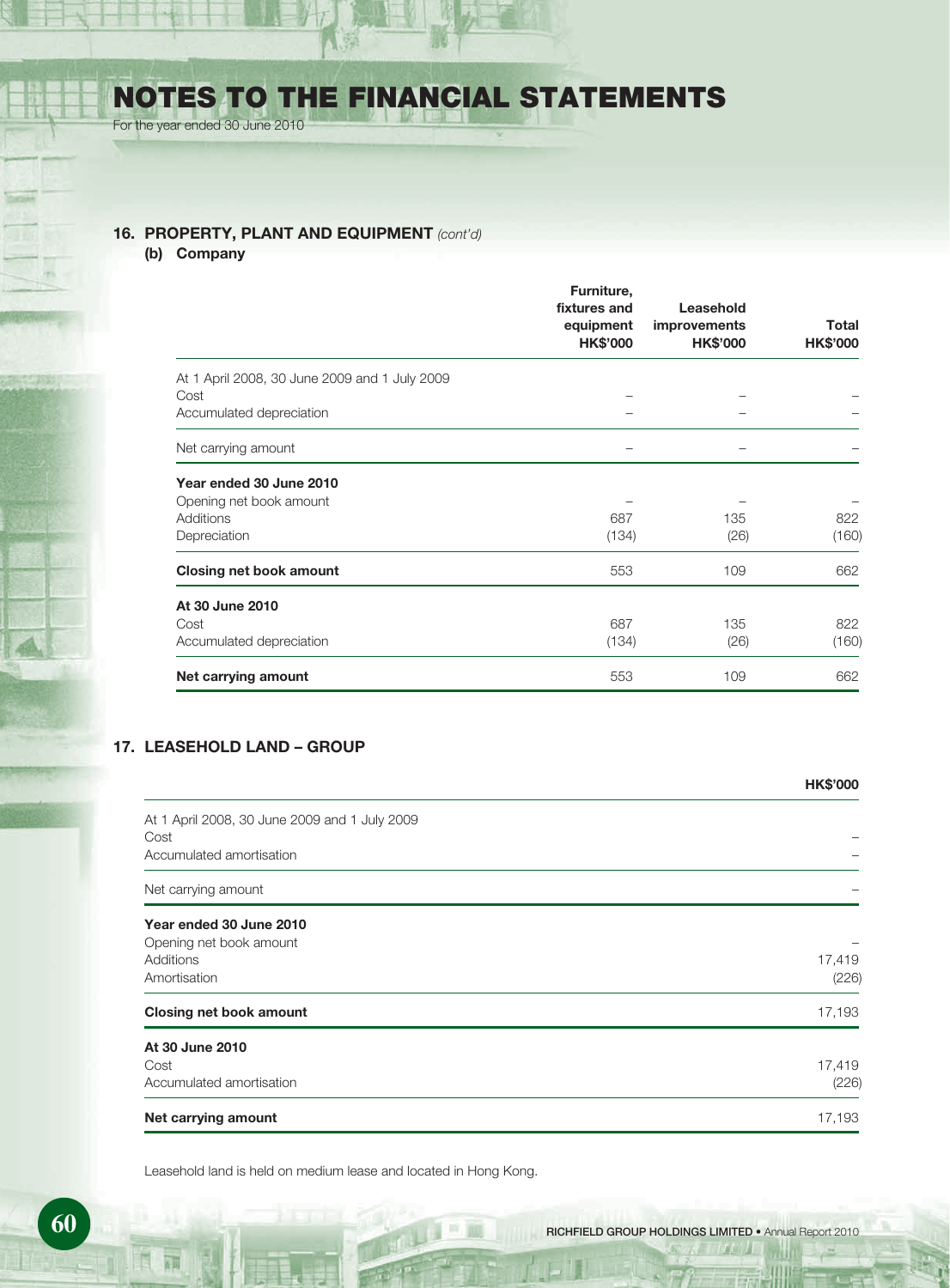For the year ended 30 June 2010

## **18. INTERESTS IN AND DUE FROM/(TO) SUBSIDIARIES – COMPANY**

|                                              | 2010<br><b>HK\$'000</b> | 2009<br>HK\$'000 |
|----------------------------------------------|-------------------------|------------------|
| Non-current<br>Unlisted investments, at cost | -                       | 8                |
| <b>Current</b><br>Due from subsidiaries      | 557,224                 | 520,205          |
| Due to subsidiaries                          | 21,806                  | 25               |

Amounts due are unsecured, interest free and repayable on demand.

The directors of the Company are of the opinion that a complete list of the particulars of all the subsidiaries is of excessive length and therefore the following list contains only the particulars of the subsidiaries which materially affect the results or assets of the Group. Details of principal subsidiaries are as follows:

|                                          | <b>Place of</b><br>incorporation/<br>registration<br>and operations | Nominal value of<br>issued ordinary<br>share capital  | Percentage of<br>equity attributable<br>Direct Indirect | to the Company Principal activities                       |
|------------------------------------------|---------------------------------------------------------------------|-------------------------------------------------------|---------------------------------------------------------|-----------------------------------------------------------|
| Genius Regent Limited                    | <b>British Virgin</b><br>Islands ("BVI")                            | Ordinary<br><b>United States Dollars</b><br>("US\$")1 | 100                                                     | Investment holding                                        |
| <b>Trigreat Investment</b><br>Limited    | <b>BVI</b>                                                          | Ordinary<br><b>US\$1</b>                              | 100                                                     | Investment holding                                        |
| Vastwood Limited                         | <b>BVI</b>                                                          | Ordinary<br><b>US\$1</b>                              | 100                                                     | Investment holding                                        |
| A-Join Property<br><b>Agency Limited</b> | Hong Kong ("HK")                                                    | Ordinary<br><b>HK\$1</b>                              |                                                         | 100 Property agency                                       |
| Joys Management<br>Limited               | <b>HK</b>                                                           | Ordinary<br><b>HK\$1</b>                              |                                                         | 100 Provision of property assembly<br>consultancy service |
| Maxitech System<br>Company Limited       | <b>HK</b>                                                           | Ordinary<br>HK\$2,500,000                             |                                                         | 100 Trading of recycled computers                         |
| <b>Richfield Realty</b>                  | <b>HK</b>                                                           | Ordinary<br><b>HK\$1</b>                              |                                                         | 100 Property agency and<br>site assembly                  |
| <b>Richfull Consultants</b><br>Limited   | <b>HK</b>                                                           | Ordinary<br><b>HK\$1</b>                              |                                                         | 100 Consultancy services                                  |

Annual Report 2010 • **RICHFIELD GROUP HOLDINGS LIMITED 61**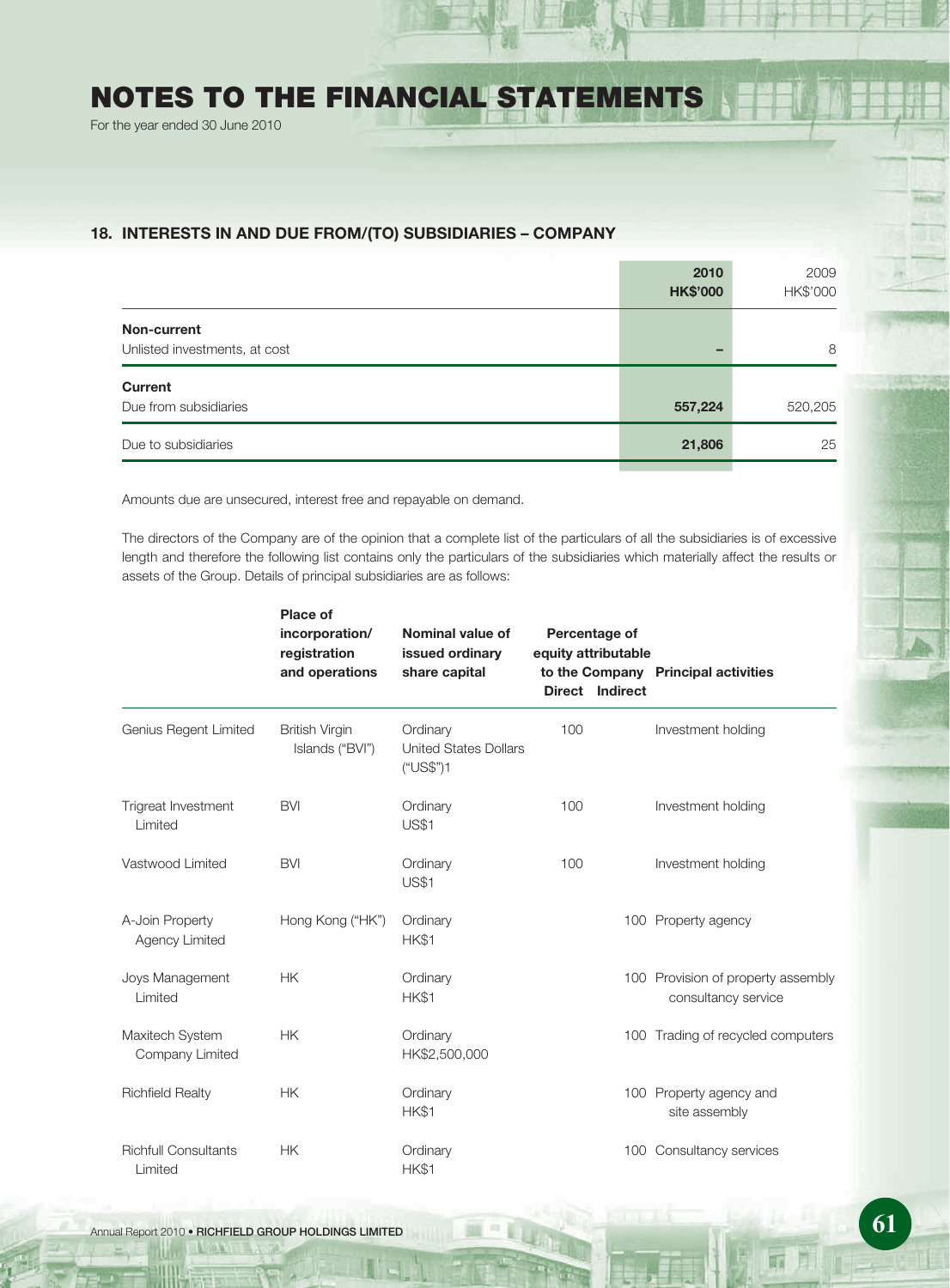For the year ended 30 June 2010

## **18. INTERESTS IN AND DUE FROM/(TO) SUBSIDIARIES - COMPANY** (cont'd)

|                                          | Place of<br>incorporation/<br>registration<br>and operations | Nominal value of<br>issued ordinary<br>share capital | Percentage of<br>equity attributable<br>to the Company<br><b>Direct Indirect</b> | <b>Principal activities</b> |
|------------------------------------------|--------------------------------------------------------------|------------------------------------------------------|----------------------------------------------------------------------------------|-----------------------------|
| Favour Choice<br>International Limited   | <b>BVI</b>                                                   | Ordinary<br><b>US\$1</b>                             | 100                                                                              | Property holding            |
| Fruitful Year International<br>Limited   | <b>HK</b>                                                    | Ordinary<br><b>HK\$1</b>                             | 100                                                                              | Property holding            |
| Maison Investment<br>Development Limited | <b>BVI</b>                                                   | Ordinary<br><b>US\$1</b>                             | 100                                                                              | Property holding            |
| Mutual Wave Limited                      | <b>HK</b>                                                    | Ordinary<br><b>HK\$1</b>                             | 100                                                                              | Property holding            |
| Sentiment Great Limited                  | <b>BVI</b>                                                   | Ordinary<br><b>US\$1</b>                             | 100                                                                              | Property holding            |
| Wofeng Holding Limited                   | <b>BVI</b>                                                   | Ordinary<br><b>US\$1</b>                             | 100                                                                              | Property development        |
| Wo Ming Limited                          | <b>BVI</b>                                                   | Ordinary<br><b>US\$1</b>                             | 100                                                                              | Property holding            |

## **19. INTERESTS IN AND AMOUNT DUE FROM ASSOCIATES – GROUP**

|                                    | 2010<br><b>HK\$'000</b> | 2009<br>HK\$'000 |
|------------------------------------|-------------------------|------------------|
| Non-current<br>Share of net assets | -                       |                  |
| Current<br>Due from associate      | 42,867                  |                  |

As at 30 June 2010, amount due from associate is unsecured, interest-free and repayable on demand.

The particulars of the associates are as follows:

| Name of<br>associates | <b>Particular of</b><br>issued and<br>paid up shares | Place of<br>incorporation<br>and operations | Form of<br><b>business</b><br>structure | $%$ of<br>interest<br>held | <b>Principal activities</b> |
|-----------------------|------------------------------------------------------|---------------------------------------------|-----------------------------------------|----------------------------|-----------------------------|
| Apex Plan Limited     | 10 ordinary shares of<br>US\$1 each                  | BVI                                         | Incorporated                            | 30%                        | Investment holding          |
| Everhost Limited      | 1 ordinary share of<br>HK\$1 each                    | HK.                                         | Incorporated                            | $30\%$                     | Property development        |

All associates adopt their financial year end dates on 31 December.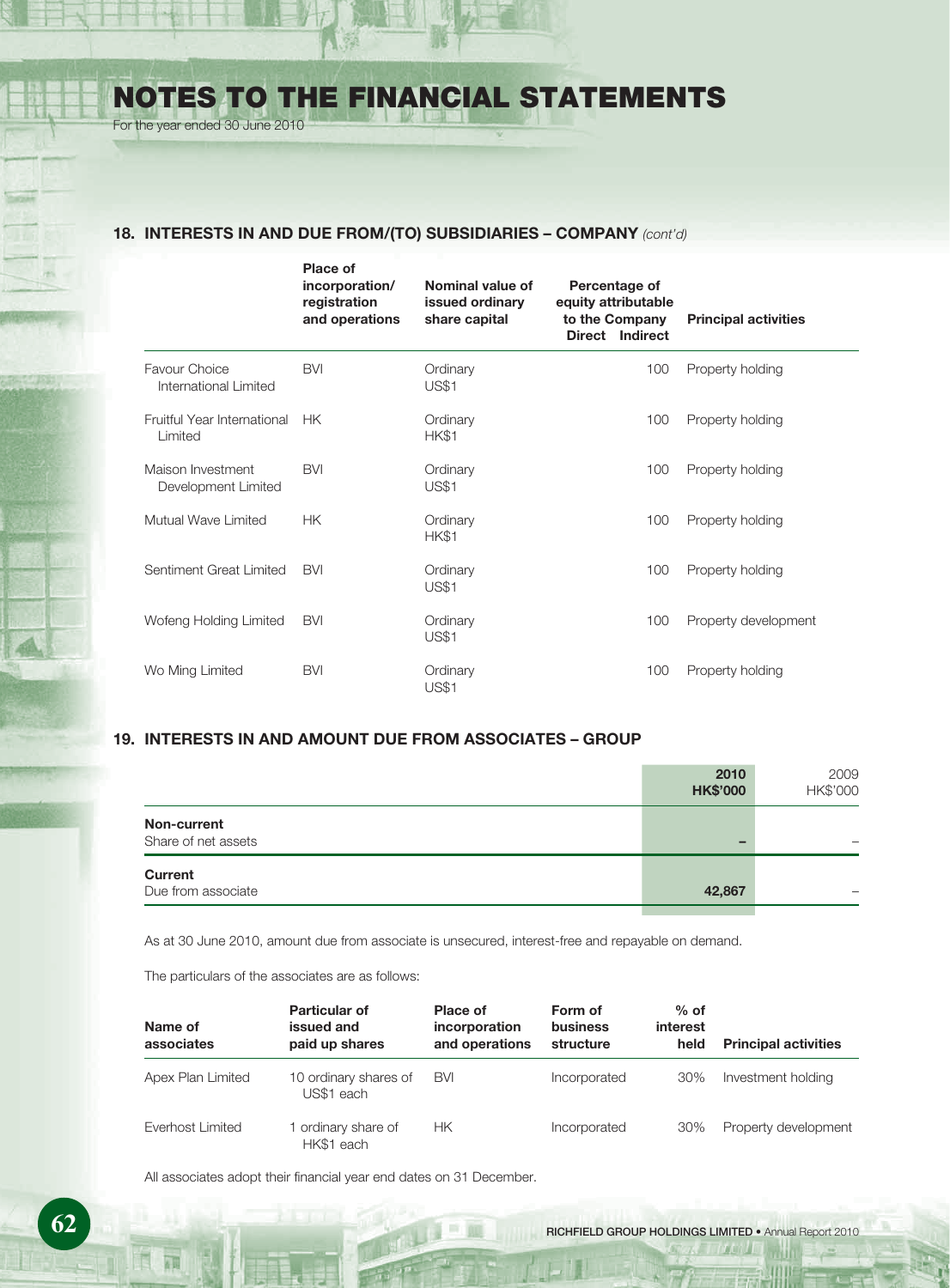For the year ended 30 June 2010

## **19. INTERESTS IN AND AMOUNT DUE FROM ASSOCIATES - GROUP (cont'd)**

The aggregated amounts of financial information as extracted from the financial statements of the associates are as follows:

|                       | 2010<br><b>HK\$'000</b> | 2009<br>HK\$'000 |
|-----------------------|-------------------------|------------------|
| Assets<br>Liabilities | 335,346<br>335,343      |                  |
|                       |                         |                  |
|                       |                         | Period from      |
|                       | Year ended              | 1 April 2008 to  |
|                       | 30 June 2010            | 30 June 2009     |
|                       | <b>HK\$'000</b>         | HK\$'000         |
| Revenues              | 10                      |                  |
| Profit                | 3                       |                  |

## **20. GOODWILL – GROUP**

Goodwill in 2010 and 2009 arose from the acquisition of Richfield Realty in 2007. The net carrying amount of goodwill can be analysed as follows:

|                                                                                                                                                                 | 2010<br><b>HK\$'000</b> | 2009<br>HK\$'000   |
|-----------------------------------------------------------------------------------------------------------------------------------------------------------------|-------------------------|--------------------|
| Net carrying amount at the beginning of year/period<br>Adjustment on the purchase consideration of<br>Richfield Realty pursuant to settlement agreements (note) | 474,000                 | 156,200<br>317,800 |
| Net carrying amount at the end of year/period attributable to<br>the Property Assembly and Brokerage Business                                                   | 474,000                 | 474,000            |

Note: On 29 May 2007, the Group completed the acquisition (the "Acquisition") of the entire equity interests in Richfield Realty which is engaged in the Property Assembly and Brokerage Business, at a consideration of HK\$597,000,000 which was satisfied as to HK\$120,000,000 by the issue of the promissory notes, HK\$456,000,000 by the issue of the convertible bonds and HK\$21,000,000 by cash. Details of the Acquisition were set out in the Company's circular dated 10 May 2007 (the "Circular"). Thus, at the acquisition date (i.e. 29 May 2007), the fair value of the consideration of the Acquisition was HK\$556,956,000 which was assessed based on the fair value of the following:

|                                        | <b>HK\$'000</b> |
|----------------------------------------|-----------------|
| Fair value of promissory notes issued  | 79,956          |
| Fair value of convertible bonds issued | 456,000         |
| Cash paid                              | 21,000          |
| Purchase consideration                 | 556.956         |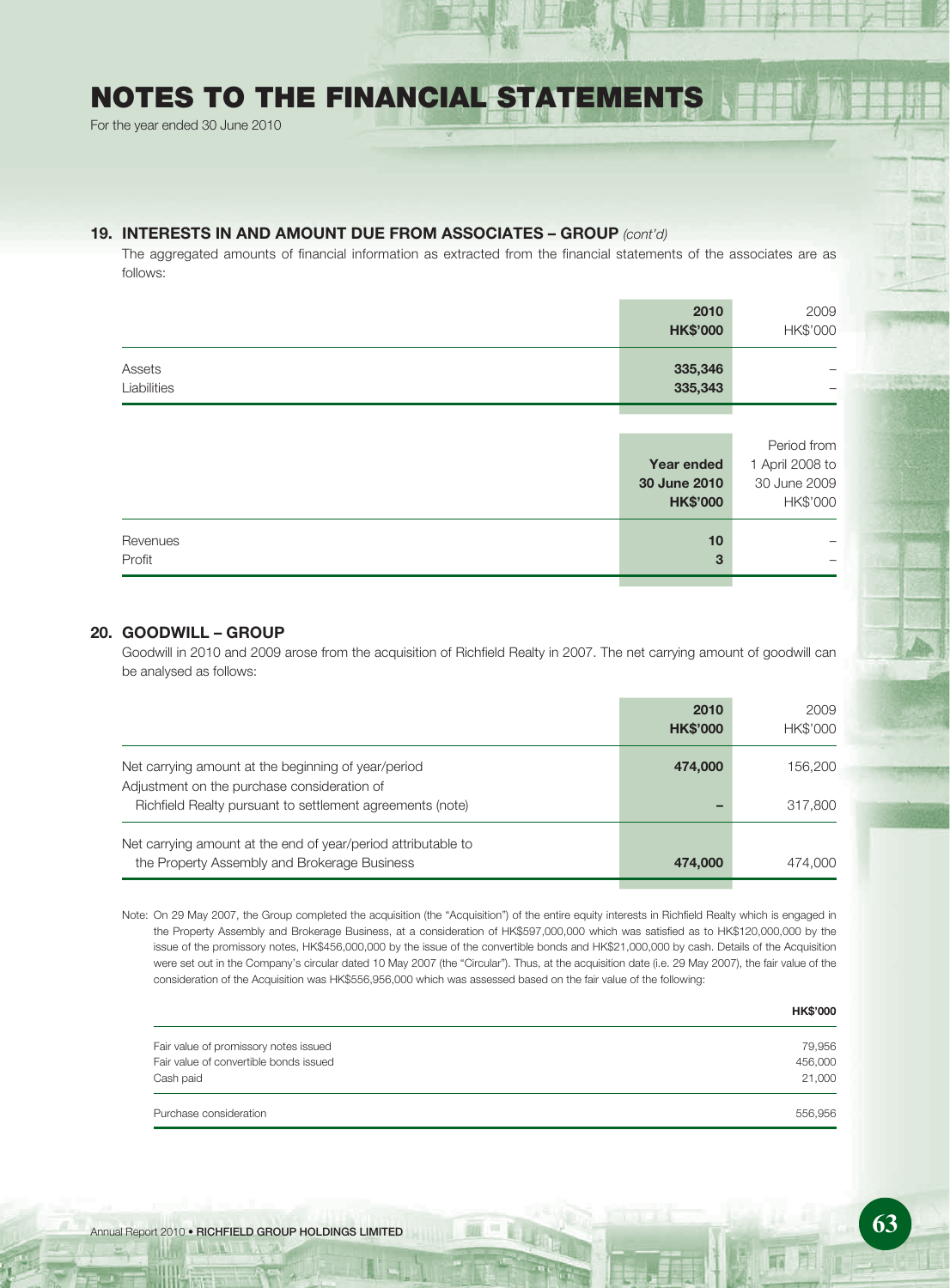For the year ended 30 June 2010

## 20. GOODWILL - GROUP (cont'd)

Note: (cont'd)

As described in the Circular, as a part of the consideration of the Acquisition, the Company issued promissory notes with a principal amount of HK\$120,000,000. These notes were unsecured, interest bearing at 1% per annum and were repayable on 28 May 2012. The fair value at the date of issue amounting to HK\$79,956,000 was calculated at the discounted borrowing rate of 9% per annum.

As described in the Circular, the purchase consideration was contingent on the results of Richfield Realty where its guarantee profit for the year ended 28 May 2008 should be no less than HK\$150,000,000 (the "Original Guarantee Profit"). When the results of Richfield Realty for the period from 29 May 2007 to 28 May 2008 (the "Actual Profit") were less than the Original Guarantee Profit, the vendor, who subsequently became a shareholder of the Company upon conversion of convertible bonds, should compensate an amount, which was equivalent to 3.98 times of the difference between the Original Guarantee Profit and the Actual Profit, to the Group. This compensation was first to be setoff against the carrying value of the promissory notes and the remaining amount was therefore repayable by this shareholder (i.e. the vendor of the Acquisition and ex-convertible bond holder) to the Group.

Pursuant to the agreement dated 12 June 2008 and another supplemental settlement agreement dated 17 July 2008 entered into between this shareholder and the Group (the "Settlement Agreement") and pursuant to the resolution for the approval of the Settlement Agreement by the independent shareholders in the extraordinary general meeting held on 25 August 2008, the repayment for the amount due from this shareholder was compensated by a new guarantee profit of Richfield Realty, under which this shareholder has irrevocably warranted and guaranteed to the Group the revised guarantee profit of Richfield Realty for the 36-month period commencing from 1 July 2008 is no less than HK\$345,949,000 (the "Revised Guarantee Profit"). This amount is determined based on 3.98 times of the difference between the Original Guarantee Profit of HK\$150,000,000 and the actual profit of Richfield Realty for the period from 29 May 2007 to 28 May 2008 and deduction of the face value of the promissory note of HK\$120,000,000 and multiple of 1.06. Details of Settlement Agreement were set out in the Company's announcement dated 13 June 2008 and 28 July 2008.

The Settlement Agreement together with the sales and purchase agreement dated 10 April 2007 for the acquisition of Richfield Realty are constituted as one transaction as a whole and therefore are read together for the Acquisition. As a result, the fair value of the purchase consideration was restated as HK\$477,000,000 for the period from 1 April 2008 to 30 June 2009. Goodwill arising from the Acquisition was thus HK\$474,00,000 calculated as follows:

|                                            | 11149000 |
|--------------------------------------------|----------|
| Purchase consideration as at 31 March 2008 | 159,200  |
| Add: Adjustment on purchase consideration  |          |
| - based on the Original Guarantee Profit   | (8, 567) |
| - based on the Revised Guarantee Profit    | 326,367  |
|                                            | 317,800  |
|                                            | 477,000  |
| Fair value of net assets acquired          | (3,000)  |
| Goodwill                                   | 474,000  |
|                                            |          |

Pursuant to the second supplement agreement to the Settlement Agreement dated 25 August 2010 entered into between this shareholder and the Group, the Revised Guaranteed Profit will include the profits of Richfield Realty and certain new wholly-owned subsidiaries within the Group. These new subsidiaries are set up to take over some of the operation functions previously undertaken by Richfield Realty pursuant to an internal restructuring of the Group, details of which are set out in the Company's announcement dated 25 August 2010.

The recoverable amounts of the CGU engaged in the Property Assembly and Brokerage Business were determined based on value-in-use calculations, using cash flow projections based on financial budgets covering a five-year period approved by management and valued by the independent professional valuers. For the year ended 30 June 2010, the cash flows beyond the five-year period (2009: five-year period) were extrapolated using an average growth rate of 3% (2009: Nil). The growth rates reflected the long-term average growth rates of this CGU. The discount rate applied to cash flow calculation was 11 % (2009: 13%).

**HK\$'000**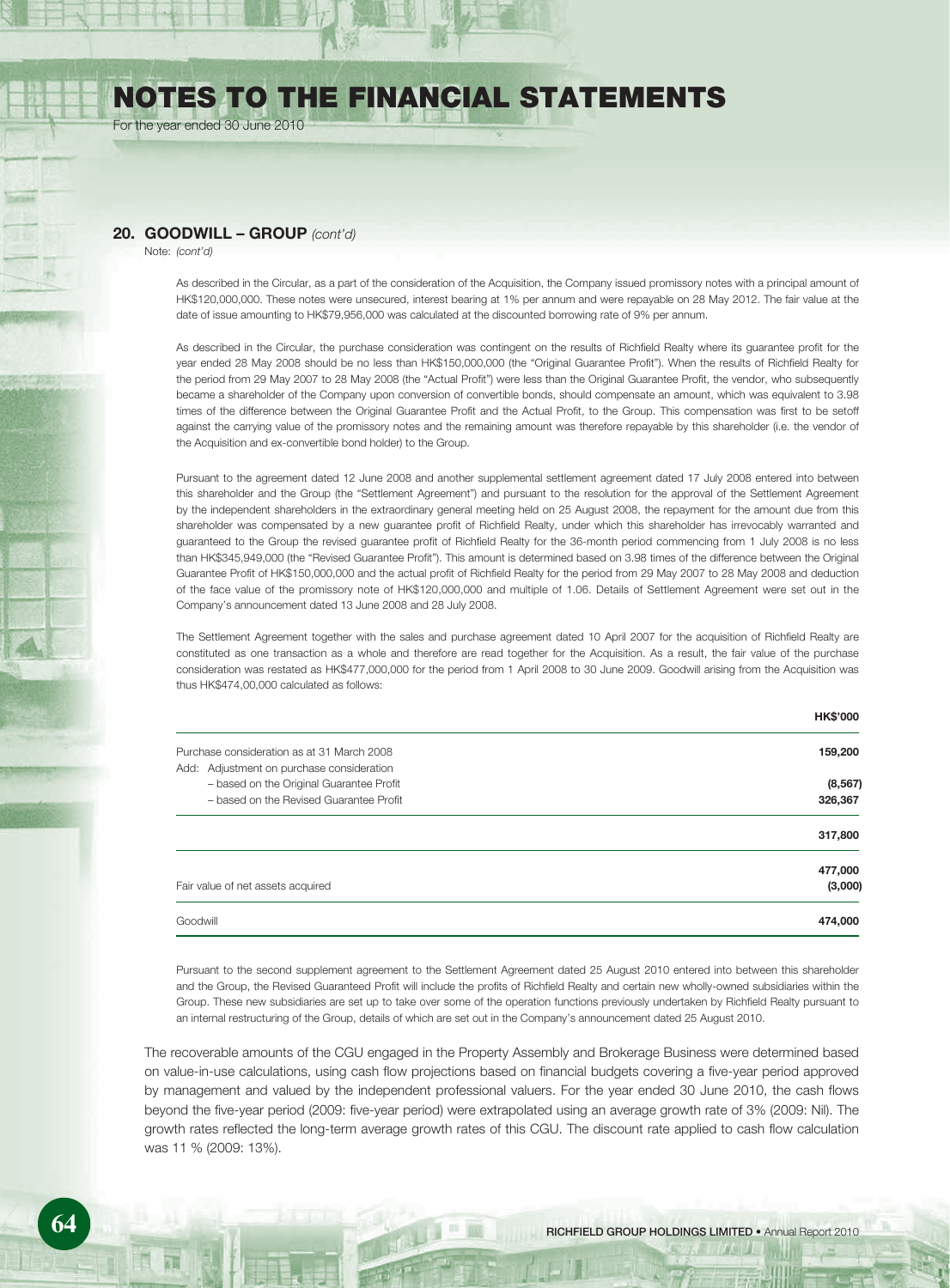For the year ended 30 June 2010

#### 20. GOODWILL – GROUP (cont'd)

Management's key assumptions include stable profit margins, which are determined based on past performance and its expectations for market share after taking into consideration of published market forecast and research. Management believes that this is the best available input for forecasting the property market. The growth rates used are generally consistent with the forecasts included in industry reports. The discount rates used are pre-tax and reflect specific risks relating to the relevant segments.

Apart from the considerations described above in determining the value-in-use of the CGUs, the Group's management is not currently aware of any other probable changes that would necessitate changes in its key estimates.

## **21. AVAILABLE-FOR-SALE FINANCIAL ASSETS – GROUP AND COMPANY**

|                                                                   | 2010<br><b>HK\$'000</b> | 2009<br>HK\$'000 |
|-------------------------------------------------------------------|-------------------------|------------------|
| Listed equity securities - Hong Kong<br>Unlisted investment funds | 99,200<br>17,104        | 19,700<br>8,912  |
|                                                                   | 116,304                 | 28,612           |
| Market value of listed investments                                | 99,200                  | 19,700           |

Listed equity securities and unlisted investment funds with carrying amounts of HK\$99,200,000 (2009: HK\$19,700,000) and HK\$9,538,000 (2009: HK\$7,636,000) respectively are stated at fair value. The fair values have been determined directly by reference to published price and quotations in active markets.

Unlisted investment funds with a carrying amount of HK\$7,566,000 (2009: HK\$1,276,000) are measured at cost less impairment losses as the variability in the range of reasonable fair value estimates is significant and the probabilities of the various estimates within the range cannot be reasonably assessed and used in estimating fair value. The directors of the Company are of the opinion that the fair value cannot be measured reliably.

#### **22. PROPERTIES HELD FOR TRADING – GROUP**

The analysis of carrying amount of properties held for trading is as follows:

|                                  | 2010<br><b>HK\$'000</b> | 2009<br>HK\$'000 |
|----------------------------------|-------------------------|------------------|
| In Hong Kong                     |                         |                  |
| - 10 to 50 years (medium leases) | 18,948                  | 18,948           |
| - 50 years or more (long leases) | 18,502                  | 22,025           |
|                                  | 37,450                  | 40,973           |

## **23. PROPERTIES UNDER DEVELOPMENT – GROUP**

All properties under development are stated at cost.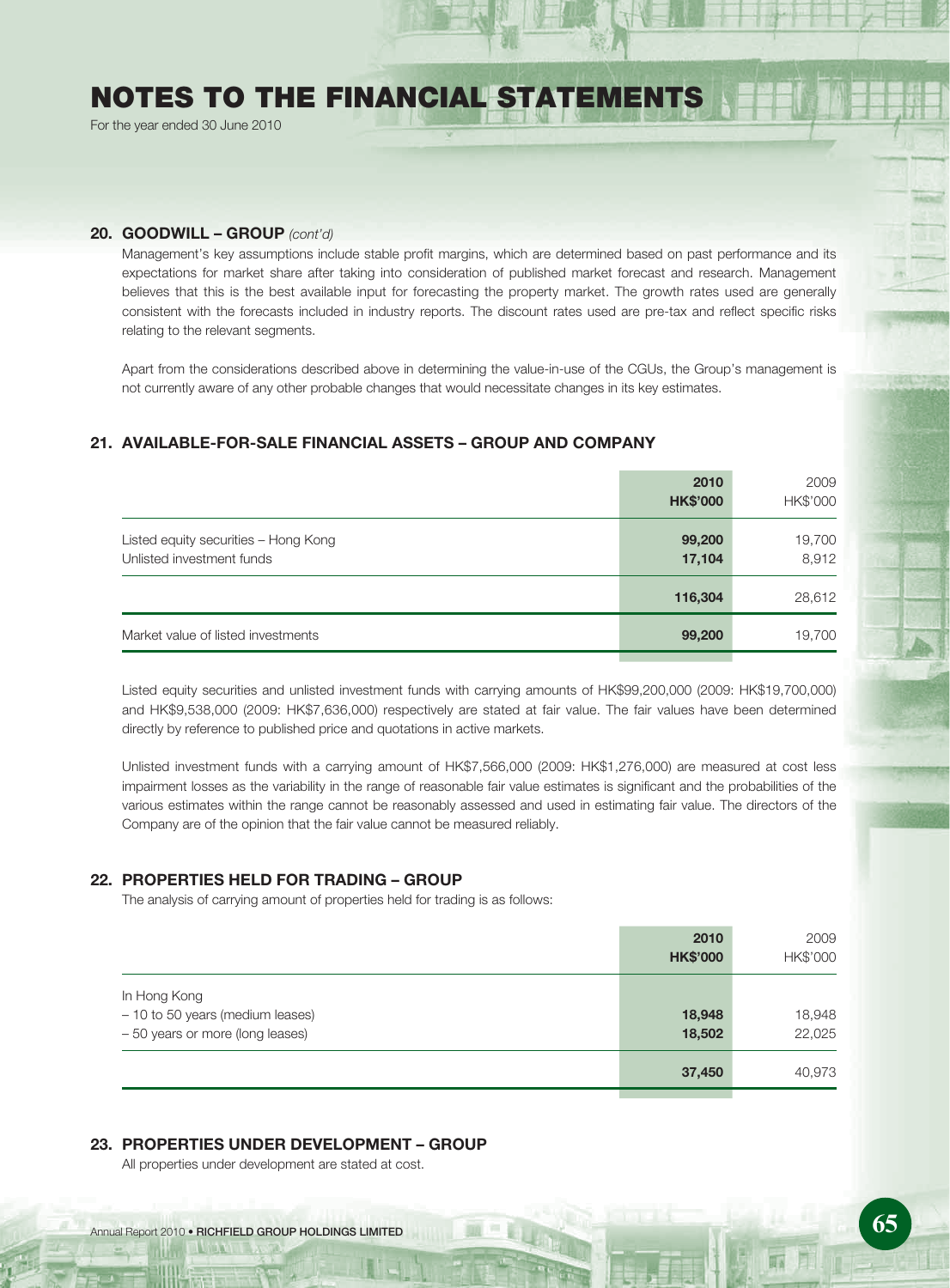For the year ended 30 June 2010

## **24. TRADE RECEIVABLES – GROUP**

|                        | 2010<br><b>HK\$'000</b> | 2009<br>HK\$'000 |
|------------------------|-------------------------|------------------|
| Non-current<br>Current | -<br>102,445            | 730<br>4,466     |
|                        | 102,445                 | 5,196            |

For the trading of bags and accessories and the Recycled Computer Business, the Group's trading terms with its customers are mainly on credit, which generally have credit periods of up to 90 days (2009: 90 days) and do not bear any interest.

For the Property Assembly and Brokerage Business, the Group generally allows a credit period from 1 month to 3 years (2009: 1 month to 3 years) to its trade customers, in accordance with the terms of the mutual agreements after individual negotiations.

Based on the invoice dates, ageing analysis of trade receivables is as follows:

|                                                   | 2010<br><b>HK\$'000</b> | 2009<br>HK\$'000                                                    |
|---------------------------------------------------|-------------------------|---------------------------------------------------------------------|
| Within 90 days<br>91 to 180 days<br>Over 180 days | 101,583<br>361<br>501   | 5,196<br>$\overline{\phantom{0}}$<br>$\qquad \qquad \longleftarrow$ |
|                                                   | 102,445                 | 5,196                                                               |

All trade receivables are subject to credit risk exposure. However, the Group does not identify specific concentrations of credit risk with regards to trade receivables, as the amounts recognised resemble a large number of receivables from various customers. Impairment on trade receivables is recognised when the debts are identified to be irrecoverable.

Based on due date, ageing analysis of trade receivables is as follows:

|                                                      | 2010<br><b>HK\$'000</b> | 2009<br>HK\$'000 |
|------------------------------------------------------|-------------------------|------------------|
| Neither past due nor impaired                        | 101,583                 | 5,169            |
| Less than 90 days past due<br>Over 90 days past due  | 361<br>501              | 27               |
| Trade receivables that are past due but not impaired | 862                     | 27               |
|                                                      | 102,445                 | 5,196            |

Included in trade receivables, no amounts are denominated in a currency other than the functional currency of the entity to which they relate (2009: RMB144,000).

Receivables that were neither past due nor impaired were due from a wide range of customers for whom there was no recent history of default.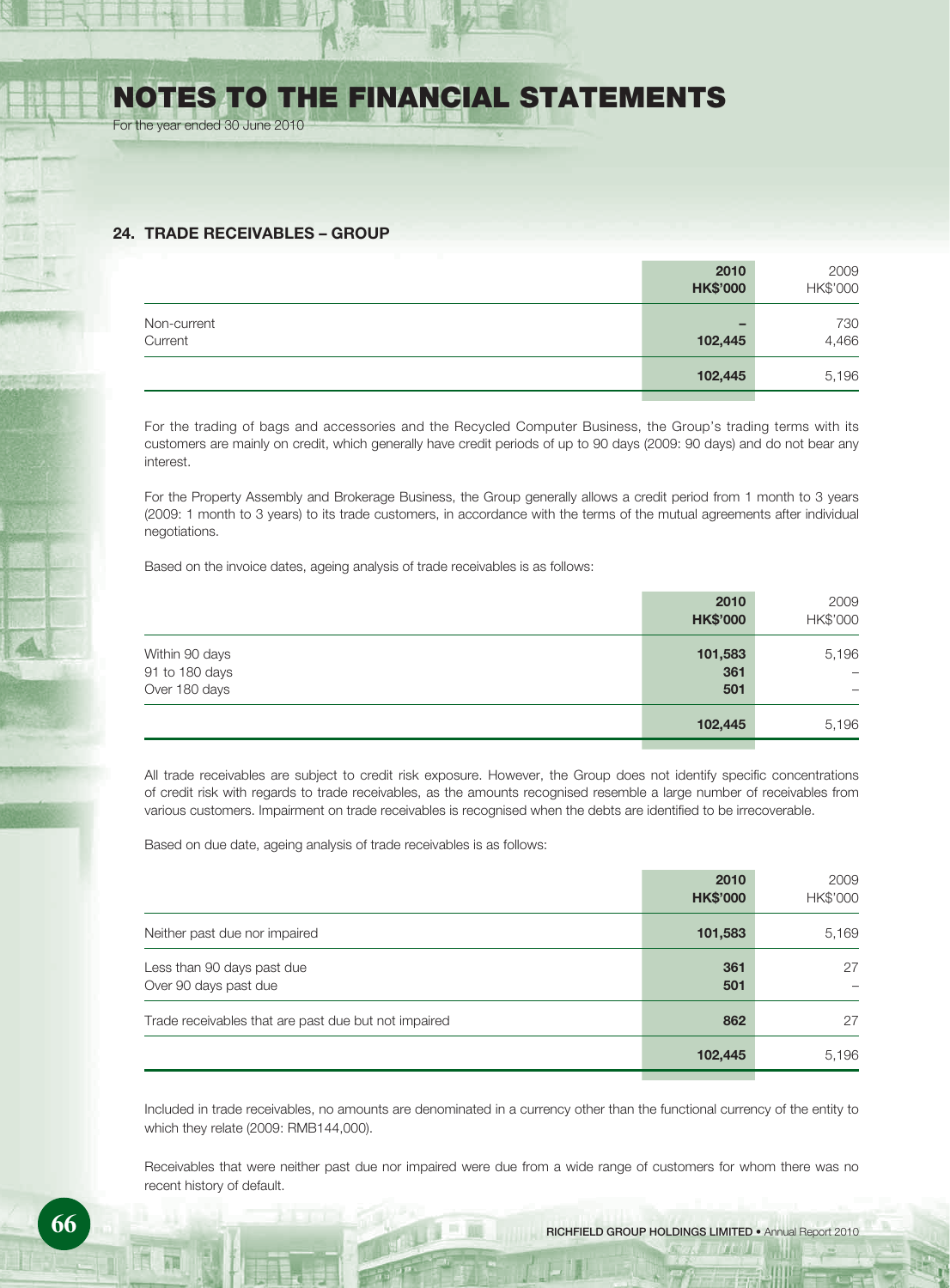For the year ended 30 June 2010

#### 24. TRADE RECEIVABLES - GROUP (cont'd)

Receivables that were past due but not impaired related to a number of independent customers that had a good track record with the Group. Based on past experience, management believes that no impairment allowance is necessary in respect of these balances as there has not been a significant change in credit quality and the balances are still considered to be fully recoverable. The Group did not hold any collateral in respect of trade receivables past due but not impaired.

As at 30 June 2010, the carrying amount of certain trade receivables of HK\$780,000 (2009: HK\$730,000) was determined based on the present value of the estimated future cash outflows discounted using the effective interest rate of 6.75% (2009: 6.75%) per annum.

The directors of the Company considered that the fair values of current trade receivables are not materially different from their carrying amounts because these amounts have short maturity periods. The fair values of long term trade receivables were not materially different from their carrying amounts because there was immaterial interest rate differentiation.

#### **25. FINANCIAL ASSETS AT FAIR VALUE THROUGH PROFIT OR LOSS – GROUP AND COMPANY**

These represented the unlisted investment funds in United Kingdom and are held for trading purposes. The balances at the reporting dates are stated at fair value which have been determined by reference to the quoted bid prices at the reporting dates.

## **26. CASH AND CASH EQUIVALENTS – GROUP AND COMPANY**

|                                                  | Group                   |                   | Company                 |                   |
|--------------------------------------------------|-------------------------|-------------------|-------------------------|-------------------|
|                                                  | 2010<br><b>HK\$'000</b> | 2009<br>HK\$'000  | 2010<br><b>HK\$'000</b> | 2009<br>HK\$'000  |
| Cash and bank balances<br>Time deposits at banks | 101,037<br>130,805      | 64,540<br>182,591 | 49,144<br>130,204       | 12,175<br>181,990 |
|                                                  | 231,842                 | 247.131           | 179,348                 | 194,165           |
|                                                  |                         |                   |                         |                   |

Cash at bank earns interest at rates of 0.1% (2009: 0.1% to 2.7%) per annum based on the daily bank deposits rates. Time deposits earn interest of 0.5% to 1.1% (2009: 0.8% to 1.2 %) per annum and are eligible for immediate cancellation without receiving any interest for the last deposit period.

The directors of the Company considered that the fair value of time deposits is not materially different from its carrying amount because of the short maturity period on its inception.

### **27. RESTRICTED BANK DEPOSITS – GROUP**

These bank deposits are kept in the separate bank accounts by the Group as these are money temporarily received from the developers of the property assembly projects and are held on behalf of the developers for the purpose of the payments of initial deposits to the owners of the properties in accordance with the provisional sale and purchase agreements.

As these bank deposits are restricted to a specific use by the Group, they do not form part of the cash management of the Group.

#### **28. BANK OVERDRAFTS – GROUP**

Bank overdrafts were unsecured, interest bearing at 13% per annum and repayable with one year.

Annual Report 2010 • **RICHFIELD GROUP HOLDINGS LIMITED 67**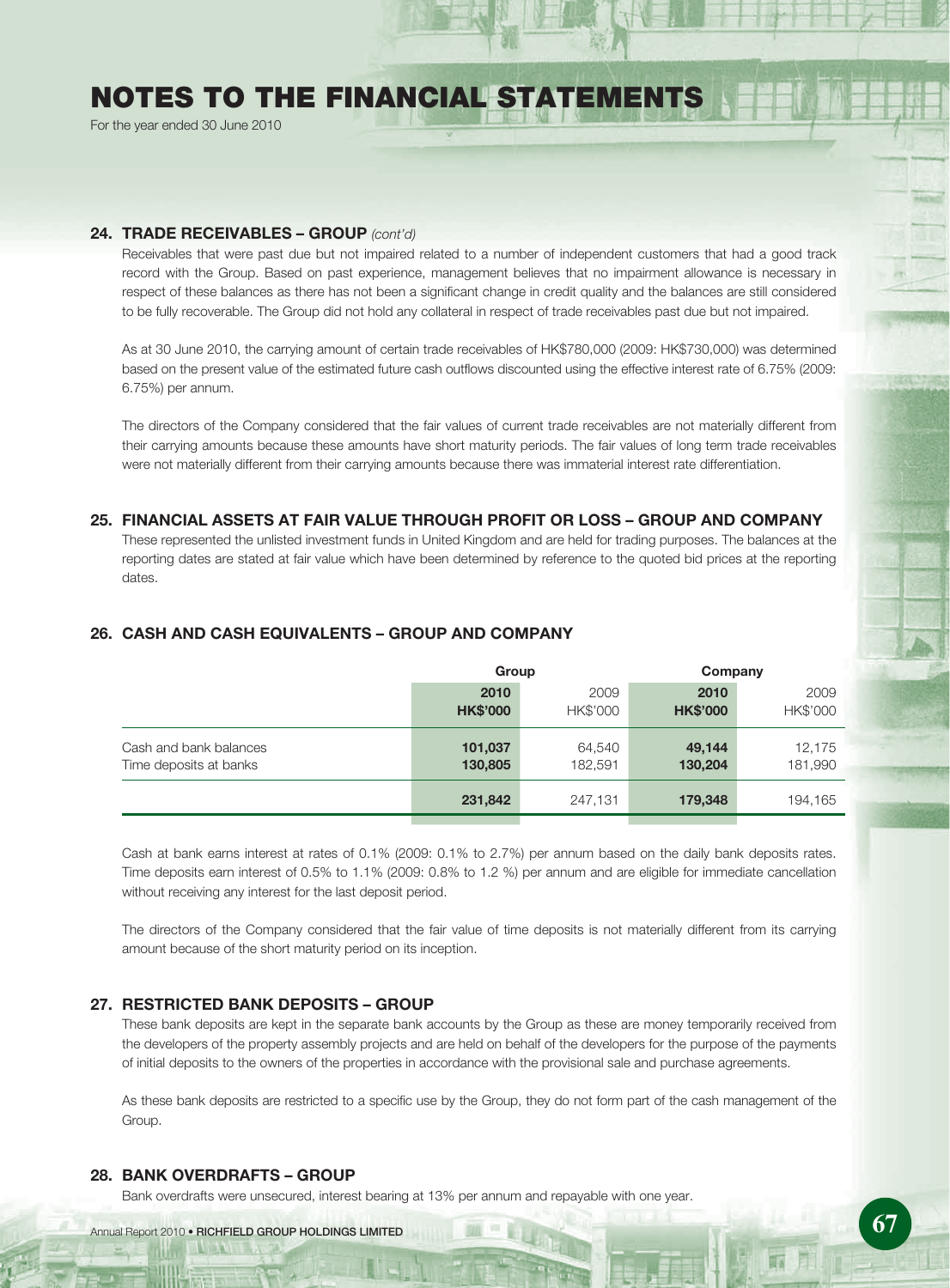For the year ended 30 June 2010

## **29. TRADE PAYABLES – GROUP**

The Group was granted by its suppliers' credit periods ranging from 30 days to 90 days (2009: 30 days to 90 days). Based on the invoices dates, ageing analysis of trade payables is as follows:

|                                   | 2010<br><b>HK\$'000</b> | 2009<br>HK\$'000 |
|-----------------------------------|-------------------------|------------------|
| Over 1 year but less than 2 years | -                       | 1,994            |

The directors of the Company consider that the carrying amounts approximated their fair value.

## **30. FINANCE LEASE LIABILITIES – GROUP**

The analysis of the Group's obligations under finance leases is as follows:

|                                            | 2010<br><b>HK\$'000</b> | 2009<br>HK\$'000 |
|--------------------------------------------|-------------------------|------------------|
| Total minimum lease payments:              |                         |                  |
| Due within one year                        | 97                      |                  |
| Due in the second to fifth years           | 356                     |                  |
|                                            | 453                     |                  |
| Future finance charges on finance leases   |                         |                  |
| Present value of finance lease liabilities | 453                     |                  |
|                                            |                         |                  |

|                                                                                                     | 2010<br><b>HK\$'000</b> | 2009<br>HK\$'000 |
|-----------------------------------------------------------------------------------------------------|-------------------------|------------------|
| Present value of minimum lease payments:<br>Due within one year<br>Due in the second to fifth years | 97<br>356               |                  |
| Less: Portion due within one year included under current liabilities                                | 453<br>(97)             |                  |
| Portion due after one year included under non-current liabilities                                   | 356                     |                  |

The Group has entered into finance leases for certain office equipment. The lease period is for 5 years. At the end of the lease term, the Group has the option to purchase the leased equipment at a price that is expected to be sufficiently lower than the fair value of the leased asset at the end of the lease. None of the leases included contingent rentals.

Finance lease liabilities are effectively secured by the underlying assets (note 16(a)) as the rights to the leased asset will be reverted to the lessor in the event of default of repayment by the Group.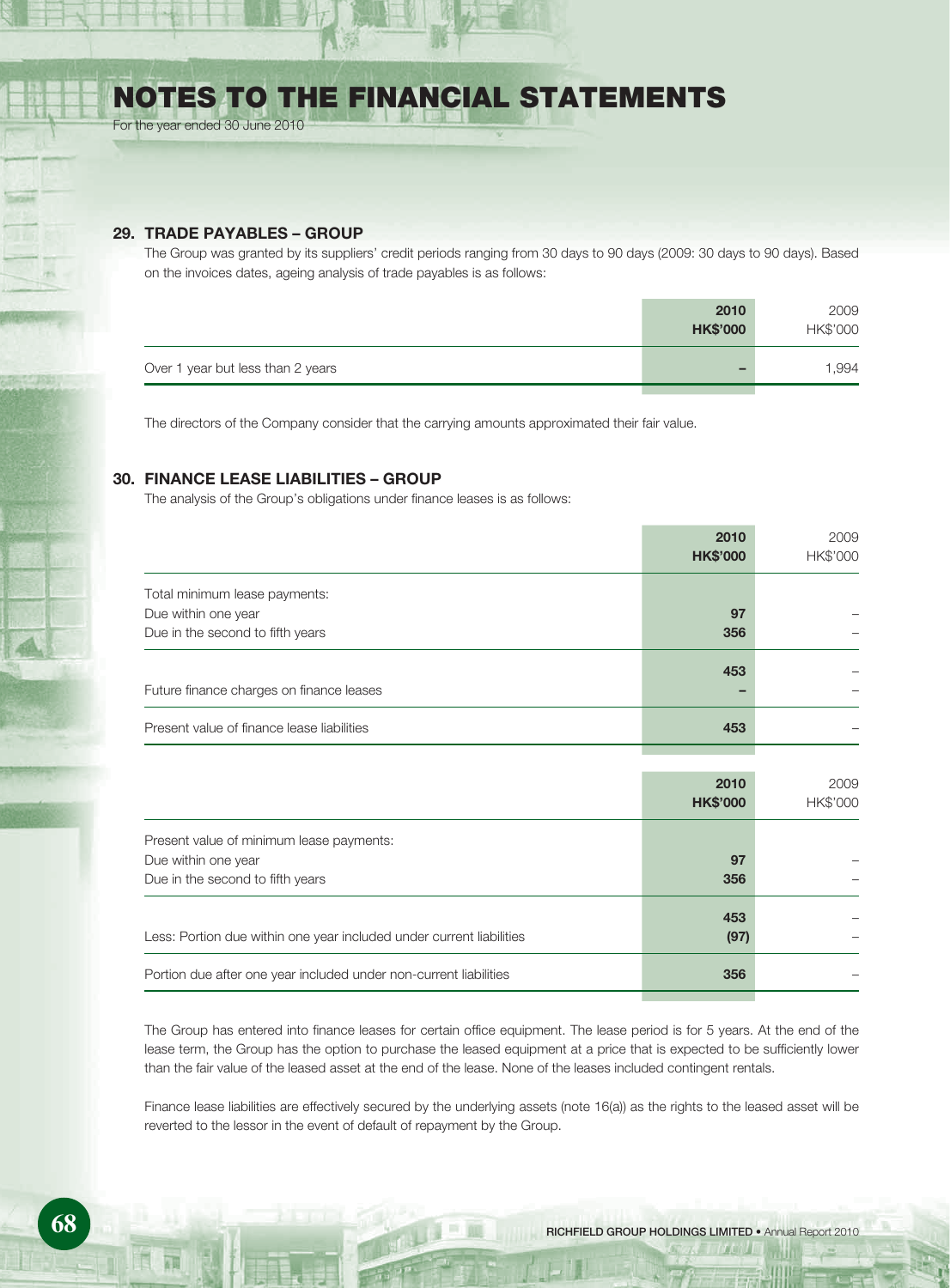For the year ended 30 June 2010

## **31. SHARE CAPITAL**

|                                                               | 2010          |                 | 2009        |                 |
|---------------------------------------------------------------|---------------|-----------------|-------------|-----------------|
|                                                               | <b>Number</b> |                 | Number      |                 |
|                                                               | of shares     |                 | of shares   |                 |
|                                                               | 000'          | <b>HK\$'000</b> | <b>'000</b> | HK\$'000        |
| Authorised:                                                   |               |                 |             |                 |
| Ordinary shares of HK\$0.01 each                              | 10,000,000    | 100,000         | 10,000,000  | 100,000         |
|                                                               |               |                 |             |                 |
|                                                               | <b>Number</b> | <b>Ordinary</b> | Number      | Ordinary        |
|                                                               | of shares     | shares          | of shares   | shares          |
|                                                               | '000'         | <b>HK\$'000</b> | <b>'000</b> | <b>HK\$'000</b> |
| Issued and fully paid:<br>At the beginning of the year/period |               |                 |             |                 |
| and at the end of the year/period                             | 2,928,500     | 29,285          | 2,928,500   | 29,285          |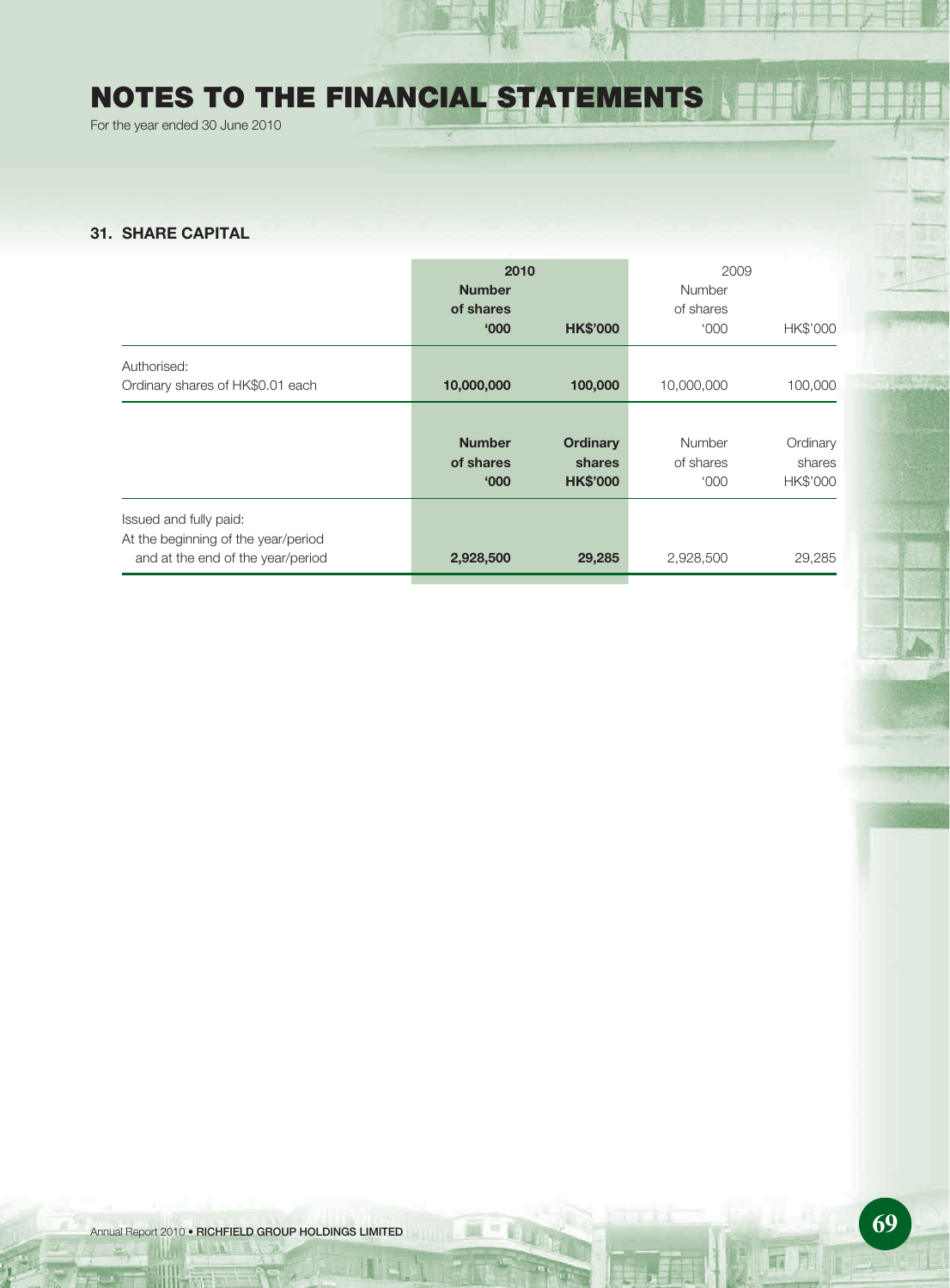For the year ended 30 June 2010

## **32. RESERVES**

#### **Group**

The amounts of the Group's reserves and the movements therein during the year/period are presented in the consolidated statement of changes in equity.

#### **Company**

|                                                                                         | Share premium<br>account<br><b>HK\$'000</b> | <b>Revaluation</b><br>reserve<br><b>HK\$'000</b> | (Accumulated<br>losses)/<br><b>Retained</b><br>profits<br><b>HK\$'000</b> | <b>Total</b><br><b>HK\$'000</b> |
|-----------------------------------------------------------------------------------------|---------------------------------------------|--------------------------------------------------|---------------------------------------------------------------------------|---------------------------------|
| At 1 April 2008                                                                         | 747,769                                     |                                                  | (29, 049)                                                                 | 718,720                         |
| Profit for the period                                                                   |                                             |                                                  | 16,014                                                                    | 16,014                          |
| Other comprehensive income<br>Fair value gain on available-for-sale<br>financial assets |                                             | 3,444                                            |                                                                           | 3,444                           |
| Total comprehensive income for the period<br>Dividends paid                             | (20, 997)                                   | 3,444                                            | 16,014                                                                    | 19,458<br>(20, 997)             |
| At 30 June 2009 and 1 July 2009                                                         | 726,772                                     | 3,444                                            | (13,035)                                                                  | 717,181                         |
| Profit for the year                                                                     |                                             |                                                  | 19,152                                                                    | 19,152                          |
| Other comprehensive income<br>Fair value gain on available-for-sale<br>financial assets |                                             | 80,780                                           |                                                                           | 80,780                          |
| Total comprehensive income for the year<br>Dividends paid (note 11)                     | (10, 718)                                   | 80,780                                           | 19,152                                                                    | 99,932<br>(10, 718)             |
| At 30 June 2010                                                                         | 716,054                                     | 84,224                                           | 6,117                                                                     | 806,395                         |

The share premium account mainly arises from the shares issued at a premium. Under the Companies Law of the Cayman Islands, share premium is available for paying distributions or dividends to shareholders subject to the provisions of its Memorandum or Articles of Association and provided that immediately following the distribution of dividends, the Company is also able to pay its debts as they fall due in the ordinary course of business. In accordance with the Articles of Association of the Company, with the sanction of an ordinary resolution, dividends may also be declared and paid out of share premium.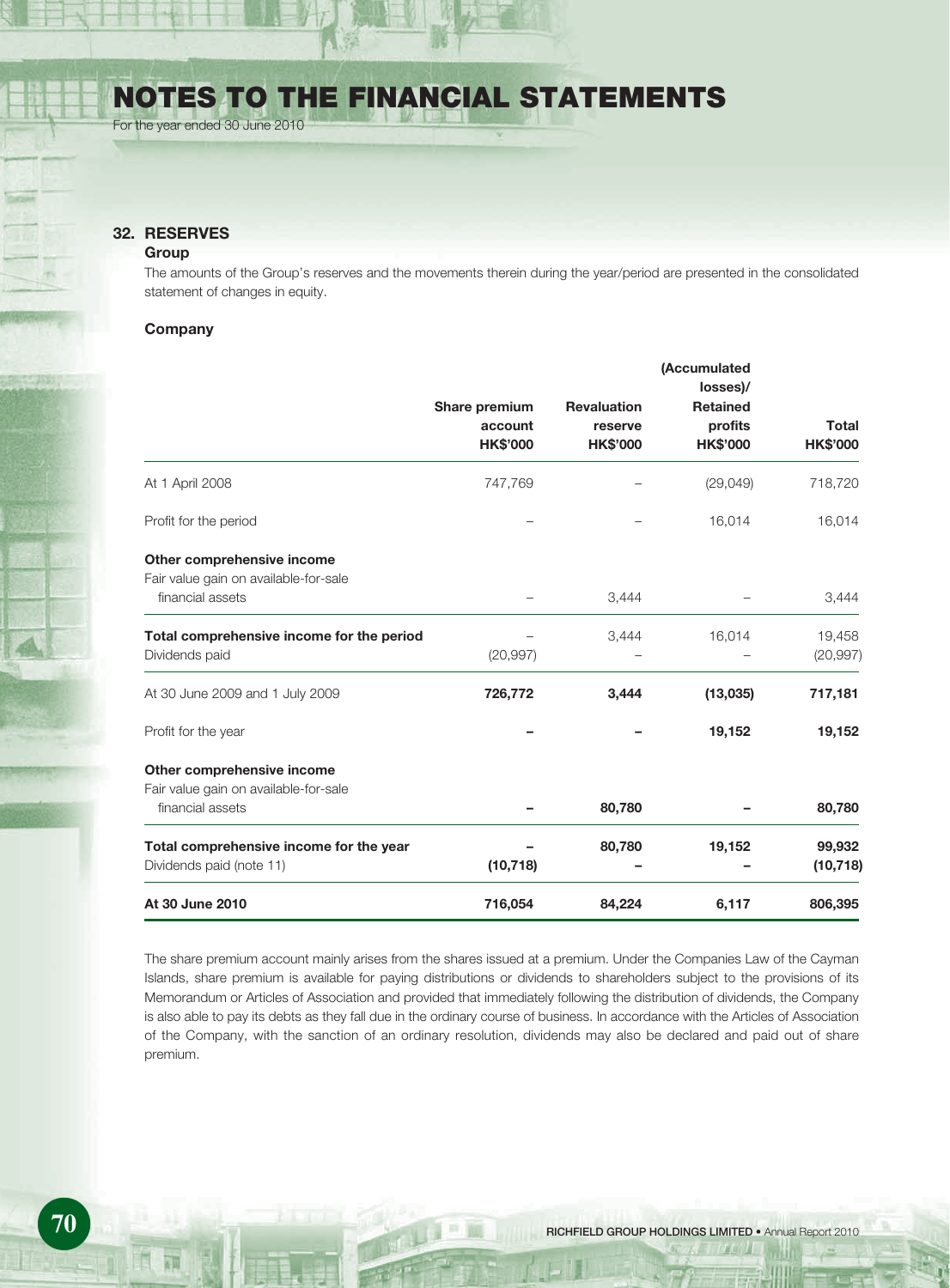For the year ended 30 June 2010

## **33. DEFERRED TAX – GROUP**

At the reporting date, the Group had unrecognised deferred taxation assets and liabilities as follows:

|                                                                                                                                                 | 2010<br><b>HK\$'000</b> | 2009<br>HK\$'000 |
|-------------------------------------------------------------------------------------------------------------------------------------------------|-------------------------|------------------|
| Taxation effect of temporary differences arising as a result of:                                                                                |                         |                  |
| Deferred tax assets:<br>Tax losses available to set off against future assessable profits                                                       | 867                     | 2.067            |
| Deferred tax liabilities:<br>Excess of depreciation allowance claimed for tax proposes<br>over depreciation charged in the financial statements | 147                     | 145              |

No provision for deferred taxation has been recognised in respect of the tax losses of HK\$5,254,000 (2009: HK\$17,678,000) as this has not yet been all agreed with the Inland Revenue Department and there is the unpredictability of future profit streams. The tax losses do not expire under current tax legislation.

# **34. DISPOSALS OF SUBSIDIARIES**

As mentioned in notes 1 and 12, the Group's subsidiaries, Multi Merchant and FX International were sold during the year. Particulars of the disposal transaction are as follows:

|                                                    | <b>HK\$'000</b> |
|----------------------------------------------------|-----------------|
| Net liabilities disposed of:                       |                 |
| Cash and bank balances                             | (2)             |
| Trade payables                                     | 287             |
| Accrued expenses and other payables                | 176             |
| Tax payable                                        | 322             |
|                                                    | 783             |
| Total consideration                                | 5               |
| Gain on disposals of subsidiaries                  | 788             |
| Cash inflow on disposals:                          |                 |
|                                                    | <b>HK\$'000</b> |
| Sale consideration settled in cash                 | 5               |
| Cash and cash equivalents in subsidiaries disposed | (2)             |
| Cash inflow on disposals                           | 3               |

There were no disposals of subsidiaries for the period from 1 April 2008 to 30 June 2009.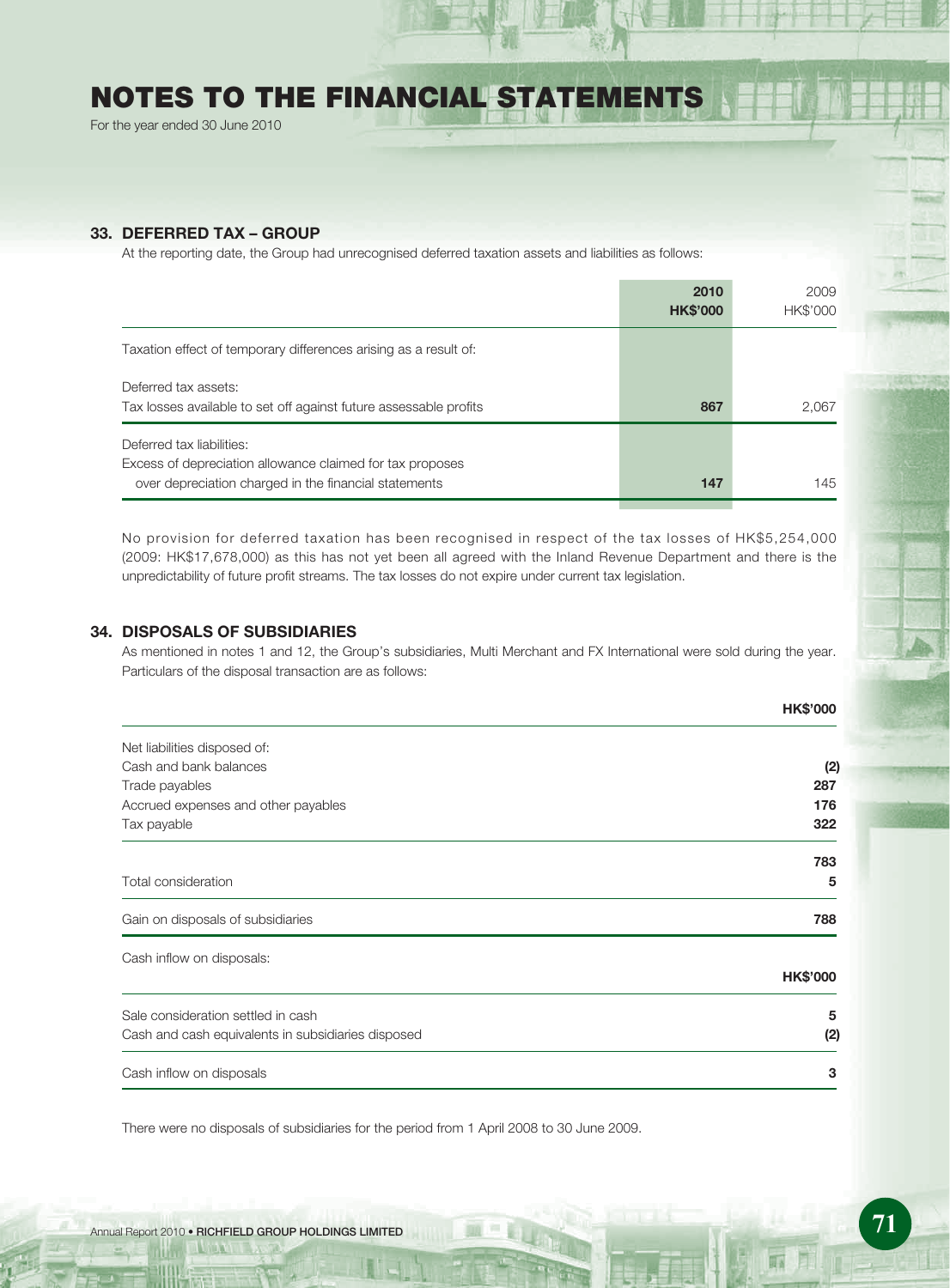For the year ended 30 June 2010

## **35. SHARE-BASED PAYMENTS**

The Company operates a share option scheme (the "SO Scheme") for the main purpose of recognising contributions of the employees of the Group to the growth of the Group, by rewarding them with opportunities to obtain an ownership interest in the Company and to further motivate and give an incentive to these persons to continue to contribute to the Group's long terms success and prosperity.

Eligible participants of the SO Scheme include any employees, consultants, advisers, suppliers or customers of the Group, including any directors of the Company and its subsidiaries. The SO Scheme became effective on 21 May 2002 and, unless otherwise cancelled or amended, will remain in force for ten years from that date.

The maximum number of unexercised share options currently permitted to be granted under the SO Scheme is an amount equivalent, upon their exercise, to 10% of the shares of the Company in issue at any time. The maximum number of shares issuable under share options to each eligible participant in the SO Scheme within any 12-month period up to the date of grant, is limited to 1% of the shares of the Company in issue at the date of grant. Any further grant of share options in excess of this limit is subject to shareholders' approval in a general meeting.

The offer of a grant of share options may be accepted in writing within 21 days from the date of the offer, upon payment of a nominal consideration of HK\$1 in total by the grantee. The exercise period of the share options granted shall be determined by the board of directors and notified to the relevant grantee, but must not be more than ten years from the date of grant of the share options.

The exercise price of the share options is determinable by the board of directors, but may not be less than the highest of (i) the closing price of the Company's share as stated in the Stock Exchange's daily quotations sheet on the date of offer of the option, which must be a business day, (ii) the average of the closing prices of the Company's shares as stated in the Stock Exchange's daily quotations sheets for the five business days immediately preceding the date of offer of the option, or (iii) the nominal value of the Company's shares on the date of offer.

For the year ended 30 June 2010 and for the period from 1 April 2008 to 30 June 2009, no share options have been granted pursuant to the SO Scheme. No share options granted under the SO Scheme were outstanding as at 30 June 2010 and 2009.

# **36. OPERATING LEASE COMMITMENTS**

#### **As lessee**

At 30 June 2010, the total future minimum lease payments under non-cancellable operating leases payable by the Group and the Company are as follows:

#### **Group**

|                                                 | 2010<br><b>HK\$'000</b> | 2009<br>HK\$'000 |
|-------------------------------------------------|-------------------------|------------------|
| Within one year<br>In the second to fifth years | 1,560<br>906            | 1,190<br>273     |
|                                                 | 2,466                   | 1,463            |

The Group leases a number of properties under operating leases. The lease run for an initial period of one to three years, with an option to renew the lease and renegotiated the terms at the expiry date or at dates as mutually agreed between the Group and respective landlords/lessors. As at 30 June 2009 and 2010, none of the leases include contingent rentals.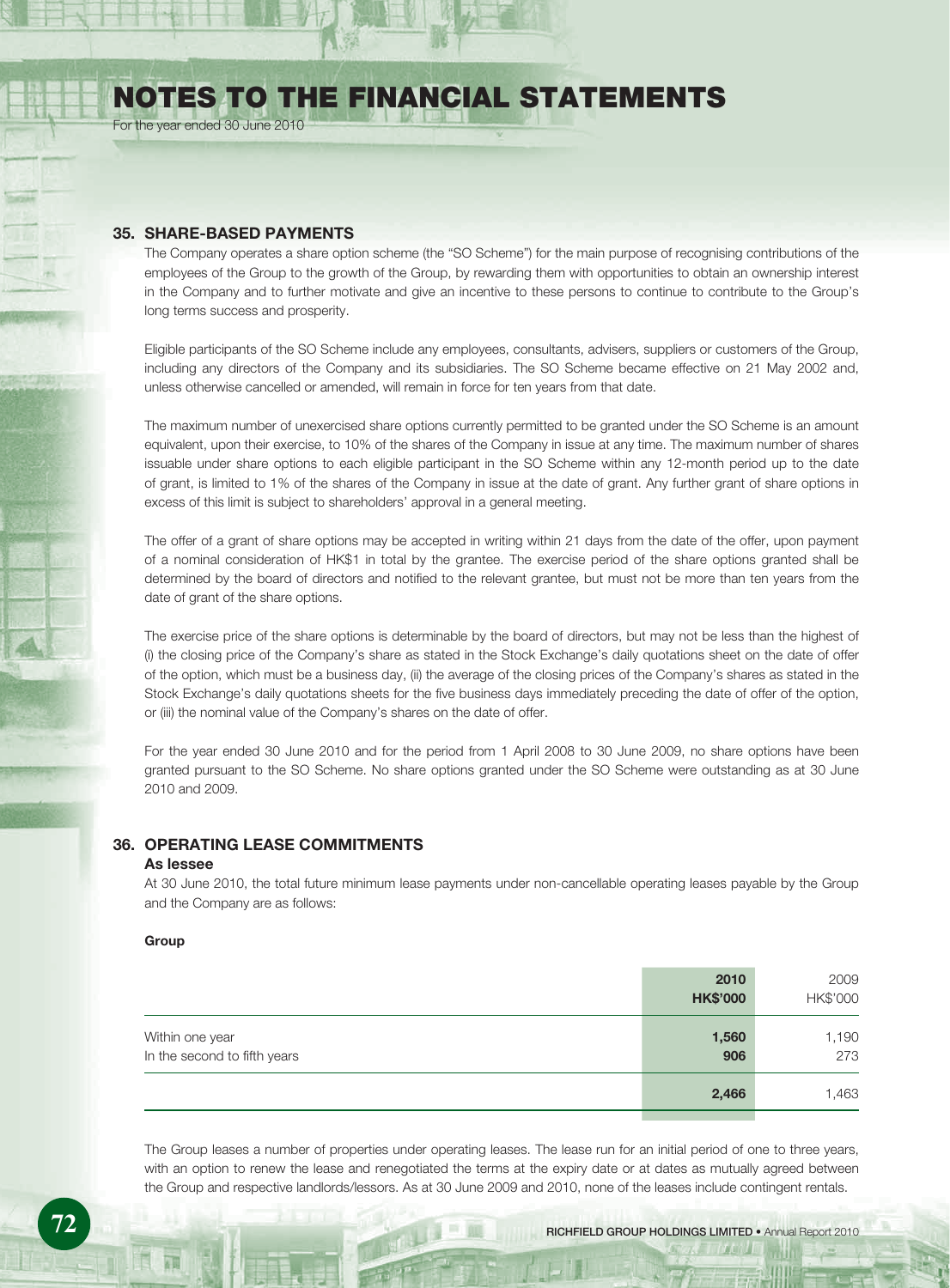For the year ended 30 June 2010

## **36. OPERATING LEASE COMMITMENTS (cont'd)**

As lessee (cont'd) **Company**

|                 | 2010<br><b>HK\$'000</b> | 2009<br>HK\$'000         |
|-----------------|-------------------------|--------------------------|
| Within one year | 260                     | $\overline{\phantom{0}}$ |

The Company leases a property under operating leases. The lease runs for an initial period of one year. None of the leases include contingent rentals.

### **As lessor**

At 30 June 2010, the Group had future aggregate minimum lease receipts under non-cancellable operating leases as follows:

#### **Group**

|                 | 2010<br><b>HK\$'000</b> | 2009<br>HK\$'000 |
|-----------------|-------------------------|------------------|
| Within one year | 42                      | -                |

The Group leases its properties under operating lease arrangements which run for an initial period of two years, with an option to renew the lease terms at the expiry date or at dates as mutually agreed between the Group and the respective tenants. None of the leases include contingent rentals.

### **Company**

The Company does not have any operating lease arrangements as at 30 June 2009 and 2010.

# **37. CAPITAL COMMITMENTS**

| Group                   |                         | Company                 |                  |
|-------------------------|-------------------------|-------------------------|------------------|
| 2010<br><b>HK\$'000</b> | 2009<br><b>HK\$'000</b> | 2010<br><b>HK\$'000</b> | 2009<br>HK\$'000 |
| -<br>2,643              | 22,994<br>10,418        | 2,643                   | 10,418           |
| 2,643                   | 33,412                  | 2,643                   | 10,418           |
|                         |                         |                         |                  |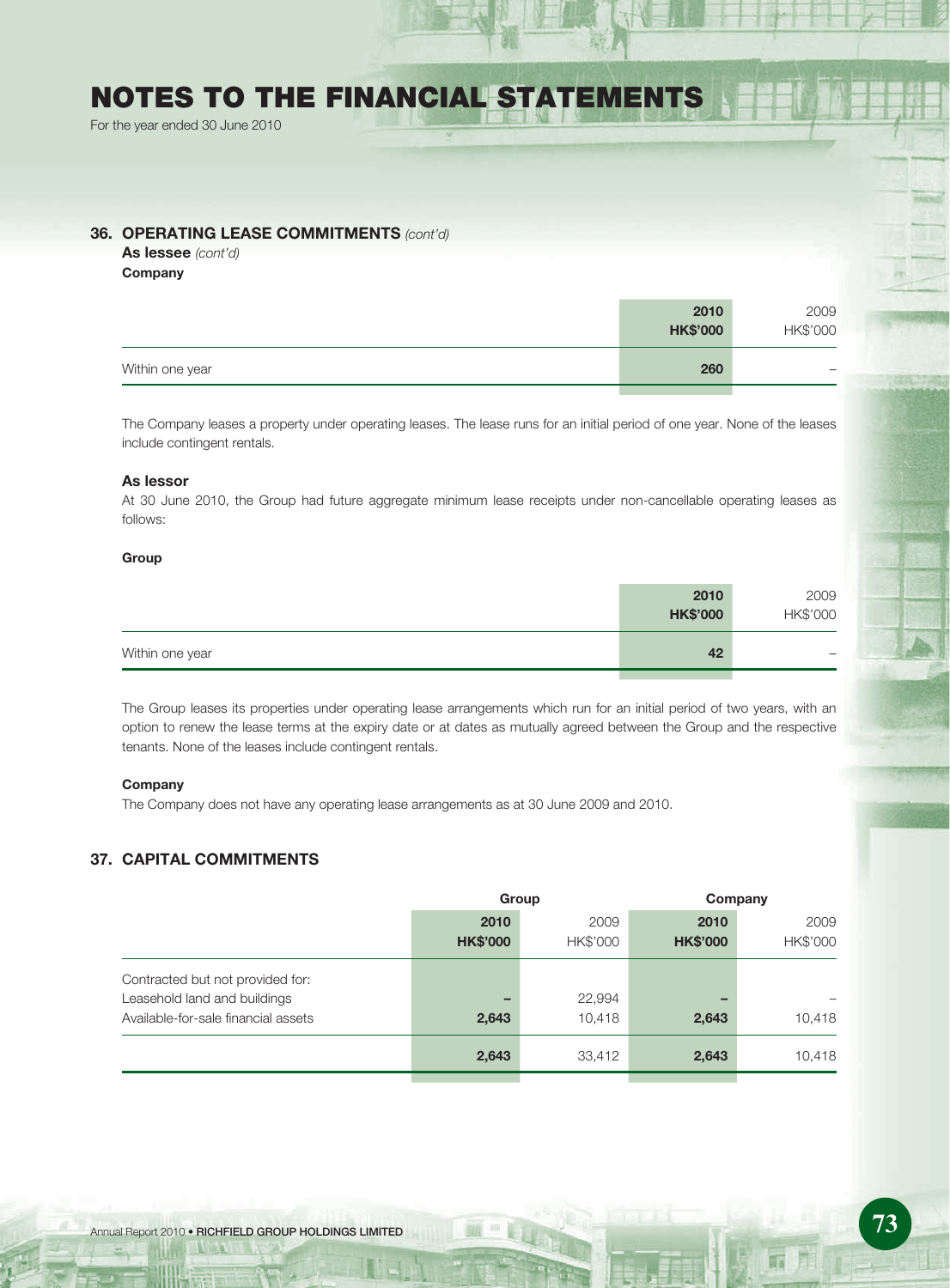For the year ended 30 June 2010

# **38. MATERIAL RELATED PARTY TRANSACTIONS**

### **38.1 The following transactions were carried out with the related parties:**

|                                                    | Year ended<br>30 June 2010<br><b>HK\$'000</b> | Period from<br>1 April 2008 to<br>30 June 2009<br>HK\$'000 |
|----------------------------------------------------|-----------------------------------------------|------------------------------------------------------------|
| Rental expenses paid to a related company owned    |                                               |                                                            |
| by a director of a subsidiary of the Company       | 872                                           | 1,181                                                      |
| Rental expenses paid to a related company owned    |                                               |                                                            |
| by one of the directors of the Company             | 604                                           |                                                            |
| Printing fees paid to a related company controlled |                                               |                                                            |
| by one of the directors of the Company             | 312                                           |                                                            |
| Professional fees paid to a related company        |                                               |                                                            |
| in which one director of the Company is a partner  | 47                                            | 503                                                        |
| Commission income from an associate                | 11,765                                        |                                                            |
|                                                    | 13,600                                        | 1,684                                                      |

These transactions were conducted at pre-determined prices in accordance with terms mutually agreed between the Group and these related parties. These transactions are conducted in the normal course of business.

### **38.2 Key management personnel compensation**

|                              |                 | Period from     |
|------------------------------|-----------------|-----------------|
|                              | Year ended      | 1 April 2008 to |
|                              | 30 June 2010    | 30 June 2009    |
|                              | <b>HK\$'000</b> | <b>HK\$'000</b> |
|                              |                 |                 |
| Short-term employee benefits | 13,542          | 2.150           |

### **39. FINANCIAL RISK MANAGEMENT OBJECTIVES AND POLICIES**

The Group is exposed to a variety of financial risks which result from both its operating and investing activities. The Group has various financial assets and liabilities such as trade receivables, trade payables, other receivables and other payables, which arise directly from its daily operations.

The main risks arising from the Group's financial instruments are market risk (including interest rate risk, foreign currency risk and price risk), credit risk and liquidity risk. The Group's overall risk management programme focuses on the unpredictability of financial markets and seeks to minimise potential adverse effects on the Group's financial performance. As the Group's exposure to market risk is kept at a minimum level, the Group has not used any derivatives or other instruments for hedging purposes. The Group does not hold or issue derivative financial instruments for trading purposes.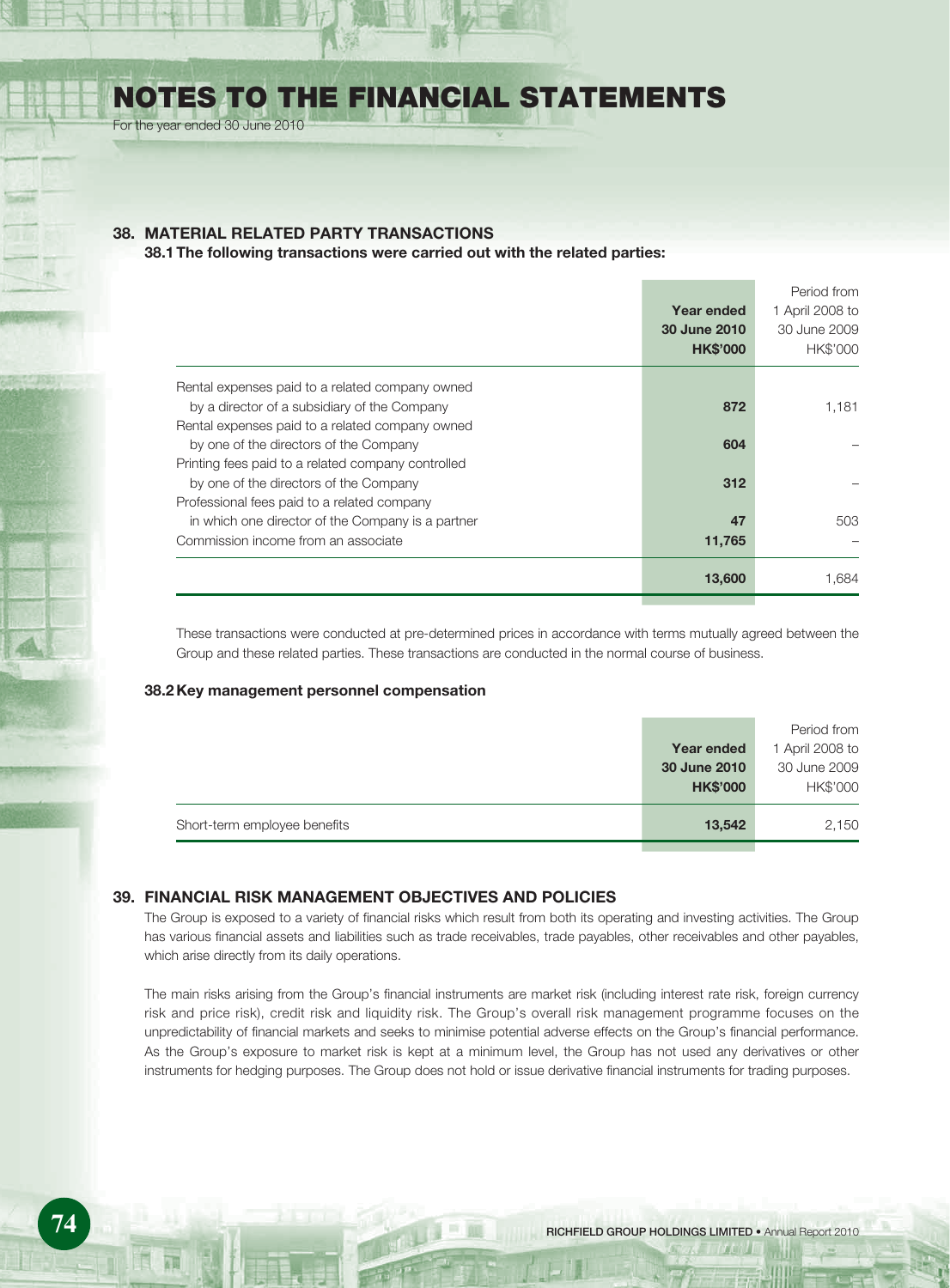For the year ended 30 June 2010

### **39. FINANCIAL RISK MANAGEMENT OBJECTIVES AND POLICIES** (cont'd)

#### **39.1 Interest rate risk**

Interest rate risk relates to the risk that the fair value or cash flows of a financial instrument will fluctuate because of changes in market interest rates. Besides time deposits which earn interest at fixed rates, cash at banks earn interest at floating rates of 0.1% to 1.1% (Period from 1 April 2008 to 30 June 2009: 0.1% to 2.7%) per annum, based on the daily bank deposits rates for the year. Other than deposits held in banks, the Group does not have significant interestbearing financial assets. Any change in the interest rate promulgated by banks from time to time is not considered to have significant impact to the Group.

As at 30 June 2009 and 2010, the Group does not have floating interest-bearing financial liabilities. As the interest rate risk exposure is considered as minimal, management did not consider it necessary to use interest rate swaps to hedge their exposure to interest rate risk because the Group does not have significant interest-bearing financial assets and financial liabilities with variable interest rates.

The policies to manage interest rate risk have been followed by the Group since prior year and are considered to be effective.

#### **39.2 Foreign currency risk**

Currency risk refers to the risk that the fair value or future cash flows of a financial instrument will fluctuate because of changes in foreign exchange rates. During the year, most of the Group's transactions are carried out in HK\$ which is the functional currency of the group entities to which the transaction relate. For the period from 1 April 2008 to 30 June 2009, exposures to currency exchange rates arose from the Group's overseas sales, which were primarily denominated in RMB. Analysis of trade receivables in RMB is disclosed in note 24.

To mitigate the impact of exchange rate fluctuations, the Group's continually assesses and monitors the exposure to foreign currency risk. During the year, management did not consider it necessary to use foreign currency forward contracts to hedge the exposure to foreign currency risk as most of the financial assets and financial liabilities denominated in currencies other than the functional currency of the entity to which they related are short term foreign currency cash flows (due within 6 months).

As at 30 June 2009, if a general depreciation of 5% in HK\$ against RMB was estimated, with all other variable held constant, profit after income tax for the period and retained profits will increase by HK\$6,000 for the period from 1 April 2008 to 30 June 2009. A general appreciation of the same percentage in HK\$ against RMB would have had the equal but opposite effect on the profit after tax for the period and retained profits to the amount shown above, on the basis that all other variables remain constant.

The appreciation and depreciation of 5% in HK\$ exchange rate against RMB represented management's assessment of a reasonably possible change in currency exchange rate over the period until the next annual reporting date.

The policies to manage foreign currency risk have been followed by the Group since prior year and are considered to be effective.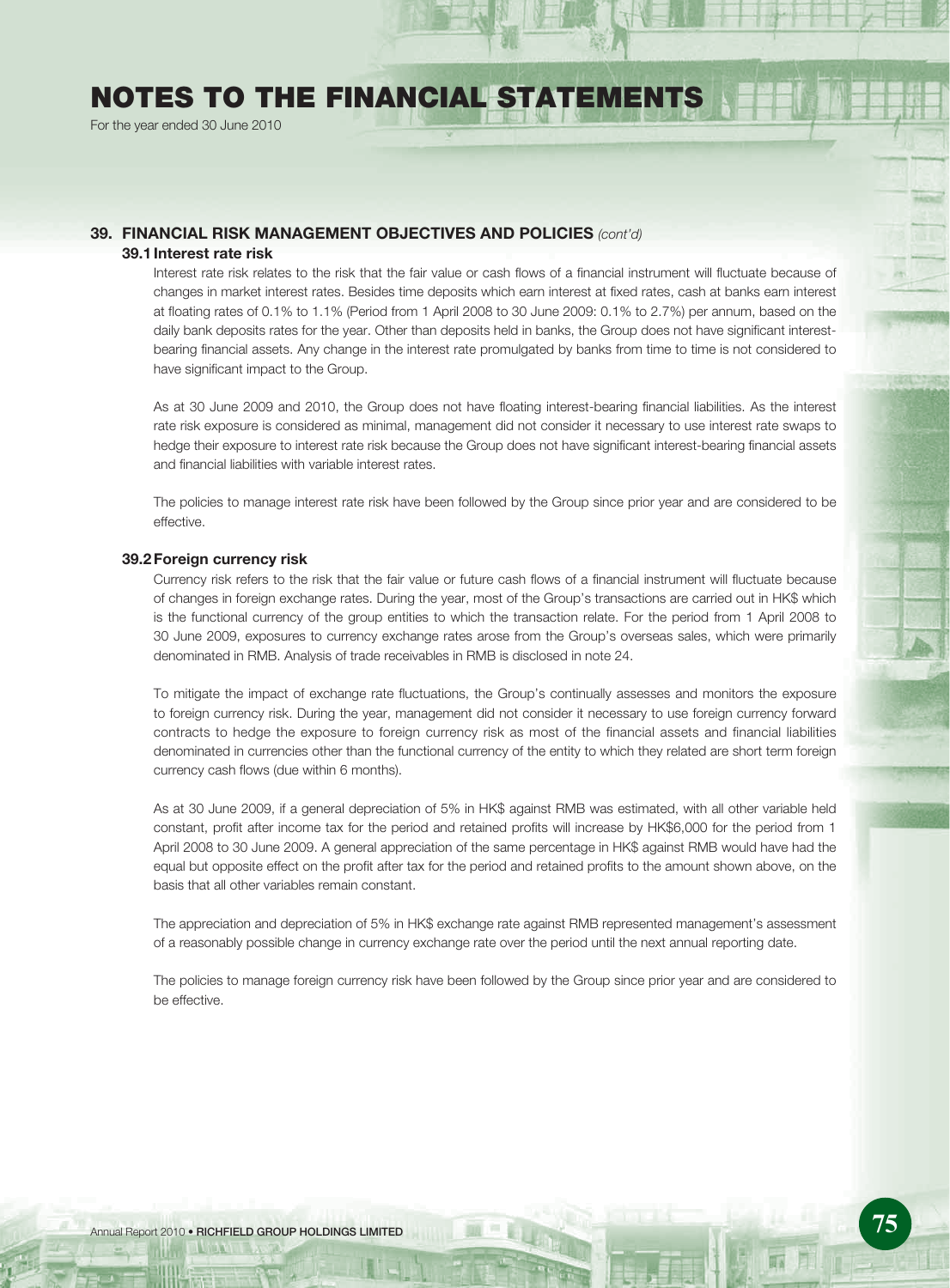For the year ended 30 June 2010

# **39. FINANCIAL RISK MANAGEMENT OBJECTIVES AND POLICIES** (cont'd)

### **39.3 Price risk**

Price risk relates to the risk that the fair values or future cash flows of a financial instrument will fluctuate because of changes in market prices. The Group is exposed to change in market prices of listed equity securities and unlisted investment funds in respect of its investments classified as available-for-sale financial assets and financial assets at fair value through profit or loss.

To manage its market price risk arising from these investments, the Group diversifies its portfolio. Diversification of the portfolio is done in accordance with the limits set by the board of directors. The policies to manage the price risk have been followed by the Group since prior years and are considered to be effective.

For listed equity securities and unlisted investment funds in the available-for-sale financial assets category, if the quoted price for these securities increased or decreased by 5%, profit or loss for the year and retained profits would not be affected but other components of equity would have increased or decreased by HK\$5,815,000 (2009: HK\$1,367,000).

For unlisted investment funds in United Kingdom classified as financial assets at fair value through profit or loss category, if the market price had increased or decreased by 5%, profit or loss for the year and retained profits would have increased or decreased by HK\$154,000 (2009: HK\$125,000).

The increase and decrease of 5% in market price of investment represents management's assessment of a reasonably possible change in market price of investments over the period until the next annual reporting date.

#### **39.4 Credit risk**

Credit risk refers to the risk that the counterparty to a financial instrument would fail to discharge its obligation under the terms of the financial instrument and cause a financial loss to the Group. The carrying amounts of cash and bank balances, time deposits at bank, restricted bank deposits, trade receivables, other receivables, amount due from associate, available-for-sale financial assets and financial assets at fair value through profit or loss represent the Group's maximum exposure to credit risk in relation to financial assets. The objective of the Group's measures to manage credit risk is to control potential exposure to recoverability problem. Most of the Group's bank balances are held in major financial institutions in Hong Kong, which management believes are of high credit quality.

The Group's trade and other receivables and amount due from associate are actively monitored to avoid significant concentration of credit risk. Normally, the Group does not obtain collateral from customers. The Group has adopted a no-business policy with customers lacking an appropriate credit history where credit records are not available.

Available-for-sale financial assets and financial assets at fair value through profit or loss represented the listed equity securities and unlisted investment funds from the well-established banks or financial institutes and are not used for hedging purpose. These are mainly entered with banks or financial institutes with sound credit rating and management does not expect any investment counterparty to fail to meet its obligations. In this regard, the Group does not expect to incur material credit losses on managing these financial assets.

The credit and investment policies have been followed by the Group since prior year and are considered to have been effective in limiting the Group's exposure to credit risk to a desirable level.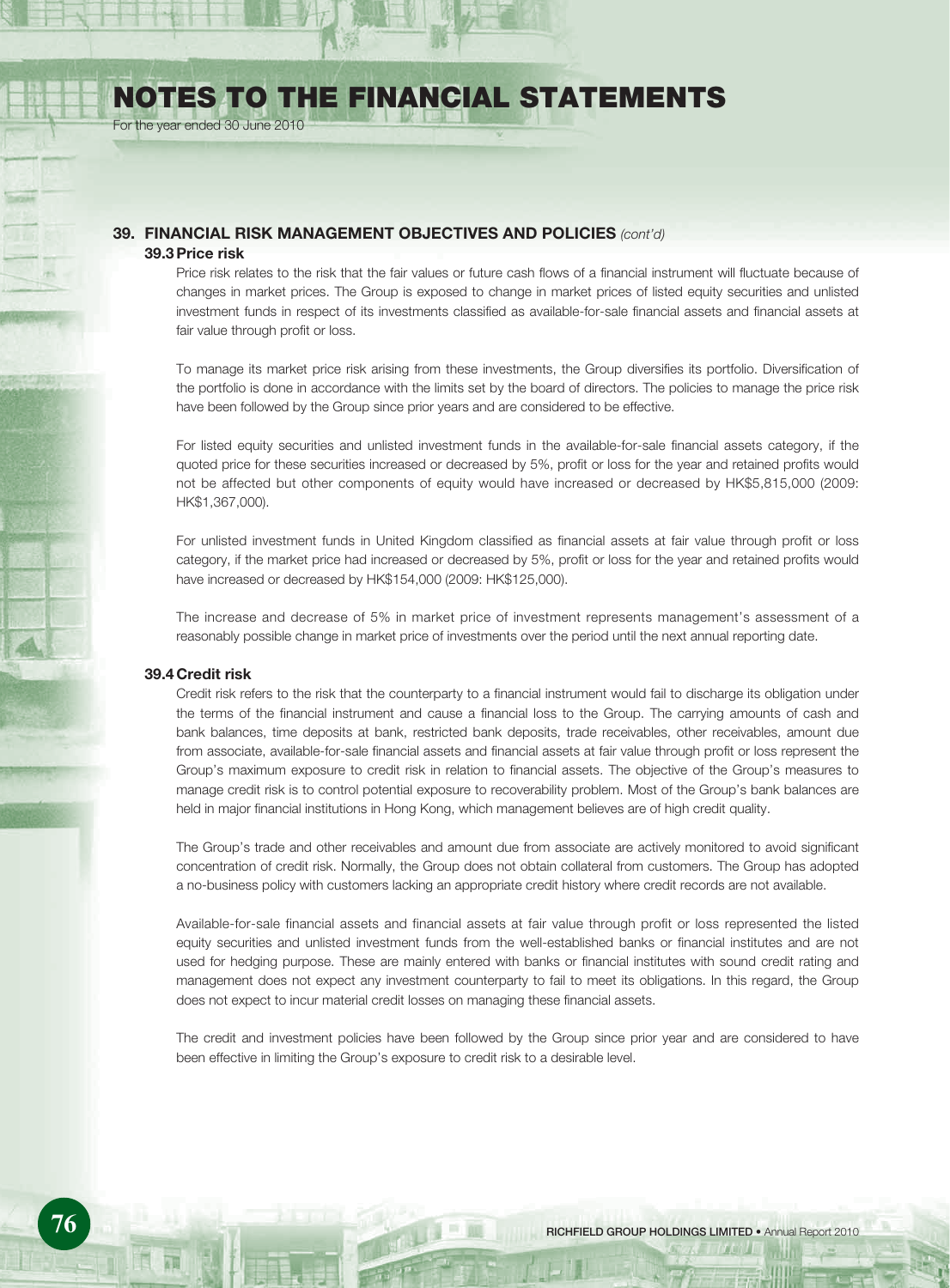For the year ended 30 June 2010

# **39. FINANCIAL RISK MANAGEMENT OBJECTIVES AND POLICIES** (cont'd)

### **39.5 Liquidity risk**

Liquidity risk relates to the risk that the Group will not be able to meet its obligation associated with its financial liabilities that are settled by delivering cash or another financial asset. Individual operating entities within the Group are responsible for their own cash management, including short-term investment of cash surpluses and the raising of loans to cover the expected cash demands. The Group's policy is to regularly monitor its liquidity requirements and its compliance with lending covenants, to ensure that it maintains sufficient reserves of cash to meet its liquidity requirements in the short and longer term.

At the reporting date, the Group's undiscounted cash flows under financial liabilities that have contractual maturities are summarised below:

|                           | Contractual undiscounted cash flow    |                          |                                                  |                                    |  |
|---------------------------|---------------------------------------|--------------------------|--------------------------------------------------|------------------------------------|--|
|                           | Carrying<br>amount<br><b>HK\$'000</b> | Total<br><b>HK\$'000</b> | Within 1 year<br>or on demand<br><b>HK\$'000</b> | In 2 to 5 years<br><b>HK\$'000</b> |  |
| 30 June 2010              |                                       |                          |                                                  |                                    |  |
| Bank overdrafts           | 389                                   | 389                      | 389                                              |                                    |  |
| Other payables            | 79,803                                | 79,803                   | 79,803                                           |                                    |  |
| Finance lease liabilities | 453                                   | 453                      | 97                                               | 356                                |  |
|                           | 80,645                                | 80,645                   | 80,289                                           | 356                                |  |
| 30 June 2009              |                                       |                          |                                                  |                                    |  |
| Trade payables            | 1.994                                 | 1.994                    | 1.994                                            |                                    |  |

### **39.6 Categories of financial assets and financial liabilities**

|                                      | Group                   |                  |                         | Company          |
|--------------------------------------|-------------------------|------------------|-------------------------|------------------|
|                                      | 2010<br><b>HK\$'000</b> | 2009<br>HK\$'000 | 2010<br><b>HK\$'000</b> | 2009<br>HK\$'000 |
| Loans and receivables:               |                         |                  |                         |                  |
| Trade receivables                    | 102,445                 | 5,196            |                         |                  |
| Other receivables                    | 17,761                  | 2,046            | 315                     | 599              |
| Amounts due from subsidiaries        |                         |                  | 557,224                 | 520,205          |
| Amount due from associate            | 42,867                  |                  |                         |                  |
| Cash and cash equivalents            | 231,842                 | 247,131          | 179,348                 | 194,165          |
| Restricted bank deposits             | 64,247                  |                  |                         |                  |
| Available-for-sale financial assets: | 116,304                 | 28,612           | 116,304                 | 28,612           |
| Financial assets at fair value       |                         |                  |                         |                  |
| through profit or loss:              | 3,696                   | 3,002            | 3,696                   | 3,002            |
|                                      | 579,162                 | 285,987          | 856,887                 | 746,583          |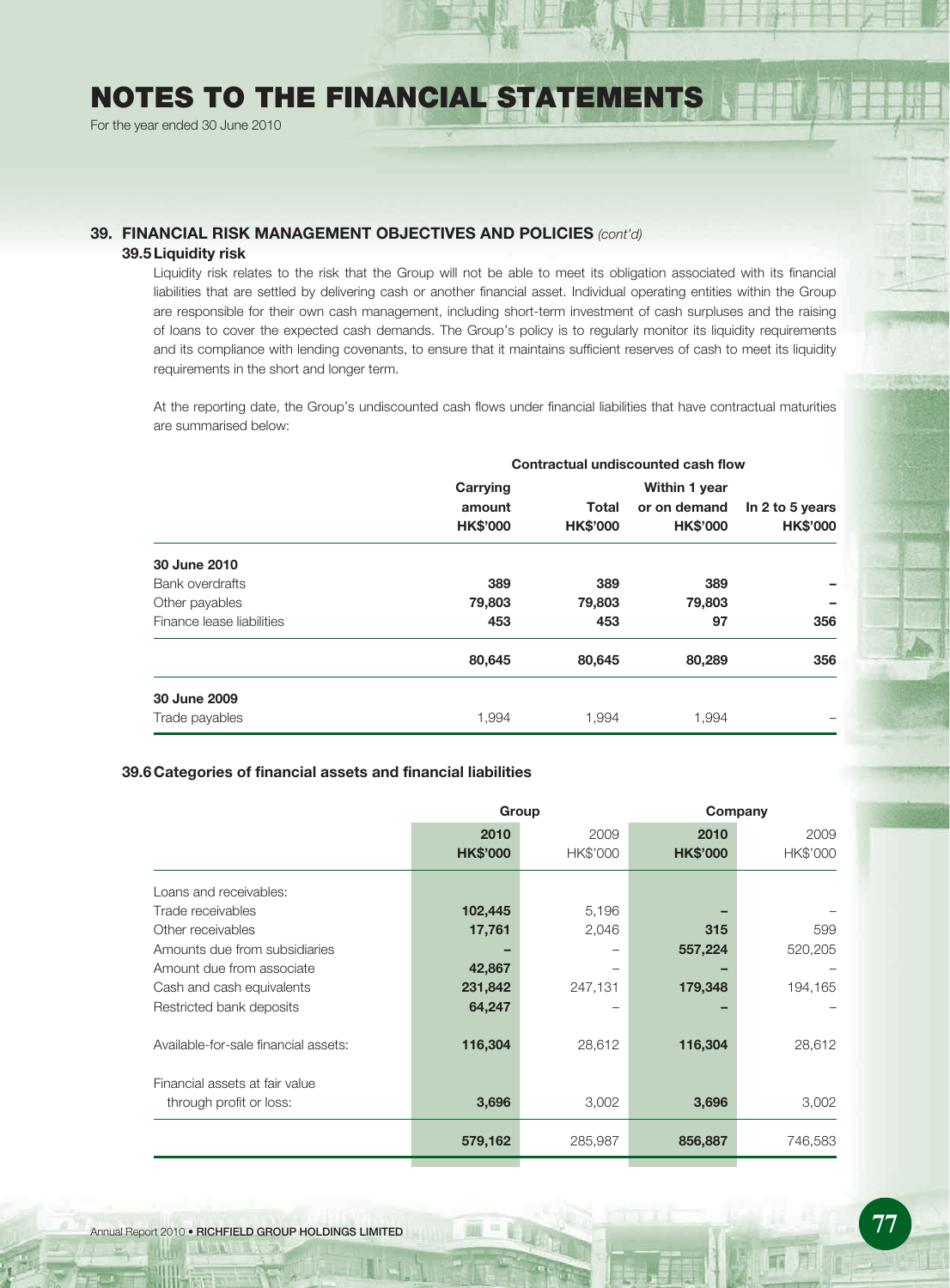# **NOTES TO THE FINANCIAL STATEMENTS** For the year ended 30 June 2010

# **39. FINANCIAL RISK MANAGEMENT OBJECTIVES AND POLICIES** (cont'd)

**39.6 Categories of financial assets and financial liabilities** (cont'd)

|                                                      | Group           |          | Company         |          |
|------------------------------------------------------|-----------------|----------|-----------------|----------|
|                                                      | 2010            | 2009     | 2010            | 2009     |
|                                                      | <b>HK\$'000</b> | HK\$'000 | <b>HK\$'000</b> | HK\$'000 |
| Financial liabilities measured at<br>amortised cost: |                 |          |                 |          |
| <b>Bank overdrafts</b>                               | 389             |          |                 |          |
| Trade payables                                       |                 | 1,994    |                 |          |
| Other payables                                       | 79,803          |          |                 |          |
| Finance lease liabilities                            | 453             |          |                 |          |
| Amounts due to a subsidiary                          | -               |          | 21,806          | 25       |
|                                                      | 80,645          | 1,994    | 21,806          | 25       |
|                                                      |                 |          |                 |          |

### **39.7 Fair value**

The fair values of the Group's current financial assets and liabilities are not materially different from their carrying amounts because of the immediate or short term maturity of these financial instruments.

Except for those disclosed in note 21, the fair value of non-current financial assets closely approximates their carrying value due to the immaterial interest rate differentiation.

### **39.8 Fair value measurements recognised in the statement of financial position**

The Group adopted the amendments to HKFRS 7 Improving Disclosures about Financial Instruments effective from 1 July 2009. These amendments introduce a three-level hierarchy for fair value measurement disclosures and additional disclosures about the relative reliability of fair value measurements. The Group has taken advantage of the transitional provisions in the amendments to HKFRS 7 and accordingly, no comparatives for the hierarchy for fair value measurement disclosures have been presented.

The following table presents financial assets measured at fair value in the statement of financial position in accordance with the fair value hierarchy. The hierarchy groups financial assets and liabilities into three levels based on the relative reliability of significant inputs used in measuring the fair value of these financial assets and liabilities. The fair value hierarchy has the following levels:

- Level 1: quoted prices (unadjusted) in active markets for identical assets and liabilities;
- Level 2: inputs other than quoted prices included within Level 1 that are observable for the asset or liability, either directly (i.e. as prices) or indirectly (i.e. derived form prices); and
- Level 3: inputs for the asset or liability that are not based on observable market data (unobservable inputs).

The level in the fair value hierarchy within which the financial asset is categorised in its entirety is based on the lowest level of input that is significant to the fair value measurement.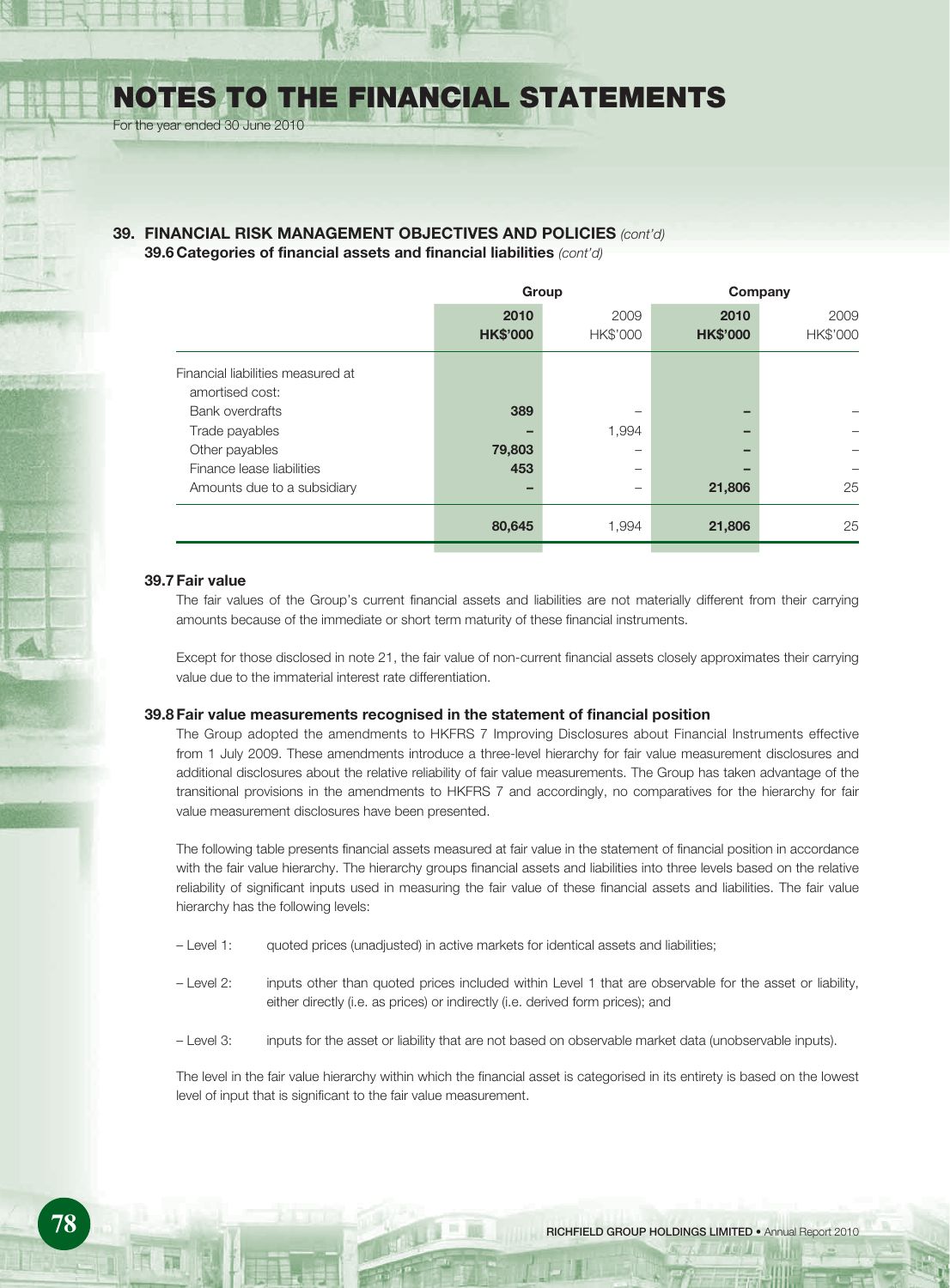For the year ended 30 June 2010

# **39. FINANCIAL RISK MANAGEMENT OBJECTIVES AND POLICIES** (cont'd)

### **39.8 Fair value measurements recognised in the statement of financial position** (cont'd)

The financial assets measured at fair value in the statement of financial position are grouped into the fair value hierarchy as follows:

|                                     | 2009 – Group and Company |                            |                            |                            |                          |  |  |
|-------------------------------------|--------------------------|----------------------------|----------------------------|----------------------------|--------------------------|--|--|
|                                     | <b>Notes</b>             | Level 1<br><b>HK\$'000</b> | Level 2<br><b>HK\$'000</b> | Level 3<br><b>HK\$'000</b> | Total<br><b>HK\$'000</b> |  |  |
| Assets                              |                          |                            |                            |                            |                          |  |  |
| Available-for-sale financial assets |                          |                            |                            |                            |                          |  |  |
| - Listed securities                 | (a)                      | 99,200                     |                            |                            | 99,200                   |  |  |
| - Unlisted investment funds         | (b)                      | 9,538                      |                            |                            | 9,538                    |  |  |
| Financial assets at fair value      |                          |                            |                            |                            |                          |  |  |
| through profit or loss              |                          |                            |                            |                            |                          |  |  |
| - Unlisted investment funds         | (b)                      | 3,696                      |                            |                            | 3,696                    |  |  |
| Total and net fair values           |                          | 112,434                    |                            |                            | 112,434                  |  |  |

There have been no significant transfers between levels 1 and 2 in the reporting year.

The methods and valuation techniques used for the purpose of measuring fair value are unchanged compared to the previous reporting periods.

### (a) Listed securities

The listed equity securities are denominated in Hong Kong dollars. Fair values have been determined by reference to their quoted bid prices at the reporting date.

#### (b) Unlisted investments funds

The unlisted investment funds are denominated in United States dollars. Fair values have been determined by reference to their quotations in active markets at the reporting date and have been translated using the spot foreign currency rate at the end of the reporting year where appropriate.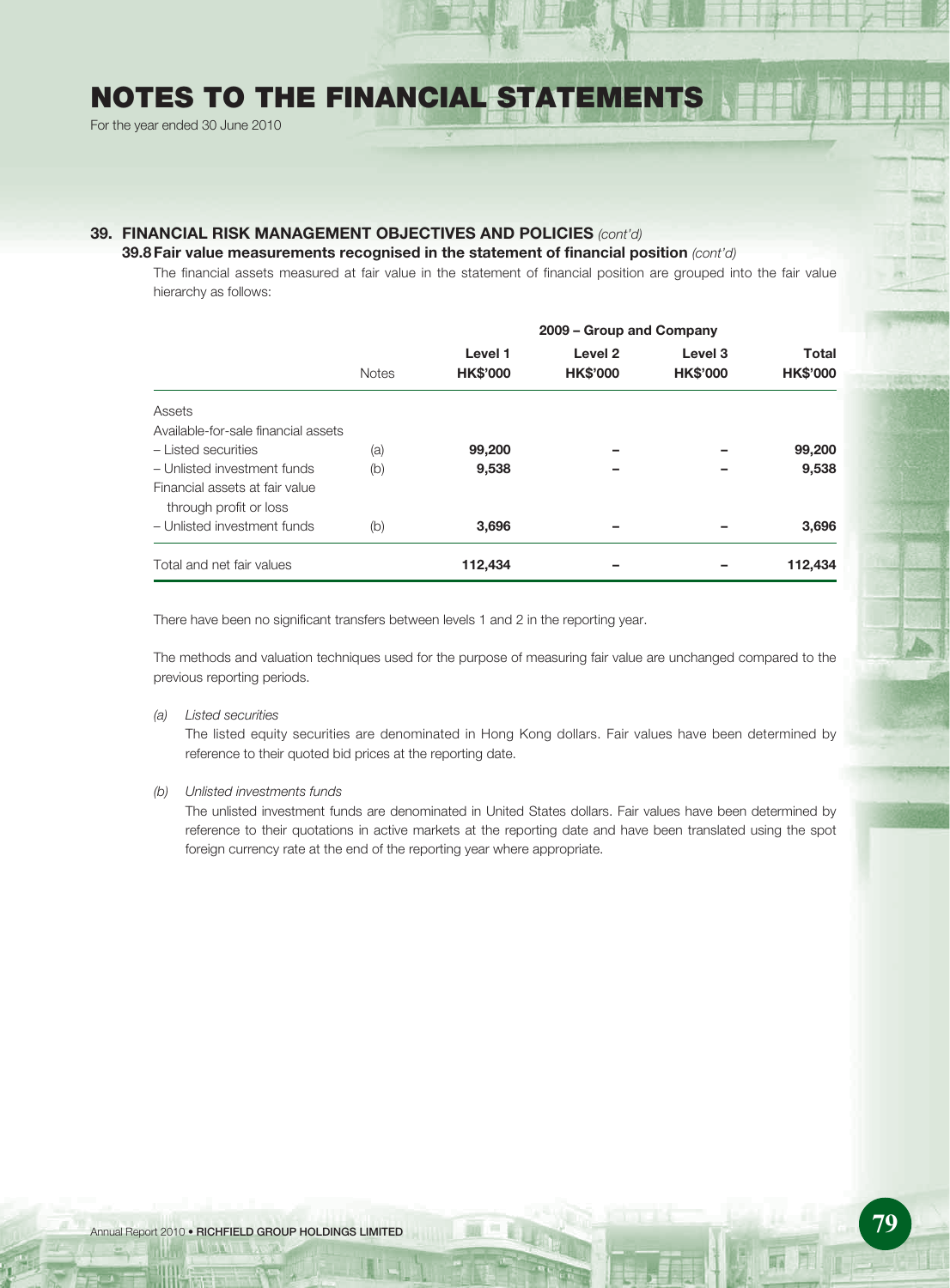For the year ended 30 June 2010

# **40. CAPITAL RISK MANAGEMENT**

The Group's capital management objectives are:

- (a) to ensure the Group's ability to continue as a going concern;
- (b) to provide an adequate return to shareholders;
- (c) to support the Group's sustainable growth; and
- (d) to provide capital for the purpose of potential mergers and acquisitions.

The Group monitors capital on the basis of gearing ratio. This ratio is calculated as net debt divided by total capital. Net debt is calculated as total borrowings (represented by total liabilities less current and deferred income tax as shown in the statement of financial position) less cash and cash equivalents. Total capital is calculated as equity, as shown in the statement of financial position, plus net debts. The Group manages the capital structure and makes adjustments to it in the light of changes in economic conditions and the risk characteristics of the underlying assets. In order to maintain or adjust the capital structure, the Group may adjust the amount of dividends paid to shareholders, return capital to shareholders, issue new shares, or sell assets to reduce debt.

|                                                     | 2010<br><b>HK\$'000</b> | 2009<br>HK\$'000    |
|-----------------------------------------------------|-------------------------|---------------------|
| Total borrowings<br>Less: cash and cash equivalents | 98,188<br>(231, 842)    | 3,853<br>(247, 131) |
| Net debts                                           | (133, 654)              | (243, 278)          |
| Total capital                                       | 998,376                 | 787,877             |
| Gearing ratio                                       | N/A                     | N/A                 |

### **41. EVENTS SUBSEQUENT TO THE REPORTING DATE**

- (a) During the period from 30 July 2010 to 23 August 2010, the Group entered into the provisional sale & purchase agreements with the property owners in relation to the acquisition of the majorities of the properties located at Nos. 142, 144, 146, 148, 150, 152 and 154 of Carpenter Road, Kowloon City, Hong Kong for redevelopment at an aggregate cash consideration of HK\$312,271,000. As at 30 June 2010, the Group has acquired 1 flat of No. 142 of Carpenter Road which is classified as properties under development.
- (b) On 9 July 2010, the Group granted the 8,400,000 share options to a director of the Company and a director of a subsidiary of the Company each at a conversion price of HK\$0.59 per share.